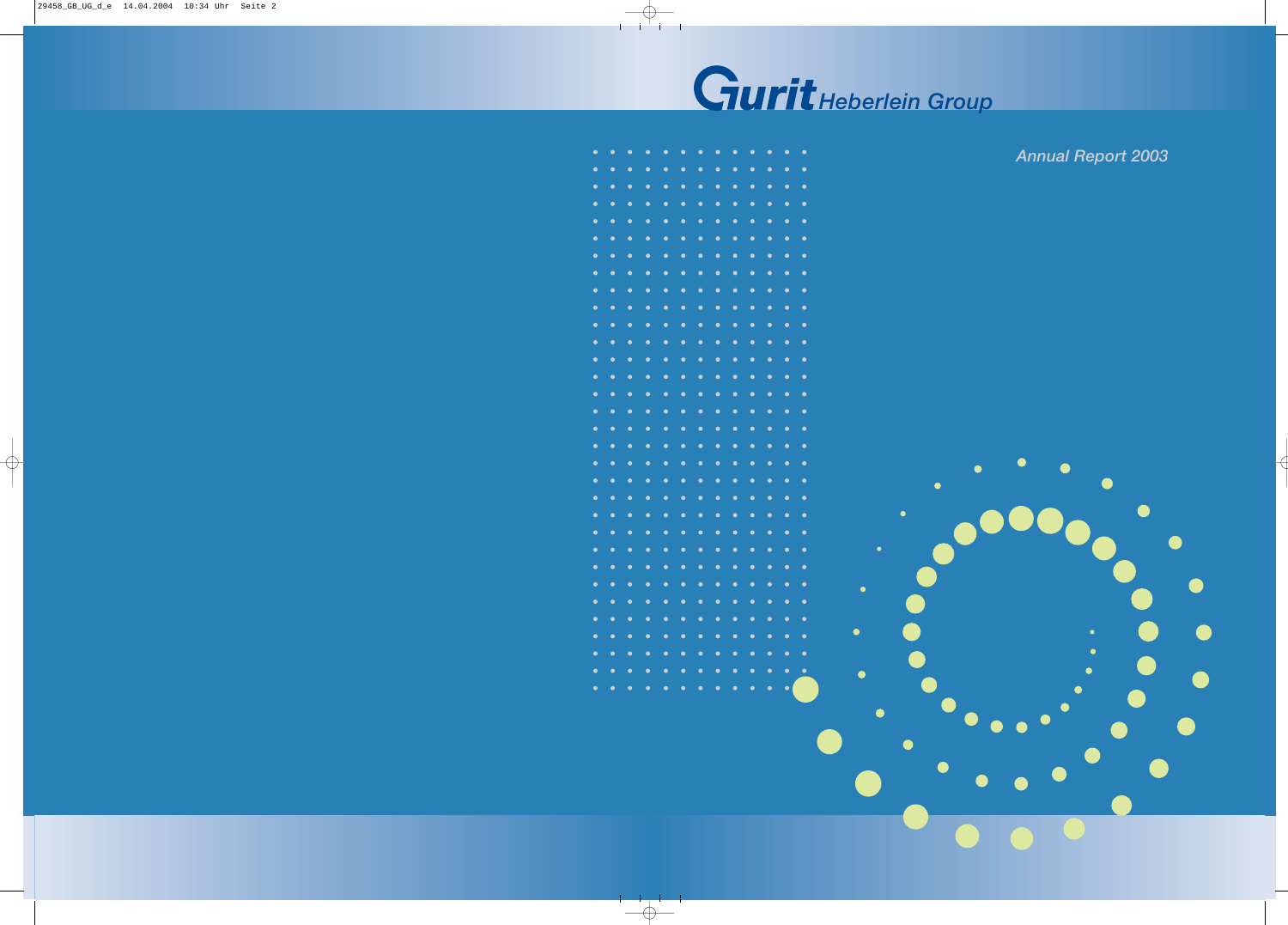#### **Contents**

- 2 Facts at a Glance
- 4 Report of the Board of Directors and Group Management
- 6 Strategic Group report
- 12 Industrial Applications
- 18 Health Care
- 24 Corporate Governance
- 35 Financial Review
- 36 Divisional results
- 37 Four-year Comparison
- 39 Group Organization
- 40 Group Financial Statements
- 62 Gurit-Heberlein Financial Statements
- 68 Investor Relations
- 70 Addresses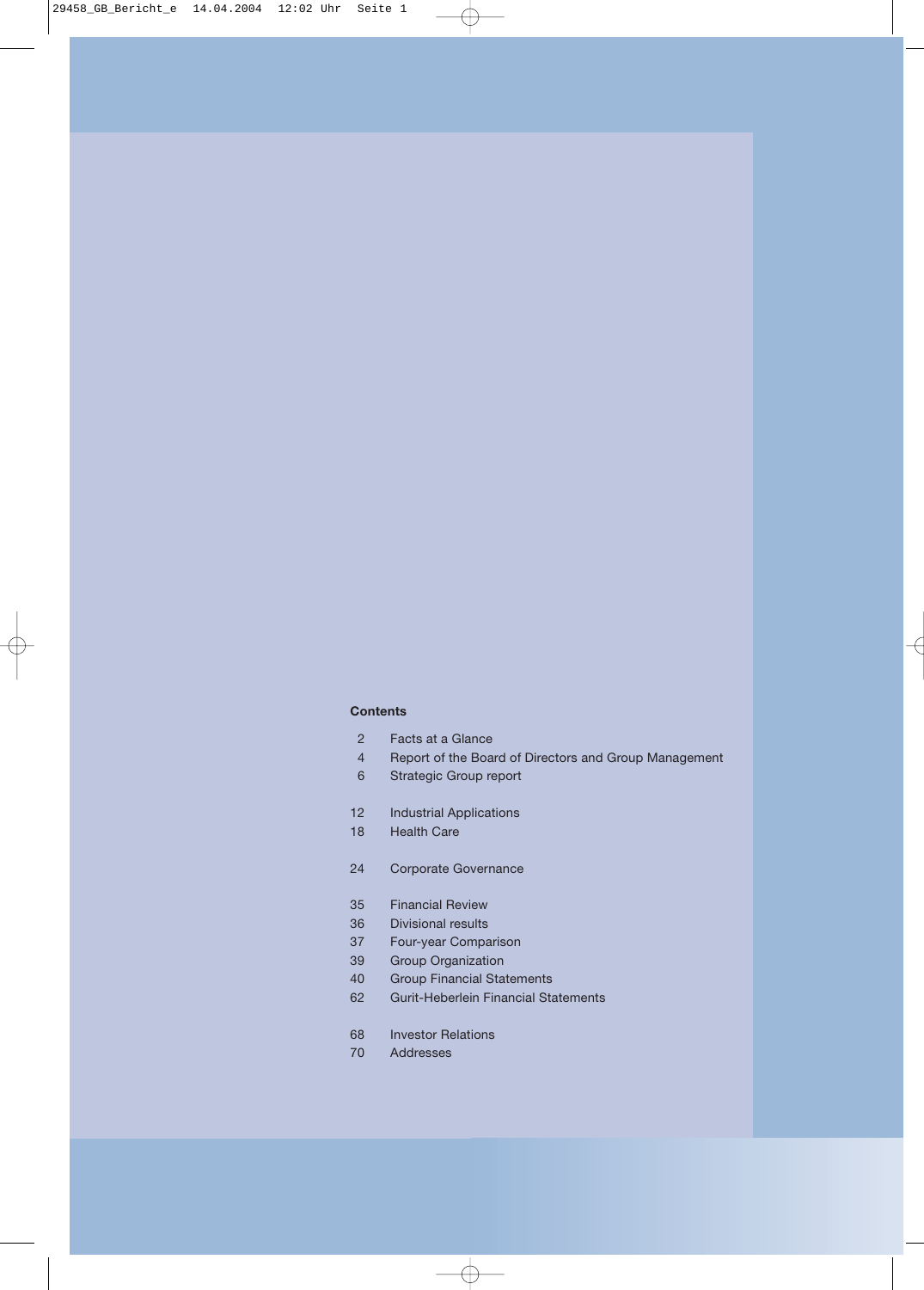# *Facts at a Glance*

| Group                                                             | 2003                  | 2002                 |  |
|-------------------------------------------------------------------|-----------------------|----------------------|--|
|                                                                   |                       |                      |  |
| <b>Group net sales in CHF million</b>                             | 508.4                 | 391.7                |  |
| Change over previous year                                         | $+29.8%$              |                      |  |
|                                                                   |                       |                      |  |
| <b>Cash flow in CHF million</b>                                   | 57.1                  | 44.6                 |  |
| Change over previous year                                         | $+28.3%$              |                      |  |
|                                                                   |                       |                      |  |
| <b>EBITDA in CHF million</b>                                      | 65.3                  | 55.0                 |  |
| Change over previous year                                         | $+18.7%$              |                      |  |
|                                                                   |                       |                      |  |
| <b>EBIT in CHF million</b>                                        | 31.2                  | 30.3                 |  |
| Change over previous year                                         | $+3.2%$               |                      |  |
|                                                                   |                       |                      |  |
| Group result (excl. third party interests) in CHF million         | 23.1                  | 20.1                 |  |
| Change over previous year                                         | $+14.9$               |                      |  |
|                                                                   |                       |                      |  |
| Investment in fixed assets in CHF million                         | 41.8                  | 38.4                 |  |
|                                                                   |                       |                      |  |
| Equity (excl. third party interests) in CHF million               | 452.2                 | 439.8                |  |
| as % of total assets                                              | 63.7%                 |                      |  |
|                                                                   |                       |                      |  |
|                                                                   |                       |                      |  |
| <b>Number of employees</b>                                        | $\varnothing$ = 2 180 | $\varnothing = 1775$ |  |
| Net sales per capita in CHF                                       | 233 230               | 220 680              |  |
| Net value added per capita in CHF                                 | 140 390               | 140 200              |  |
| Net value added = Net sales minus material costs of products sold |                       |                      |  |
|                                                                   |                       |                      |  |

*For 4 year comparisons see financial review on pages 36/37*

| <b>Gurit-Heberlein AG</b>                   | 2003   | 2002   |  |
|---------------------------------------------|--------|--------|--|
|                                             |        |        |  |
| <b>Result in CHF million</b>                | 15.3   | 10.0   |  |
|                                             |        |        |  |
| <b>Dividend</b>                             | 24%    | 24%    |  |
| in CHF per bearer share at par CHF 100.-    | $24 -$ | $24 -$ |  |
| in CHF per registered share at par CHF 20.- | 4.80   | 4.80   |  |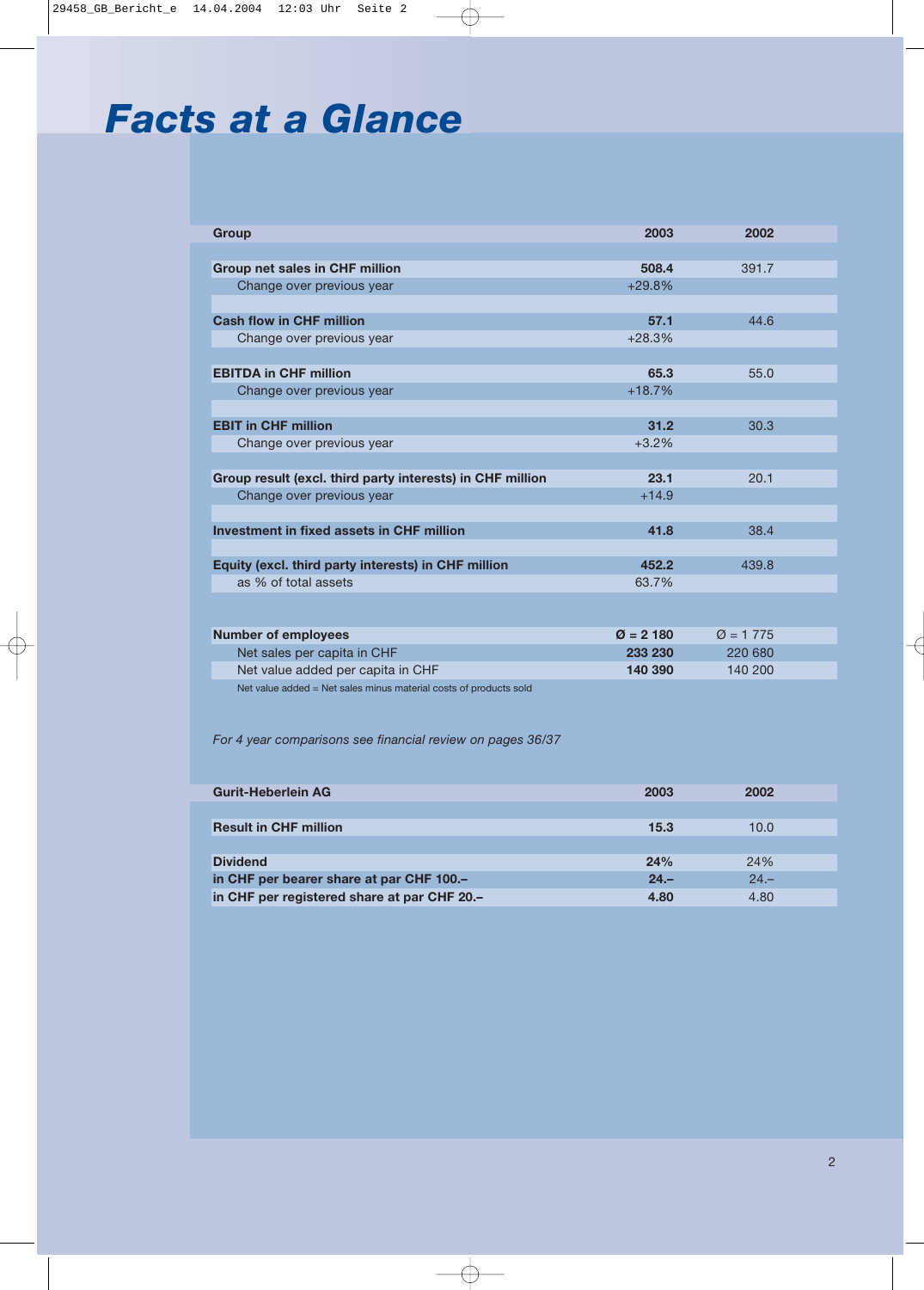| <b>Board and Group Management</b>                                                                                                                                            | (As per April 1, 2004)                                                                                                                                                                                                                                                                                 |
|------------------------------------------------------------------------------------------------------------------------------------------------------------------------------|--------------------------------------------------------------------------------------------------------------------------------------------------------------------------------------------------------------------------------------------------------------------------------------------------------|
| <b>Board of Directors</b>                                                                                                                                                    | Robert Heberlein, Zumikon, Chairman<br>Dr. Paul Hälg, Wollerau<br>Hans Huber, Appenzell<br>Nick Huber, Balgach<br>Dr. Walter Känel, Jona<br>Paul J. Rudling, Newport GB<br>Moritz Suter, Basel                                                                                                         |
| <b>Group Management</b>                                                                                                                                                      | Dr. Rudolf Wehrli, CEO<br>Peter Lieberherr, CFO<br>Jerry Sullivan, CEO Gurit Dental Care<br>Willem van den Bruinhorst, CEO Gurit Medical Business<br>Paul J. Rudling, CEO Gurit Composite Technologies<br>Martin Lütschg, COO Gurit Composite Technologies<br>Heinz Michel, CEO Gurit Fiber Technology |
| <b>Group Staff, Legal</b>                                                                                                                                                    | Siniša Stamenic                                                                                                                                                                                                                                                                                        |
| <b>Auditors</b>                                                                                                                                                              | PricewaterhouseCoopers AG, St. Gallen                                                                                                                                                                                                                                                                  |
|                                                                                                                                                                              |                                                                                                                                                                                                                                                                                                        |
| <b>Management</b>                                                                                                                                                            | (As per April 1, 2004)                                                                                                                                                                                                                                                                                 |
| <b>Health Care</b><br><b>Gurit Dental Care</b><br>Coltène AG<br>Coltène/Whaledent Inc., USA<br>Coltène/Whaledent GmbH + Co. KG, Germany<br><b>Gurit Medical Business</b>     | <b>Jerry Sullivan</b><br>Andreas Meldau<br>Jerry Sullivan<br>Andreas Meldau, Werner Mannschedel<br>Willem van den Bruinhorst                                                                                                                                                                           |
| <b>GMB/Medisize Netherlands</b>                                                                                                                                              | Willem van den Bruinhorst                                                                                                                                                                                                                                                                              |
| Medisize Ireland                                                                                                                                                             | Joe Gilmartin                                                                                                                                                                                                                                                                                          |
| Medisize Czech Republic                                                                                                                                                      | Kees Bos                                                                                                                                                                                                                                                                                               |
| B+P Beatmungsprodukte GmbH<br>Homedica AG                                                                                                                                    | Rudi Bruning<br><b>Reto Andreoli</b>                                                                                                                                                                                                                                                                   |
|                                                                                                                                                                              |                                                                                                                                                                                                                                                                                                        |
| <b>Industrial Applications</b><br><b>Gurit Composite Technologies</b><br><b>SP Group</b><br><b>Stesalit AG</b><br><b>IMS Group</b><br><b>Gurit Suprem</b><br>Gurit-Worbla AG | Paul J. Rudling, Martin Lütschg<br>Paul J. Rudling<br>Arnim Malzahn<br><b>Frank Heckner</b><br><b>Tobias Bolliger</b><br>Ernst Flückiger                                                                                                                                                               |
| <b>Gurit Fiber Technology</b>                                                                                                                                                | <b>Heinz Michel</b>                                                                                                                                                                                                                                                                                    |
| Heberlein Fiber Technology Inc.                                                                                                                                              | <b>Heinz Michel</b>                                                                                                                                                                                                                                                                                    |
| Enka tecnica GmbH                                                                                                                                                            | Kees Reijnen                                                                                                                                                                                                                                                                                           |
| Enka tecnica Wetzel GmbH                                                                                                                                                     | <b>Kees Reijnen</b>                                                                                                                                                                                                                                                                                    |
| Electrotex AG                                                                                                                                                                | <b>Heinz Michel</b>                                                                                                                                                                                                                                                                                    |
| Arova Schaffhausen AG                                                                                                                                                        | <b>Josef Kessler</b>                                                                                                                                                                                                                                                                                   |
|                                                                                                                                                                              |                                                                                                                                                                                                                                                                                                        |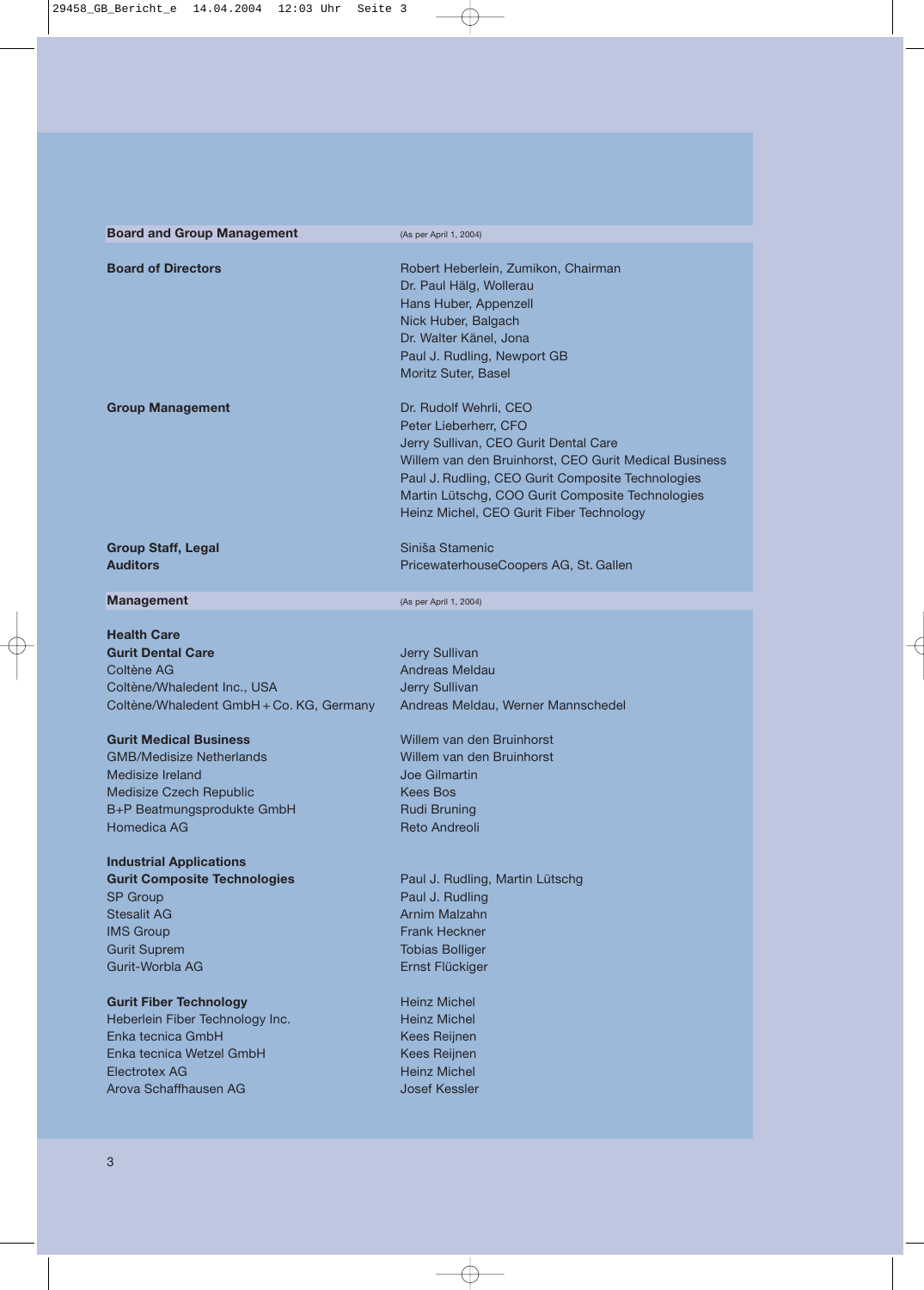# *Report of the Board of Directors and*

After completing crucial steps on the way towards fundamental structural change in the Group the previous year, Gurit-Heberlein began 2003 in a new formation. During the first two years of the new millennium, Gurit made a considerable number of acquisitions that put it clearly on course for its new strategic positioning in Chemical and Synthetics Technology. The large acquisitions were all consolidated for the first full financial year in 2003. From this point of view, 2003 was the start of a new era in the company's history. However, in view of the fact that certain companies had belonged to the Group for differing lengths of time during the previous year and the one under review, and that a number of new acquisitions were made in 2003, it is still not possible to make an unconditional direct comparison of the key figures for different years. Nevertheless, the Financial Statements are a sound indication of the Group's potential for further development. The first year for the newly positioned Gurit-Heberlein Group got off to a very auspicious start in the Industrial Applications Division. The result of the Health Care Division was affected by a number of negative, special factors.

Today, Gurit-Heberlein is a leading international player in the Chemical and Synthetics Technology sector. In many segments of the market, the Group can rightfully claim to be at the forefront of technological development. With a solid new basis in technology and expertise, Gurit has carved out a leading position as a specialist supplier in selected market segments.

Management's main priority in 2003 was the organizational, technical and, in some cases, geographical amalgamation and consolidation of the Group's new industrial platform. At the same time, steps were taken to position the two Group Divisions' broad basis of technology and expertise prominently in their markets.

Clear development and growth strategies were drawn up for all four of the Group's strategic markets: the dental and medical sectors for the Health Care Division and the markets for high-performance composites and fiber technology components in the Industrial Applications Division. All these are in harmony with the Group overriding strategy and clearly mark out the tasks that lie ahead. This strategic direction is described in greater detail on the following pages. One factor all market sectors have in common is their global – or at least international – orientation. This is the reason why, in the recent past,

such importance has been attached to establishing direct and indirect distribution structures. Seen in this light, it comes as no surprise to learn that the Swiss Gurit-Heberlein Group became even more international during the year under review. Today, Gurit still produces around 27.4% of its total output in Switzerland but sales in the domestic market now only account for 6.4% of the total. Of the 2180 people who work for the Group, three thirds are employed by subsidiaries abroad.

> "Ongoing innovation is part of a clearly defined Group strategy."

In view of the difficult economic environment and the cost of integrating operations within the Group, Gurit-Heberlein closed the year with a just satisfactory result. Group operations were badly hit by the persistent weakness of the dollar but the negative effects were partially off-set by some hedging manoeuvres. However, it is clear that the Group failed to meet its overall sales and profit targets for the year. In cases where figures fell short of budget, more vigorous growth was prevented by a number of mostly explicable and non-recurring factors. Basically, though, the potential for future growth remains intact in all the Group's operations.

In 2003, the Group posted sales of CHF 508.4 million, an impressive increase of 30% over the previous year. Admittedly, a large proportion of the increase was due to a full year's consolidation or the first-time inclusion of new Group companies in the figures. Earnings before interests, taxes, depreciation and amortisation of goodwill (EBITDA) rose by 19% to CHF 65.3 million. After depreciation and – in the first few years following an acquisition proportionately the most significant factor – amortization of goodwill, EBIT increased by 3% to CHF 31.2 million.

After positive financial results, which among things reflected the success of currency hedging, the Group result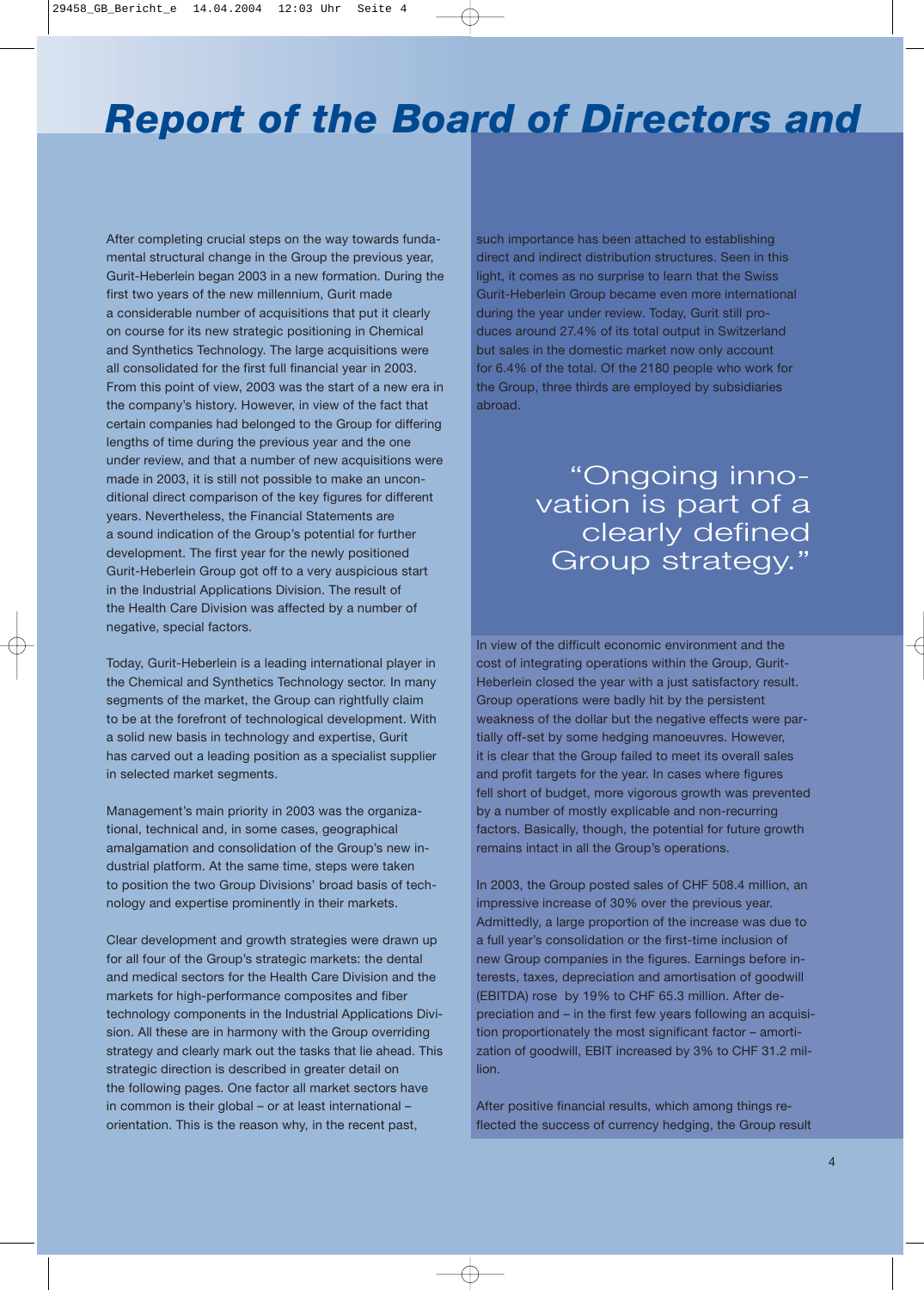# *Group Management*

was up by 15% over the previous year to CHF 23.1 million. The Group has thus achieved its important goal of realigning operations without seriously diluting profits. The Board of Directors will therefore be asking the General Meeting on May 27, 2004 to approve the payment of an unchanged dividend of CHF 24 per listed bearer share.

Thanks to the hard work and commitment of all Group employees, Gurit last year succeeded in strengthening its operating platform. A significant role was played here by the number of successful projects completed and several noteworthy new developments that reached maturity in 2003. Innovation today is an important way of guaranteeing success tomorrow. Gurit-Heberlein sees innovation as the responsibility of everyone from the most senior levels of management down to the production line. Investment in research and development is a reliable means of securing the Group's long-term success. Gurit will continue to earmark considerable sums for development in the future with a view to offering its customers real benefits in the form of new system solutions. "Satisfying our customers' unmet needs" is our maxim and will remain so in the future.

We should like to take this opportunity to thank all our business associates for the trust and confidence they have placed in the Group at all levels during the past year. We look forward to serving them and developing our business relationships with them in the future.

Special thanks from the Board of Directors and Management also go to our staff. For, ultimately, it is people, their professionalism and their commitment that have made Gurit-Heberlein the success it is today.

Robert Heberlein Dr. Rudolf Wehrli Board of Directors

こーツロー

Chairman of the Chief Executive Officer

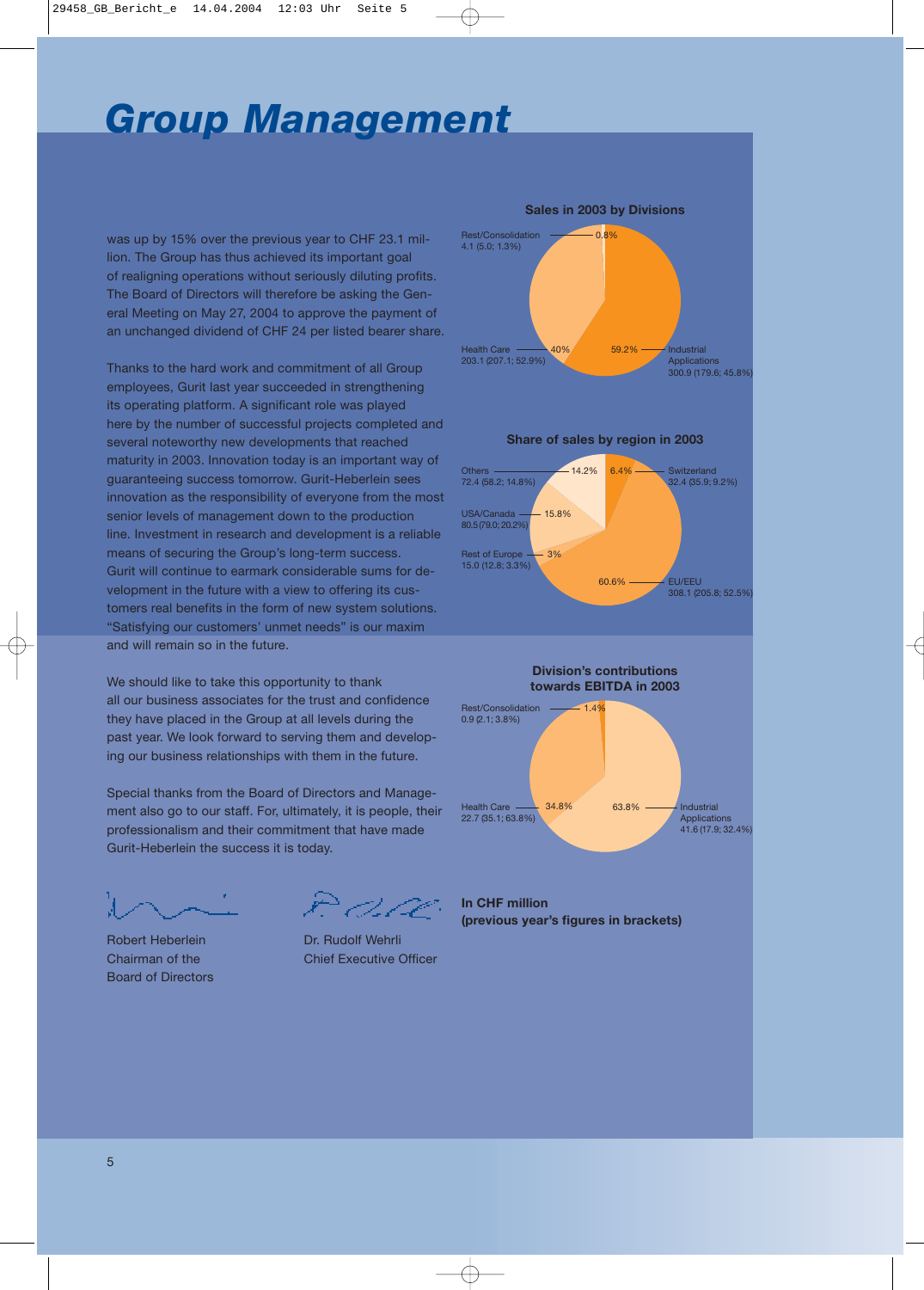# *Strategic Group report*

Clearly defined development and growth strategies based on the Group's focus on chemical and synthetics technology have been drawn up for both divisions. Several important steps were taken in this direction last year. Today, Gurit clearly leads the market or is at the forefront of technological advance in many market segments and selected applications. During the year under review the Group posted a significant increase in profit but a number of negative occurrences and unforeseeable developments meant that earnings failed to live up to expectations. However, with its existing technology and expertise behind it, the Group's potential for growth remains intact and very high.

In recent years the Gurit-Heberlein Group has geared itself strategically to the needs of the future-oriented chemical and synthetics technology sector. In the process, Gurit has consciously built on the existing expertise of Group companies in various industries and expanded them to their current size. Although no fewer than 13 new companies or operations have been acquired or newly founded in the past three years, the Group's realignment was an organic process with a great deal of internal support. The Group's decentralized management structure has facilitated expansion of Industrial Applications and Health Care, together with each of both divisions' two respective markets. The transformation and integration process remained manageable and controllable every step of the way.

Gurit is ideally positioned for a successful future. Firstly, the Group is a leading player in its chosen markets and, secondly, it has a broad and well-documented technology basis in several specific areas. Gurit is aiming for technological and market dominance as an innovative

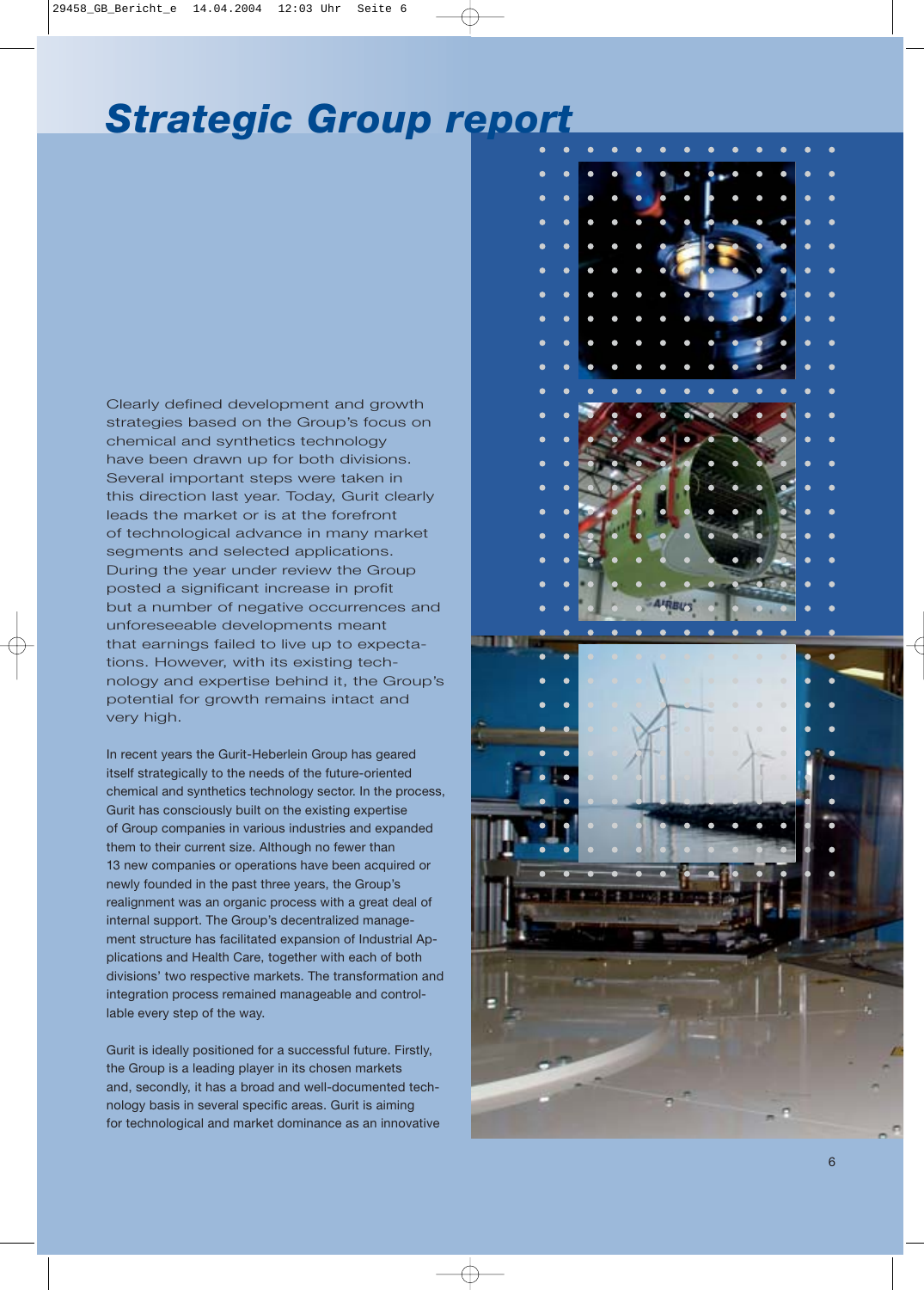# "Innovative solutions and close cooperation with the customer secure successful positions."

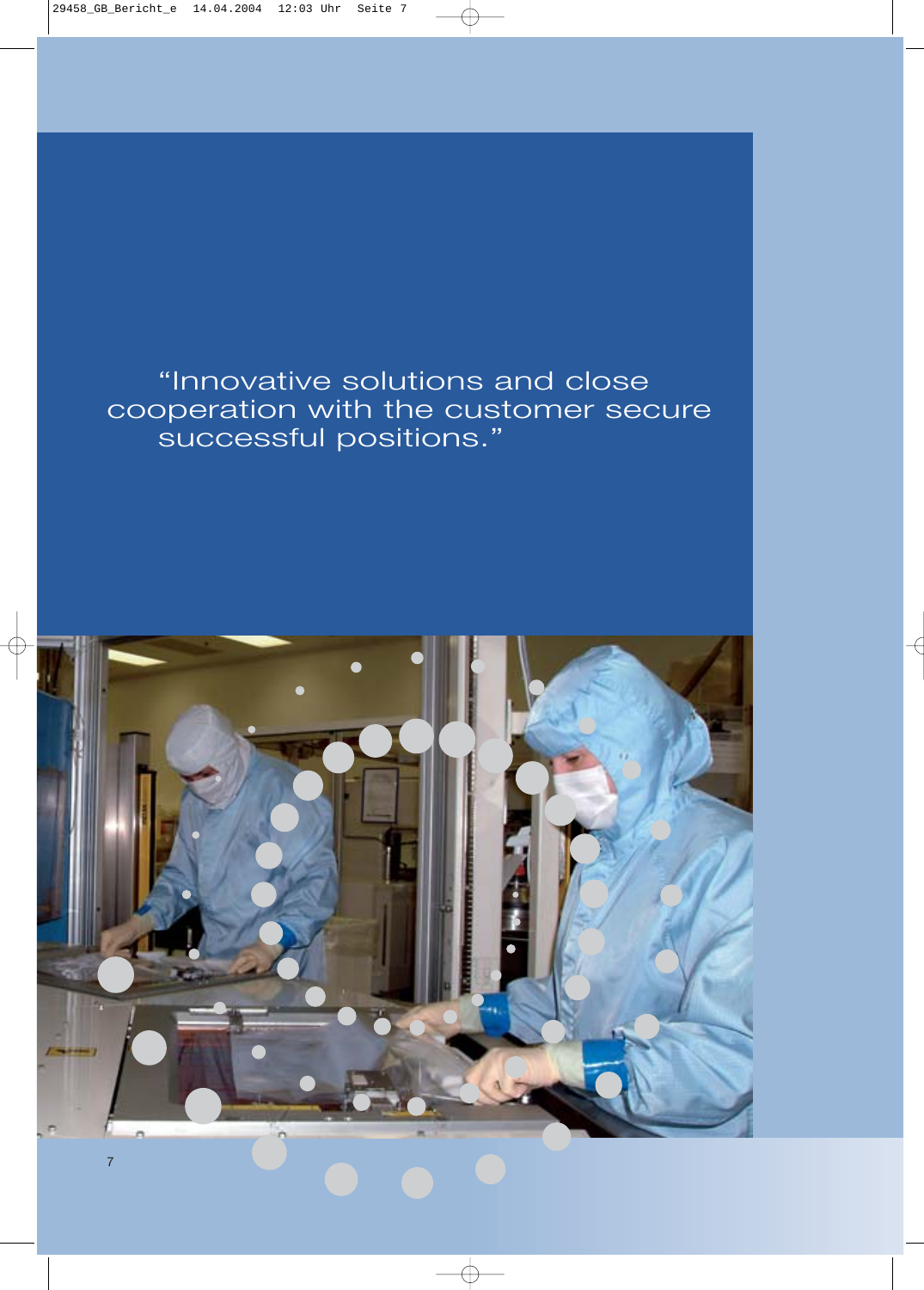# *Strategic Group report*

systems supplier in four clearly defined sectors: Gurit Composite Technologies, Gurit Fiber Technology, Gurit Medical Business and Gurit Dental Care. Effectively, this means that the task Gurit sets itself does not end with the manufacture of semi-finished goods and products but also consciously includes R&D, engineering, application technology and close cooperation with the customer.

Acquisition phase virtually complete Gurit-Heberlein adopts a conceptual strategic approach. Indeed, one of the Group's important maxims is "Thinking in concepts". The Board of Directors and Group Management have defined clear development and growth strategies for the four target market based on the Group's express strategic thrust. The core elements of this thrust are identical for all four sectors:

- support on a broad basis of technology and expertise
- conceptual system thinking

• the aim for technological and market leadership Essentially, the Group's new industrial direction has been put into place. At the end of last year, Gurit had some 2300 employees worldwide and, with this kind of scale, now has an excellent basis for organic growth. This is not to exclude the possibility of small-scale acquisitions in the future. The Group is continually weighing up the possibilities of external growth, particularly if a company or specific operations would fit in with Gurit's strategic planning and strengthen its position. With this in mind, another three new acquisitions were made – or largely finalized – during the year under review. This, together with the fact that companies acquired in 2003 figure for the first time in full in the company's accounts, means that any direct comparison of last year's figures with previous ones is only of limited value. This notwithstanding, they provide a good idea of the Group's potential. Changes in the Group's structure are explained in detail in the individual divisional reports.

# Marked leap in sales

Taking the Group as a whole, Gurit posted a 30% increase in sales to CHF 508.4 million in 2003. Of this figure, an important part can be attributed to changes in the companies consolidated or to the first full year's consolidation in the case of some Group members.

A weaker dollar was one of the main reasons why sales posted by the Health Care Division fell from CHF 207.1 million the previous year to CHF 203.1 million. At the same







time, the Industrial Applications Division reported a significant leap in sales from CHF 179.6 million the previous year to CHF 300.9 million for 2003. There has thus been a clear shift in the relative weighting of the two divisions towards industry, which now accounts for some 59.2% of sales. With important sections of the division now focusing on extremely dynamic growth markets, this sector will almost certainly have higher growth potential in the future. Astonishing growth rates were posted for certain market segments during the year under review. Sales to manufacturers of large-scale wind energy plants, for instance, rose by more than 20% in value terms and those to the aviation industry by 18% in volume.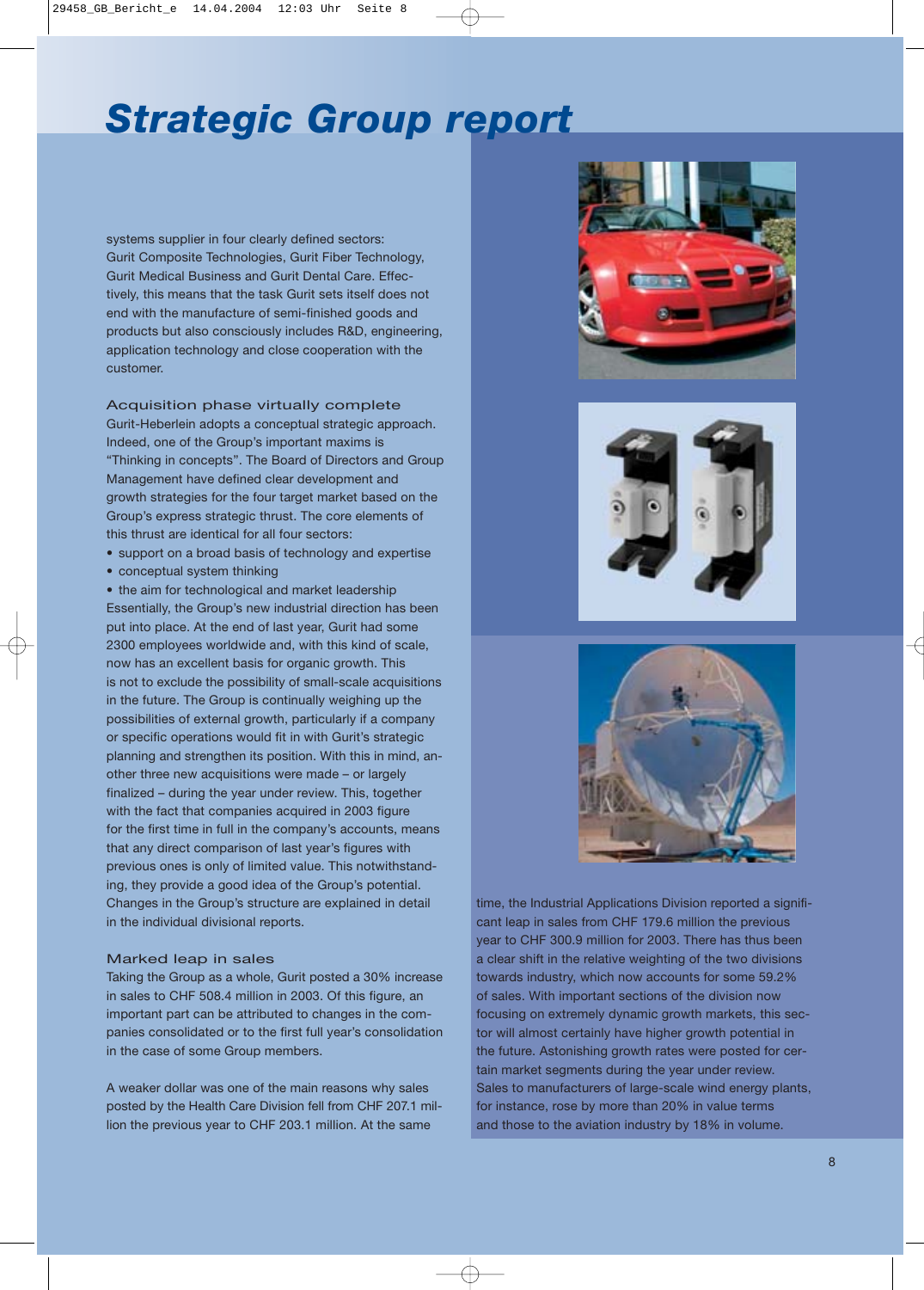After a highly successful previous year, the Health Care Division's contribution to EBITDA fell back markedly owing to the cumulative effects of several negative occurrences and unexpected developments in both its fields of activity. In stark contrast, Industrial Applications followed a difficult previous year with a disproportionate increase in its contribution to EBITDA. Across the Group as a whole, EBITDA rose by 18.7% to CHF 65.3 million, translating – after depreciation and amortization of goodwill – into a 3.2% higher EBIT of CHF 31.2 million. Gurit thus failed to achieve its targets, but in view of the difficult economic circumstances and several extraordinary occurrences this result was at least just about satisfactory.

#### Weak dollar leaves its mark

In both divisions the US dollar's unexpected weakness did not pass unnoticed. A major part of the Group's dental business is conducted in the dollar area. In the Industrial Applications Division, virtually all aviation and space travel operations are invoiced in dollars. During the year under review, the greenback lost about 11% of its value against the Swiss franc.

#### Unexpected cumulation of problems

Apart from exchange-related effects, sales also suffered from an accumulation of negative developments which were either surprising in terms of sheer scale or completely unforeseeable. In Asia, for example, which is an important market for Gurit Fiber Technology, the SARS lung epidemic brought sales during the second and third quarters to a virtual standstill. Unexpected problems also arose in the medical sector, where an expansion of production and capacity discussed with customers proved to have been too optimistic and too early. At the same time, the costs involved in the organizational and geographical amalgamation of dental operations in North America and, to a lesser degree, in Europe, had been underestimated. These drains on Group resources are clearly of a temporary nature and should soon result in more efficiency.

Comfortable balance sheet ratios The balance sheet remained solid. Even if the sum total of all the goodwill listed in the balance sheet, the value of which is undisputed, were set off against equity, the latter would still account for 45.3%. Shareholders' equity amounted to CHF 452.2 million at the end of the year. Reflecting the increased total of assets, the equity ratio fell from 67.6% last year to 63.7% this year.





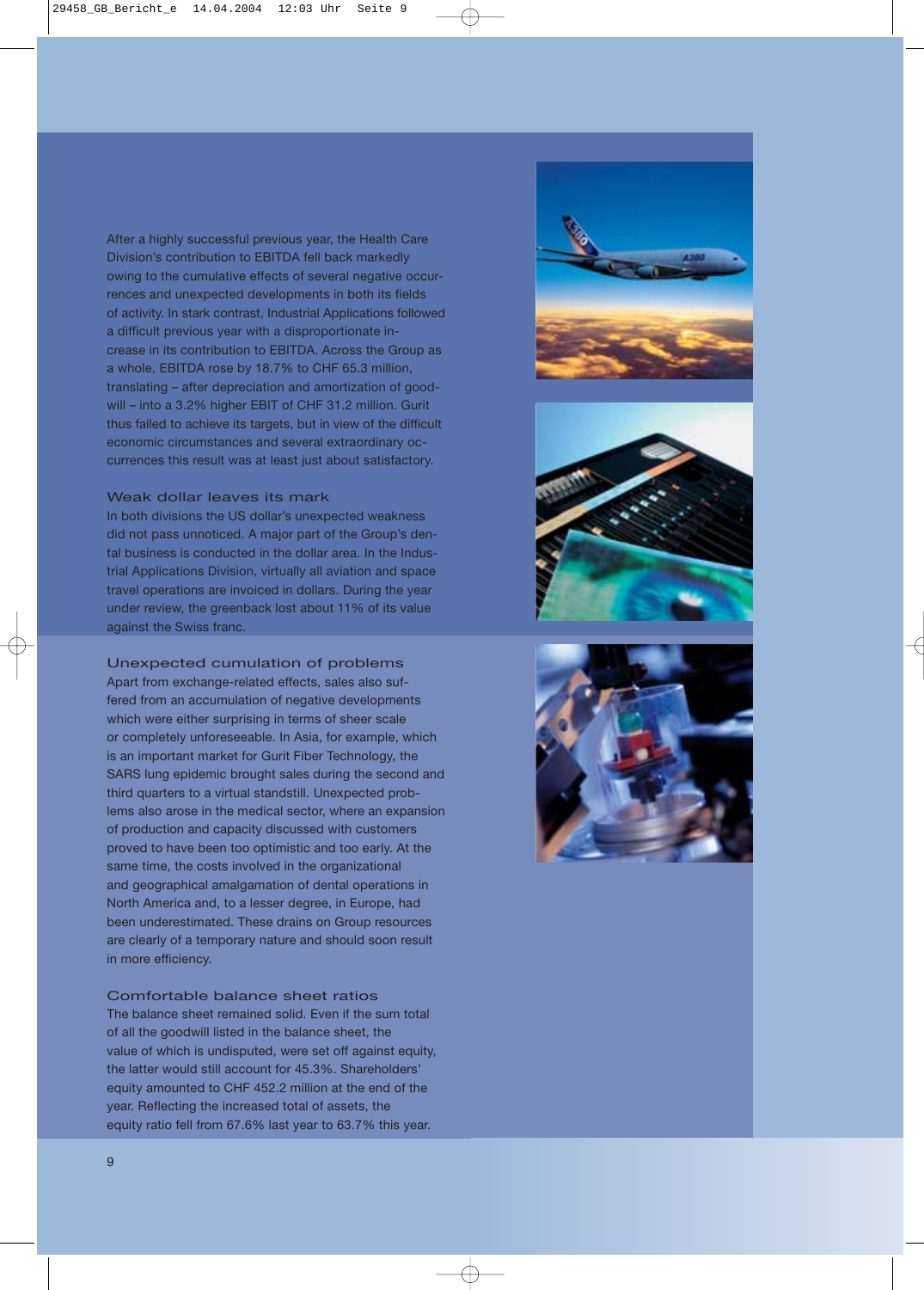# *Strategic Group report*

#### Solid growth prospects

Gurit expects clear increases in sales and profitability in the future. The driving force for further growth is the solidly based industrial platform, which has been consolidated and is now geared to high-growth markets.

Gurit Composite Technologies has a comprehensive technology basis that has made it the leading materials supplier for numerous areas of application in its markets. Wind power has proved itself to be a competitively priced form of renewable energy and will be pushed strongly in the future. Merely to achieve the EU's target of drawing 10% of its energy from renewable sources by 2010 means that growth rates in this area will be over 20% in the years ahead. The signs are also set for growth in other composite markets.

Gurit Fiber Technology and its technologically advanced key components today cover practically the entire value-added chain in the fiber industry from extruders to bobbins. The speed and significance of the sector's innovative thrust combined with its worldwide marketing have secured this position for a long time to come.

Gurit Medical Business has made good use of its multitechnology solutions approach to establish itself as an important manufacturer and development/production partner for plastic products used in medical, diagnostic and pharmaceutical operations.

Gurit Dental Care is a one-stop shop offering a full range of dental treatment products and has a reputation as a precursor in aesthetic dental restorations. It has an extensive worldwide distribution network.

In addition to these advantages, expansion generates other benefits such as synergetic effects and economies of scale, flexible production capacities as well as more efficient distribution structures, greater innovative strength and, last but not least, the improved ability to open up new markets. All these factors will contribute to future growth in sales and profitability.

# High innovative strength

In the course of the past year, Gurit invested significant sums in research and development in all divisions. For customers, genuine innovations represent answers to open questions and Gurit-Heberlein Group companies launched numerous new developments on the mar-





ket. Across the entire Group, a good 3% of sales was invested in research and development. Other significant investments in fixed assets during the year under review applied mainly to property, plant and equipment amounting to CHF 41.8 million.

Of top priority in 2003 was the amalgamation of traditional activities with those new to the Group. Significant milestones in this process are described in greater detail in the individual division reports.

At Group level, operative and organizational integration as well as the internal transfer of know-how were all important but special attention was given to making Gurit-Heberlein's new structure and strategy transparent and understandable for everyone involved internally and externally. The wait-and-see attitude adopted by parts of the financial world towards the Group when its new direction was introduced has since given way to a genuine and profound interest. Gurit-Heberlein AG stock is the subject of regular comment by numerous financial analysts.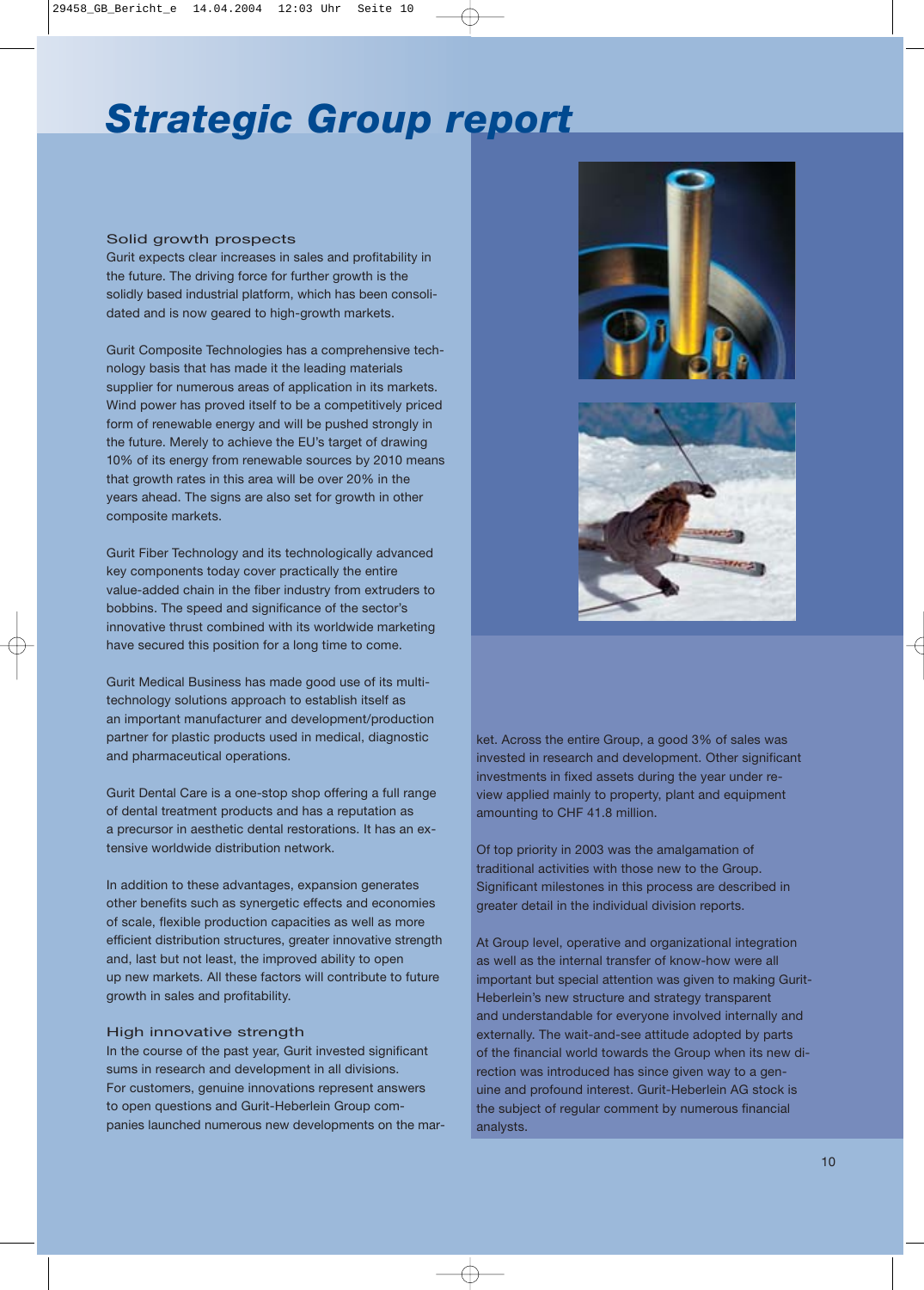The new financial year has begun quite successfully and there is an unmistakeable, if restrained, sense of economic recovery in some areas in the air. However, customers in many markets have drastically reduced their order cycles and the resulting lack of transparency has made it difficult to produce any reliable assessment of the future. If the economic recovery should prove sustainable, Gurit could well post sales in the region of CHF 600 million and a respective earnings increase during the current year.





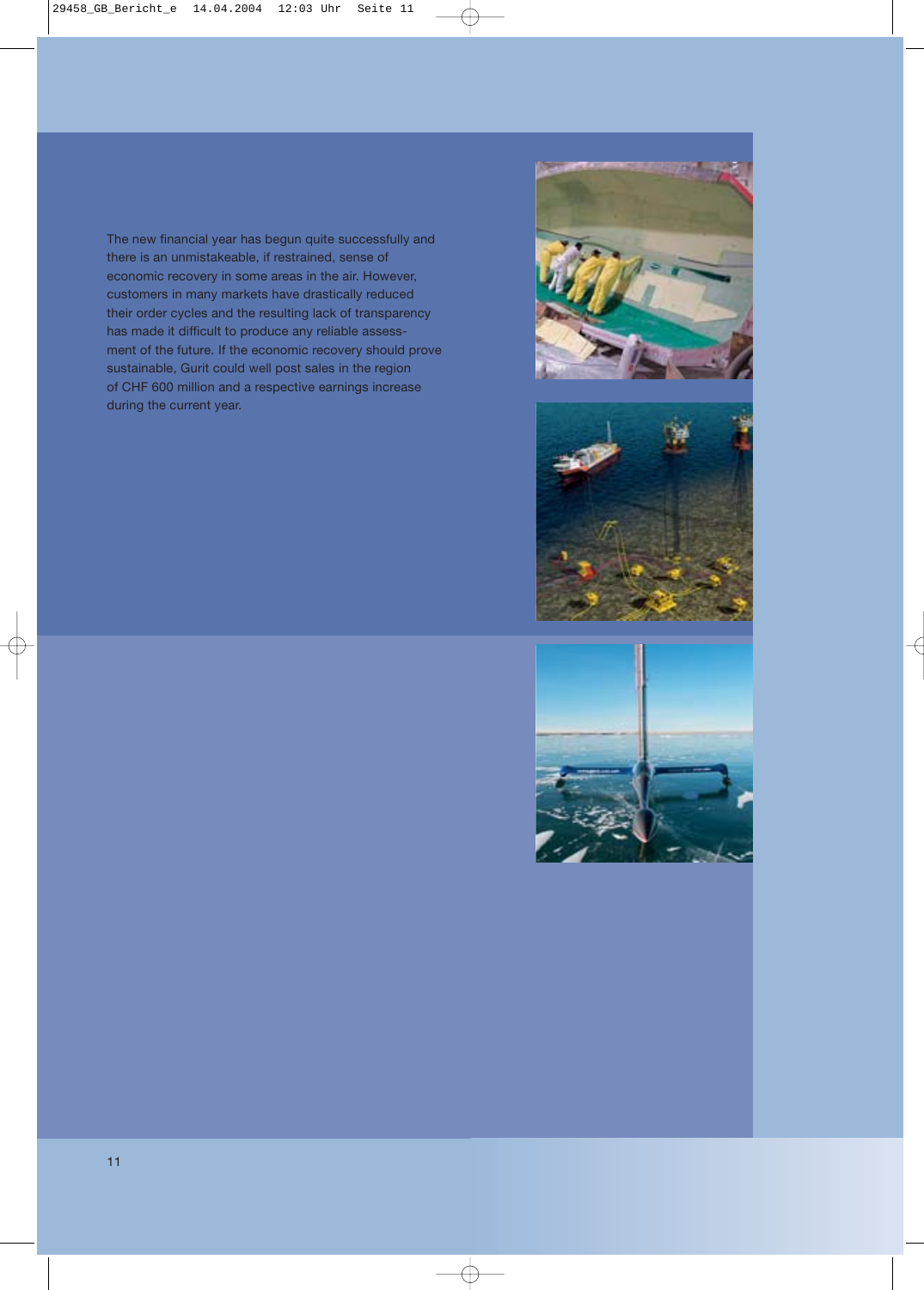# *Industrial Applications*

In 2003 the Industrial Applications Division posted sales of CHF 300.9 million, a 68% increase. This was the first full year's consolidation for acquisitions made in 2002. New acquisitions were made in both sectors – Gurit Composite Technologies and Gurit Fiber Technology – and Gurit further consolidated its position as a leading market player and technological innovator. Profitability will be further improved by integrating production facilities and coordinating procurement, development and marketing activities. After an unsatisfactory result in the previous year, operating profit rose to CHF 19.1 million but with an EBIT margin of 6.4% failed to reach the 10% targeted.

Gurit Composite Technologies is one of the leading international suppliers in the rapidly expanding advanced composites market. Compared with the 2002, sales in this sector almost doubled. The lion's share of this can be attributed to UK-based SP Systems, which was fully consolidated for the first time last year. The amalgamation of the companies acquired during the past two years has substantially strengthened the technological and production basis and generated a high level of regard in our target markets.

# Using synergies for growth

Project groups made up of representatives from several Group companies work closely to develop new products and open up new markets. The level of coordination now possible across the entire Group has also opened up new synergies in the purchasing of raw materials and in capacity utilization, which will be used more effectively and selectively in the future. Since late summer, some production runs successfully at affiliated companies. In the course of 2003, newly completed factories, completely reorganized production processes or extended

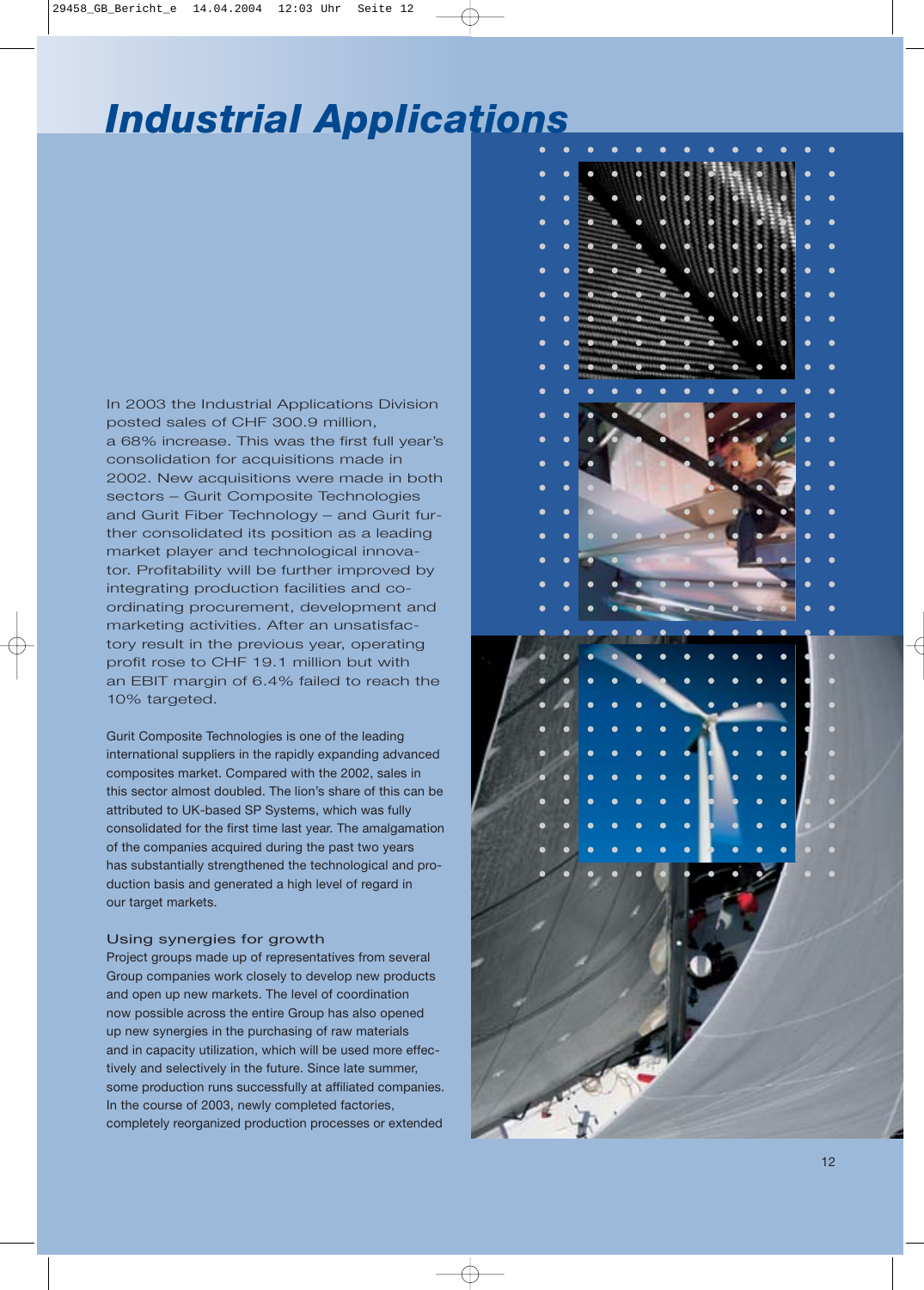# "The Group will remain on course for growth in the years ahead."

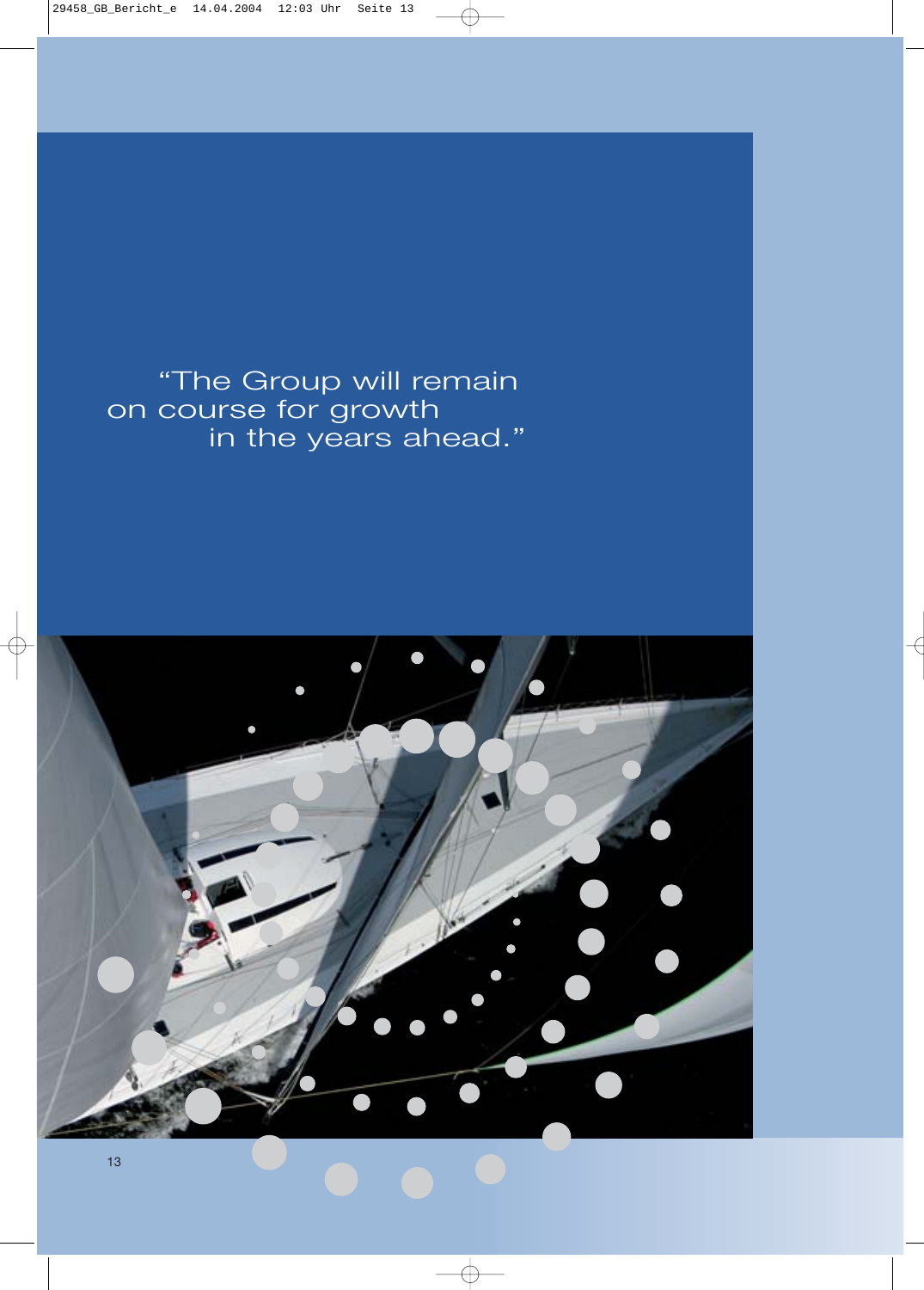# *Industrial Applications*

facilities went on stream in Spain, Germany, and Switzerland.

Opening up the North American market Following the takeover of the assets of ATC Chemicals in Canada in the summer of 2003, Gurit now has its own structural core production facilities. This plant will provide a basis for Gurit Composite Technologies to make significant progress in this region. The addition of Core-Cell® to the broad product range further strengthens the Group's position as a strategic supply partner to major wind energy customers, and offers tangible benefits over incumbent core suppliers.

#### Strong position in the wind power market

A process of international consolidation is beginning to take place in the wind power systems sector. Several smaller producers have already exited the market while the merger between the industry leader Vestas and the number three, NEG Micon, will likely have an affect on other large-scale manufacturers. These changes have also brought new challenges for suppliers. Factors such as the ability to guarantee capacity as and when required, mutually compatible product systems, contractually agreed, long-term delivery conditions and the cross-border procurement channels preferred by some companies call for a certain minimum scale.

Gurit meets all these criteria and has cemented its position by broadening its supply base through increased plant qualification and new products. Apart from this, Gurit Composite Technologies is also benefiting from a clear trend towards the use of carbon prepregs in the manufacture of wind generators. This is a technology which the Group's British subsidiary, SP, has been using in its marine business for years. Today, four of the world's five leading manufacturers of wind power systems obtain a wide range of pre-impregnated prepregs, structural core, bonding systems, infusion resins and gel coats from SP. In addition to this, application technicians work closely with customers on their development work.

According to estimates within the industry, growth rates in the wind energy market will remain well double digit in the years ahead. The EU's target alone, which involves obtaining 10% of its power from renewable sources by 2010, implies growth of at least 20%. These sustained levels of growth are guaranteed at political level by

official government programs to strengthen the use of alternative energy sources.

# High-tech materials in one-off and production boats

SP Systems has given Gurit a prominent position in boat and shipbuilding. Many of the high performance yachts taking part in the Volvo Ocean Race or the America's Cup use SP materials and technology in their hull, deck and spar structures. 2003 saw the launch of Mari Cha IV, a one-off race yacht, which was engineered by SP, and which impressively set a new transatlantic record in December. While there were very few large-scale build programs during 2003, due to a gap in the "grand prix" sailing schedule, Gurit Composite Technologies' marine business grew. One of the reasons for growth in this sector is the increasing use of high-performance materials, formerly considered expensive and high-tech, in the construction of top series-produced yachts. The Shipman 50, for instance, which took the 2003 European Yacht of the Year award, is manufactured using SP's tough, lightweight material SPRINT®.

# Aviation business remains surprisingly stable

Despite the sagging economy and the crisis of the airline business, demand from the aviation and space flight industries for components has remained encouragingly stable. The decisive factor here was the market success of the European Airbus consortium, which has outstripped the American competition. Compared with earlier models, the new aircraft use significantly higher proportions of composites. The interior of the widebodied, double-decker A380 from Airbus, which is due for delivery in 2006, requires 18 times the amount of composites as a single-aisle aircraft.

With these developments in mind, the Stesalit subsidiary has considerably expanded its capacity at its production facility in Kassel, Germany, where testing of materials for use in the A380 is currently under way. The Group's status as a single-source supplier of certain materials used in aircraft interiors together with the longterm time frame of supply agreements for existing and new models play a major role in securing future sales.

Although Gurit Composite Technologies mainly supplies the European aviation and space flight industries, it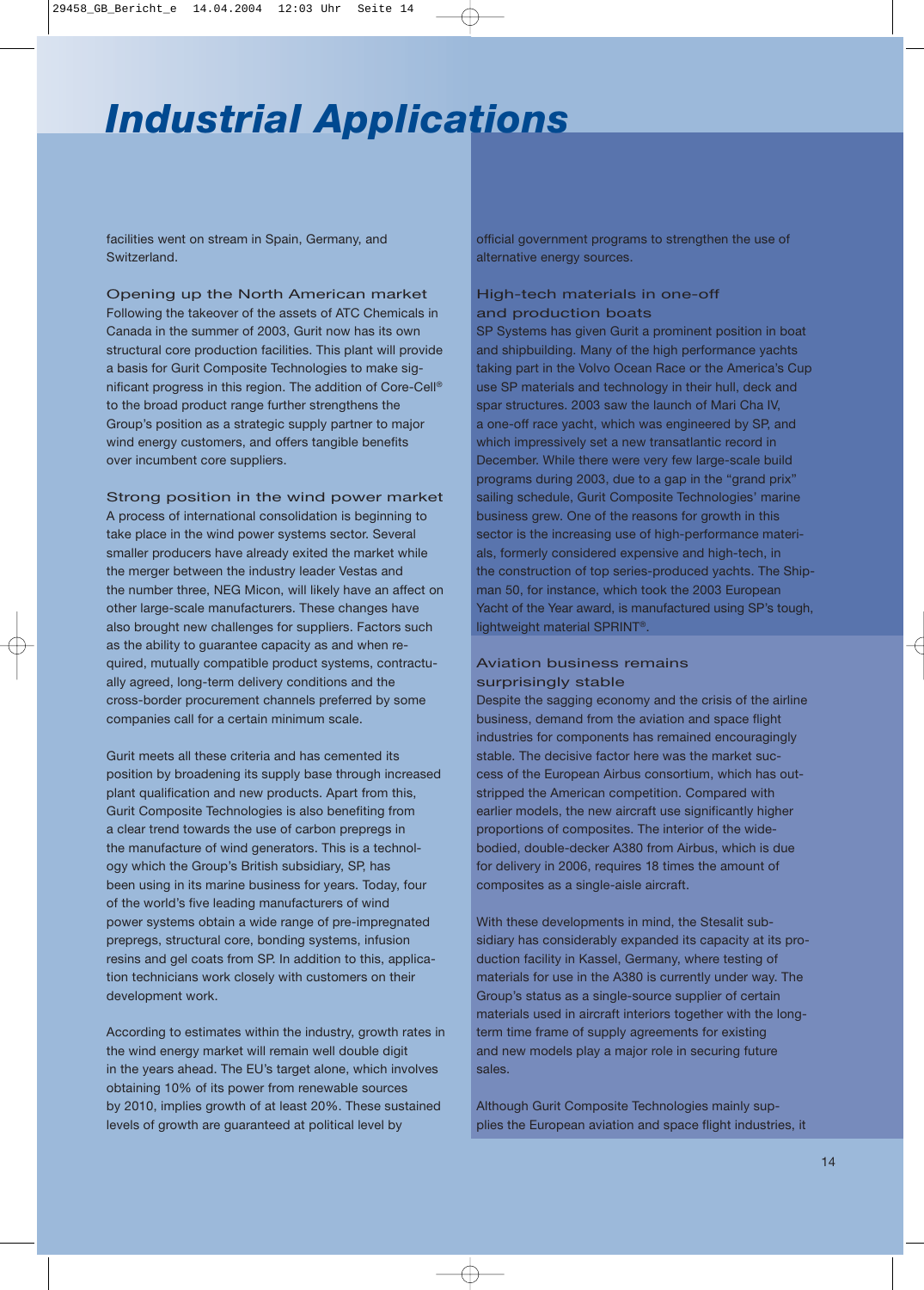still felt the effects of a weak dollar. This is because also European aerospace transactions are traditionally conducted in US dollars.

#### A glimpse of distant worlds

In the course of 2003, the so called APEX radio telescope antenna was erected in the Chilean Atacama desert. The *A*tacama *P*athfinder *EX*periment serves as pathfinder installation for the ALMA astronomy project. The material used in the 24 girder sections, on which the mirrors are mounted, is produced by Gurit. Night and daytime temperatures in the Andes fluctuate widely, so the extreme precision required by the project posed a very special kind of challenge. ALMA, jointly financed by Europe and North America, is the largest land-based astronomy project foreseen for the next decade. 64 antennae, all working in the millimetre and submillimetre-wavelength bands, will one day form a single astronomic instrument that will make signals from the optically dark area of the universe "visible".

#### Working on the cars of tomorrow

In 2003, several top-bracket cars, such as the Ferrari Enzo, Porsche Carrera GT, Mercedes McLaren SLR and Lamborghini Murcielago, had their European roll-outs. Supercars like these have a pioneering role to play in automotive construction as they trial new materials and technologies, such as composites, which may eventually be used in larger scale production runs. However, the trend for performance variants of higher volume cars can already be seen, and the technology opportunity is to supply the materials used in the latest supercars to a wider base of manufacturers, who may produce up to 2000 cars of a particular model.

Gurit Composite Technologies strategically values its relationships with automotive OEMs, and is working on a number of qualification programs, the first complete one of which is a program of 3500 cars. A firm relationship has been established with MG Sport & Racing, who use SPRINT® material and technology for its XPower range, and a contract has been signed by SP to supply materials for the first 1000 cars.

#### Opening up other markets

Advanced composites are currently replacing metals in engineering, construction or oil production because they help reduce weight and open up virtually unlimited design opportunities. Cooperation with Sika in the field







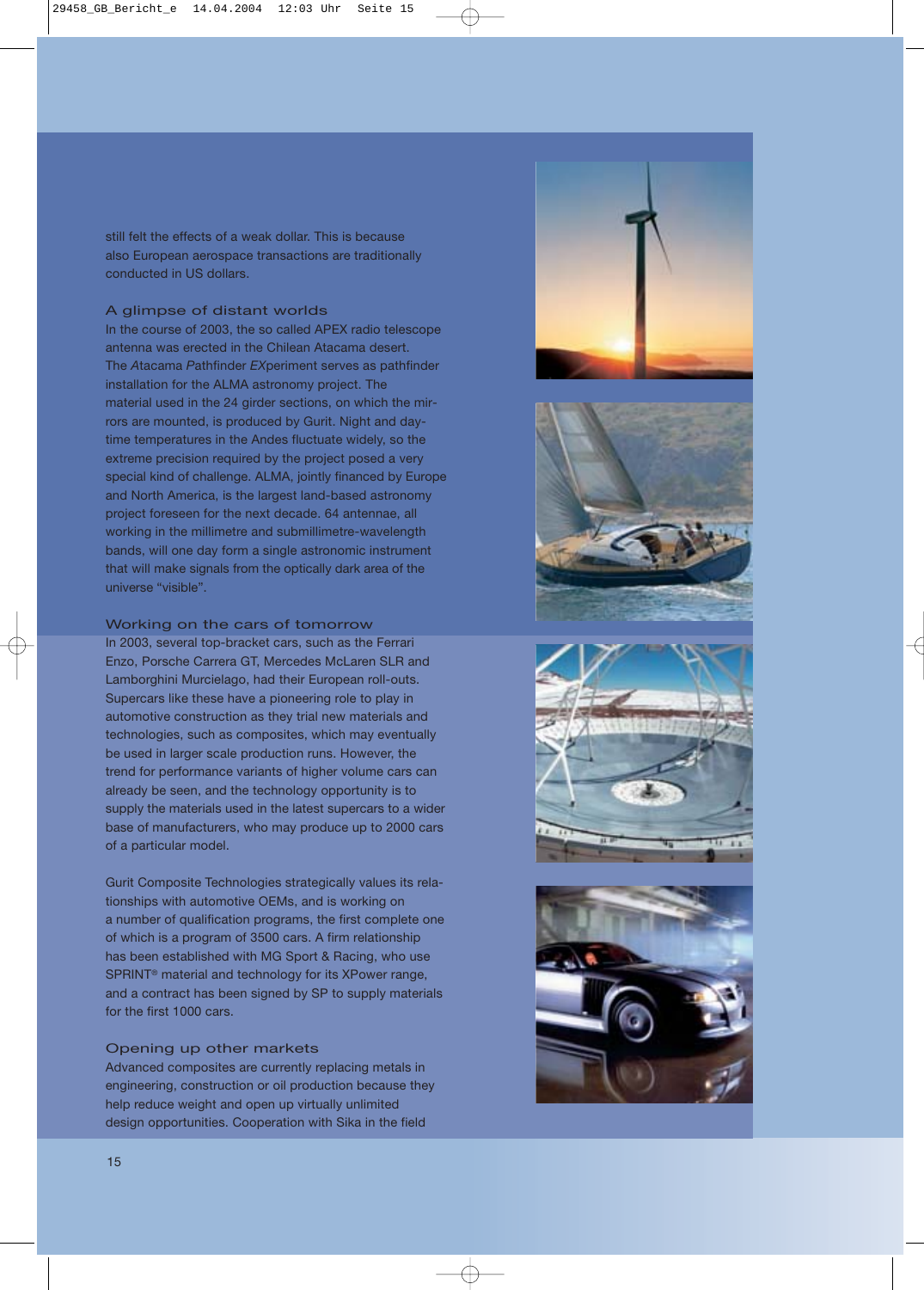# *Industrial Applications*

of reinforcement straps used in the reinforcement or renovation of large constructions such as bridges or widespan ceilings has led to an increase in sales, and further progress has been made on a number of promising projects in the oil and gas production industries.

Nowadays, new, tappable oil deposits are found further and further out at sea. With conventional steel tubing, it is not possible to go down to depths of up to three kilometres from a floating platform, which is why drastic weight reductions are needed here, too. The main requirement in this industry is for risers made of thermoplastic composites, through which the oil can be pumped from the sea bed to platforms or tankers. Composite materials lend themselves to the production of pipes that can be wound and unwound as needed, go down to enormous depths, withstand temperatures of up to 300°C and even have wider diameters than steel pipes.

Winter sports in the consumer trap The winter sports business remains difficult. In the market, there are considerable overcapacities. The big snowboard and carving ski boom is over, with many consumers having been forced to cut their spending on leisure time and sporting activities. Skiing is a traditional sport and has been exposed to increasing competition from a continuous stream of newer sport activities. Estimates in the industry now suggest that one skier in five – or even four – prefers to rent his skis today than buy them. Thanks to a tough cost management Gurit Composite Technologies was able to successfully maintain its position in this market.

# A complete product range for the multi-stage fiber industry

Sales in the Gurit Fiber Technology Division grew solidly, not least thanks to the acquisition of German competitor Wetzel, Gröbzig. Despite the present difficulty of the economic climate, this area has lost none of its long-term attraction and was resolutely expanded. Further growth in the fiber technology sector was achieved with the acquisition of Wetzel, Gröbzig, effective in October 2003, the foundation of a Group-owned subsidiary in the polymer filtration sector and the conclusion of takeover negotiations for Swiss-based Electrotex with effect from January 1, 2004. Integration of Wetzel has made Enka tecnica the world's top producer of standard-size and large spinnerets; in other words, the components used for the melt spinning of polymers.

The foundation of a subsidiary, Enka tecnica Filtration marked the Group's entry in the polymer filtration stage of the production process.

From the beginning of 2004, the Group consolidated and increased its expertise in the monitoring of spinning and texturing processes with the takeover of Swiss-based Electrotex. As a result of these technological advances, Gurit Fiber Technology now supplies industry-leading key components at the forefront of the market for every value-added stage in synthetic yarn production.

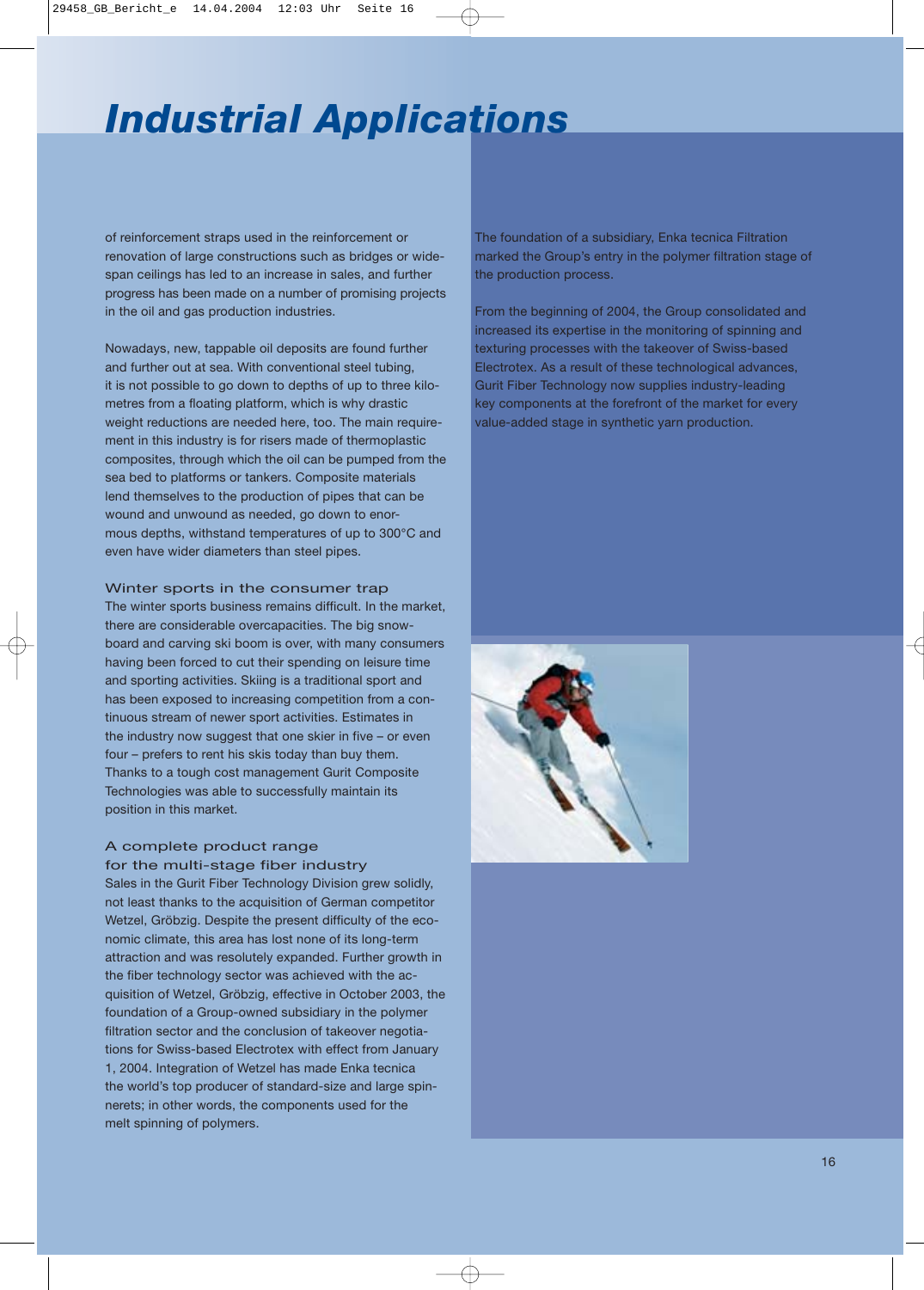# Market shifts towards Asia

Gurit Fiber Technology's main market has seen a further shift towards Asia and the distribution network in the region has been expanded. During the first half of the year, China in particular invested in new spinning mills and texturing machines. In the spinning sector the main success has been spinpacks for bicomponent yarns. These permit special properties of different types of polymers to be combined directly in the spinning process.

Sales in America and Europe have been generally hesitant. Towards mid-year, business in Asia likewise hit a poor patch, and in the wake of the SARS crisis and the weakness in the dollar, business ground to a virtual halt. A certain reluctance to invest in new equipment was probably also due to the ITMA textile machinery fair, which is held every four years. Before placing new orders, buyers tend to wait to see what innovations are presented at ITMA.

At the ITMA fair Gurit Fiber Technology had another opportunity to demonstrate its innovative strength and technological prowess. No fewer than twelve new or significantly upgraded products were unveiled to the public. Heberlein, for instance, presented an innovative jet concept with a rotating jet core for use in Taslan® air texturing which in some cases has trebled running time between cleaning cycles. Another world-first came in the form of the first two-piece ceramic jet core, which is much cheaper to manufacture and translates into significantly lower prices for the customer. Sophisticated technical improvements (key operated jet plate change, bayonet socket in place of the screw-in type) have also increased user-friendliness and consolidated the leading market position of traditionally successful models such as the SlideJet<sup>™</sup> and HemaJet<sup>®</sup> air texturing jet.

Enka tecnica also presented its new process sensors Fraytec MV and ET Tangletec and a new polymer filtration system.





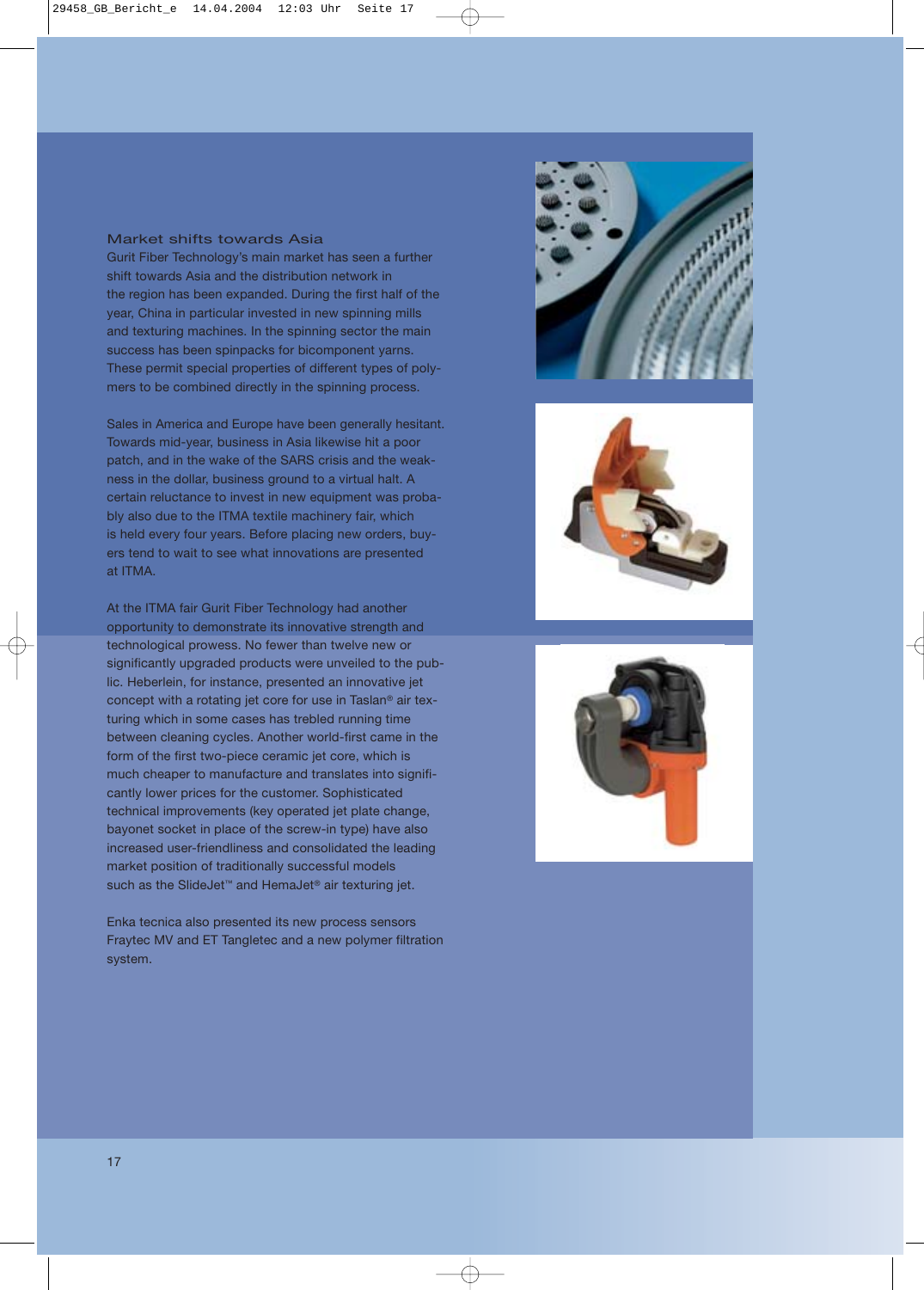# *Health Care*

The Health Care Division closed the year with a 2% decrease in sales to CHF 203.1 million. This meant that both the dental and medical sectors failed to meet expectations. After a run of extremely successful years, several negative, exceptional factors brought the Division's contribution to the Group result down drastically. Regardless of this, however, the companies were able to consolidate their market positions and look toward the future with confidence.

After the acquisitions of recent years, made with expansion in mind, the main focus in the Gurit Dental Care sector was on integrating all activities in new, forwardlooking organizational and market structures. Companies have been regrouped, both in Europe and in North America. In Europe, production, distribution and management of the German and Swiss operations have been brought together under joint, lean management in two locations: in Switzerland these are Altstätten and nearby Rüthi, and in Germany Langenau. This has eliminated duplication of certain activities but has also facilitated cooperation in other important areas such as research and development or certain staff functions.

Underestimated side-effects of the move In terms of geographical integration Gurit Dental Care went even a step further in North America. Here, all existing production facilities were brought together under a single roof in Akron, Ohio. Apart from its facilities in Mahwah, New Jersey, and Ivyland, Pennsylvania, Coltène/Whaledent had been running an operation in this area for several years at Tallmadge, Ohio. While the construction of the new manufacturing and logistics facilities went ahead as planned, the recruitment of suitable staff and the seamless transfer of production know-how created problems on a much greater scale. Ultimately – despite the Americans' reputation for mobility – fewer

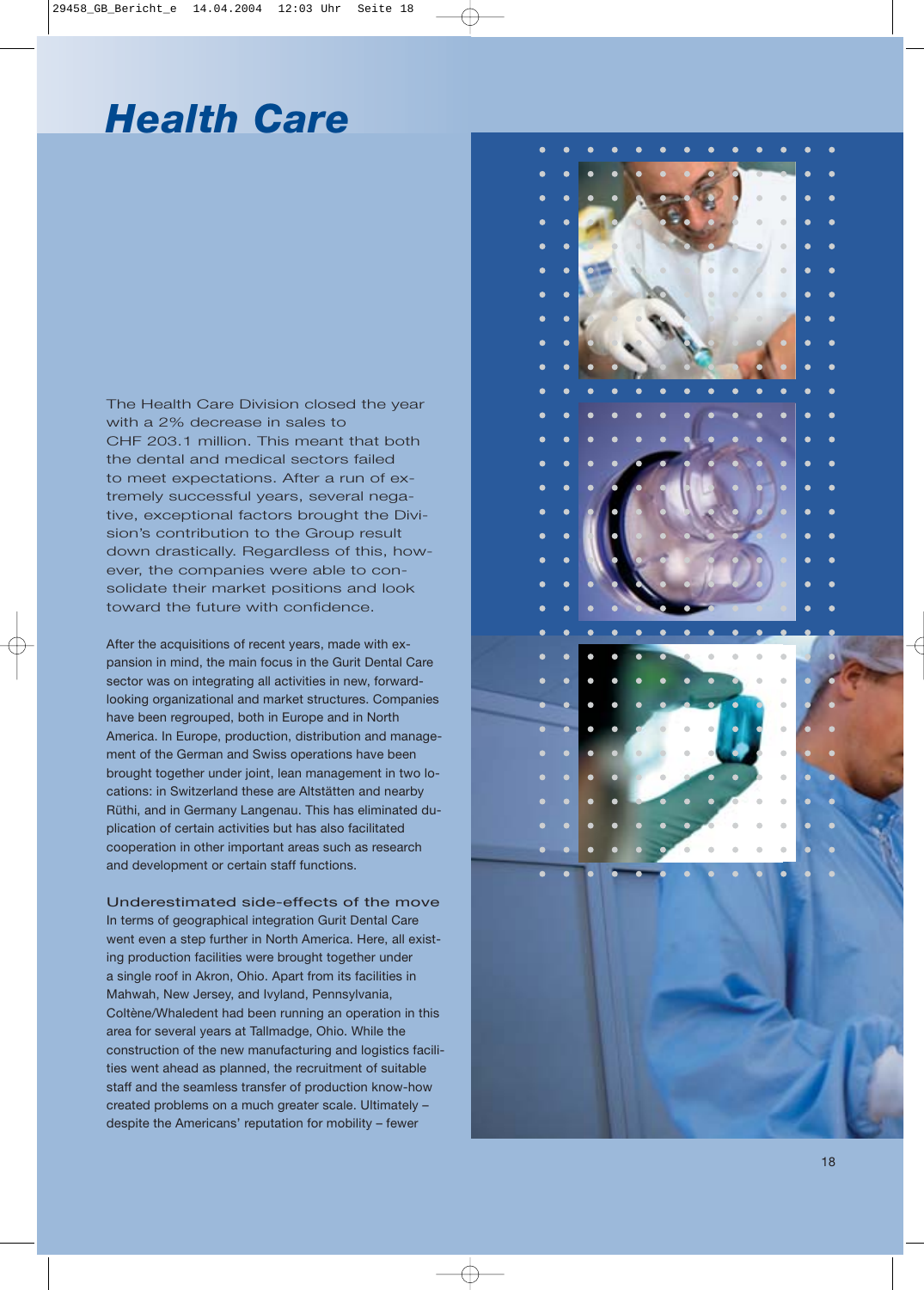# "Strengthening international positions creates the foundations for future success."

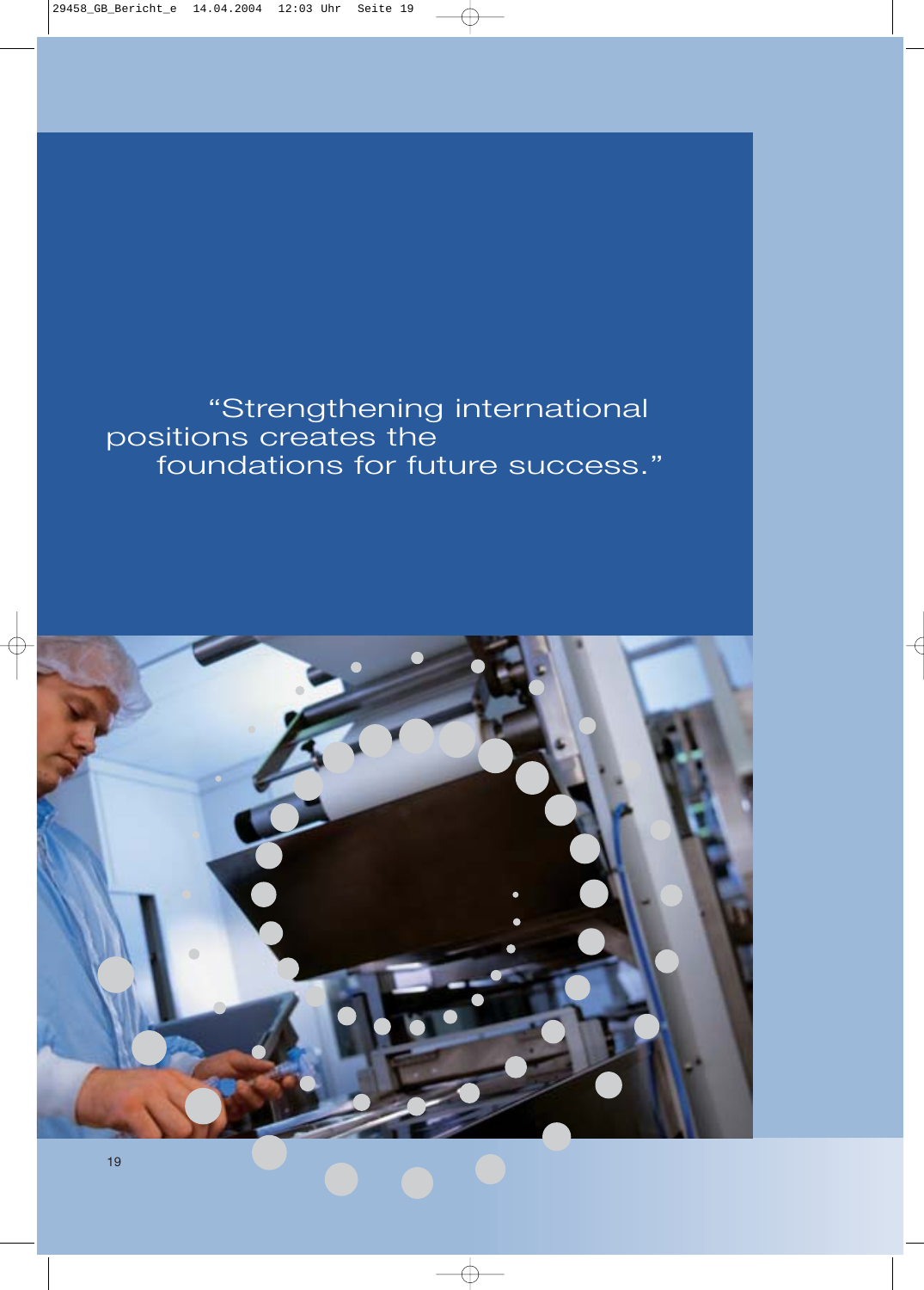# *Health Care*

employees were prepared to move to Akron than initially assumed and individuals with crucial know-how had to be given additional incentives to move. Passing on the necessary expertise to a total of 250 new employees posed the company unexpected problems. New members of staff had to be trained on the job by those leaving the company, either at the old location or at the new one, which temporarily led to expensive duplication of jobs, production downtime and additional operating costs not only on the first half but also for the second half of 2003. These teething troubles have been surmounted and from now on Gurit Dental Care will start to profit from the increased efficiency made possible by the modern infrastructure in Akron.

In connection with the move to the US and reorganization in Europe, distribution structures also underwent change. From now on, trading partners on both sides of the Atlantic can take advantage of a full range of products manufactured either in Europe or America and delivered from central depots in each of the two regions. The fact that the entire range of dental treatment needs is now covered by products from the Coltène/Whaledent Group manifests itself in distribution. The all-inclusive approach is reflected in a newly designed catalogue, valid worldwide, which organizes products in terms of symptoms and treatments for different customer groups, such as dental surgeons, dental laboratories and trading partners.

Sales documentation apart, Coltène/Whaledent is also opening up new paths in other areas. As a pioneer in the field of aesthetic dentistry, the company has consciously adopted the role of active knowledge broker. At the end of 2002, a first international symposium addressing trends in modern dentistry, and organized entirely by the company, was a big success and had a positive effect on customer relations in the year under review. The second event in the series is to be held in the spring of this year and, like the first one, will feature a number of top-ranking international speakers.

# Economy slows sales

The economic situation during the year under review in both of the dental sector's main markets, the US and Germany, was hardly encouraging. In the US, the process of axing traditional forms of employment, uninterrupted for almost two years now, was reflected in falling demand for dental treatment. In the past, jobs in industry have



usually come with generous health insurance packages; these are virtually unknown in the low-entry-threshold jobs currently being created in the service industry. On balance, insurance coverage for dental treatment in the US has worsened noticeably, with the result that certain treatments are now either being postponed or reduced to the medically acceptable minimum. In South America the difficult economic situation pushed sales in the dental sector of certain important national markets down considerably. To cap it all, the weakness of the dollar had another negative effect on sales.

In Germany, the effects of health reforms that are now being implemented and generally cautious consumer sentiment depressed market growth. Reduced state insurance coverage in the health sector in Germany is one of the main reasons for stagnation in the market. From now on only basic treatments will be covered by patients' health insurance; those requiring anything more elaborate increasingly have to pay for it themselves. While sales in Germany remained at just about the same level as the previous year, Coltène/Whaledent chalked up successes and acquired new market shares in the rest of western Europe, in southern and eastern Europe and, last but not least, in several non-European export markets.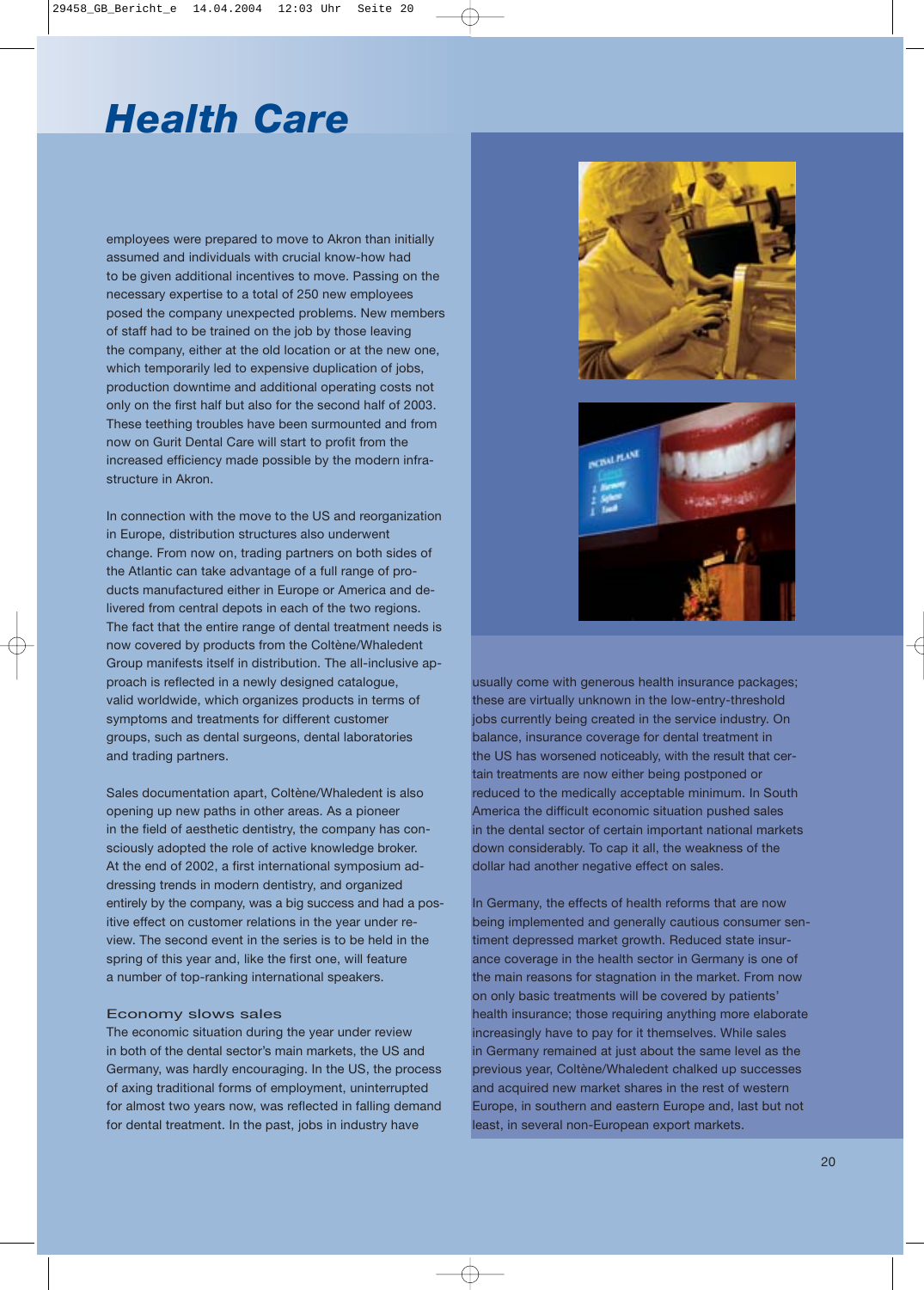### Further expansion for Gurit Medical Business

Gurit Medical Business was unable to repeat its success of the previous year, with both sales and earnings falling below expectations. This disappointing result was due firstly to depressed economic growth and secondly to unrelenting pressure on costs in the health services. Apart from these two factors, several exceptional events also took their toll on results.

Sales of the respiratory products manufactured and distributed under the company's own Medisize brand progressed well and market shares in Europe were increased. Operations in the US were also very satisfactory: the company's American distributor, King Systems, made first-time sales of the Medisize product range to numerous hospitals and pushed up sales impressively in the process.

In addition, the international production and distribution rights for the HME Booster® previously manufactured under licence, are now owned by Medisize. This means that Medisize will now be able to extend a range of convenience models that are unique on the market. Last but not least, the manufacture of particularly labourintensive products in the Czech Republic began running smoothly during the year under review.

# Using distribution synergies

A main focus of attention in 2003 was the strengthening of the Group's distribution activities, with the emphasis, of course, on its own respiratory products in Europe. Gurit Medical Business rounds off its own range with other selected products. Such wide coverage of the market is proving to be an increasingly important argument in the finalization of new distribution agreements. New additions to the trading companies' range in 2003 included special products for non-invasive respiratory technology, thorax drainage and neurosurgery. In Germany and the Benelux pressure on health care budgets increased noticeably during the last few months of the year, with the result that inventory replenishment, which is a traditional way of using up any remaining budget before year-end, was practically non-existent.

The OEM medical products sector remained stubbornly below budget. Apart from the general economic malaise, price wars, consolidation and legal complications affecting customers delayed or obstructed a number of individual





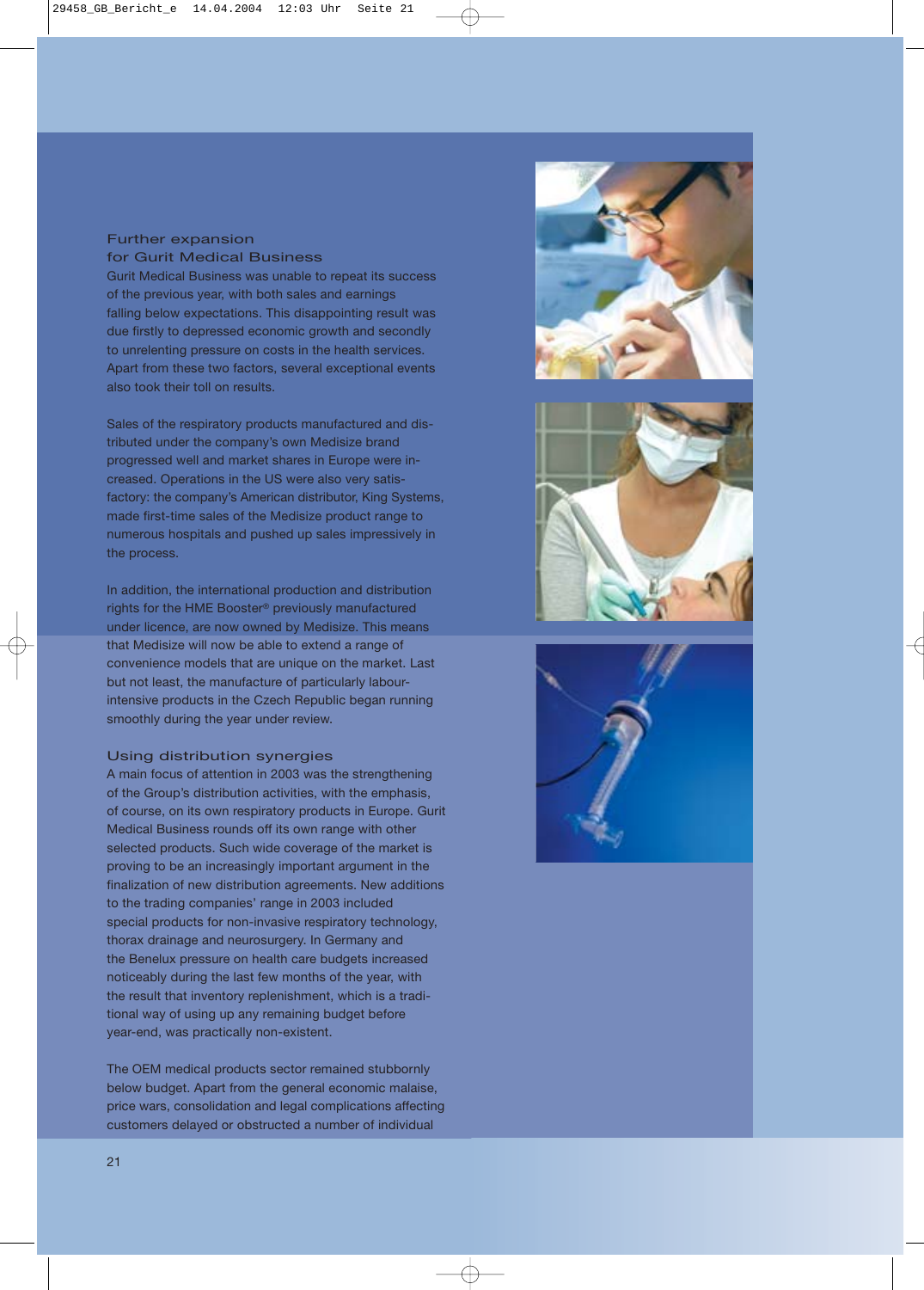# *Health Care*

products. In the medical sector, the implementation of a project from the original idea, through test phases and all the way to launch, generally takes up to two years and more. Whether and how quickly new projects will actually result in series production always involves a degree of uncertainty. In the case of one major customer, for example, capacity was expanded and scheduled in the course of 2002 but was then only partially used during the year under review. The customer was unable to launch a new product, for which Medisize was supplying important components, as quickly as planned, with the result that orders were reduced and existing stocks at the client first had to be used up. Cooperation with other major customers, on the other hand, went according to plan. The ongoing weakness of the dollar turned out to be disadvantageous for developments in the OEM disposable medical products sector, with margins on products sold in the US coming under significant pressure.

Medisize managed to finalize new production agreements with several well-known customers. The company will in future be manufacturing special catheters for cancer treatment under strict clean room conditions. Nucletron, a member of the Dutch Delft Instruments Group, specializes in cancer therapy and is the world's most important supplier of the afterloading brachytherapy systems used in radiation therapy. Brachytherapy is designed to target and treat tumours directly in the body using minimal dose rates. The catheters manufactured by Medisize are used for the interstitial radiation treatment of breast cancer. Depending on the size of the tumour, up to 36 catheters are positioned in the breast to be treated. One of these catheters, both of whose buttons lie on the outer surface of the breast, can be seen at the centre of the illustration opposite. During radiation treatment hollow needles (also shown in the illustration) are fed into these catheters and enable tiny radiation sources to be conducted from an afterloading system to the tumour requiring treatment. Unlike earlier therapies with external radiation sources, which take anything from five to seven weeks, brachytherapy reduces the duration of treatment to five days. Women receiving therapy are treated as out-patients and keep the non-irritating catheter in the breast throughout. Their everyday lives are scarcely affected. Medisize and Nucletron cooperated closely on the development of the COMFORT® Catheter System, which has already received FDA approval. Medisize's contribution to the de-





velopment was largely related to materials, plant and packaging issues but also extended to process development and the ensuing validation. Among other things, manufacture of the catheter system calls for a knowledge of injection moulding, deep-drawing, assembly and packaging.

#### Extending the technology basis

Gurit Medical Business also made significant progress on organization and production technology-related matters. The manufacturing facilities were amalgamated in a single management structure and clearly divided into two fields of activity: Airway Management (respiratory products) and Development & Manufacturing. Towards the end of the year, both sectors received the benefit of a further production technology: liquid injection moulding (LIM) is similar to thermoplastic injection moulding but is used for the processing of silicone rubber. The new production machines have been installed in the factories in Ireland and the Czech Republic and are used both in the manufacture of respiratory products and OEM operations. In the respiratory products segment, for instance, the LIM process is ideal for the manufacture of the bags used for respiratory training during recuperation as well as for the physical increase of lung capacity in sports training.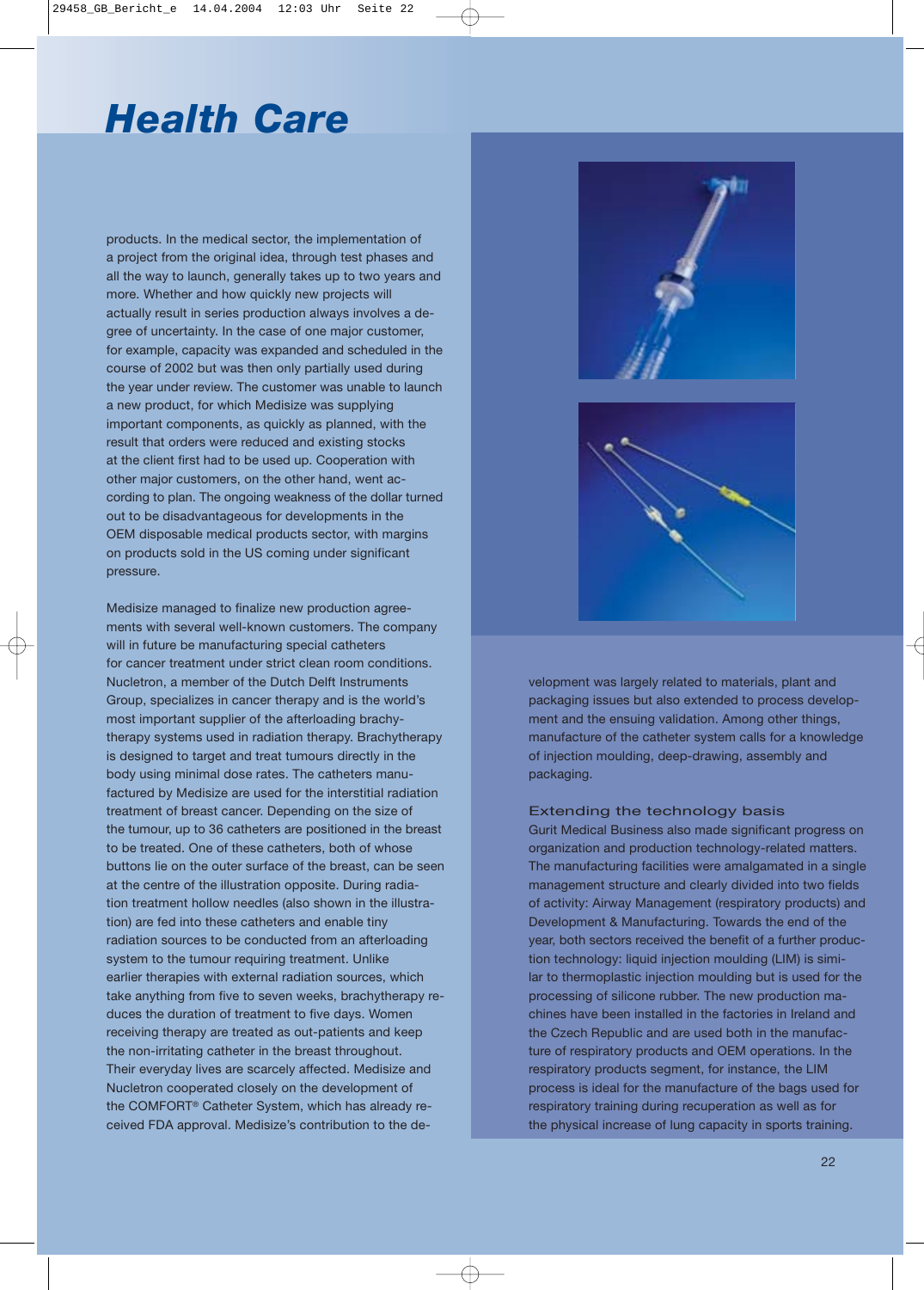Medisize also uses the LIM process to manufacture special liquid silicone tips for the PickPen instruments manufactured by the Finnish company Bio-Nobile OY. These instruments are used in biotechnology to clean and separate cell components like nucleic acid and special proteins. Instead of keeping the required particles in place magnetically and removing the residual liquid by suction, the magnetic PickPens are able to lift the particles directly out of the cellular solution.

Absolute cleanliness is essential and a sterile silicone tip is used for each multi-stage separation process. Medisize supported Bio-Nobile with the development and validation of the new silicone tips and now manufactures them under strict cleanroom conditions.



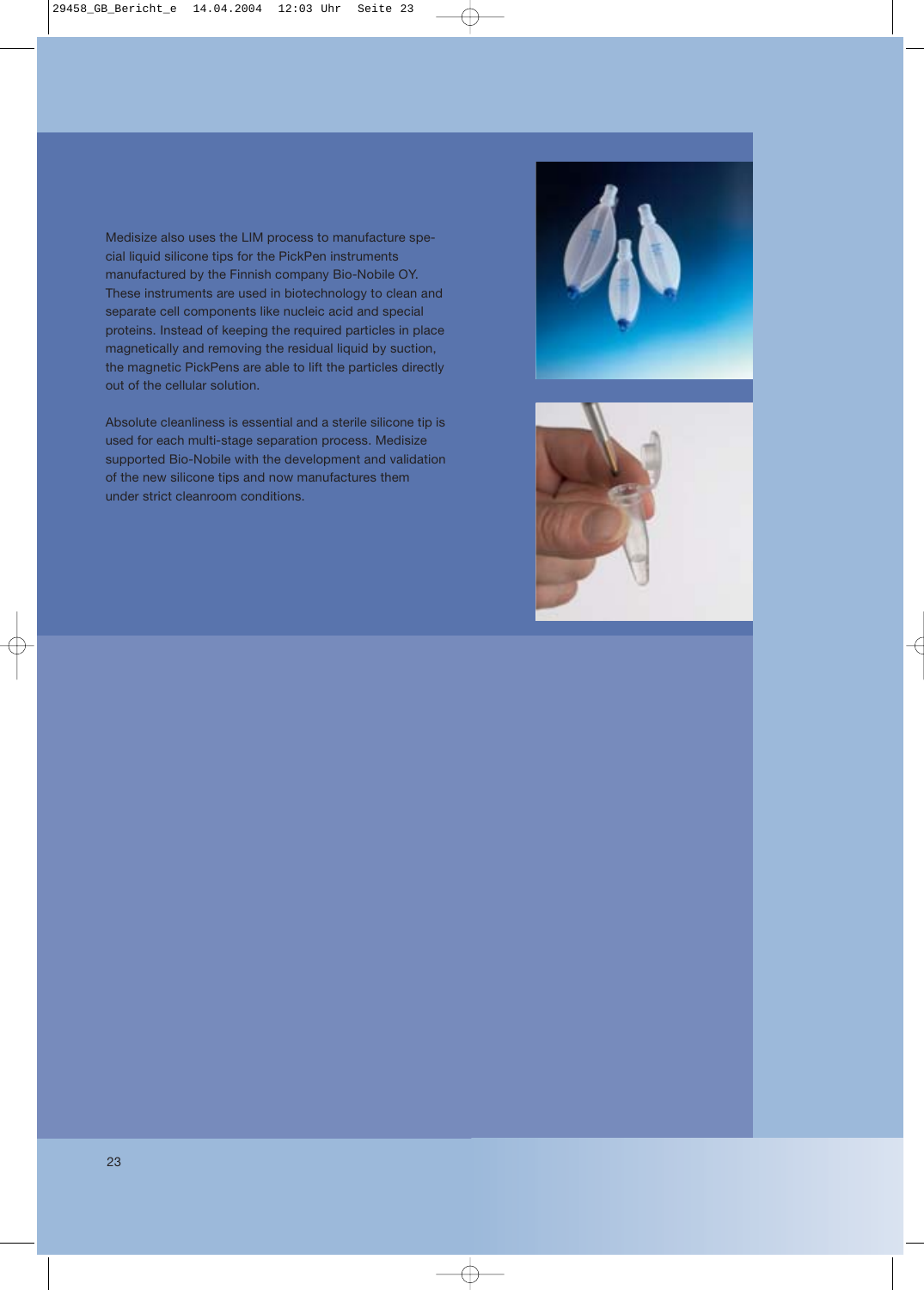# *Corporate Governance*

The following chapter describes the principles of corporate governance applied at Group and senior management level within the Gurit-Heberlein Group. The central elements are contained in the statutes and organizational regulations and are based on the guidelines and recommendations set out in the "Swiss Code of Best Practice for Corporate Governance" published by Economiesuisse. To make orientation easier, the order and numbering of the individual sections correspond to those used in the "Guidelines concerning information on corporate governance" published by the Swiss Exchange (SWX). Unless otherwise indicated, all information refers to balance sheet date on December 31, 2003. Significant changes that have occurred between that date and the copy deadline for this Report have also been indicated as appropriate.

# **1 Group structure and shareholders**

# 1.1 Group structure

#### 1.1.1 Operative Group structure

The Gurit-Heberlein Group is focused on specific segments of the Chemical and Synthetics technology sector. The Group's industrial activities are split into two divisions: Health Care and Industrial Applications. Financial statements are produced for each division. An organizational chart can be found on page 39 of this Report.

1.1.2 Legal structure of subsidiaries Of all the companies consolidated, Gurit-Heberlein AG (the Gurit-Heberlein Group's holding company) is the only one listed. It is headquartered in Wattwil/SG; Gurit-Heberlein bearer shares (security no. 801223, ISIN CH0008012236, symbol GUR) are quoted on the Swiss stock exchange. Market capitalization on December 31, 2003, amounted to some CHF 402 million. Information about the non-listed companies can be found in the overview on page 49 of the Financial Review.

#### 1.2 Major shareholders

On December 31, 2003, the following shareholders held more than five percent of the voting stock of Gurit-Heberlein AG:

**Geha Holding AG, Au/SG:** Geha Holding AG holds 220 000 registered shares, which is equivalent to a 33.32% share of voting rights or a 9.4% share of the company's capital. The shares of Geha Holding AG are held indirectly by Hans Huber and his family (announcement in the Schweizerisches Handelsamtsblatt No. 32 of 14 February 2001).

**Harris Associates L. P., The Oakmark Funds, Chicago, USA:** Harris Associates L. P. holds a total of 32 604 bearer shares, which is equivalent to a 4.94% share of voting rights or a 6.97% share of the company's capital (announcement in the Schweizerisches Handelsamtsblatt No.103 of 31 May 2002).

#### **Franklin Templeton Companies LLC, Fort Lauderdale,**

**USA:** The Franklin Templeton Companies LLC has indirect holdings through various funds with Franklin Templeton Investments, Toronto – Edinburgh – Hong Kong, Templeton Asset Management, Singapore, and Templeton Investment Counsel, Fort Lauderdale, totalling 33 219 bearer shares, which is equivalent to a 5.03% share of voting rights or a 7.1% share of the company's capital (announcement in the Schweizerisches Handelsamtsblatt No. 94 of 19 May 2003).

#### 1.3 Cross-shareholding

Gurit-Heberlein AG has no cross-shareholding arrangements with other companies.

### **2 Capital structure**

Most information about the capital structure can be found in Gurit-Heberlein AG's statutes, in the Financial Review and the Statements on Gurit-Heberlein AG as well as in the Investor Relations section on page 68 of this report. The statutes are available on the website www.gurit.com.

#### 2.1 Capital

Details of the capital are included in the appendix to Gurit-Heberlein AG's financial statements on page 64.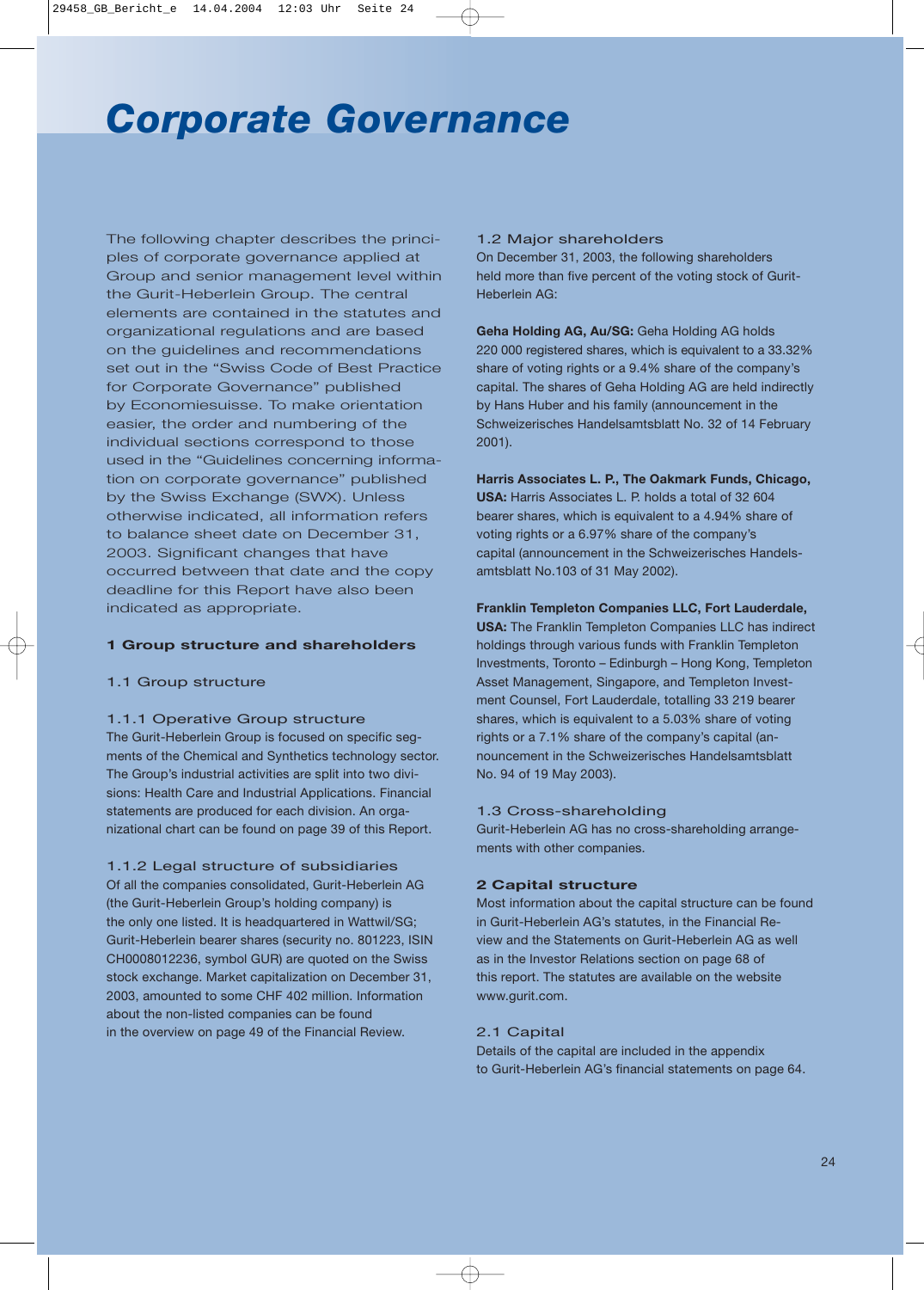### 2.2 Authorized or contingent capital in particular

Gurit-Heberlein AG has no authorized or contingent capital.

### 2.3 Changes in capital

In the past three years (1 January 2001 to 31 December 2003), the following changes have been made to capital:

#### **in CHF 1000**

**Position 31.12. 2001 Position 31.12. 2002 Position 31.12. 2003** Share capital

| <b>CHF</b> | 44 148 000              |            |                | CHF 46 800 000 <sup>1)</sup> CHF |     | 46 800 000      |  |
|------------|-------------------------|------------|----------------|----------------------------------|-----|-----------------|--|
|            | General reserves        |            |                |                                  |     |                 |  |
|            | CHF 22 074 000          |            | CHF 23 400 000 |                                  |     | CHF 23 400 000  |  |
|            | Treasury stock reserves |            |                |                                  |     |                 |  |
| <b>CHF</b> | 8 852 332               | <b>CHF</b> | 8 731 529      |                                  | CHF | 5 391 159       |  |
|            | Other reserves          |            |                |                                  |     |                 |  |
| <b>CHF</b> | 16 646 074              |            | CHF 44 082 477 |                                  | CHF | 47 422 847      |  |
| Net result |                         |            |                |                                  |     |                 |  |
| <b>CHF</b> | 82 281 982              |            | CHF 81 701 115 |                                  |     | CHF 85 818 051  |  |
| Total      |                         |            |                |                                  |     |                 |  |
|            | CHF 174 002 388         |            | CHF204 715 121 |                                  |     | CHF 208 832 057 |  |
|            |                         |            |                |                                  |     |                 |  |

1) Capital increase of September 3, 2002, in the context of the takeover of SP Group.

2.4 Shares and participation certificates The company's share capital consists of 240 000 registered shares at par CHF 20 and 420 000 bearer shares at par CHF 100. Bearer shares are traded in the main section of the SWX Swiss Exchange (security no. 801223, ISIN CH0008012236, symbol GUR). All shares are fully paid up and entitled to dividends. All registered shares and bearer shares, regardless of their nominal value, are entitled to one vote. Gurit-Heberlein AG has not issued any participation certificates.

# 2.5 Profit-sharing certificates

Gurit-Heberlein AG has not issued any profit-sharing certificates.

### 2.6 Restrictions on transferability of shares and nominee registrations

According to § 4 of the statutes, only individuals who are entered in the share register may be recognized as the owners or beneficiaries of non-traded registered shares. Registration of ownership may be refused only in cases where the purchaser does not expressly declare that he has acquired the registered shares for his own account. Bearer shares listed on the stock market are freely transferable. There are no regulations to any other effect regarding nominee registrations.

Changes in the statutory regulations restricting the transferability of registered shares require at least two thirds of the votes represented at the Annual General Meeting and an absolute majority of the nominal value of the shares.

# 2.7 Convertible bonds and warrants/options

Gurit-Heberlein AG has no outstanding convertible bonds. Details of the options held by members of the Board of Directors and Group Management can be found under 5.6 on page 31. Gurit-Heberlein AG has no options outstanding to members of staff which, if exercised, would require delivery from contingent capital.

# **3 Board of Directors**

On 31 December 2003, the Board of Directors of Gurit-Heberlein AG consisted of seven members.

# 3.1/2 Members of the Board of Directors

The personal details together with the other activities and vested interests of individual members of the Board of Directors are listed below:

# **Robert Heberlein**

Chairman LLD, attorney-at-law; Swiss citizen, 63 Non-executive member

Professional background (main stages): Since 1977 partner, Lenz & Staehelin, Zurich

Other important activities and vested interests: Chairman of the Board of Directors of Bank am Bellevue, Zurich Member of the Board of Directors of Geberit AG, Jona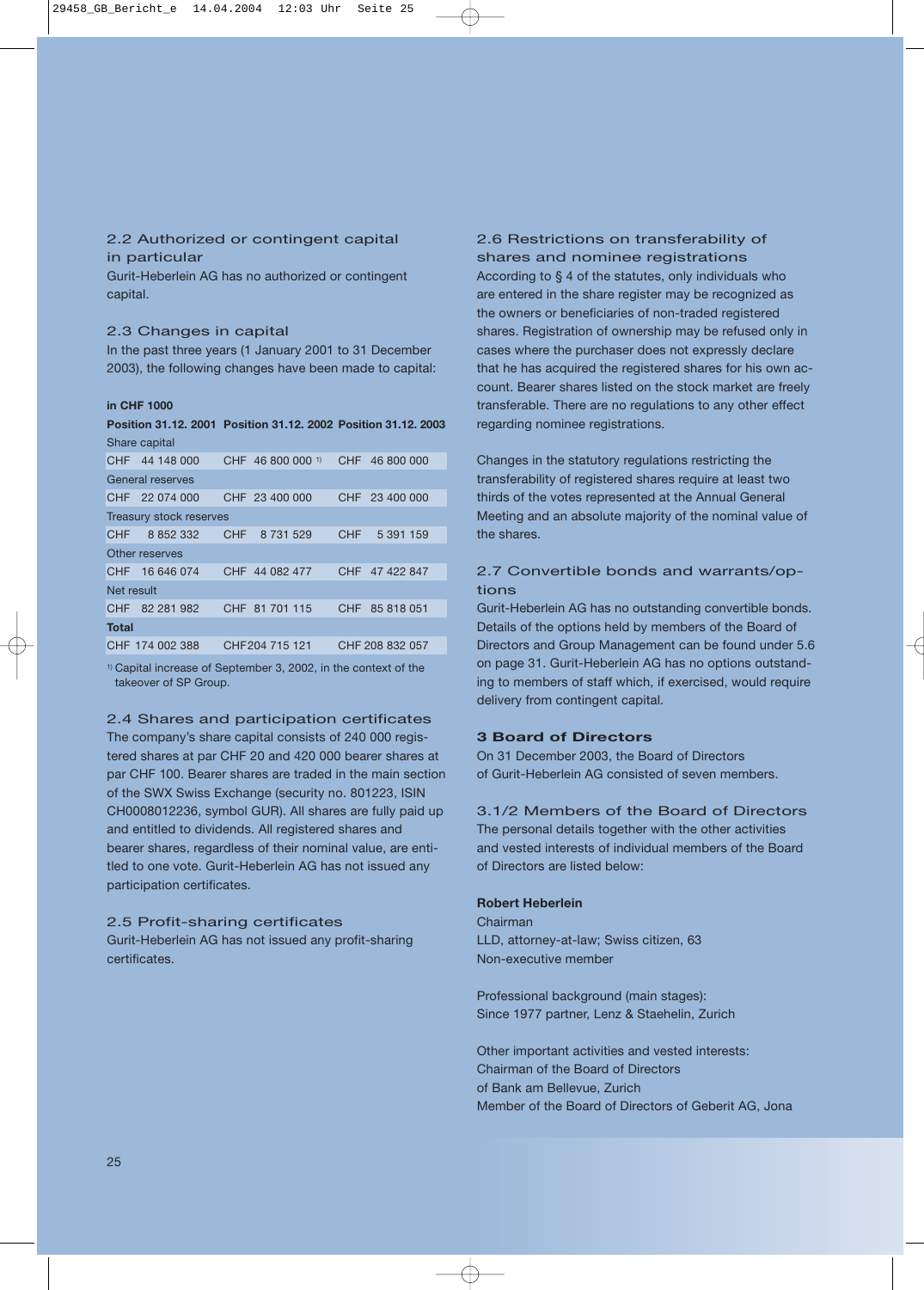# *Corporate Governance*

# **Paul Hälg**

Member of the Board of Directors Doctorate in chemistry, Swiss citizen, 50 Non-executive member

Professional background (main stages): 1986–2001 CEO, Gurit-Essex AG 2001–present day Group Executive Vice President, Forbo International SA Appointed CEO of Dätwyler Holding AG, Altdorf

#### **Hans Huber**

Member of the Board of Directors Businessman, Swiss citizen, 77 Non-executive member

Professional background (main stages): 1949–1999 CEO und Chairman of the Board of Directors, SFS Group, Heerbrugg 1975–1986 Chairman of the Board of Directors, Heberlein Holding 1991–1997 Member of the Board of Directors, Swiss National Bank

Other important activities and vested interests: Chairman of the Board of Directors, Fisba Optik AG, St. Gallen Honorary Chairman, SFS Holding AG, Heerbrugg Honorary Chairman, Hans Huber Foundation

# **Nick Huber**

Member of the Board of Directors Businessman, Swiss citizen, 40 Non-executive member

Professional background (main stages): 1988–1990 Account Manager, Computer Associates AG (CA) 1990–1995 Account Manager, IBM (Schweiz) AG 1995–present day Divisional Head, SFS Unimarket AG

Other important activities and vested interests: Chairman of the Board of Directors, Inac AG Chairman, SFS Zehndtfeld AG Member of the Board of Directors, Alpha Rheintal Bank Member of the Board of Directors, Ferronorm AG

#### **Walter Känel**

Member of the Board of Directors lic. oec. HSG et Dr. rer. pol. Swiss citizen, 69 Non-executive member

Professional background (main stages): 1975–2000 CEO and Delegate of the Board of Gurit-Heberlein AG

# **Paul J. Rudling**

Member of the Board of Directors Entrepreneur, British citizen, 54 Executive member

Professional background (main stages): 1978 Founder and CEO of SP Group 2002 CEO of Gurit Composite Technologies

#### **Moritz Suter**

Member of the Board of Directors Entrepreneur, Swiss citizen, 61 Non-executive member

Professional background (main stages): Pilot, Founder and CEO of Crossair AG

Other important activities and vested interests: Member of the Board of Directors, Hotel Victoria Jungfrau AG, Interlaken Member of the Board of Directors, Hotel Suvretta House AG, St. Moritz Member of the Board of Directors, Zürichsee-Medien AG, Stäfa Member of Bank Intesa BCI Member of the Board of Directors, Bank Berenger Member of the Board of Directors, Crossair Europe Member of the Board of the Fondation en Faveur du Croix Rouge, Genf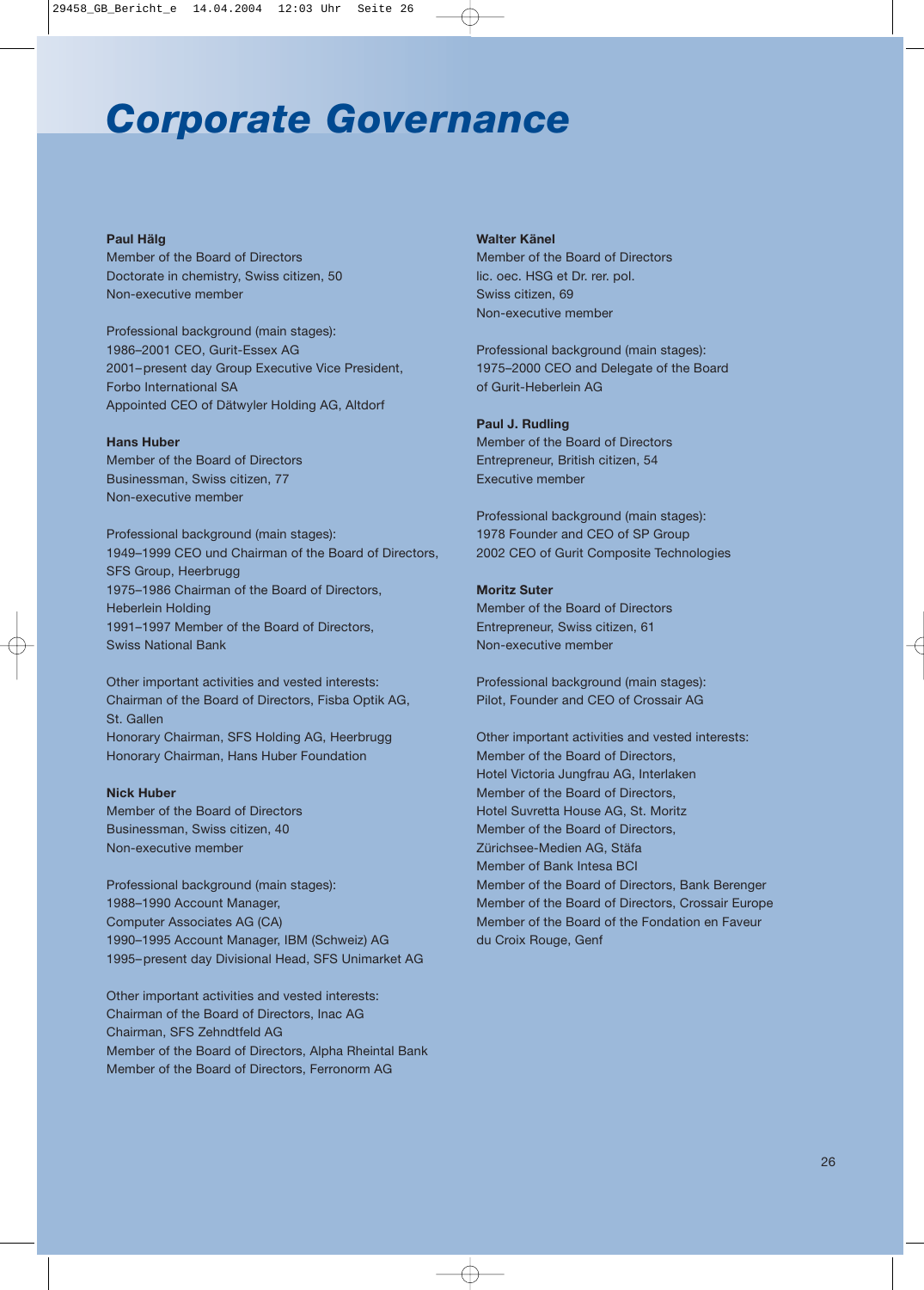# 3.3 Cross-involvement

At present there is no cross-involvement between the Board of Directors of Gurit-Heberlein AG and other listed companies.

# 3.4 Election and term of office

The Board of Directors is elected by the General Meeting for a period of three years. At the end of their term of office, members may be re-elected. The term of members elected during the Board's term of office ends with that of the Board (total renewal principle). There is no limit to the period of office or age of members of the Board of Directors.

#### **Member of the Board of Directors**

| <b>Name</b>                | <b>Born</b> | <b>Position</b><br>in BD | <b>Election</b><br>to BD | <b>Elected</b><br>until AGM |
|----------------------------|-------------|--------------------------|--------------------------|-----------------------------|
| <b>Robert Heberlein</b>    | 1941        | President                |                          | 22.11.1984 GM 2005          |
| Dr. Paul Hälg              | 1954        | Member                   |                          | 14.06.2001 GM 2005          |
| Hans Huber <sup>1)</sup>   | 1927        | Member                   |                          | 22.11.1984 GM 2005          |
| Nick Huber                 | 1964        | Member                   |                          | 15.06.1995 GM 2005          |
| Dr. Walter Känel           | 1935        | Member                   |                          | 22.11.1984 GM 2005          |
| Paul J. Rudling            | 1950        | Member                   |                          | 03.09.2002 GM 2005          |
| Moritz Suter <sup>1)</sup> | 1943        | Member                   |                          | 22.11.1984 GM 2005          |
| $111 \text{ L}$            |             |                          |                          |                             |

H. Huber and M. Suter will resign effective GM 2004.

#### 3.5 Internal organization

# 3.5.1 Allocation of tasks within the Board of Directors

The Board of Directors has overall charge of the company and is responsible for supervision of Group Management. It represents the company to the outside world and takes care of all matters which are not delegated by law, statute or regulation to another body or Group Management.

The Board of Directors' main duties are as follows: to formulate general Group policy and the industrial concept behind the Group as a whole

- to acquire and sell associated companies and/or found and liquidate companies in which the Group has interests in cases where the capital involved exceeds CHF 5 000 000 or which would entail the beginning of a new business activity or the relinquishment of an existing one
- to define the Group's financial strategy
- to determine accounting, financial control and financial planning

to define the Group's organizational structure to appoint Group Management

to approve the Annual Report to shareholders and propose motions to the General Meeting.

To assist it in its work, the Board of Directors has set up a permanent committee. Board member Dr. Paul Hälg has been assigned the task of supervising the external auditors, the internal controlling system and the Group's Financial Statements. Ad hoc committees may be established to deal with specific projects or issues of a temporary nature. The Board of Directors has also charged Group Management with operative running of the company's affairs under the chairmanship of the Chief Executive Officer.

The Chairman presides over the Board of Directors. In the event of his being unable to do so, his duties are performed by another member to be nominated by the Board of Directors

# 3.5.2 Membership of the Board's committees, their duties and responsibilities

#### Executive Board Committee

The Executive Board Committee consists of Robert Heberlein, Hans Huber and Dr. Walter Känel.

The Executive Board Committee assists the Board of Directors in its supervisory duties, supports Group Management and prepares the business of the Board of Directors. More specifically, the Committee has the following tasks and duties to perform:

- to prepare detailed information about individual divisional companies, their current position and their future prospects
- to receive monthly reports from Group Management about operations and the Group's financial development
- to take cognizance of the reports of divisional companies and their annual financial statements
- to define the conditions of employment for the Chief Executive Officer
- to approve appointments to extended Group Management and the heads of the most important divisional companies
- to approve the remuneration paid to senior management staff
- to approve real estate transactions exceeding CHF 1 000 000 in value.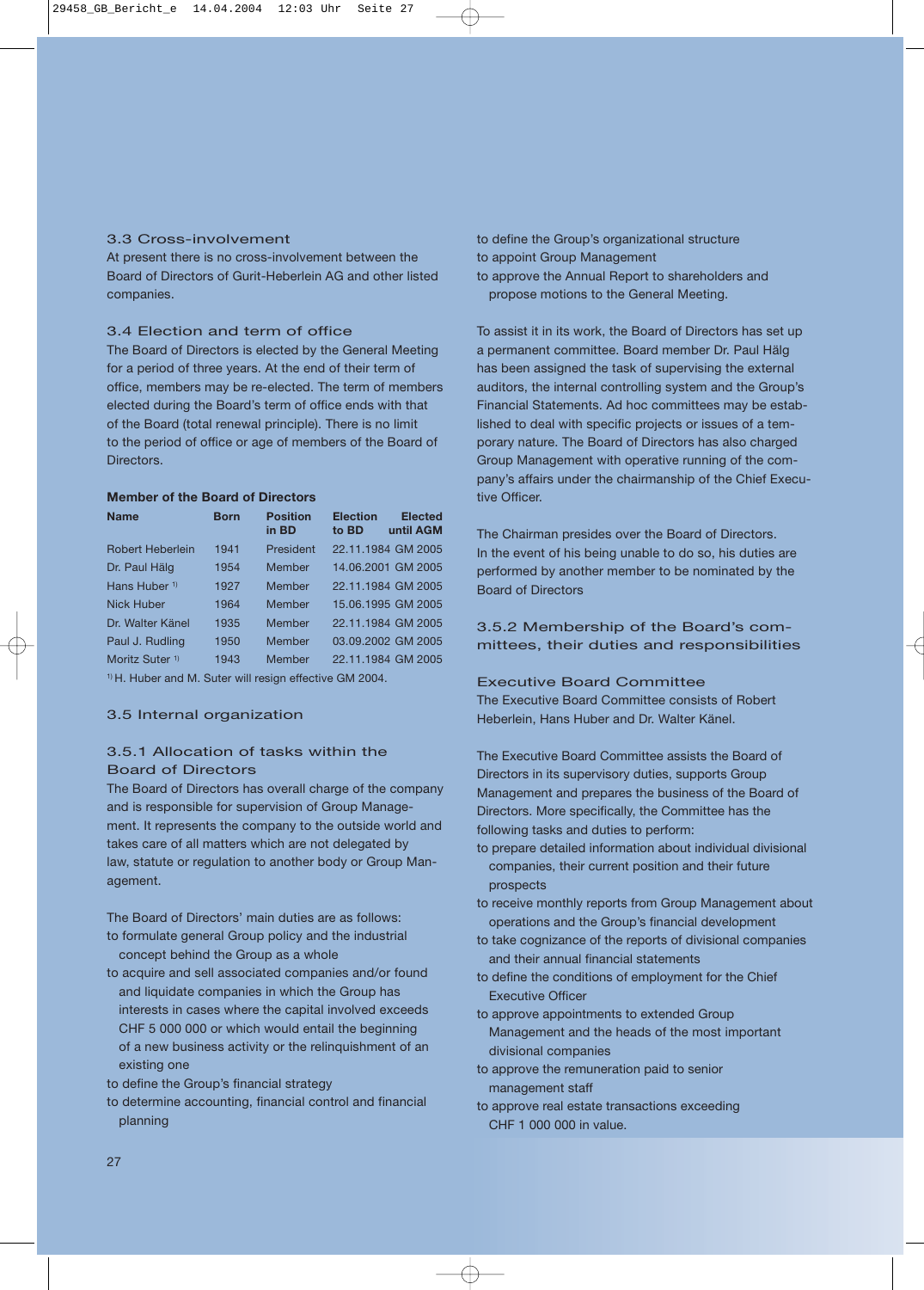# *Corporate Governance*

# Audit controller

The Board of Directors has assigned Dr. Paul Hälg to carry out the following duties:

- to monitor the external auditors (statutory and Group auditors) and internal auditors and the ways in which they liaise
- to test the effectiveness of the internal controlling system and draw up proposals for a possible restructuring of this area
- to subject individual and Group accounts to critical inspection and to inform the Board of Directors whether these can be presented to the General Meeting for approval.

# 3.5.3 Working methods of the

Board of Directors and its committees The Board of Directors meets annually for four ordinary, mainly one-day meetings. Extraordinary meetings may be held as necessary. Every member of the Board is entitled to call for an immediate meeting on condition that he names its purpose.

Meetings are summoned in writing by the Chairman. An invitation together with a detailed agenda and documentation is sent to all participants at least seven days in advance of the date set for the meeting.

As a rule, the Chief Executive Officer and the Chief Financial Officer attend meetings of the Board of Directors. In order to ensure that the Board has sufficient information to make decisions, other members of staff or third parties may also be invited to attend.

The Board is quorate if all members have been duly invited and the majority of its members take part in the decisionmaking process. Members may participate in deliberations and the passing of resolutions by telephone or other suitable electronic media if all participants are in agreement. The Board's decisions are taken on the basis of the votes submitted. In the event of a tie, the Chairman has the casting vote. Decisions may also be made in writing. Proposals are sent to all members and they are regarded as passed if the majority of members agree unconditionally and no member insists on discussion of the issues in question within an agreed period of time.

Members of the Board of Directors are obliged to leave meetings when issues are discussed that affect their own interests or the interests of persons close to them.

All proposals and decisions are entered in the minutes to the meeting. The minutes also contain a summary of important votes taken during deliberations.

#### 3.6 Definition of areas of responsibility

The areas of responsibility between the Board of Directors and Group Management are defined in Gurit-Heberlein AG's organizational regulations. Executive control of the Group and, with it, operational management of the entire Group is, as far as permissible by law, delegated to Group Management. Apart from decisions which, according to Art. 716a of the Swiss Code of Obligations, are part of its indefeasible and non-transferable duties, the Board of Directors has reserved for itself the duties listed under 3.5.1.

# Information and control instruments vis-à-vis Group Management

As a rule, Group Management updates the Board of Directors on operations and the Group's financial position every month. In addition, the CEO and CFO report back on business and all matters of relevance to the Group at each Board meeting. Every member of the Board of Directors also has the right to ask any member of Group Management for information about matters within his remit, even outside meetings. The Chairman of the Board of Directors is also informed by the Chief Executive Officer about all business and issues of a fundamental nature or of special importance.

# **4 Group Management**

On 31 December 2003, Gurit-Heberlein AG's Group Management consisted of the CEO, the CFO and the fulltime heads of the various business units (a total of seven members).

4.1 Members of Group Management

The personal details together with the other activities and vested interests of individual members of Group Management are listed below: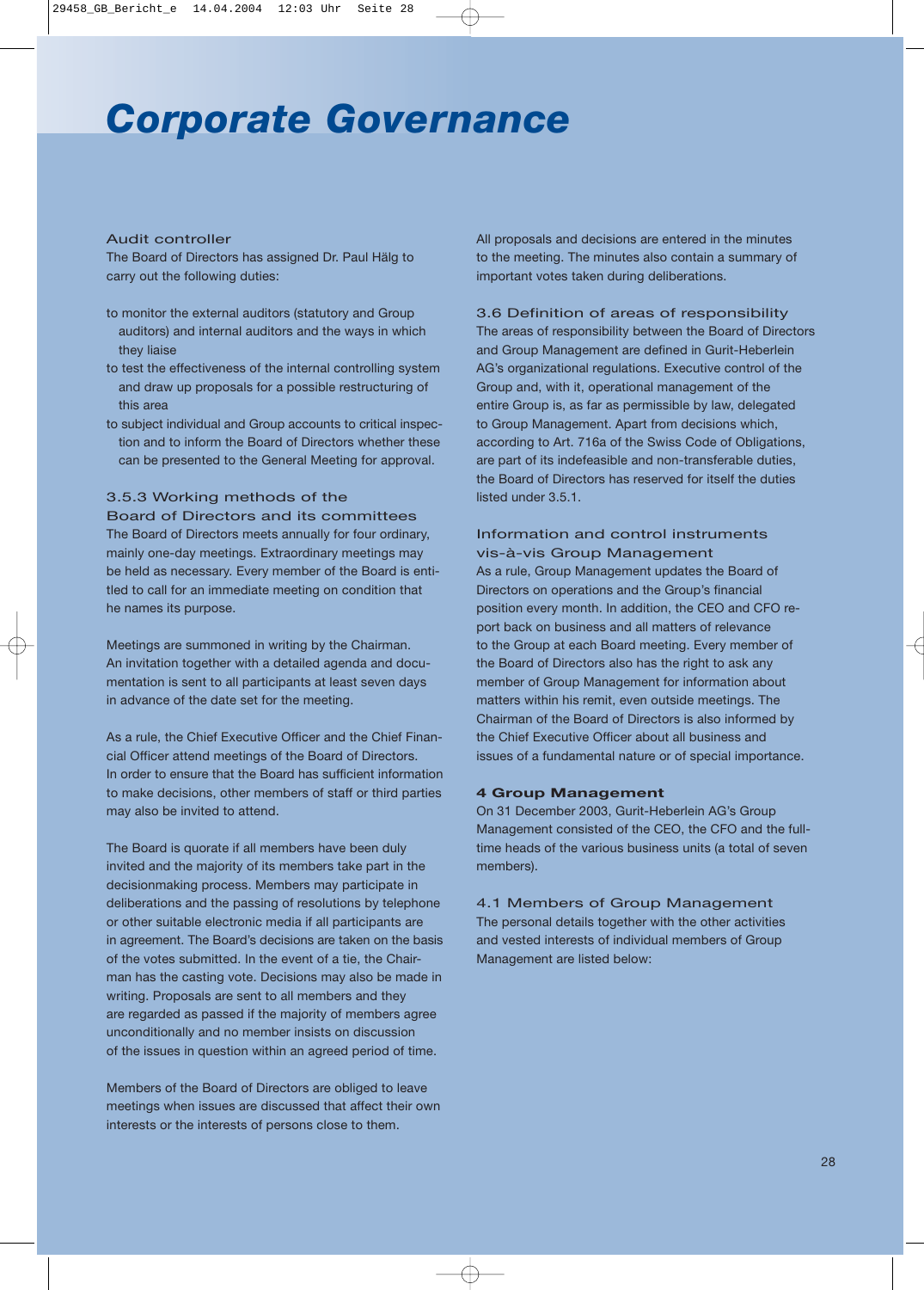#### **Rudolf Wehrli**

Chief Executive Officer of the Gurit-Heberlein Group Dr. phil et Dr. theol., Swiss citizen, 54

Professional background (main stages): 1979–1983 Management consultant, McKinsey Schweiz 1984–1985 Directorate Credit Suisse, Zurich 1986–1995 Head of marketing and sales and member of executive management, Silent Gliss Group, Bern 1995–1998 member of Group Management, Gurit-Heberlein Group Since 1998 COO, since 2000 CEO, Gurit-Heberlein Group

Other important activities and vested interests: President of the Swiss Chemical Industry Association (SGCI) and in this capacity a member of the supervisory board of Economiesuisse, the umbrella organization for the Swiss economy.

#### **Peter Lieberherr**

Chief Financial Officer of the Gurit-Heberlein Group Chartered accountant and controller, Swiss citizen, 57

Professional background (main stages): 1973–1984 Various functions in the Group finances of the Gurit-Heberlein Group Since 1984 Chief Financial Officer, Gurit-Heberlein Group

Other important activities and vested interests: Member of the Board of Directors, Buchdruckerei Wattwil Member of the Board of Directors, SRB Holding AG Member of the Board of Directors, Heberlein Textil AG

#### **Willem van den Bruinhorst**

Chief Executive Officer of Gurit Medical Business, Managing Director of the Medisize Group Dutch citizen, 45

Professional background (main stages): 1980–1987 Shipbuilding engineer, Smit Lloyd bv, Rotterdam NL

1987–1990 Project engineer, Royal Van Leer Packaging, Mijdrecht, NL

1990–1995 Plant Manager, Medisize bv, Hillegom, NL 1995–1997 Technical Director, Medisize bv, Hillegom, NL 1997–present day Managing Director, Medisize bv, Hillegom, NL

2002–present day CEO Gurit Medical Business beheer bv, Hillegom, NL

#### **Jerry Sullivan**

Chief Executive Officer Gurit Dental Care, Managing Director Coltène/Whaledent Inc. American citizen, 59

Professional background (main stages): 1981–1992 President and CEO, Whaledent International 1992–2002 Managing Director, Coltène/Whaledent Inc. 2003–present day CEO, Gurit Dental Care

# **Heinz Michel**

Chief Executive Officer of Heberlein Fiber Technology Swiss citizen, 51

Professional background (main stages): 1973–1977 Various functions in Heberlein Maschinenfabrik AG, Wattwil 1977–1982 Heberlein do Brasil, São Paolo, BR 1982–1995 Sales/Head of Sales Heberlein Fiber Technology AG, Wattwil 1995–today Managing Director and CEO at Heberlein Fiber Technology AG, Wattwil Since 1995 CEO, Gurit Fiber Technology

# **Martin Lütschg**

Chief Operating Officer, Gurit Composite Technologies dipl. Ing. ETH and dipl. NDS ETH, Swiss citizen, 47

Professional background (main stages): 1984–1991 Head of department, process technology, EMS-Inventa AG 1991–1995 Project manager, Rieter Management AG 1995–1997 Postgraduate studies, NDS ETHZ 1997–2002 Managing Director, IMS Group 2002–present day COO Gurit Composite Technologies

#### **Paul J. Rudling**

Chief Executive Officer Gurit Composite Technologies, Managing Director Structural Polymer Group, Member of the Board of Directors British citizen, 54

Professional background (main stages): 1978 Founder and CEO of SP Group 2002 CEO of Gurit Composite Technologies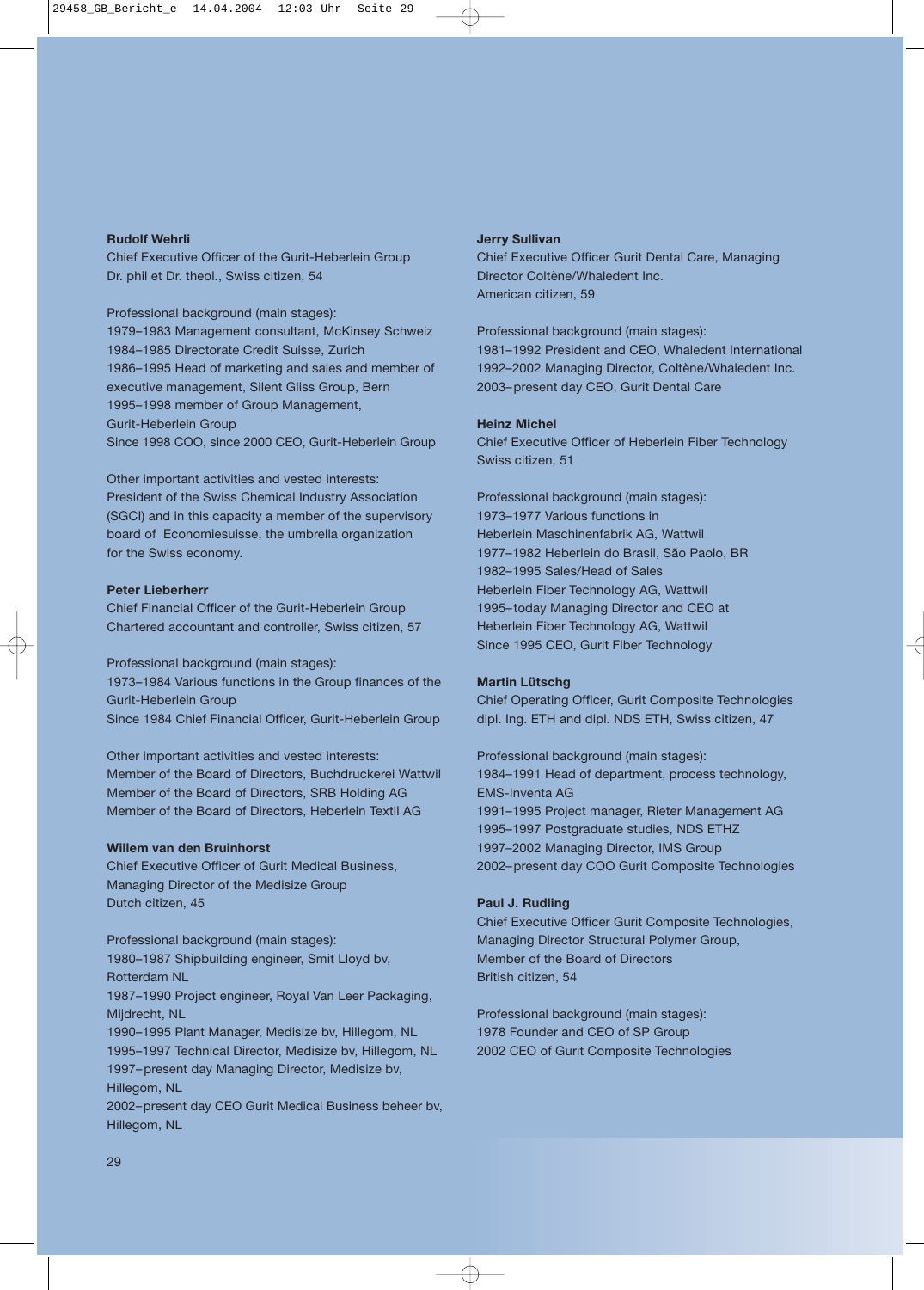# *Corporate Governance*

### 4.3 Management contracts

No agreements pertaining to the provision of managerial services exist between Gurit-Heberlein AG and other companies or natural persons outside the Gurit-Heberlein Group.

# **5 Compensation, shareholdings and loans**

5.1 Content and method of determining compensation and shareholding schemes Members of the Board of Directors are paid a fixed amount in cash for their services. This sum is set down in regulations that are reviewed from time to time by the Board.

The amount paid to the Chief Executive Officer is determined by the Executive Committee; the amounts paid to the other members of Group Management is the responsibility of the Chief Executive Officer, subject to approval by the Executive Committee.

Apart from their basic salary, the members of Group Management receive a performance and success-related bonus. The basic salary takes into account the functional value of the position, the individual qualifications required and local employment conditions. The size of the bonus depends on how successful the area for which the member is responsible has been in achieving its targets.

A supplementary pension scheme also exists for members of Group Management which, together with the staterun pension and statutory company pension schemes, provides for a pension amounting to a maximum of 60% of the recipient's insured annual salary. The maximum insurable annual salary is limited to CHF 300 000 and at least one third of the premiums are financed by the staff themselves.

Finally, there is a management stock participation scheme for members of senior management that entitles them to purchase Gurit-Heberlein bearer shares. Participants in the scheme are entitled to buy a maximum of 25 shares annually with a 20% discount on market price on the appointed day, together with 50 options to buy stock at a later date with a 10% premium on the price on the appointed day. The bearer stock may not be resold for a period of four years. Since the participation scheme is based on existing shares from the Group's own holdings, there is no dilution at the expense of shareholders.

# 5.2 Remuneration to acting members of governing bodies

The total sum of all remunerations<sup>1)</sup> (excluding shares and options<sup>2)</sup> paid during the year under review was as follows:

- a) to executive members of the Board of Directors and members of Group management a total of CHF 2 648 400.– (7 persons in all); and
- b) to non-executive members of the Board of Directors a total of CHF 360 000 (6 persons in all). The highest remuneration paid to a non-executive member of the board was CHF 72 000.–.
- <sup>1)</sup> Total of all remuneration fees, salaries, grants and bonification (during the year under review no goods were distributed as payments).
- <sup>2)</sup> Shares and options are separately shown under point 5.4 and 5.6.

# 5.3 Remuneration to former members of governing bodies

No exit remuneration to a person leaving office during the year under review, and no remuneration to former members of governing bodies was paid during the year under review.

# 5.4 Share allotment in the year under review

During the year under review shares were allotted to the various groups in the amounts shown below:

- a) to executive members of the Board of Directors and members of Group management and parties closely linked to them 650 bearer shares at par CHF 100; and
- b) to non-executive members of the Board of Directors and parties closely linked to them no registered shares at par CHF 20 and no bearer shares at par CHF 100.

#### 5.5 Share ownership

On the reference date, the various groups held (directly or indirectly) the following amounts of shares in Gurit-Heberlein AG: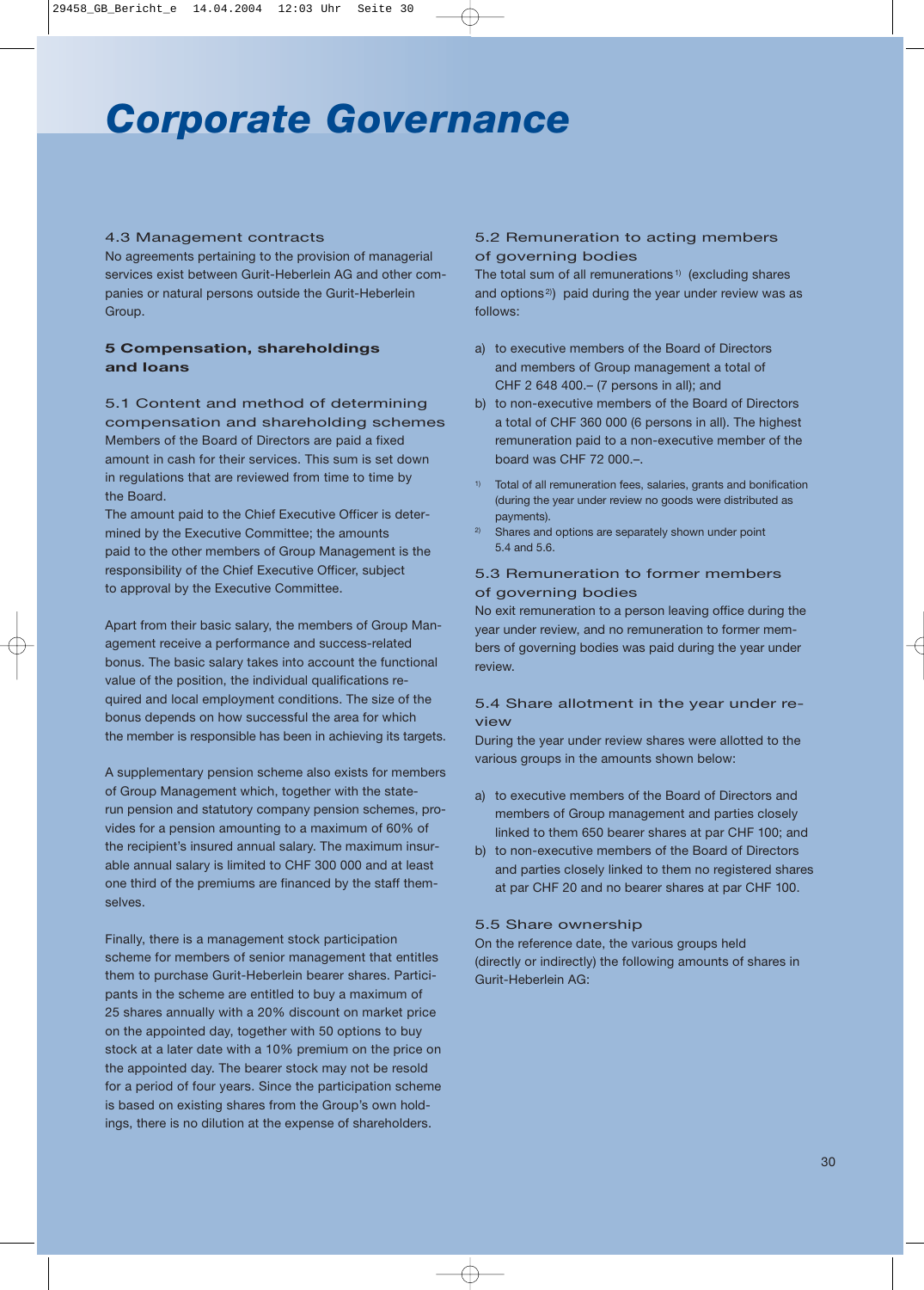- a) executive members of the Board of Directors and members of Group Management and parties closely linked to them as well as the most senior Group Management staff members: 50 registered shares at par CHF 20 and 14 419 bearer shares at par CHF 100; and
- b) non-executive members of the Board of Directors and parties closely linked to them: 239 555 registered shares at par CHF 20 and 12 135 bearer shares at par CHF 100

# 5.6 Options

On the reference date the various groups held the following amounts of options on bearer shares of Gurit-Heberlein AG:

a) executive members of the Board of Directors and members of Group Management and parties closely linked to them as well as most senior Group Management staff members:

| <b>Issue</b> | No. of  | <b>Exercise</b> | <b>Ecercise</b> | <b>Maturity</b> |
|--------------|---------|-----------------|-----------------|-----------------|
| Year         | options | price (CHF)     | period          |                 |
| 1999         | 42      | $577 -$         | 2001-2006       | 1.4.2006        |
| 2000         | 640     | $880 -$         | 2002-2007       | 1.4.2007        |
| 2001         | 766     | $1638 -$        | 2003-2008       | 1.4.2008        |
| 2002         | 1 1 2 4 | $1260 -$        | 2004-2009       | 1.4.2009        |
| 2003         | 1 200   | $680 -$         | 2009-2010       | 1.4.2010        |
| Total        | 3 7 7 2 |                 |                 |                 |

b) Non-executive members of the Board of Directors and parties closely linked to them held no options.

# 5.7 Additional fees and payments

Lenz & Staehelin, Attorneys-at-Law, in which Robert Heberlein, Chairman of the Board of Directors, is a partner, presented Gurit-Heberlein AG or its Group companies with invoices totalling approximately CHF 61 500 for legal advisory services during the year under review.

# 5.8 Loans to governing bodies

No loans, securities, advances or credit are granted to members of the Board of Directors or Group Management or parties closely linked to them.

# 5.9 Maximum total remuneration

The Board member with the highest total remuneration in the year under review received CHF 366 000.–.

# **6 Shareholders' participation rights**

Details of shareholders' participation rights can be found in the statutes of Gurit-Heberlein AG.

# 6.1 Voting right restrictions and representation

The statutes contain no restrictions on voting rights. Every registered or bearer share represented at the General Meeting is entitled to one vote. A shareholder may be represented at the General Meeting only by a legally recognized proxy or another shareholder attending the General Meeting.

#### 6.2 Statutory quorums

Unless otherwise determined by law or the statutes, a General Meeting convened in accordance with the statutes is quorate regardless of the number of shareholders attending or the number of votes represented. To be valid, resolutions require an absolute majority of the votes submitted. In the event of a tie, the Chairman, who is always entitled to vote, makes the casting vote. Important decisions of the General Meeting as defined in Art. 704, para.1 of the Swiss Code of Obligations, require at least two thirds of the votes present and the absolute majority of the shares represented.

# 6.3 Convocation of the General Meeting

The ordinary General Meeting takes place annually within six months of the end of the company's financial year. Extraordinary general meetings can be called by decision of the General Meeting, the Board of Directors, at the request of the auditors, or if shareholders representing at least a tenth of the company capital submit a request in writing, stating their purpose, to the Board of Directors.

The convocation is announced once in the Schweizerisches Handelsamtsblatt and published in various newspapers. Registered shareholders are also informed in writing.

#### 6.4 Agenda

The statutes contain no regulations relating to agendas that differ from those laid down by law.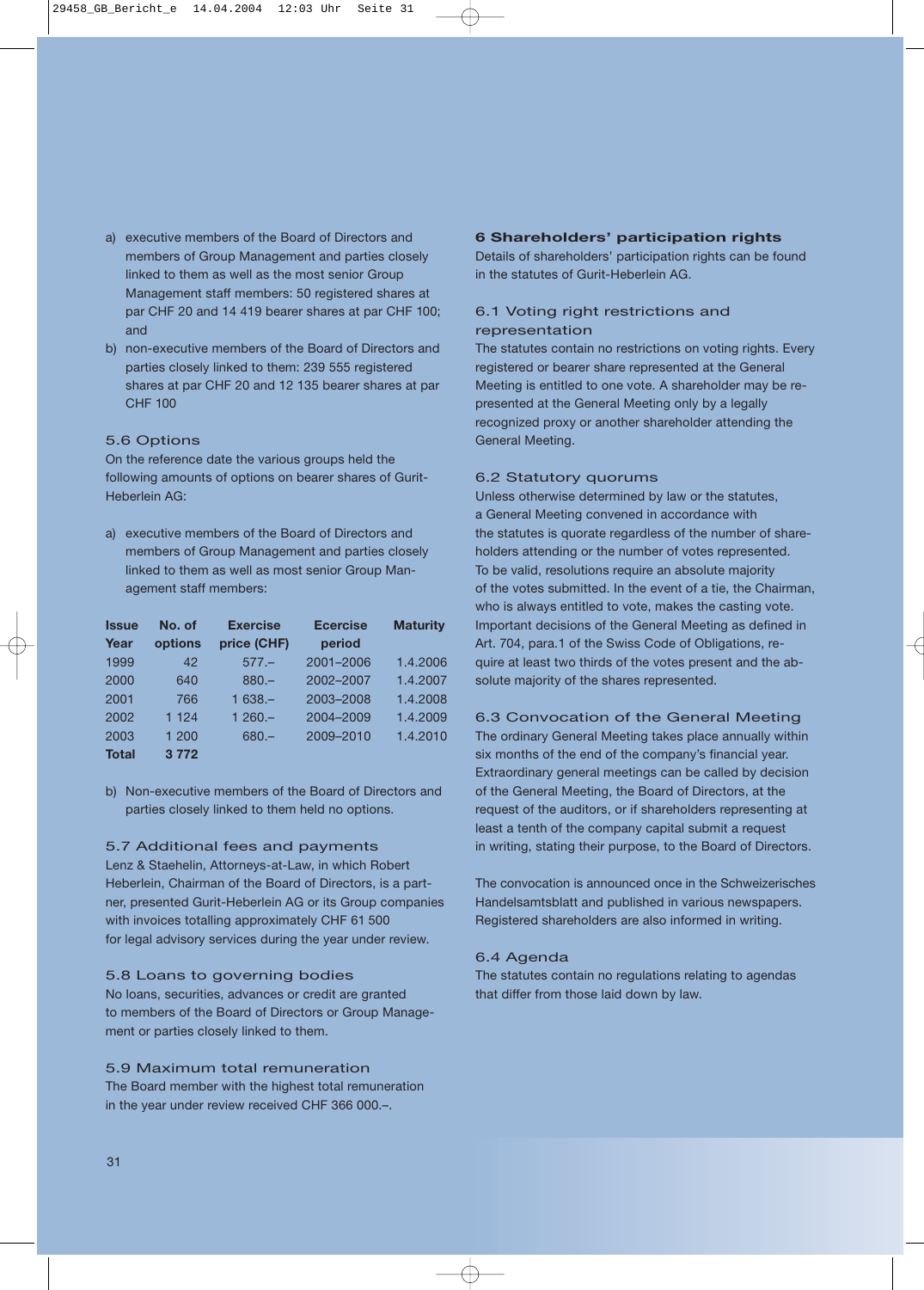# *Corporate Governance*

# 6.5 Entries in the share register

The names and addresses of owners and beneficiaries of registered shares are entered in the share register. Shareholders and/or beneficiaries of registered shares are entitled to vote if they are already entered in the share register at the time when invitations are sent out to the General Meeting.

# **7 Changes of control and defence measures**

# 7.1 Public purchase offers

The threshold at which a shareholder is obliged to make an offer for all Gurit-Heberlein AG's stock in accordance with Art. 31, para.1 of the Bundesgesetz über die Börsen und den Effektenhandel (Swiss Law on Stock Exchanges and Securities Trading) of 24 March 1995 has been raised to 49% of the total votes.

# 7.2 Clauses on changes of control

Gurit-Heberlein AG has no agreements containing clauses of this type.

# **8 Auditors**

# 8.1 Duration of mandate and lead auditor's term of office

If its predecessors are included, PricewaterhouseCoopers AG, St. Gallen, has been Gurit-Heberlein's accountants since 1984 and was appointed auditors in 1994. Kurt Fischer has been lead auditor since 2000.

# 8.2 Auditing fees

The total sum charged during the year under review by PricewaterhouseCoopers in its capacity as Group auditor amounted to CHF 648 000.

# 8.3 Additional fees

Fees for additional services (e. g. management and IT consultancy, tax and legal advisory services) supplied by the auditors during the year under review amounted to CHF 512 000.

### 8.4 Supervisors and control instruments pertaining to the auditors

As explained in section Ziff. 3.5.2., the Board of Directors has assigned Dr. Paul Hälg to monitor the external auditors (statutory and Group auditors). As part of his duties, he also assesses the services and fees charged by the external auditors as well as their independence of the entire Board of Directors.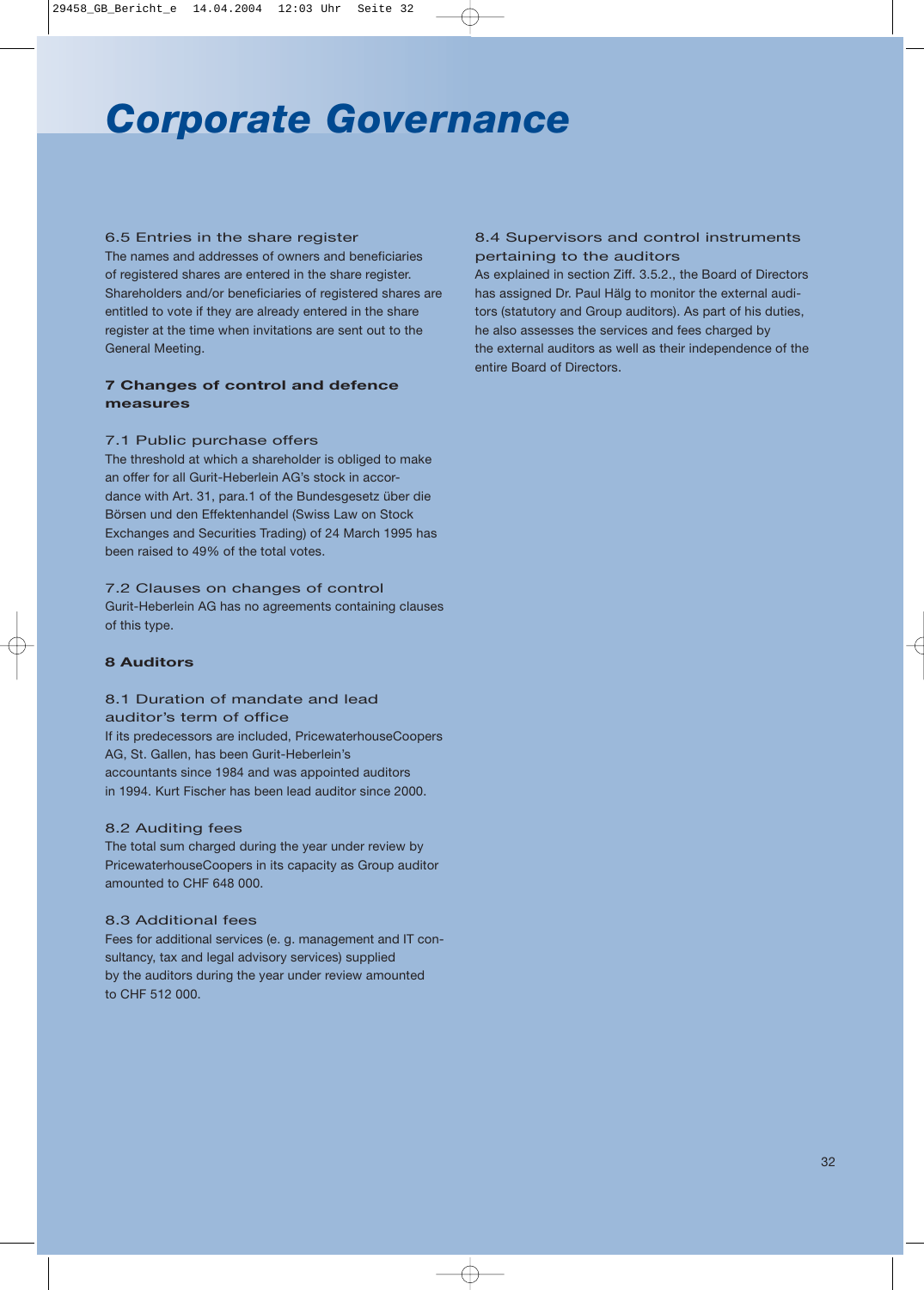# **9 Information policy**

Gurit-Heberlein provides its shareholders with information in the form of the Annual Report and a half-yearly report. Important events are published immediately through press releases and/or letters to shareholders.

# 10 Internet

Shareholders and other interested parties can also obtain information about the Group on the Internet at www.gurit.com

#### 11 Ad hoc publicity

Gurit-Heberlein AG maintains regular contact with the financial world in general and with important investors. At the same time, it abides by the legally prescribed principle of treating all parties equally as regards communication. Relevant new facts are published openly and are available to all interested parties.

#### **Important dates**

The most important dates for publications this year and next are:

| April 27, 2004    | Presentation of annual results;                             |
|-------------------|-------------------------------------------------------------|
|                   | financial analysts' and media confer-                       |
|                   | ence; publication of Annual Report                          |
| May 27, 2004      | <b>General Meeting</b>                                      |
|                   | End of August 2004 Half-yearly report, shareholders' letter |
|                   | End of March 2005 Key figures from the annual results       |
|                   | for 2004                                                    |
| End of April 2005 | Presentation of annual results;                             |
|                   | financial analysts' and media confer-                       |
|                   | ence; publication of Annual Report                          |
| May 2005          | <b>General Meeting</b>                                      |
|                   | End of August 2005 Half-yearly report, shareholders' letter |

# **Contact address**

Investor Relations/Media Relations Gurit-Heberlein AG CH-9630 Wattwil Phone +41 (0)71 987 10 10 Fax +41 (0)71 987 10 05 E-mail: info@gurit.ch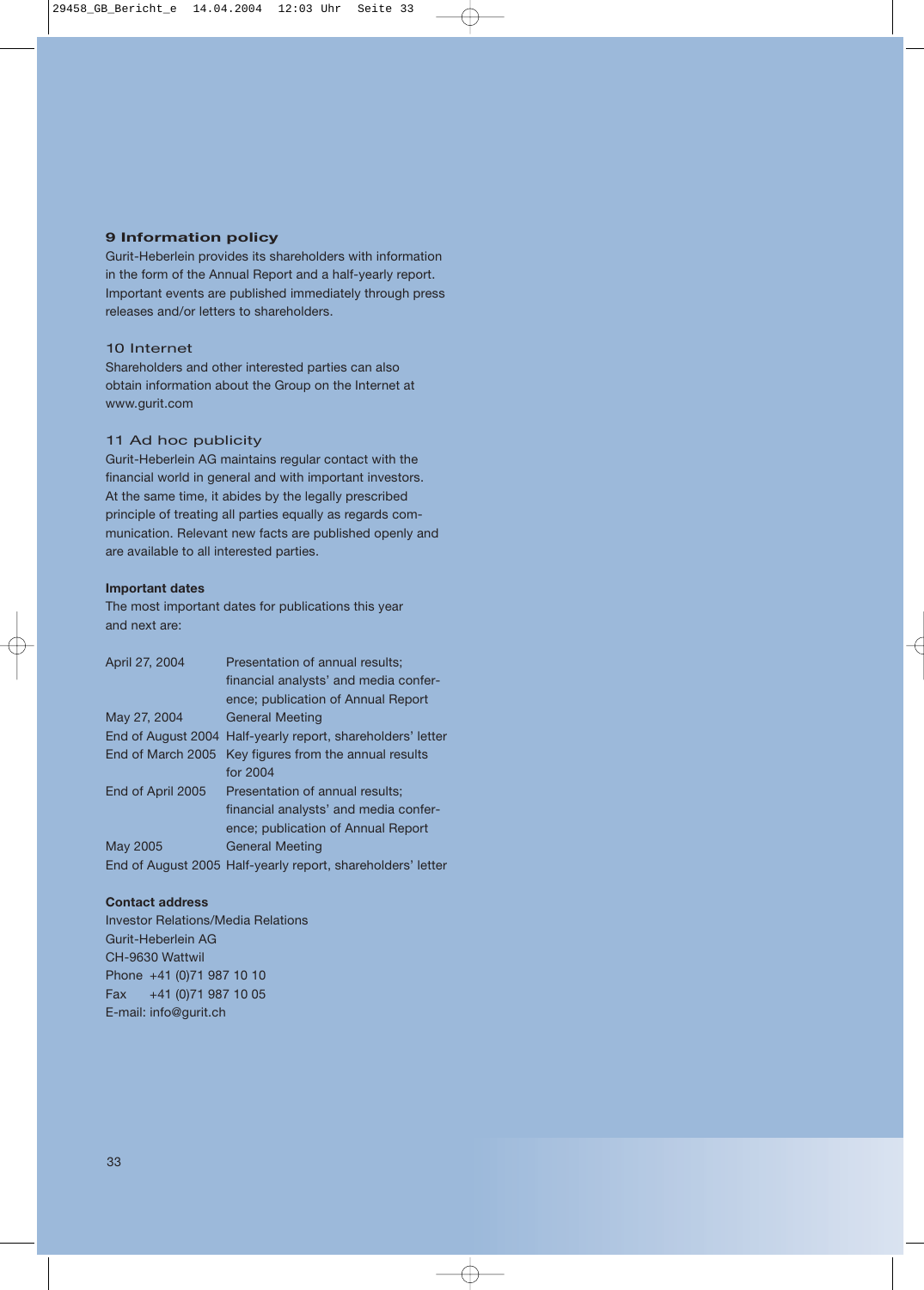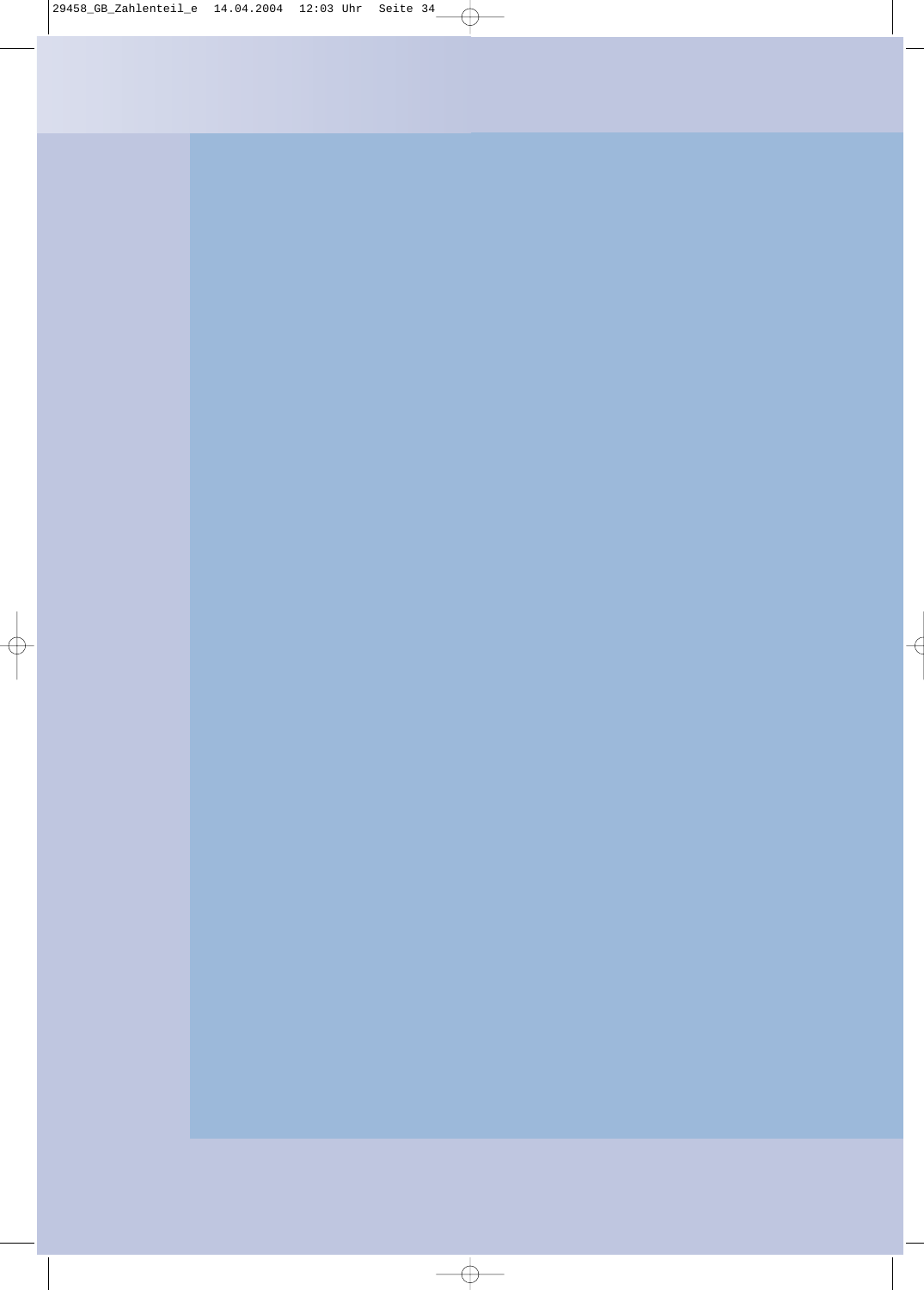# *Financial Review*

#### **Contents Financial Review**

- 36 Divisional results
- 37 Four-year Comparison
- 39 Group Organization

#### **Group Financial Statements**

- 40 Balance Sheet
- 42 Group Income Statement
- 44 Consolidated flow of funds
- 45 Shareholders' equity and Minority holdings
- 46 Summary of assets
- 48 Segment Information
- 49 Group Companies
- 50 Accounting Policies
- 54 Notes on Group Financial Statements
- 61 Audit Report Group

# **Statements on Gurit-Heberlein AG**

- 62 Balance Sheet
- 63 Income Statement
- 63 Proposal for the allocation of net income
- 64 Annex to Financial Statement
- 65 Explanatory remarks on the Balance Sheet and Income Statement
- 67 Audit Report Gurit-Heberlein AG
- 68 **Investor Relations**
- 70 **Addresses**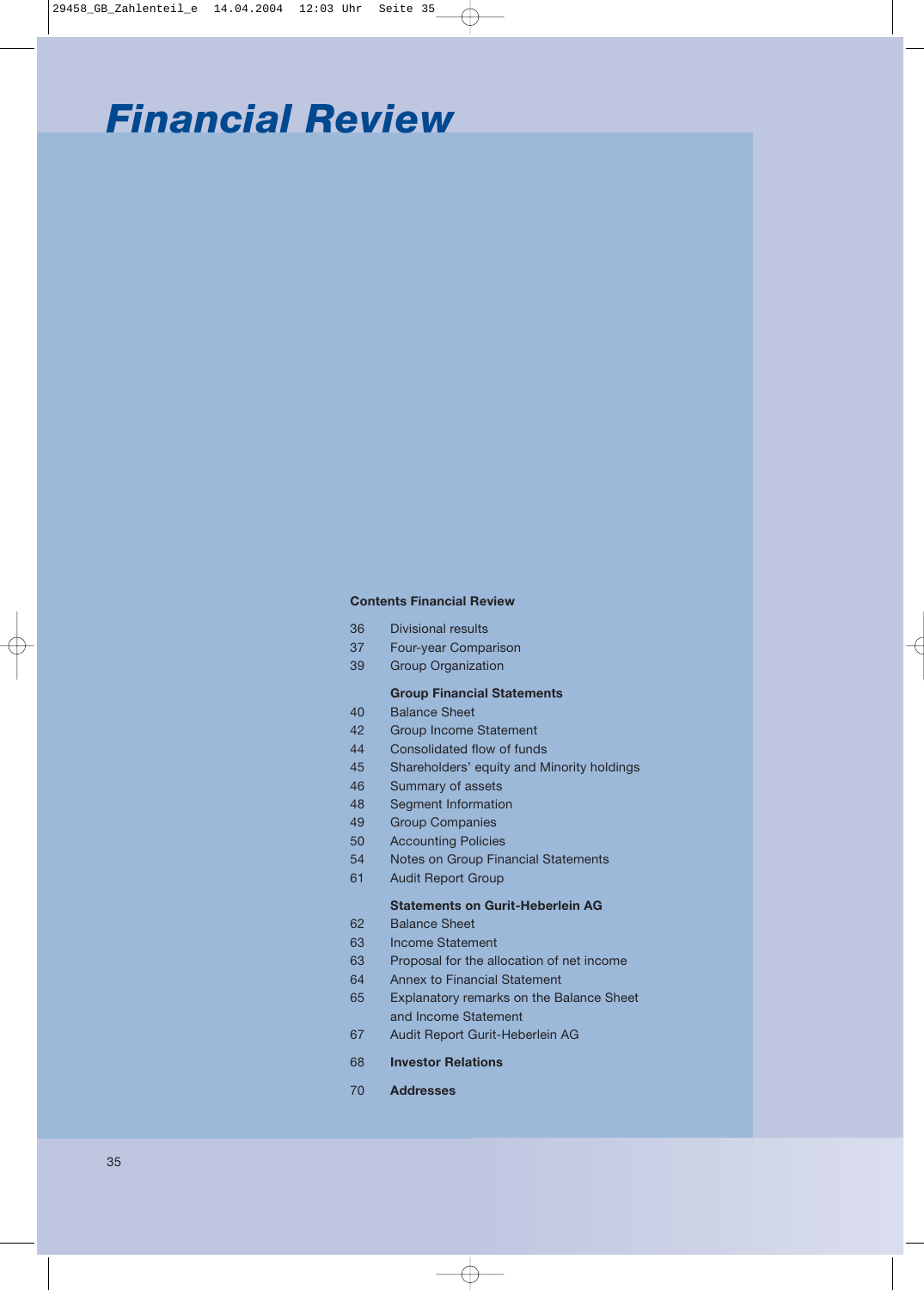# *Divisional results*

## Chemical and Synthetics Technology

Group Divisions Health Care and Industrial Applications (2000 excl. Gurit-Essex) (comparable Group result, excl. result from extraordinary factors)

|                                                | 2003      | 2002      | 2001      | 2000      |
|------------------------------------------------|-----------|-----------|-----------|-----------|
|                                                |           |           |           |           |
| <b>Net sales</b>                               | 508 436   | 391 699   | 339 020   | 295 276   |
| of which Health Care                           | 203 148   | 207 143   | 167 537   | 152 840   |
| <b>Industrial Applications</b>                 | 300 918   | 179 613   | 165 829   | 134 949   |
| Others/Consolidation                           | 4 3 7 0   | 4 9 4 3   | 5 6 5 4   | 7 4 8 7   |
| Cost of goods and materials                    | $-202381$ | $-142850$ | $-124751$ | $-101439$ |
| Personnel expenses                             | $-154017$ | $-127951$ | $-110243$ | $-94051$  |
| Other operating expenses                       | $-48497$  | $-33832$  | $-27638$  | $-23070$  |
| Management and sales expenses                  | $-46$ 149 | $-36977$  | $-32387$  | $-27080$  |
| Other operating earnings                       | 7892      | 4 9 2 4   | 7 2 4 6   | 6 607     |
|                                                |           |           |           |           |
| Depreciation                                   | $-20376$  | $-16480$  | $-14337$  | $-11688$  |
| Amortization of goodwill                       | $-13664$  | $-8256$   | $-3366$   | $-1569$   |
|                                                |           |           |           |           |
| <b>Operating profit (EBIT)</b>                 | 31 244    | 30 277    | 33 544    | 42 986    |
| of which Health Care                           | 11 823    | 24 852    | 19 29 2   | 17 126    |
| <b>Industrial Applications</b>                 | 19 10 6   | 3 6 3 3   | 13 372    | 18 943    |
| Others/Consolidation                           | 315       | 1 7 9 2   | 880       | 6917      |
|                                                |           |           |           |           |
| <b>Financial expenses</b>                      | $-7725$   | $-9287$   | $-11331$  | $-13250$  |
| Financial income                               | 8619      | 4 7 7 7   | 15 962    | 3 4 4 7   |
|                                                |           |           |           |           |
| <b>Profit before tax</b>                       | 32 138    | 25 767    | 38 175    | 33 183    |
|                                                |           |           |           |           |
| Earning tax                                    | $-9038$   | $-5951$   | $-6601$   | $-5451$   |
|                                                |           |           |           |           |
| <b>Profit after tax</b>                        | 23 100    | 19816     | 31 574    | 27 732    |
|                                                |           |           |           |           |
| Minority interests                             | 25        | 312       | -392      | $-537$    |
|                                                |           |           |           |           |
| <b>Group result (excl. minority interests)</b> | 23 1 25   | 20 128    | 31 182    | 27 195    |
|                                                |           |           |           |           |
| <b>Consolidated Cash flow</b>                  | 57 140    | 44 552    | 49 277    | 40 989    |
| (Profit after tax + depreciations)             |           |           |           |           |
|                                                |           |           |           |           |
|                                                |           |           |           |           |

| <b>EOS [Return (EBIT) on Sales]</b>       | 6.1%    | $7.7\%$ | $9.9\%$ | 12.5%      |
|-------------------------------------------|---------|---------|---------|------------|
|                                           |         |         |         | (adjusted) |
| <b>RONA [Return (EBIT) on Net Assets]</b> | 6.2%    | 8.7%    | n.v.    | n.v.       |
|                                           |         |         |         |            |
| <b>ROE [Return (Profit) on Equity]</b>    | $5.2\%$ | $4.7\%$ | $7.6\%$ | n.v.       |

**in CHF 1000**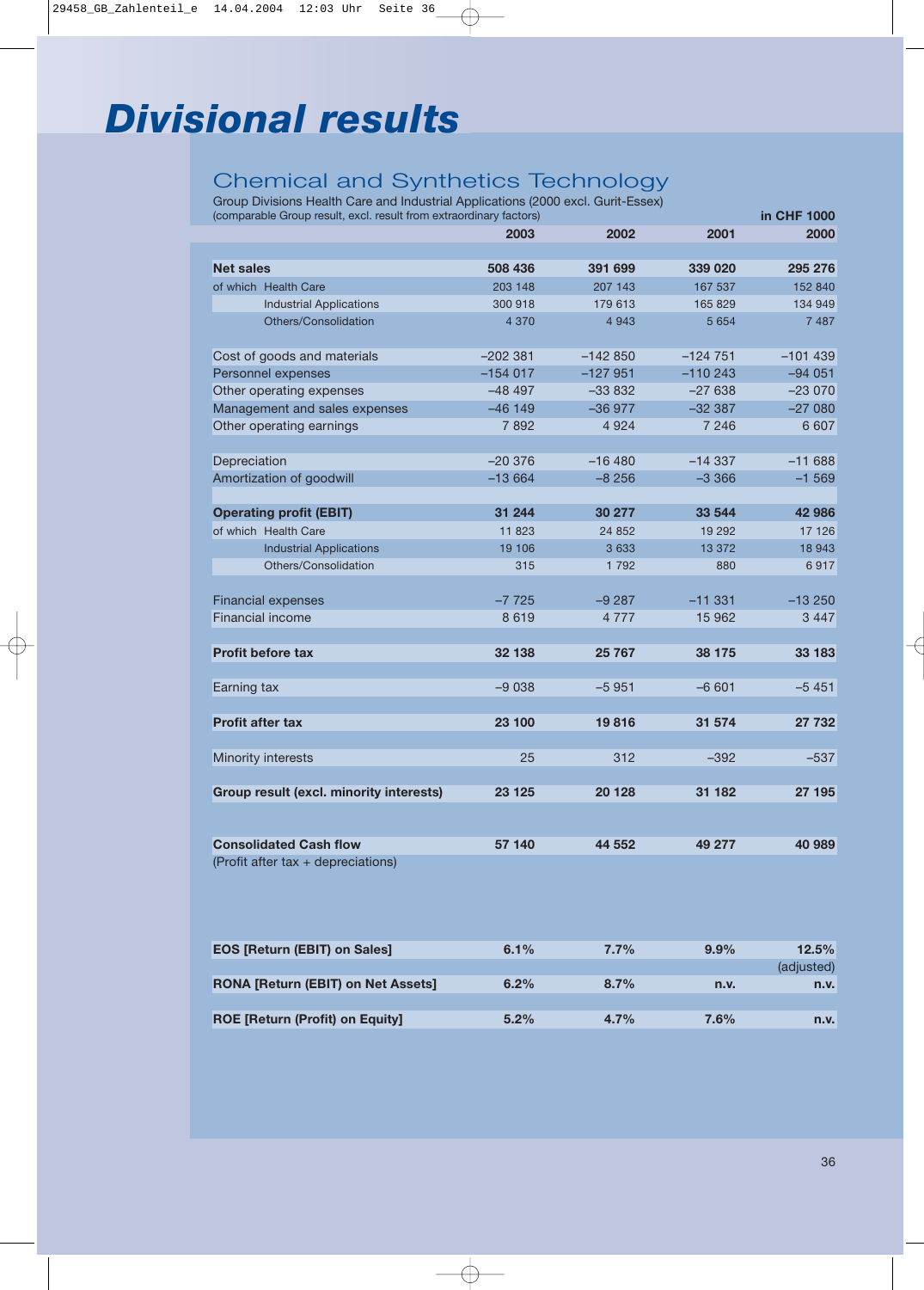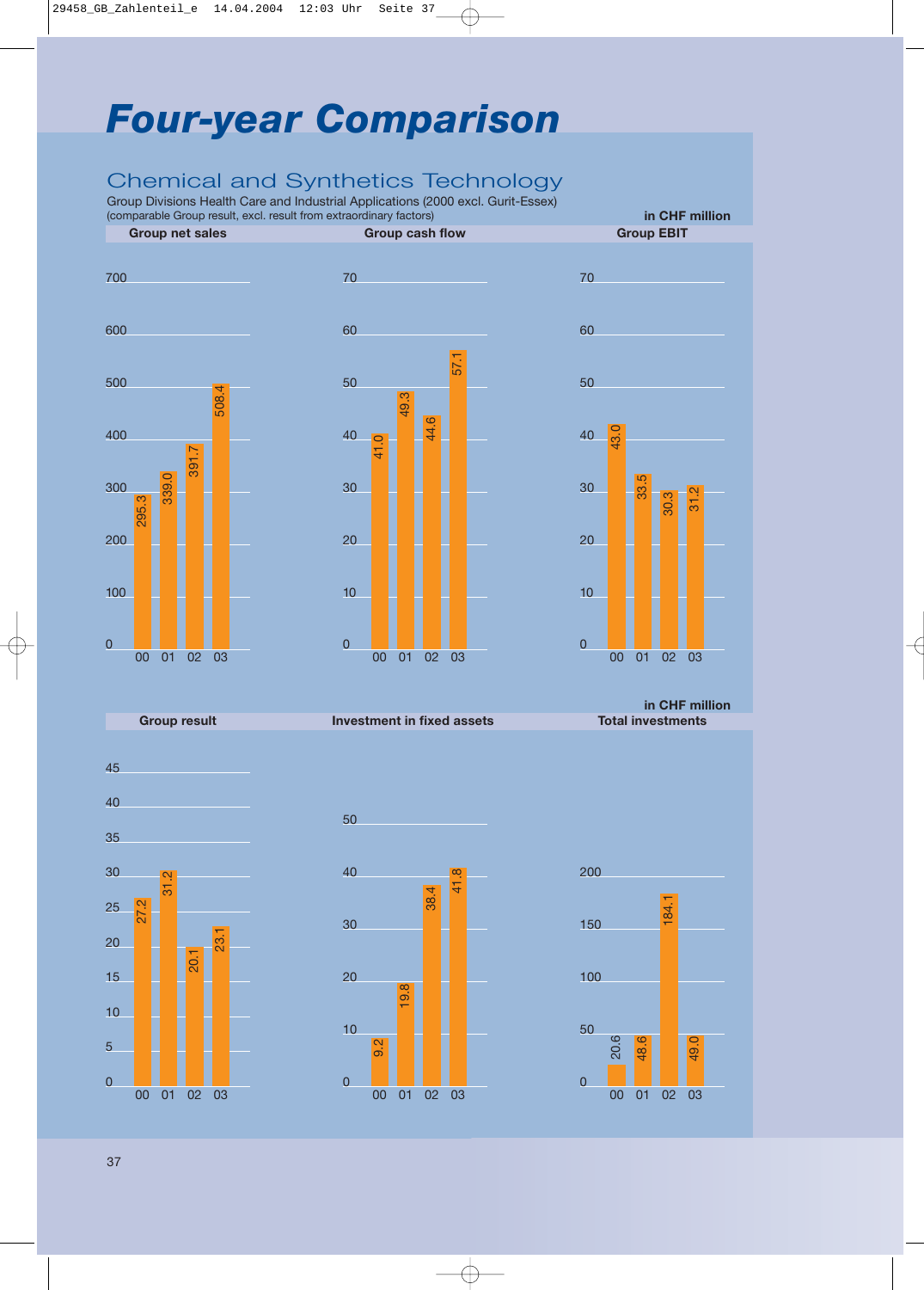#### **Changes in the scope of consolidation since 2000**

In 2003, the following changes in the scope of consolidation occured:

| Diatech Dental AG, Heerbrugg CH              | merged/integrated in Coltene AG, Altstätten |          | 01.01.2003 |
|----------------------------------------------|---------------------------------------------|----------|------------|
| SP Systems (Canada) Inc., Magog (Quebec) CA  |                                             | founded  | 01.07.2003 |
| ET Filtration sarl, Amarat Shelhoub-Zalka LB |                                             | founded  | 01.07.2003 |
| Medisize Belgium BVBA, Antwerpen BE          |                                             | founded  | 01.08.2003 |
| V.O.F., Kapellen BE                          |                                             | acquired | 01.08.2003 |
| V.O.F., Kapellen BE                          | merged/integrated in Medisize Belgium BVBA  |          | 30.09.2003 |
| Wetzel GmbH, Gröbzig GER                     |                                             | acquired | 01.10.2003 |

In 2002, the following companies or business units were added to the scope of consolidation:

| Coltène/Whaledent GmbH +Co KG, Langenau GER | acquired | 01.01.2002 |
|---------------------------------------------|----------|------------|
| Medisize CZ, Trhové Sviny CZ                | founded  | 01.01.2002 |
| <b>UC Plastics, Sittard NL</b>              | acquired | 01.01.2002 |
| Stesalit-AIK, Kassel GER                    | acquired | 01.03.2002 |
| Gurit Suprem, Flurlingen CH                 | founded  | 01.05.2002 |
| Medisize Donegal HealthCare, Letterkenny IE | acquired | 01.07.2002 |
| SP Group, Newport/Isle of Wight GB          | acquired | 01.09.2002 |

In 2000/2001, the following changes in the scope of consolidation occured:

| Stesalit AG. Zullwil CH          | acquired | 01.01.2001 |
|----------------------------------|----------|------------|
| Diatech Dental AG, Heerbrugg CH  | acquired | 01.01.2001 |
| Enka tecnica GmbH, Heinsberg GER | acquired | 01.10.2000 |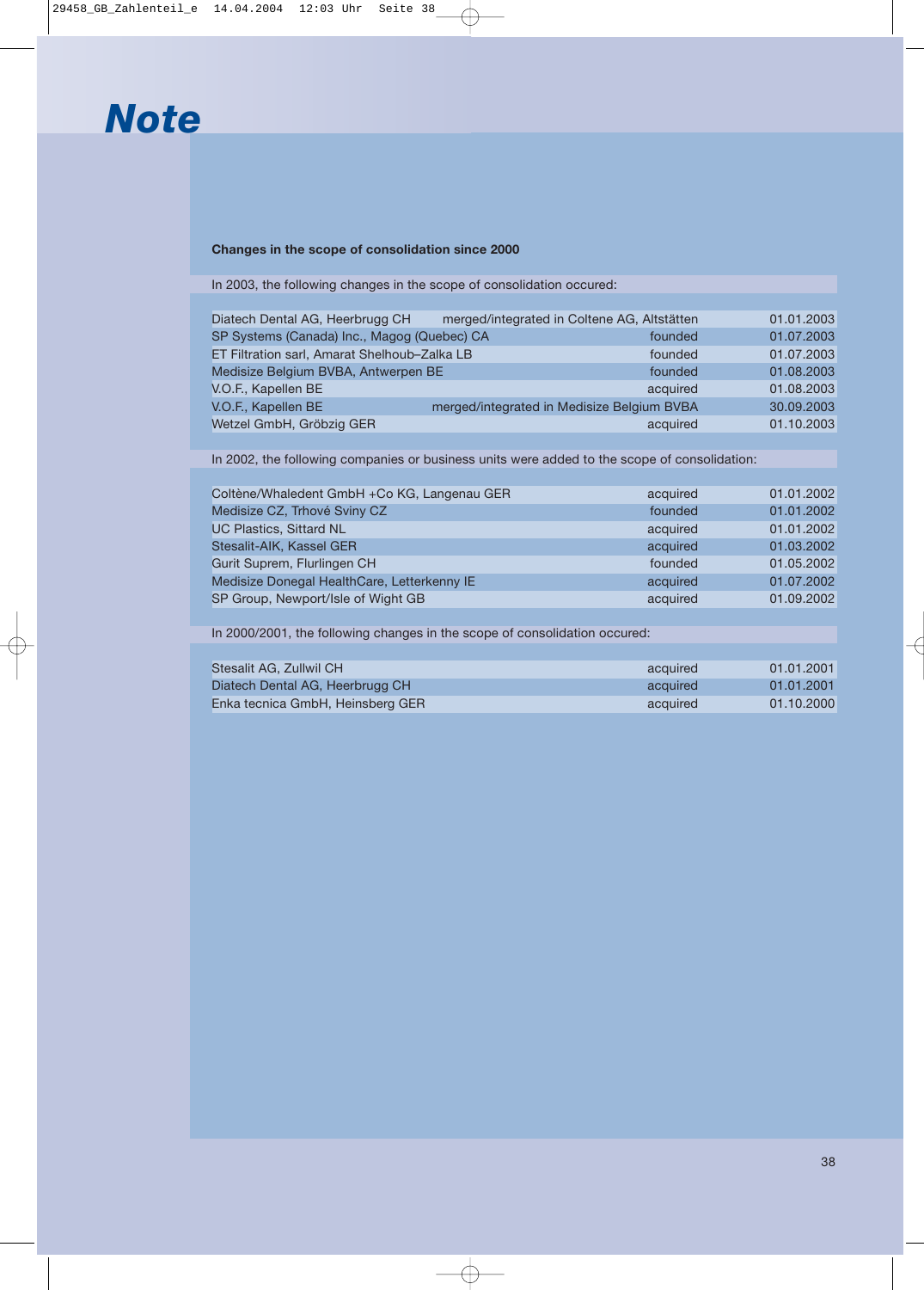# *Group Organization*

**Gurit Heberlein AG** 

**Dr. Rudolf Wehrli, CEO Peter Lieberherr, CFO**

**Health Care Division Industrial Applications Division** 

## *Gurit Dental Care*

**Jerry Sullivan**

| Coltène/Whaledent             |
|-------------------------------|
| <b>Europe/Middle East</b>     |
| Andreas Meldau                |
| Coltène AG                    |
| Andreas Meldau                |
| Switzerland                   |
| <b>Great Britain</b>          |
| France                        |
| Coltène/Whaledent GmbH+Co. KG |
| Werner Mannschedel            |
| Germany                       |
| Hungary                       |
|                               |
| Coltène/Whaledent Inc.        |
| <b>Jerry Sullivan</b>         |

### *Gurit Medical Business*

**Willem van den Bruinhorst**



**Reto Andreoli**

#### *Gurit Composite Technologies* **Paul J. Rudling, CEO**

**Martin Lütschg, COO**

**SP Group Paul J. Rudling** Great Britain Spain New Zealand Australia

Canada **IMS/Stesalit/Gurit Suprem**

| <b>Martin Lütschg</b>  |
|------------------------|
| <b>IMS-Group</b>       |
| <b>Frank Heckner</b>   |
| Switzerland            |
| Austria                |
| Germany                |
| France                 |
|                        |
| <b>Stesalit-Group</b>  |
| <b>Arnim Malzahn</b>   |
| <b>Gurit Suprem</b>    |
| <b>Tobias Bolliger</b> |
|                        |
| <b>Gurit Worbla</b>    |

## *Gurit Fiber Technology*

**Heinz Michel**

| Heberlein Fiber Technology Inc. |
|---------------------------------|
| <b>Heinz Michel</b>             |
| <b>Electrotex</b>               |
| <b>Heinz Michel</b>             |
| Enka tecnica - Wetzel           |
| <b>Kees Reijnen</b>             |
|                                 |
| Arova Schaffhausen              |
| Josef Kessler                   |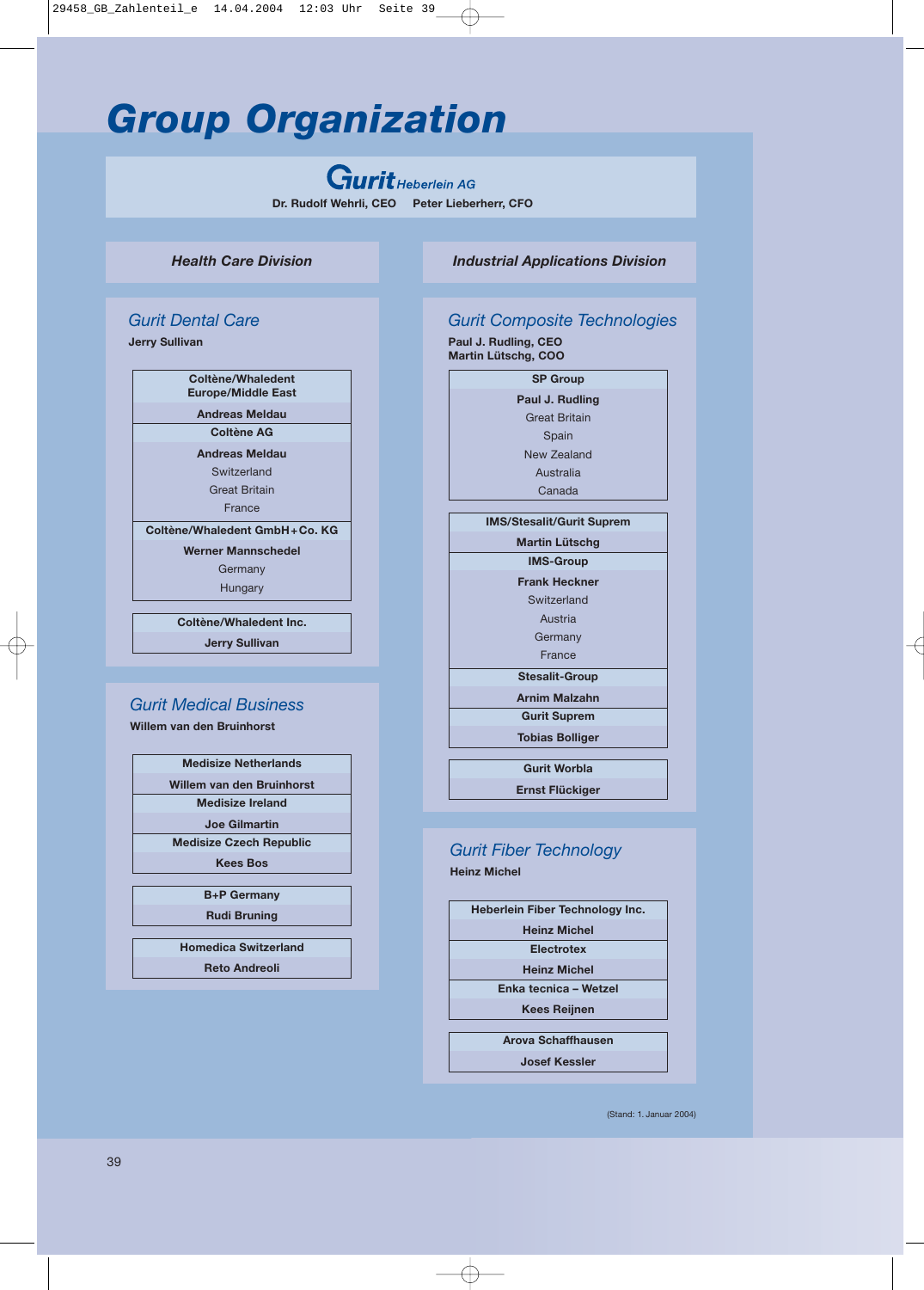# *Group Financial Statements*

## Balance Sheet

|                                                         |                 |            | in CHF 1000 |
|---------------------------------------------------------|-----------------|------------|-------------|
| <b>Assets</b>                                           | Ref.            | 31.12.2003 | 31.12.2002  |
|                                                         |                 |            |             |
| Liquid assets                                           | 1               | 47 750     | 52 552      |
| Accounts receivable from deliveries and services        |                 | 82 472     | 68 248      |
| Tax receivables                                         |                 | 867        | $\Omega$    |
| Other receivables and prepaid expenses                  | $\overline{2}$  | 21 551     | 15 871      |
| <b>Inventories</b><br><b>Working capital</b>            | 3               | 100 497    | 90 640      |
|                                                         |                 | 253 137    | 227 311     |
| Plant and equipment                                     |                 | 88 165     | 63 517      |
| Plant under construction                                |                 | 6 3 5 4    | 1987        |
| Real estate                                             |                 | 101 428    | 89898       |
| <b>Fixed assets</b>                                     | $\overline{4}$  | 195 947    | 155 402     |
|                                                         |                 |            |             |
| <b>Financial assets</b>                                 | 5               | 5956       | 2 5 8 1     |
|                                                         |                 |            |             |
| Intangible assets                                       | 5               | 247 096    | 257 366     |
|                                                         |                 |            |             |
| <b>Deferred taxes</b>                                   | (11)            | 8 0 5 0    | 8 3 0 2     |
|                                                         |                 |            |             |
| <b>Fixed assets</b>                                     |                 | 457 049    | 423 651     |
|                                                         |                 |            |             |
| <b>Total assets</b>                                     |                 | 710 186    | 650 962     |
|                                                         |                 |            |             |
| <b>Equity and liability</b>                             | Ref.            | 31.12.2003 | 31.12.2002  |
|                                                         |                 |            |             |
| <b>Bank loans</b>                                       | $6\phantom{1}6$ | 75 624     | 47 748      |
| Accounts payable to suppliers                           |                 | 37 661     | 31 077      |
| Other accounts payable and prepaid expenses             | $\overline{7}$  | 36 165     | 36 827      |
| Tax reserves                                            | 8               | 3682       | 3 9 7 5     |
| Other reserves                                          | 8               | 4 0 5 9    | 3545        |
| <b>Short-term borrowings</b>                            |                 | 157 191    | 123 172     |
|                                                         |                 |            |             |
| Mortgages and loans                                     | 9               | 50 788     | 40 388      |
| Other accounts payable                                  | 10              | 7665       | 9 4 7 2     |
| Reserves for deferred taxes                             | 11              | 33 731     | 29 4 60     |
| Other reserves                                          | 12              | 6 1 3 5    | 6 3 3 4     |
| <b>Long-term borrowings</b>                             |                 | 98 319     | 85 654      |
|                                                         |                 |            |             |
| <b>Total borrowings</b>                                 |                 | 255 510    | 208 826     |
|                                                         |                 |            |             |
| <b>Minority interests</b>                               | 13              | 2 4 4 1    | 2 3 2 2     |
|                                                         |                 |            |             |
| Share capital                                           |                 | 45 905     | 45 44 6     |
| Additional paid-in capital<br>Exchange rate differences |                 | 28 642     | 28 642      |
|                                                         |                 | $-10213$   | $-7100$     |
| Retained earnings                                       |                 | 387 901    | 372 826     |
| Total equity (excl. third party interests)              | 14              | 452 235    | 439 814     |
| Total equity (incl. third party interests)              |                 | 454 676    | 442 136     |
|                                                         |                 |            |             |
| <b>Total liabilities</b>                                |                 | 710 186    | 650 962     |
|                                                         |                 |            |             |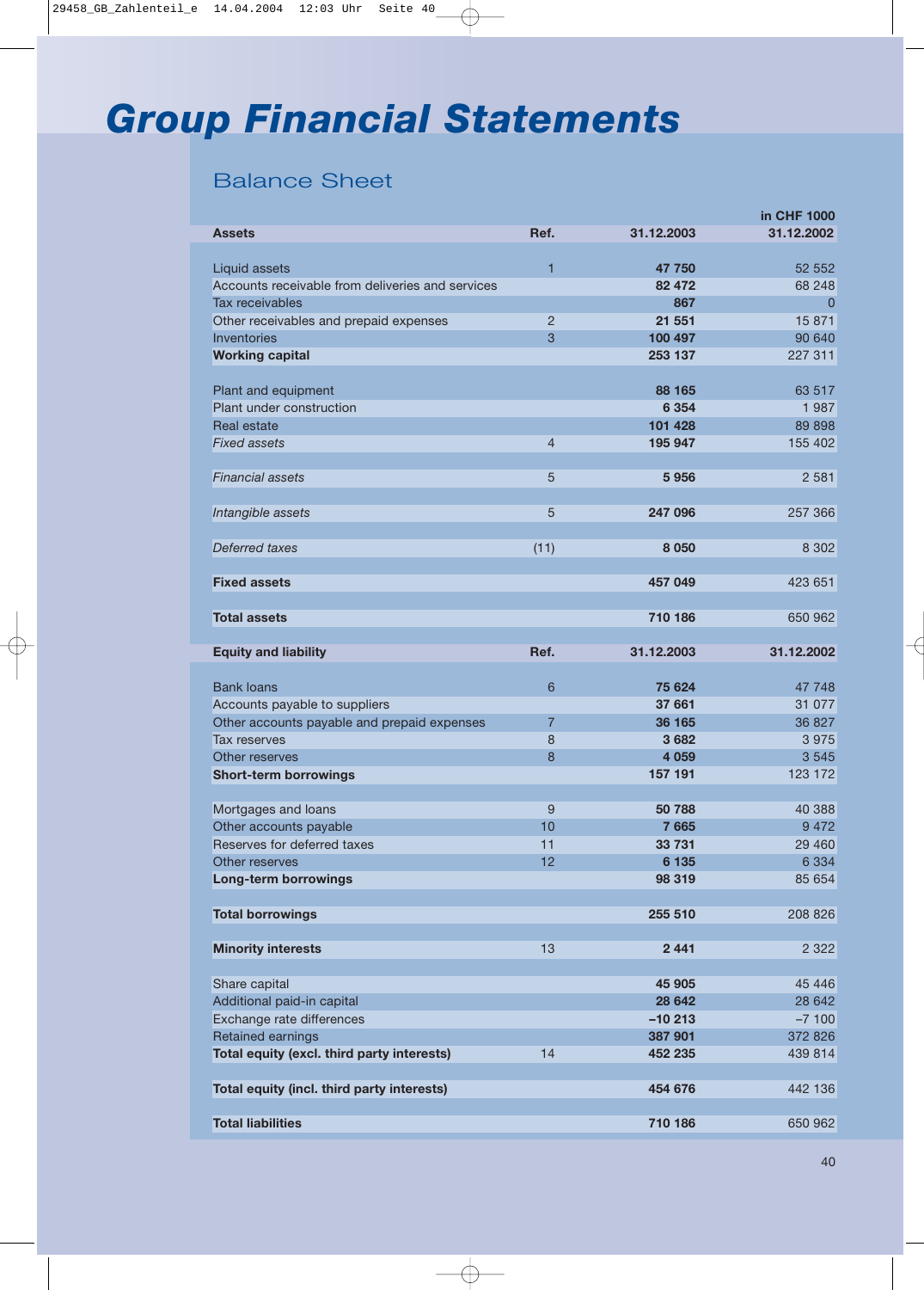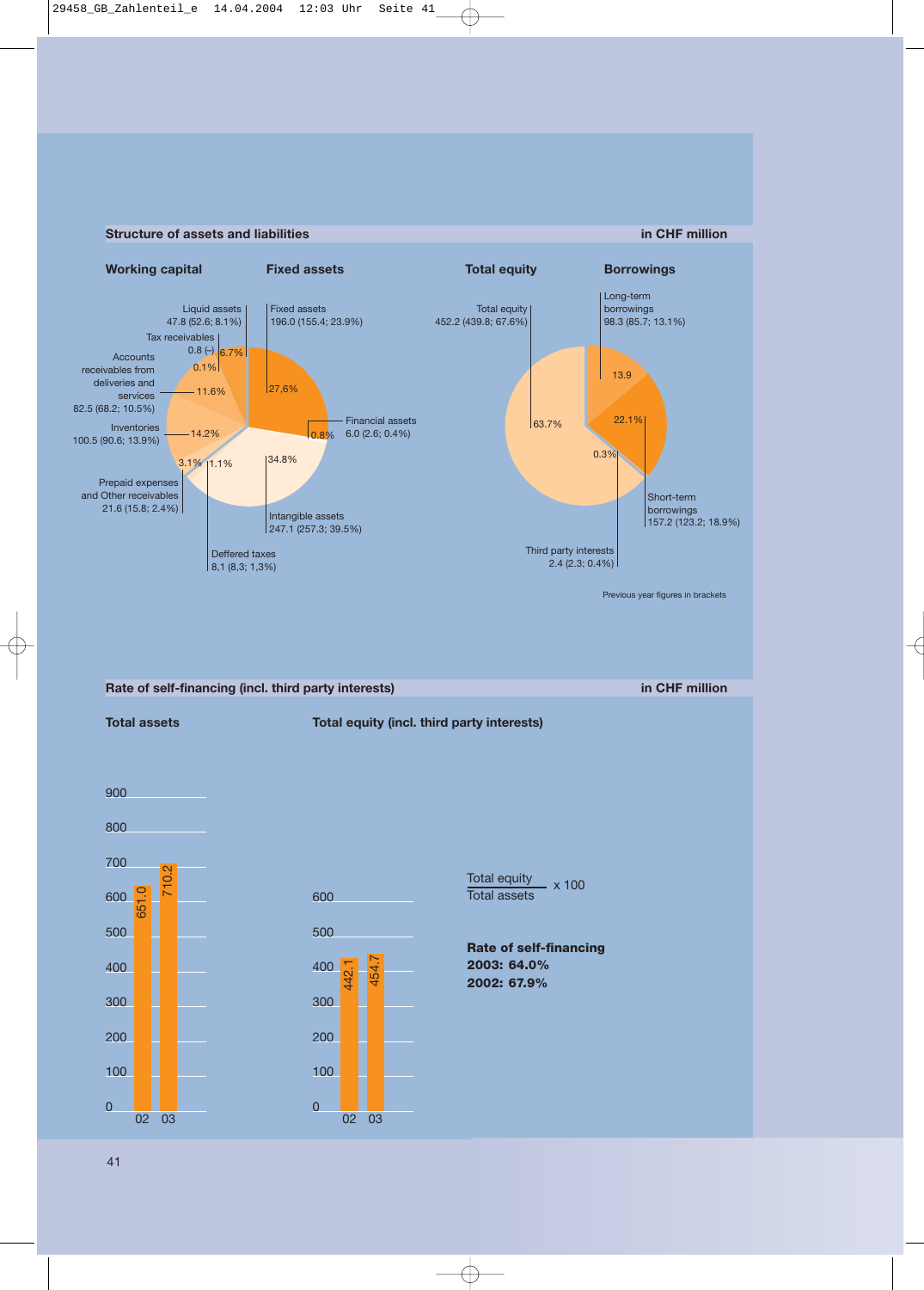# *Group Financial Statements*

## Group Income Statement

|                                              |      |                  | in CHF 1000 |
|----------------------------------------------|------|------------------|-------------|
| <b>Income statement (IAS)</b>                | Ref. | 2003             | 2002        |
| <b>Net sales</b>                             | 15   | 508 436          | 391 699     |
| Cost of goods and materials                  | 16   | $-202381$        | $-142850$   |
| Personnel expenses                           | 17   | $-154017$        | $-127951$   |
| Other operating expenses                     | 18   | $-48497$         | $-33832$    |
| Marketing and administrative expenses        | 18   | $-46$ 149        | $-36977$    |
| Other operating earnings                     | 19   | $+7892$          | $+4924$     |
| Depreciation                                 | 20   | $-34040$         | $-24736$    |
| <b>Operating result (EBIT)</b>               |      | 31 244           | 30 277      |
| <b>Financial expenses</b>                    | 21   | $-7725$          | $-9287$     |
| Financial income                             | 21   | +8 619           | $+4777$     |
| <b>Profit before tax</b>                     |      | 32 138           | 25 7 67     |
| Earnings tax                                 | 22   | $-9038$          | $-5951$     |
| <b>Profit after tax</b>                      |      | 23 100           | 19816       |
| Minority interests                           |      | $+25$            | $+312$      |
| Group result (excl. minority interests)      | 23   | 23 1 25          | 20 128      |
| <b>Earnings per share</b>                    | 23   | <b>CHF 50.62</b> | CHF 44.29   |
| <b>Diluted earnings per share</b>            | 23   | <b>CHF 50.59</b> | CHF 44.29   |
| <b>Result from ordinary Group activities</b> |      | 2003             | 2002        |
| <b>Group cash flow</b>                       |      | 57 140           | 44 552      |
| <b>EBITDA</b>                                |      | 65 284           | 55 013      |
| Depreciation                                 |      | $-20376$         | $-16480$    |
| <b>EBITA</b>                                 |      | 44 908           | 38 533      |
| <b>Amortization Goodwill</b>                 |      | $-13664$         | $-8256$     |
| <b>EBIT</b>                                  |      | 31 244           | 30 277      |
| Financial expenses/income                    |      | $+894$           | $-4510$     |
| Earnings tax                                 |      | $-9038$          | $-5951$     |
| <b>Minority interests</b>                    |      | $+25$            | $+312$      |
| <b>Group Result</b>                          |      | 23 125           | 20 128      |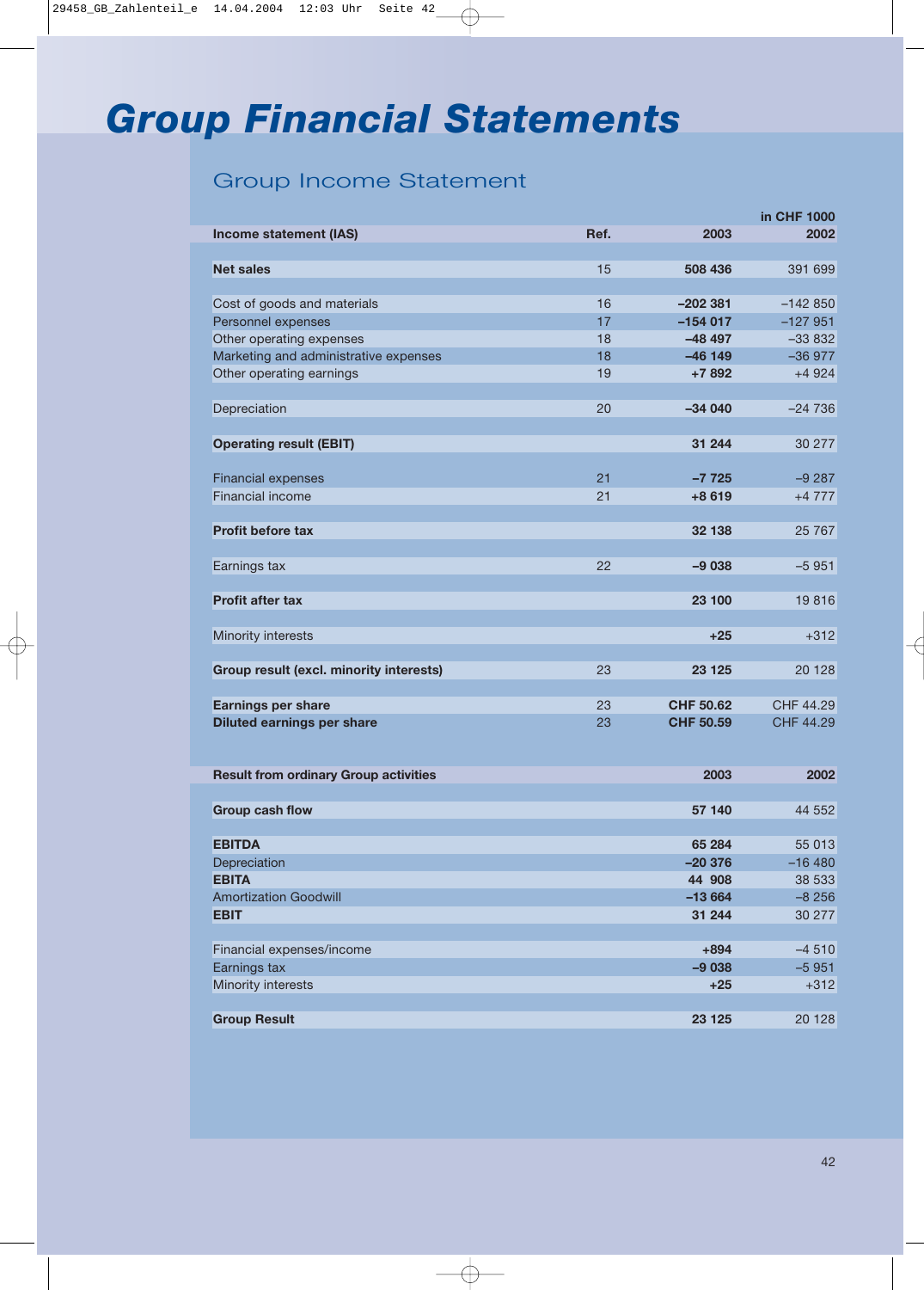#### **Group result and cash flow as percentage of net sales in CHF million** in CHF million



**Net sales Case Community Crows** Crown result Group cash flow

Group result x 100

Group result as percentage of net sales 2003: 4.5% 2002: 5.1%







Group cash flow x100 Net sales

Group cash flow

2003: 11.2% 2002: 11.4%

as percentage of net sales

**Return on Equity in CHF million**

600

500

400

442.1

300

200

100

0

(Values incl. minority interests)

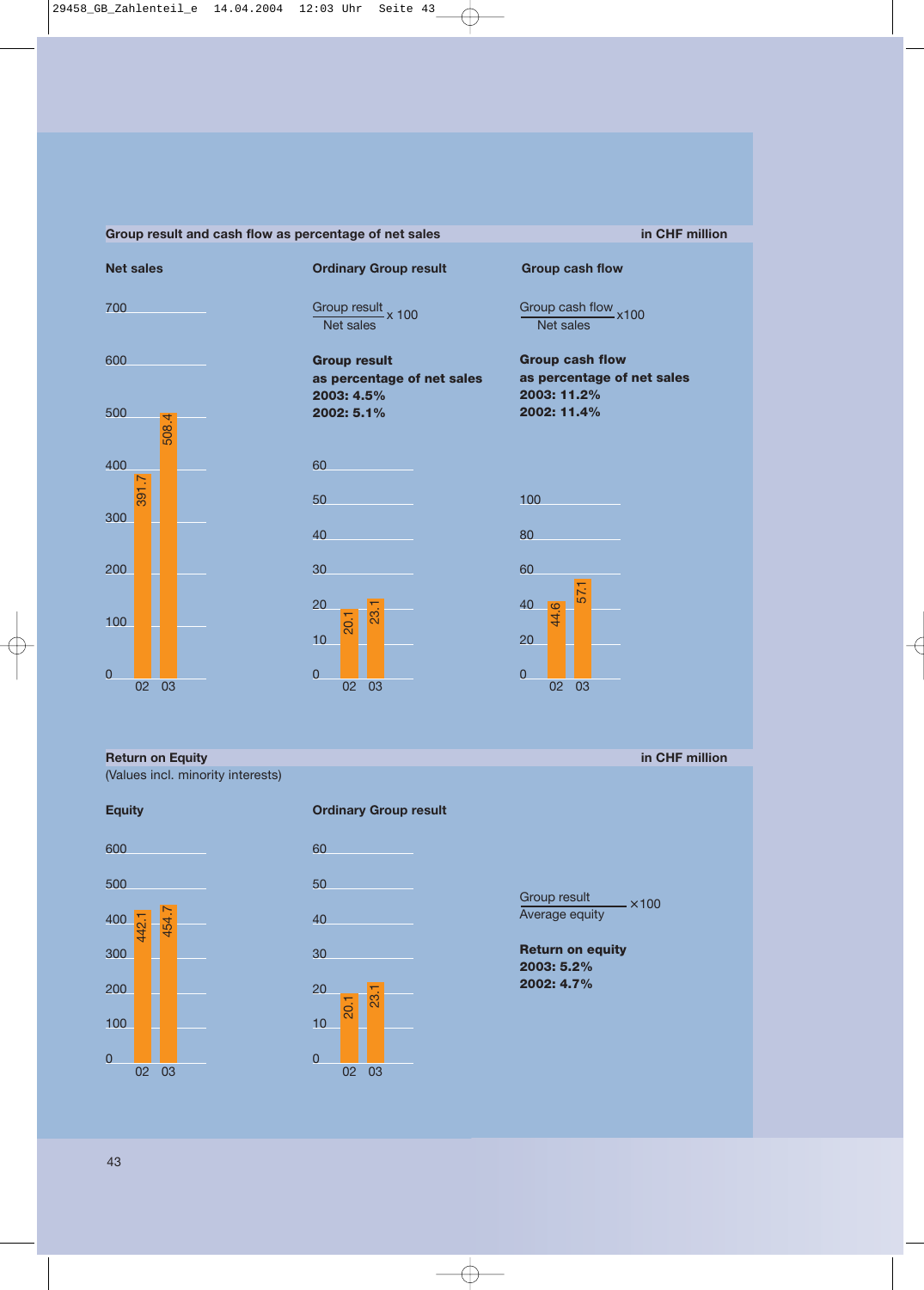# *Group Financial Statements*

## Consolidated flow of funds

|                                                                           |          |                    | in CHF 1000        |
|---------------------------------------------------------------------------|----------|--------------------|--------------------|
|                                                                           | Ref.     | 2003               | 2002               |
|                                                                           |          |                    |                    |
| Result for fiscal year (after depreciation)                               |          | 31 244             | 30 277             |
| Depreciation                                                              |          | 34 040             | 24 736             |
| Other non-cash influences                                                 |          | $-8239$            | $-1781$            |
| Change in accounts receivable                                             |          | $-11446$           | 6862               |
| Change in inventories                                                     |          | - 6 890            | 1 1 1 3            |
| Change in sundry working capital                                          |          | - 4 061            | 6 5 2 9            |
| Change in short-term borrowing                                            |          | 595                | $-10632$           |
| Change in long-term provisions                                            |          | $-308$             | -76                |
| <b>Financial expenses</b>                                                 |          | $-3527$            | $-6521$            |
| Financial revenue                                                         |          | 363                | 3 2 5 2            |
| Tax payments                                                              |          | -6 734             | $-9321$            |
| Flow of funds from operating activities                                   | 24       | 25 037             | 44 438             |
| Investments in fixed assets                                               |          | -39 656            | $-36306$           |
| Disposal of fixed assets                                                  |          | 9688               | 14 4 9 1           |
| <b>Financial investments</b>                                              |          | -3 336             | $-190$             |
| Disposal of financial investments                                         |          | 139                | 647                |
| Investments in intangible assets                                          |          | $-2724$            | $-3198$            |
| Investments in goodwill                                                   |          |                    | $-5278$            |
| Disposal of investments in intangible assets                              |          | 9                  | 312                |
| Acquisition of holdings                                                   | 25       | $-12954$           | $-132618$          |
| Flow of funds of investment activities                                    | 25       | -48 834            | $-162$ 140         |
| Free Cash flow (before dividend payment)                                  | 26       | $-23797$           | $-117702$          |
| Changes in short-term bank loans                                          |          | 22 719             | -42 055            |
| Changes in long-term bank and other loans                                 |          | 6441               | $-10987$           |
| Changes in sundry long-term payables                                      |          | $-1815$            |                    |
| Repayment of the bond loan                                                |          |                    | $-100000$          |
| Lease payments                                                            |          | $-2146$            | $-2025$            |
| Capital payment minority shareholders                                     |          | 126                | 5                  |
| Dividend distributions to Gurit-Heberlein AG shareholders                 | 27<br>28 | $-10932$<br>$-111$ | $-10443$<br>$-286$ |
| Distributions to minority shareholders<br>Sale/Purchase of treasury stock |          | 3 3 4 1            | 11 713             |
| Flow of funds from financial activities                                   |          |                    |                    |
|                                                                           | 29       | 17 623             | $-177504$          |
| Exchange rate differences                                                 |          | 1 372              | $-2797$            |
| Change in cash at bank and in hand                                        | 30       | $-4802$            | $-298003$          |
| Liquid assets at start of year                                            |          | 52 552             | 350 555            |
| Liquid assets at end of year                                              | 31       | 47 750             | 52 552             |
| Free Cash flow (before dividend payment)                                  | 26       | $-23797$           | $-117702$          |
| thereof purchase of holdings                                              |          | 12 9 54            | 132 618            |
| Free Cash flow from ordinary operations                                   |          | $-10843$           | $+14916$           |
| (before acquisitions)                                                     |          |                    |                    |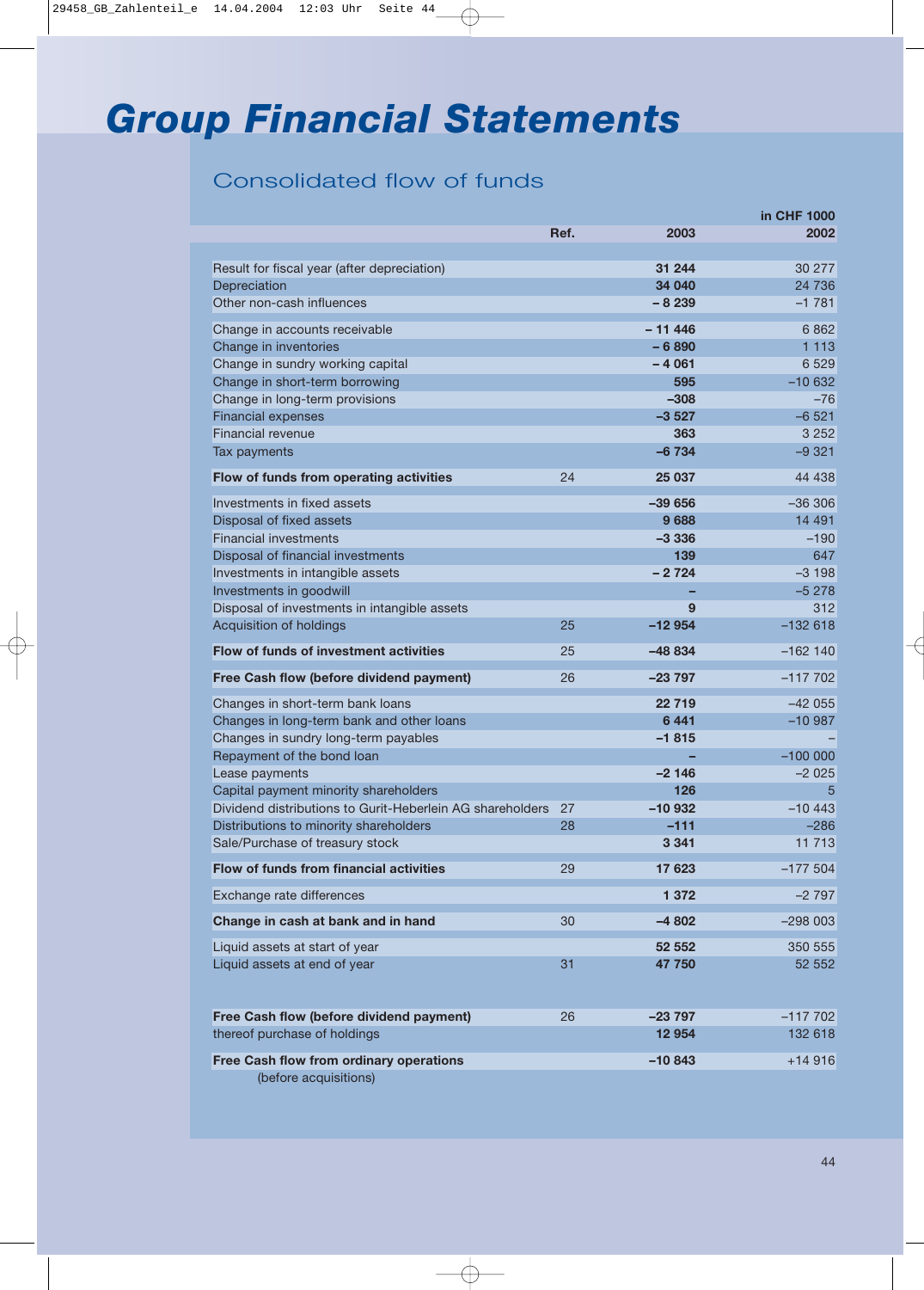## Shareholders' equity and Minority holdings

|                                                              |                         |                                      |                             |                                     |                             |                               | in CHF 1000                 |
|--------------------------------------------------------------|-------------------------|--------------------------------------|-----------------------------|-------------------------------------|-----------------------------|-------------------------------|-----------------------------|
|                                                              |                         |                                      | <b>Shareholders' Equity</b> |                                     |                             |                               |                             |
|                                                              | <b>Share</b><br>capital | <b>Additional</b><br>paid-in capital | Hedge<br>differences        | <b>Exchange rate</b><br>differences | <b>Retained</b><br>earnings | <b>Total</b><br><b>Equity</b> | <b>Minority</b><br>holdings |
| 31.12.2001                                                   | 43 305                  | $\mathbf{0}$                         | $-1009$                     | 1878                                | 367 502                     | 411 676                       | 3 0 4 2                     |
| Capital increase                                             | 2 6 5 2                 | 28 642                               |                             |                                     |                             | 31 294                        |                             |
| <b>Dividend</b>                                              |                         |                                      |                             |                                     |                             |                               |                             |
| distribution                                                 |                         |                                      |                             |                                     | $-10443$                    | $-10443$                      | $-286$                      |
| Annual result                                                |                         |                                      |                             |                                     | 20 128                      | 20 128                        | $-312$                      |
| Minority interests<br>in founding capital<br>Cash flow hedge |                         |                                      |                             |                                     |                             |                               | 5                           |
| influences                                                   |                         |                                      | 1 0 0 9                     |                                     |                             | 1 0 0 9                       |                             |
| <b>Currency effects</b>                                      |                         |                                      |                             | $-8978$                             |                             | $-8978$                       | $-127$                      |
| Change in                                                    |                         |                                      |                             |                                     |                             |                               |                             |
| Treasury stock                                               | $-511$                  |                                      |                             |                                     | $-4361$                     | $-4872$                       |                             |
| 31.12.2002                                                   | 45 446                  | 28 642                               | $\pmb{0}$                   | $-7100$                             | 372 826                     | 439 814                       | 2 3 2 2                     |
|                                                              |                         |                                      |                             |                                     |                             |                               |                             |
| Capital                                                      |                         |                                      |                             |                                     |                             |                               |                             |
| increase                                                     |                         |                                      |                             |                                     | $-10932$                    | $-10932$                      | $-111$                      |
| Annual result                                                |                         |                                      |                             |                                     | 23 1 25                     | 23 1 25                       | $-25$                       |
| Minority interests<br>in founding capital                    |                         |                                      |                             |                                     |                             |                               | 126                         |
|                                                              |                         |                                      |                             |                                     |                             |                               |                             |
| <b>Currency effects</b>                                      |                         |                                      |                             | $-3113$                             |                             | $-3113$                       | 129                         |
| Change in                                                    |                         |                                      |                             |                                     |                             |                               |                             |
| Treasury stock                                               | 459                     |                                      |                             |                                     | 2 8 8 2                     | 3 3 4 1                       |                             |
| 31.12.2003                                                   | 45 905                  | 28 642                               | $\pmb{0}$                   | $-10213$                            | 387 901                     | 452 235                       | 2 4 4 1                     |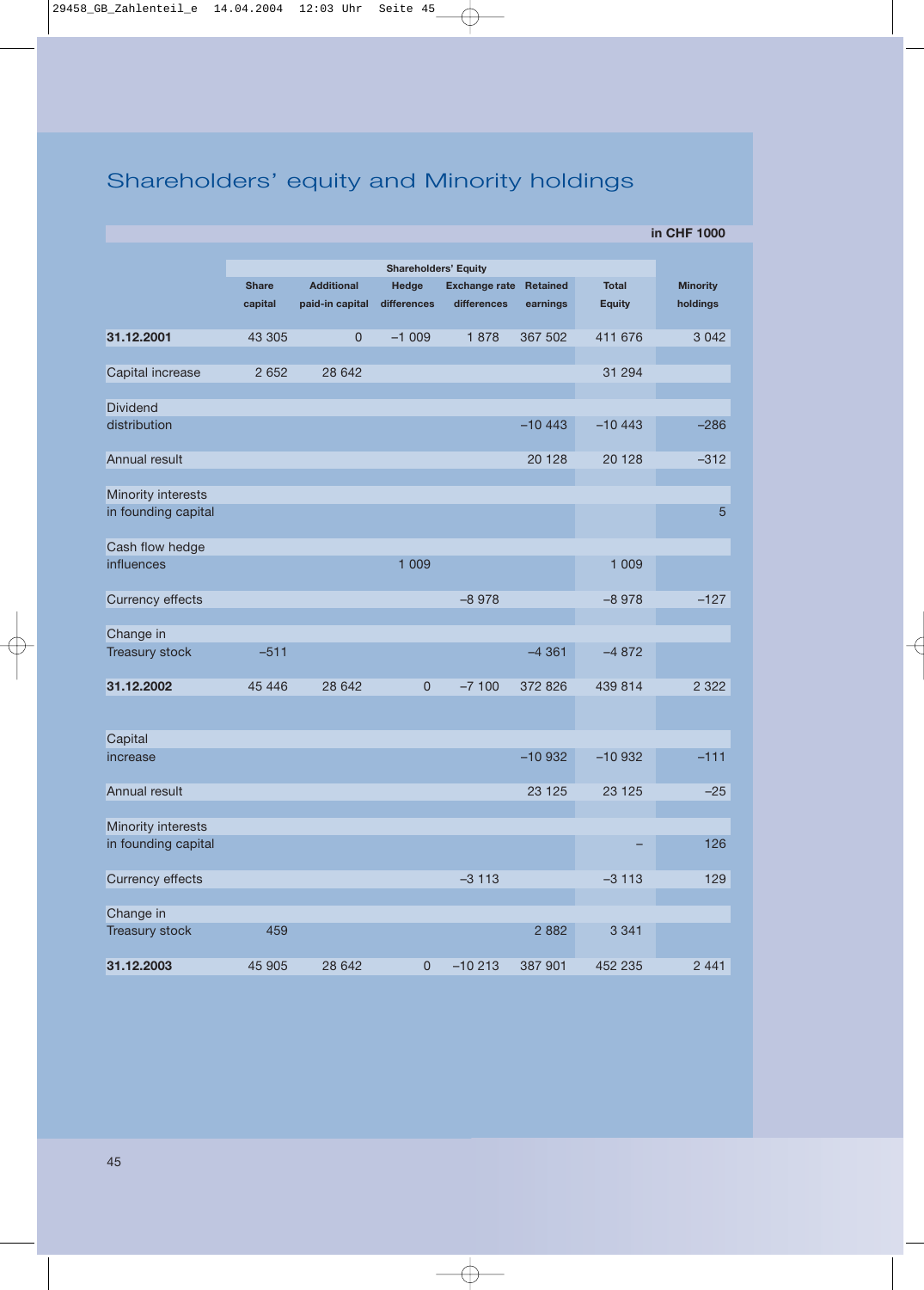# *Notes on Group Financial Statements*

## Summary of assets: Fixed assets

|                                 | <b>Plant</b><br>and<br>equipment | <b>Leased</b><br>plant and<br>equipment | <b>Plant</b><br>under<br>constr. | Land     | <b>Buildings</b> | <b>Leased</b><br>buildings | <b>Total</b><br>fixed<br>assets |
|---------------------------------|----------------------------------|-----------------------------------------|----------------------------------|----------|------------------|----------------------------|---------------------------------|
| <b>Gross values</b>             |                                  |                                         |                                  |          |                  |                            |                                 |
| Value 31.12.2001                | 157 696                          | 3 3 0 8                                 | 1 7 3 7                          | 26 560   | 84 619           | 4 5 9 2                    | 278 512                         |
| <b>Additions</b>                | 13869                            | 1898                                    | 1927                             | 1 4 9 3  | 19 164           | 10                         | 38 361                          |
| <b>Disposals</b>                | $-18899$                         | $-70$                                   | $-65$                            | $-11262$ | $-5621$          | $-28$                      | $-35945$                        |
| Change in consolid.             | 41 405                           | 1963                                    | 674                              | 612      | 17 186           | 310                        | 62 150                          |
| <b>Currency effects</b>         | $-4013$                          | $-49$                                   | 1                                | $-45$    | $-1695$          | $-69$                      | $-5870$                         |
| Other                           | 1 0 6 4                          |                                         | $-2287$                          | 436      | $-188$           |                            | $-975$                          |
| Value 31.12.2002                | 191 122                          | 7 0 5 0                                 | 1987                             | 17 794   | 113 465          | 4815                       | 336 233                         |
| <b>Additions</b>                | 16 900                           | 2 0 5 0                                 | 5 1 3 4                          | 1 0 4 6  | 16 685           |                            | 41815                           |
| <b>Disposals</b>                | $-11826$                         |                                         | $-52$                            | $-1430$  | $-14563$         |                            | $-27871$                        |
| Change in consolid.             | 25 999                           |                                         | 51                               |          | 1 3 6 5          |                            | 27 415                          |
| <b>Currency effects</b>         | 3566                             | $\overline{2}$                          | 112                              | $-28$    | 230              | 328                        | 4 2 1 0                         |
| Other                           | 803                              |                                         | $-878$                           |          | 75               |                            |                                 |
| Value 31.12.2003                | 226 564                          | 9 102                                   | 6 3 5 4                          | 17 382   | 117 257          | 5 1 4 3                    | 381 802                         |
| <b>Accumulated depreciation</b> |                                  |                                         |                                  |          |                  |                            |                                 |
| Value 31.12.2001                | 121 905                          | 697                                     | $\Omega$                         | 3 400    | 37 690           | 1 3 4 7                    | 165 039                         |
| <b>Additions</b>                | 11 398                           | 415                                     |                                  | $-510$   | 3671             | 127                        | 15 101                          |
| <b>Disposals</b>                | $-18545$                         | $-70$                                   |                                  |          | $-4337$          |                            | $-22952$                        |
| Change in consolid.             | 20824                            | 806                                     |                                  |          | 5 0 8 5          | 197                        | 26 912                          |
| <b>Currency effects</b>         | $-2795$                          | $-22$                                   |                                  |          | $-521$           | $-22$                      | $-3360$                         |
| Other                           | 42                               |                                         |                                  |          | 49               |                            | 91                              |
| Value 31.12.2002                | 132 829                          | 1826                                    | $\overline{0}$                   | 2890     | 41 637           | 1 649                      | 180 831                         |
| <b>Additions</b>                | 13 637                           | 811                                     |                                  | 32       | 4 3 7 5          | 164                        | 19 019                          |
| Disposals                       | $-11396$                         |                                         |                                  |          | $-13887$         |                            | $-25283$                        |
| Change in consolid.             | 7469                             |                                         |                                  |          | 786              |                            | 8 2 5 5                         |
| <b>Currency effects</b>         | 2 3 2 8                          | $-3$                                    |                                  | $-1$     | 591              | 118                        | 3 0 3 3                         |
| Other                           | 0                                |                                         |                                  |          |                  |                            |                                 |
| Value 31.12.2003                | 144 867                          | 2634                                    | $\overline{0}$                   | 2 9 2 1  | 33 502           | 1931                       | 185 855                         |
| <b>Net values</b>               |                                  |                                         |                                  |          |                  |                            |                                 |
| <b>Value 31.12.2001</b>         | 35 791                           | 2611                                    | 1 7 3 7                          | 23 160   | 46 929           | 3 2 4 5                    | 113 473                         |
| Value 31.12.2002                | 58 293                           | 5 2 2 4                                 | 1 987                            | 14 904   | 71 828           | 3 166                      | 155 402                         |
| Value 31.12.2003                | 81 697                           | 6468                                    | 6 354                            | 14 461   | 83 755           | 3 2 1 2                    | 195 947                         |
|                                 |                                  |                                         |                                  |          |                  |                            |                                 |

**in CHF 1000**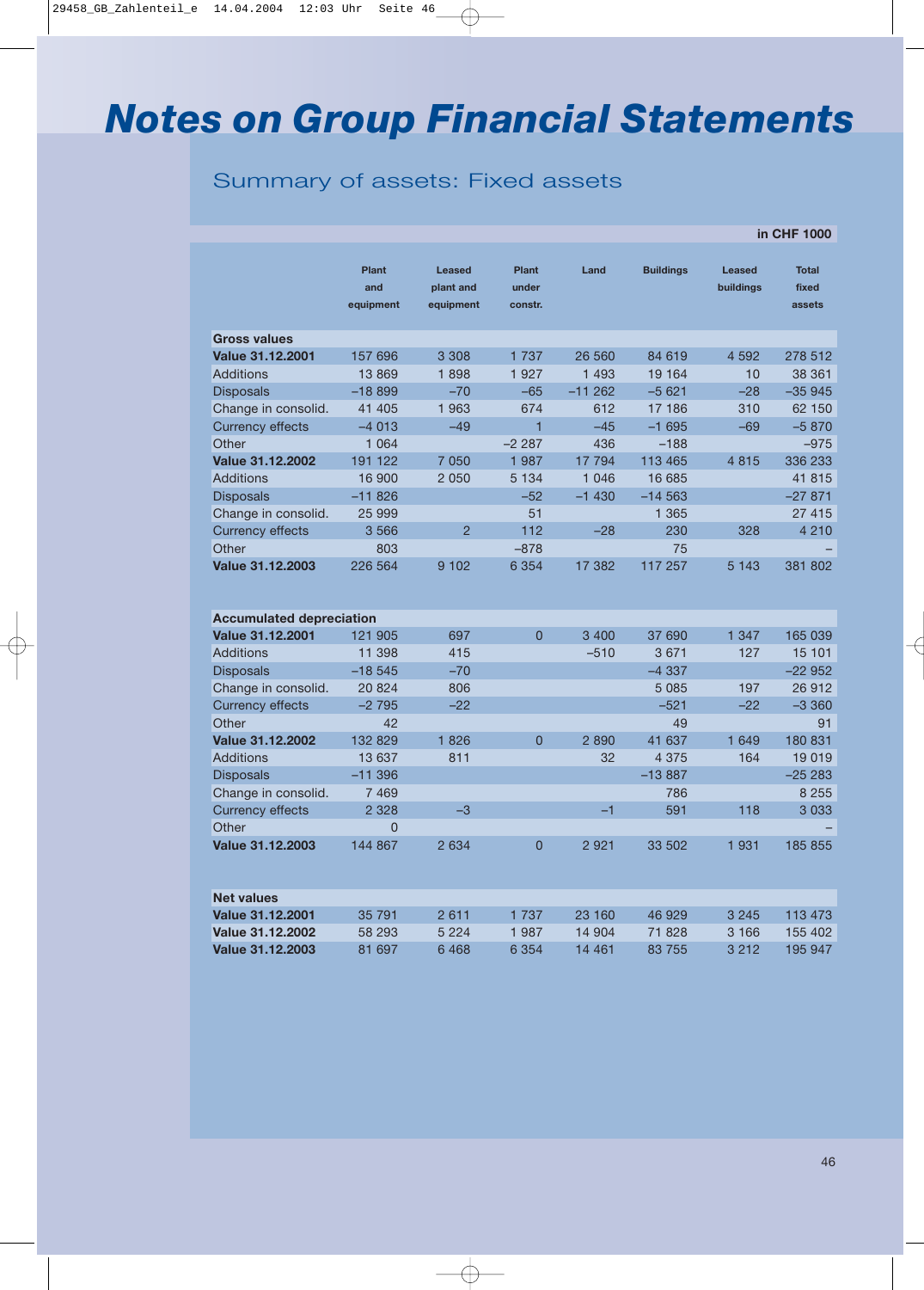## Summary of assets: Financial and intangible assets

|                                 |                   | <b>Financial assets</b> |                |                 |                | <b>Other</b> |  |
|---------------------------------|-------------------|-------------------------|----------------|-----------------|----------------|--------------|--|
|                                 | <b>Securities</b> | <b>Extra</b>            | <b>Total</b>   | <b>Goodwill</b> | <b>Badwill</b> | intangible   |  |
|                                 |                   | <b>Group loans</b>      |                |                 |                | assets       |  |
| <b>Gross values</b>             |                   |                         |                |                 |                |              |  |
| <b>Value 31.12.2001</b>         | 457               | 2913                    | 3 3 7 0        | 66 644          | $\Omega$       | 6 3 6 3      |  |
| <b>Additions</b>                | 56                | 134                     | 190            | 141 712         |                | 3868         |  |
| <b>Disposals</b>                |                   | $-695$                  | $-695$         |                 |                | $-4085$      |  |
| Change in consolid.             | 1                 |                         | $\Omega$       | 73 144          |                | 1 144        |  |
| <b>Currency effects</b>         | $-6$              | $-24$                   | $-30$          | $-6046$         |                | $-49$        |  |
| Other                           |                   |                         | $\overline{0}$ |                 |                | 1 0 6 8      |  |
| <b>Value 31.12.2002</b>         | 508               | 2 3 2 8                 | 2 8 3 6        | 275 454         | $\overline{0}$ | 8 3 0 9      |  |
| <b>Additions</b>                | 57                | 3 2 7 9                 | 3 3 3 6        | 3619            | $-2923$        | 3 196        |  |
| <b>Disposals</b>                |                   | $-187$                  | $-187$         | $-15$           |                | $-107$       |  |
| Change in consolid.             | 79                |                         | 79             | 16              |                | 1892         |  |
| <b>Currency effects</b>         | 33                | 153                     | 186            | $-2218$         | 116            | 384          |  |
| Other                           |                   |                         | $\Omega$       |                 |                |              |  |
| Value 31.12.2003                | 677               | 5 5 7 3                 | 6 250          | 276 856         | $-2807$        | 13 674       |  |
|                                 |                   |                         |                |                 |                |              |  |
|                                 |                   |                         |                |                 |                |              |  |
| <b>Accumulated depreciation</b> |                   |                         |                |                 |                |              |  |
| <b>Value 31.12.2001</b>         | 49                | 204                     | 253            | 8850            | $\overline{0}$ | 4879         |  |
| <b>Additions</b>                | 50                | $\mathbf{1}$            | 51             | 8 2 5 6         |                | 1 3 2 8      |  |
| <b>Disposals</b>                |                   | $-48$                   | $-48$          |                 |                | $-3773$      |  |
| Change in consolid.             |                   |                         | $\overline{0}$ | 7 5 3 5         |                | 670          |  |
| <b>Currency effects</b>         | $-1$              |                         | $-1$           | $-1320$         |                | $-28$        |  |
| Other                           |                   |                         | $\overline{0}$ |                 |                |              |  |
| <b>Value 31.12.2002</b>         | 98                | 157                     | 255            | 23 321          | $\overline{0}$ | 3 0 7 6      |  |
| <b>Additions</b>                |                   | $\mathbf{1}$            | 1              | 13800           | $-136$         | 1 3 5 6      |  |
| <b>Disposals</b>                |                   | $-48$                   | $-48$          | $-15$           |                | $-98$        |  |
| Change in consolid.             | 79                |                         | 79             | 7               |                | 294          |  |
| <b>Currency effects</b>         | $\overline{7}$    |                         | $\overline{7}$ | $-741$          | 21             | 166          |  |
| Other                           |                   |                         | $\overline{0}$ |                 | $-424$         |              |  |
| <b>Value 31.12.2003</b>         | 184               | 110                     | 294            | 36 372          | $-539$         | 4 7 9 4      |  |
|                                 |                   |                         |                |                 |                |              |  |
|                                 |                   |                         |                |                 |                |              |  |
| <b>Net values</b>               |                   |                         |                |                 |                |              |  |
| <b>Value 31.12.2001</b>         | 408               | 2 709                   | 3 1 1 7        | 57 794          |                | 1 4 8 4      |  |
| <b>Value 31.12.2002</b>         | 410               | 2 1 7 1                 | 2 5 8 1        | 252 133         |                | 5 2 3 3      |  |
| <b>Value 31.12.2003</b>         | 493               | 5463                    | 5956           | 240 484         | $-2268$        | 8880         |  |

**in CHF 1000**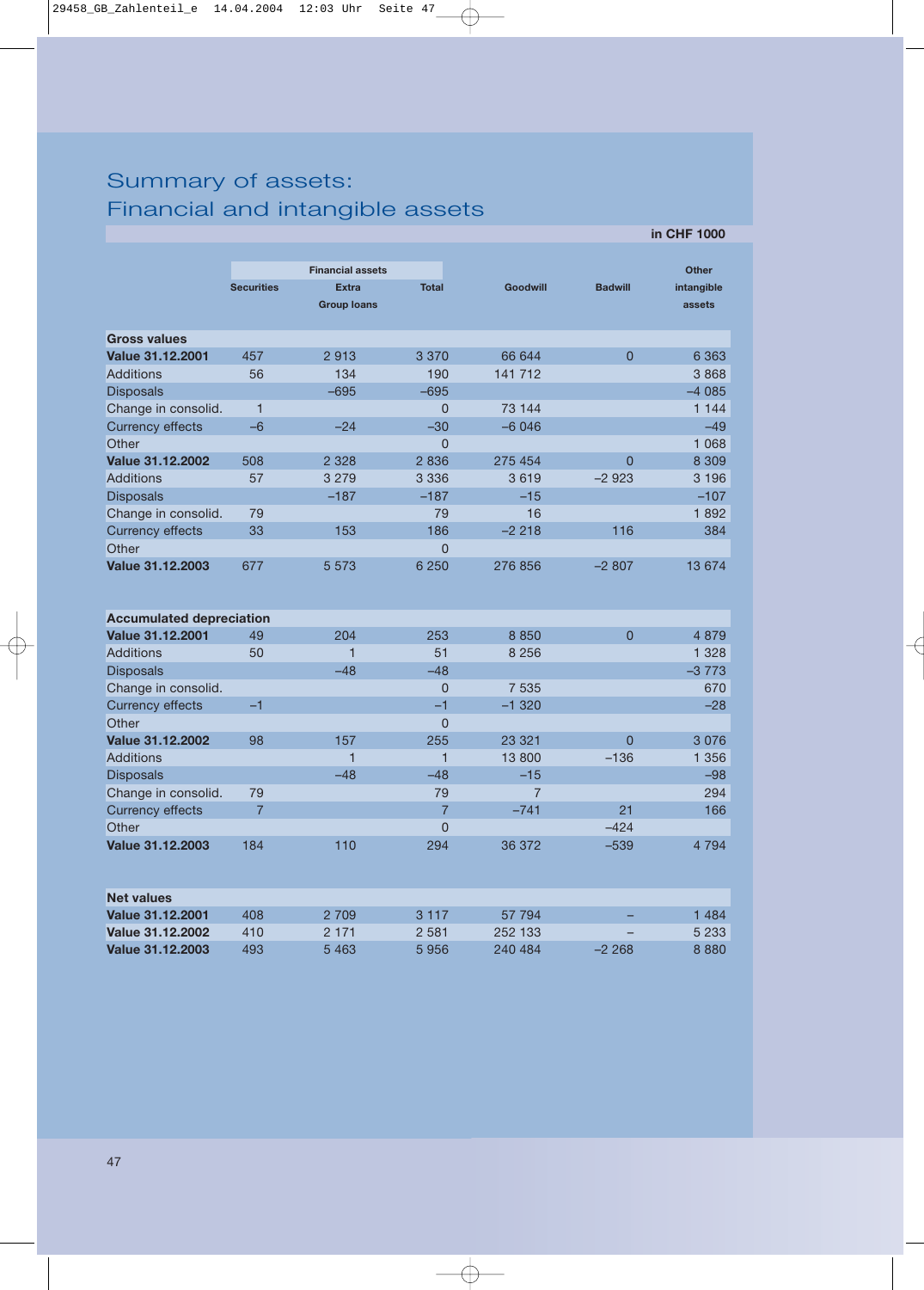# *Group Financial Statements*

### Segment Information

The segment activities are described in detail on pages 12–23.

| Net sales by Group Division (in CHF million)                      |               | 2003          |              |               |             | 2002               |
|-------------------------------------------------------------------|---------------|---------------|--------------|---------------|-------------|--------------------|
| <b>Health Care</b>                                                |               | 203.1         | 40.0%        |               | 207.1       | 52.9%              |
| <b>Industrial Applications</b>                                    |               | 300.9         | 59.2%        |               | 179.6       | 45.8%              |
| Other/Consolidation                                               |               | 4.4           | 0.8%         |               | 5.0         | 1.3%               |
| Total net sales *)                                                |               | 508.4         | 100%         |               | 391.7       | 100%               |
| *) Inter Company sales are irrelevant.                            |               |               |              |               |             |                    |
|                                                                   |               |               |              |               |             |                    |
| Net sales by markets (in CHF million)                             |               | 2003          |              |               |             | 2002               |
| Switzerland                                                       |               | 32.5          | 6.4%         |               | 35.9        | 9.2%               |
| $EU + EEA$                                                        |               | 308.2         | 60.7%        |               | 205.8       | 52.5%              |
| <b>Rest of Europe</b>                                             |               | 14.9          | 2.9%         |               | 12.8        | 3.3%               |
| USA/Canada                                                        |               | 80.5          | 15.8%        |               | 79.0        | 20.2%              |
| <b>Others</b>                                                     |               | 72.3          | 14.2%        |               | 58.2        | 14.8%              |
| <b>Total net sales</b>                                            |               | 508.4         | 100%         |               | 391.7       | 100%               |
| <b>EBIT by Group Division (in CHF million)</b>                    |               |               | 2003         |               |             | 2002               |
| <b>Health Care</b>                                                |               | 11.8          | 37.8%        |               | 24.9        | 82.2%              |
| <b>Industrial Applications</b>                                    |               | 19.1          | 61.2%        |               | 3.6         | 11.9%              |
| Other/Consolidation                                               |               | 0.3           | 1.0%         |               | 1.8         | 5.9%               |
| Total EBIT *)                                                     |               | 31.2          | 100%         |               | 30.3        | 100%               |
| <b>Financial result</b>                                           |               | 0.9           |              |               | $-4.5$      |                    |
| Earnings tax                                                      |               | $-9.0$        |              |               | $-6.0$      |                    |
| <b>Minority interests</b>                                         |               | 0.0           |              |               | 0.3         |                    |
| <b>Total Group results</b>                                        |               | 23.1          |              |               | 20.1        |                    |
| *) Inter-company Division settlements on an "arm's length" basis. |               |               |              |               |             |                    |
|                                                                   |               |               |              |               |             |                    |
| Employees by Group Division (Ø)                                   |               | 2003          |              |               |             | 2002               |
| <b>Health Care</b>                                                |               | 1 1 0 2       | 50.5%        |               | 1 0 4 4     | 58.8%              |
| <b>Industrial Applications</b>                                    |               | 1 0 5 2       | 48.3%        |               | 706         | 39.8%              |
| Other/Consolidation                                               |               | 26            | 1.2%         |               | 25          | 1.4%               |
| Total employees                                                   |               | 2 180         | 100%         |               | 1 7 7 5     | 100%               |
| Assets/Investments in fixed assets by                             |               | 2003          |              |               |             |                    |
| <b>Group Division (in CHF million)</b>                            | <b>Assets</b> |               |              |               |             | 2002               |
|                                                                   |               | Investments   | Depreciation | <b>Assets</b> | Investments | Depreciation       |
| <b>Health Care</b>                                                | 228.1         | 17.4          | 10.8         | 224.2         | 55.0        | 14.2               |
|                                                                   | 470.2         | 31            | 22.8         | 412.6         | 127.4       | 10.1               |
| <b>Industrial Applications</b><br>Other/Consolidation             | 11.9          | 0.3           | 0.4          | 14.2          | 1.7         | 0.3                |
| Total assets/Investments                                          | 710.2         | 49.0          | 34.0         | 651.0         | 184.1       | 24.7               |
|                                                                   |               |               |              |               |             |                    |
| <b>Liabilities by Group Division</b>                              |               | 2003          |              |               |             | 2002               |
| <b>Health Care</b>                                                |               | 153.2         |              |               |             | 145.7              |
| <b>Industrial Applications</b>                                    |               | 267.7         |              |               |             | 219.5              |
| Other/Consolidation                                               |               | $-165.4$      |              |               | $-156.4$    |                    |
| <b>Total liabilities</b>                                          |               | 255.5         |              |               |             | 208.8              |
| <b>Assets/Investments in fixed Assets</b>                         |               | 2003          |              |               |             | 2002               |
| by Regions (in CHF million)                                       |               | <b>Assets</b> | Investments  |               |             | Assets Investments |
| Switzerland                                                       |               | 223.0         | 16           |               | 206.7       | 22.2               |
| $EU + EEA$                                                        |               | 391.5         | 21           |               | 366.7       | 154                |
| <b>Rest of Europe</b>                                             |               | 0.6           | 0.0          |               | 0.5         | $\pmb{0}$          |
| USA/Canada                                                        |               | 89.3          | 11           |               | 71.6        | 8.2                |
| <b>Others</b>                                                     |               | 5.8           | 0.8          |               | 5.5         | 0.2                |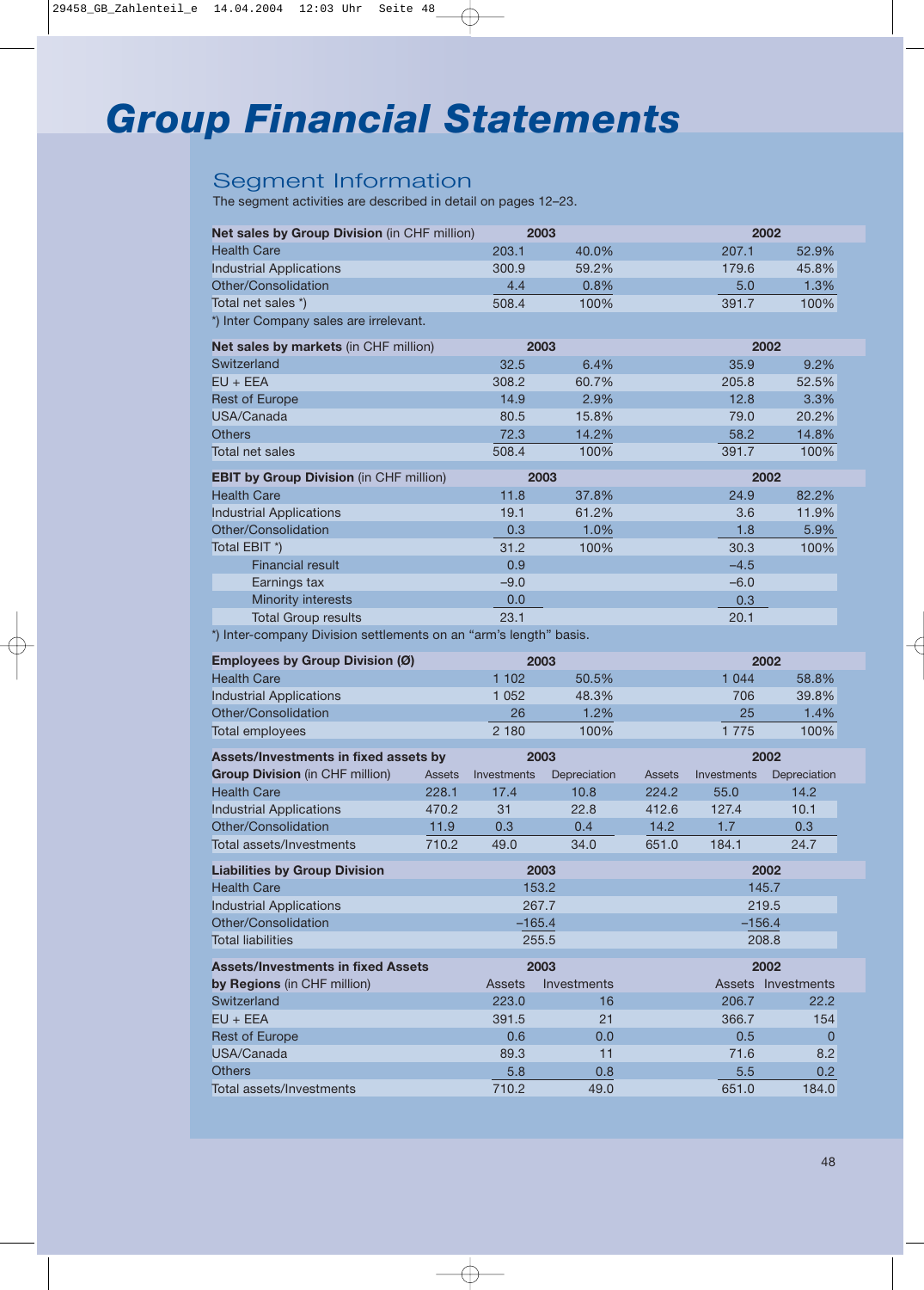# *Group Companies*

Gurit-Heberlein AG holds an interest in the following companies either directly or jointly/indirectly via a subsidiary: (bold = direct holdings by Gurit-Heberlein AG; inserted (–) = indirect holdings by means of subsidiaries)

| Company                                                               | <b>Activity</b>                                                                                |            | Registered    | Group     |
|-----------------------------------------------------------------------|------------------------------------------------------------------------------------------------|------------|---------------|-----------|
|                                                                       |                                                                                                | capital    |               | ownership |
| Coltène AG, Altstätten CH                                             | Production and sales of dental specialities                                                    |            | CHF 1 600 000 | 100%      |
| - Coltène/Whaledent GmbH + Co. KG,<br>Langenau GER                    | Production and sales of dental specialities                                                    |            | EUR 1850000   | 100%      |
| - Coltène/Whaledent Ltd., Burgess Hill GB                             | Sales of dental specialities                                                                   | <b>GBP</b> | 200 000       | 100%      |
| - Coltène/Whaledent S.à.r.l., St-Ouen FR                              | Sales of dental specialities                                                                   | <b>EUR</b> | 503 000       | 100%      |
| Coltène/Whaledent Inc.,<br>Cuyahoga Falls, OH/USA                     | Production and sales of dental specialities                                                    |            | USD 5 000 000 | 100%      |
| <b>GMB/Medisize BV, Hillegom NL</b>                                   | Production and sales of plastic medical products                                               | <b>EUR</b> | 7941000       | 100%      |
| - Medisize Ireland Ltd.<br>Letterkenny IE                             | Production and sales of plastic medical products                                               | <b>EUR</b> | 1 587 000     | 100%      |
| - Medisize CZ sro, Trhové Sviny CZ                                    | Production and sales of plastic medical products                                               | <b>CZK</b> | 200 000       | 66%       |
| - Medisize Belgium BVBA, Antwerpen BE                                 | Production and sales of plastic medical products                                               | <b>EUR</b> | 18 509        | 100%      |
| - B+P Beatmungs-Produkte GmbH,<br>Neunkirchen-Seelscheid GER          | Production and sales of plastic medical products                                               | <b>EUR</b> | 307 000       | 100%      |
| IMS-Biopur AG, Freienbach CH                                          | Participations, research and development                                                       | CHF        | 5 000 000     | 100%      |
| - Homedica AG, Hünenberg CH                                           | Sales of medical products                                                                      | <b>CHF</b> | 250 000       | 100%      |
| <b>Structural Polymer Group Limited,</b><br>Newport, Isle of Wight GB | Production and sales of plastic semi-manufactured products                                     | <b>GBP</b> | 3 333 324     | 100%      |
| - Structural Polymer Systems S.A.,<br>Albacete, ESP                   | Production and sales of plastic semi-manufactured products                                     | <b>EUR</b> | 1 094 722     | 100%      |
| - SP Systems (Canada) Inc.,<br>Magog (Quebec) CA                      | Production and sales of plastic semi-manufactured products                                     | <b>CAD</b> | 3866667       | 100%      |
| <b>IMS Kunststoff Holding AG, Worb CH</b>                             | Holding company                                                                                | CHF        | 4 000 000     | 80%       |
| - IMS Kunststoff AG, Worb CH                                          | Production and sales of plastic semi-manufactured products<br>for sports applications          | <b>CHF</b> | 500 000       | 100%      |
| - IMS Kunststoffges. mbH, Innsbruck AT                                | Production and sales of plastic semi-manufactured products                                     | <b>EUR</b> | 727 000       | 100%      |
| - IMS Kunststoff GmbH, Vreden GER                                     | Production of sintered ski bases                                                               | <b>EUR</b> | 27 000        | 100%      |
| - IMS France S.A.S., Perrignier FR                                    | Production of extruded ski coatings                                                            | <b>EUR</b> | 300 000       | 100%      |
| - UC Plastics, Sittard NL                                             | Sales of plastic semi-manufactured products                                                    | <b>EUR</b> | 18 000        | 100%      |
| <b>Stesalit AG, Zullwil CH</b>                                        | Production and sales of plastic semi-manufactured products                                     | <b>CHF</b> | 7 500 000     | 100%      |
| - Stesalit-AIK, Kassel GER                                            | Production and sales of plastic semi-manufactured products                                     |            |               | $(100\%)$ |
| Gurit Suprem, Flurlingen CH                                           | Development, production and sales<br>of plastic semi-manufactured products                     |            |               | $(100\%)$ |
| Gurit-Worbla AG, Ittigen CH                                           | Production and sales of plastic sheeting, laminates and slabs CHF 6 500 000                    |            |               | 100%      |
|                                                                       | Heberlein Fasertechnologie AG, Wattwil CH Production and sales of textile machinery components |            | CHF 1 000 000 | 100%      |
| - Enka tecnica GmbH, Wuppertal GER                                    | Production and sales of textile machinery components                                           | <b>EUR</b> | 511 000       | 100%      |
| - ET Filtration sarl, Zalka LB                                        | Production and sales of textile machinery components                                           | <b>USD</b> | 470 000       | 80%       |
| - Wetzel GmbH, Gröbzig GER                                            | Production and sales of textile machinery components                                           | <b>EUR</b> | 26 000        | 100%      |
| - Electrotex AG, Niederurnen CH                                       | Production and sales of textile machinery components                                           | <b>CHF</b> | 600 000       | 100%      |
| Arova Schaffhausen AG, Schaffhausen CH                                | Production and sales of yarns, real estate company                                             | <b>CHF</b> | 8 000 000     | 100%      |
| Heberlein & Co. AG, Wattwil CH                                        | Real estate and service company                                                                | <b>CHF</b> | 1 000 000     | 100%      |
| Hepatex AG, Wattwil CH                                                | <b>Management Company</b>                                                                      | <b>CHF</b> | 100 000       | 100%      |

(As per January 1, 2004)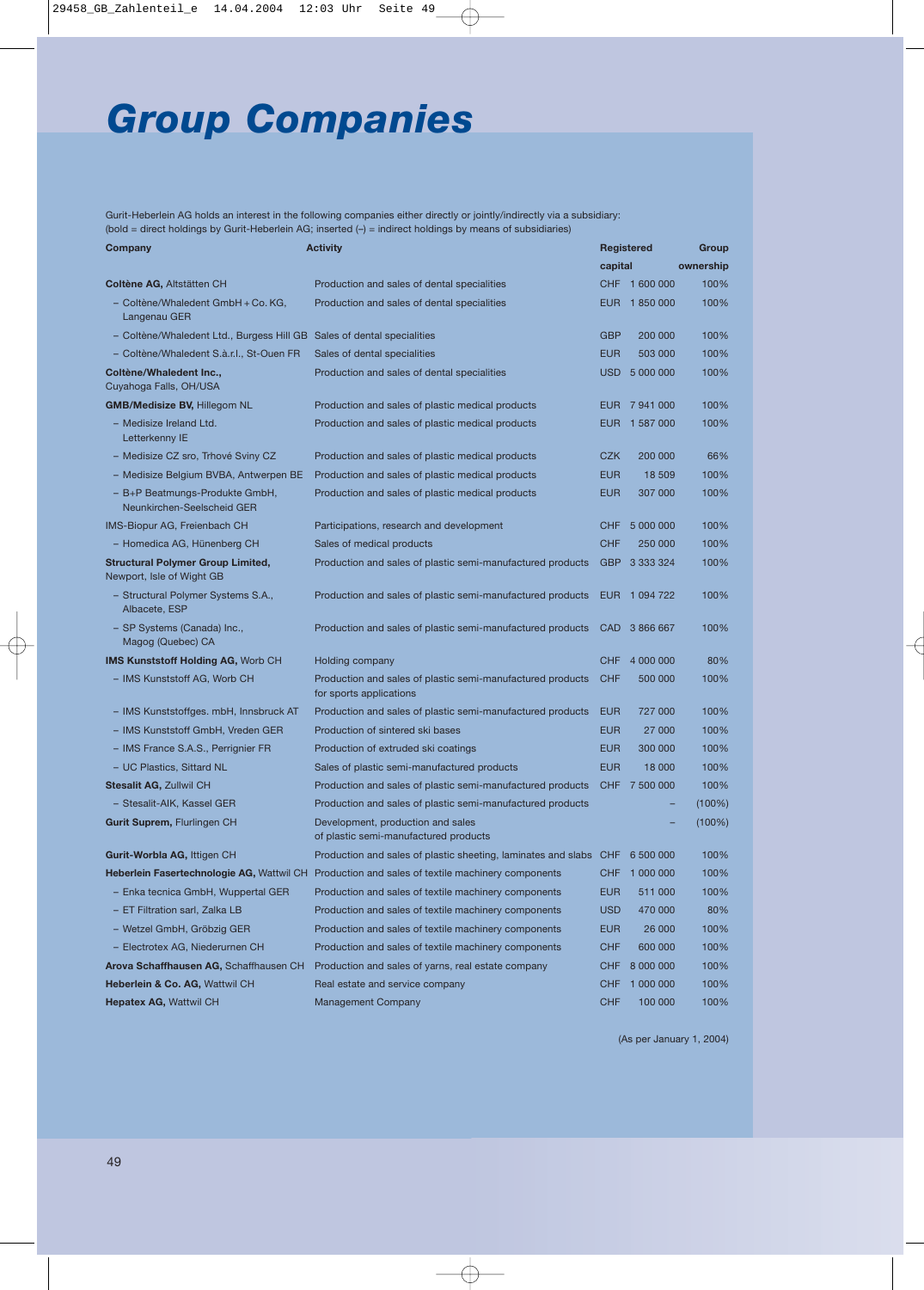# *Accounting Policies*

### Introductory remarks

Gurit-Heberlein AG – the holding company of the Gurit-Heberlein Group – is a joint-stock company according to Swiss law with its legal domicile in Wattwil, Switzerland. The company comprises two divisions – Health Care and Industrial Applications. The bearer shares are traded on SWX Swiss Exchange. The registered shares are mostly in firm hands and are not listed on the stock exchange.

## **Principles** of Consolidation

#### **General remarks**

The financial statements prepared according the following principles of consolidation and valuation give a true and fair view of the assets, the financial and earnings situation of the Group in accordance with the International Financial Reporting Standards (IFRS) and the published interpretations thereof.

The Group financial statement is based on the individual statements of the Group's Subsidiaries, all drawn up according to identical guidelines as of December 31.

The Group accounts were drawn up in accordance with Swiss company law and the accounting principles of the listing regulations of the Swiss stock exchange.

#### **Companies consolidated**

Group subsidiaries, controlled directly or indirectly by Gurit-Heberlein AG are consolidated. Subsidiaries acquired during the year of this report are consolidated from the date of acquisition. Earnings from subsidiaries which were sold during the year are shown up to the date of disposal. The companies were consolidated as shown in the summary on page 49. The following changes in the scope of consolidation occurred in 2003.

Diatech Dental AG,

| Heerbrugg CH                     | integrated/merged into Coltène AG, |            |  |
|----------------------------------|------------------------------------|------------|--|
|                                  | Altstätten CH                      | 01.01.2003 |  |
| SP Systems (Canada) Inc.,        |                                    |            |  |
| Magog (Quebec) CA                | Founded                            | 01.07.2003 |  |
| ET Filtration sarl,              |                                    |            |  |
| Amarat Shelhoub-Zalka LB Founded |                                    | 01.07.2003 |  |
|                                  |                                    |            |  |

| Medisize Belgium BVBA, |                                  |            |
|------------------------|----------------------------------|------------|
| Antwerpen BE           | Founded                          | 01.08.2003 |
| V.O.F. Kapellen BE     | Acquired                         | 01.08.2003 |
| V.O.F. Kapellen BE     | integrated/merged into           |            |
|                        | Medisize Belgium BVBA 30.09.2003 |            |
| Wetzel GmbH,           |                                  |            |
| Gröbzig GER            | Acquired                         | 01.10.2003 |

The following changes in the scope of consolidation occurred in 2002:

| Coltène/Whaledent GmbH+Co KG,  |                 |            |
|--------------------------------|-----------------|------------|
| Langenau GER                   | Acquired        | 01.01.2002 |
| Medisize CZ, Trhové Sviny CZ   | Founded         | 01.01.2002 |
| <b>UC Plastics, Sittard NL</b> | Acquired        | 01.01.2002 |
| Stesalit-AIK, Kassel GER       | Acquired        | 01.03.2002 |
| Gurit Suprem, Flurlingen CH    | Founded         | 01.05.2002 |
| Medisize Donegal Health Care,  |                 |            |
| Letterkenny IE                 | Acquired        | 01.07.2002 |
| SP Group,                      |                 |            |
| Newport/Isle of Wight, GB      | <b>Acquired</b> | 01.09.2002 |
|                                |                 |            |

#### **Consolidation method**

The capital consolidation is made in accordance with the purchase price method. Assets and liabilities are re-valued at the time of the acquisition of subsidiaries. Any resulting surplus in the value of the holding over the commercially assessed value of own funds (goodwill) is included in the accounts from January 1, 1995 and depreciated via the income statement. All goodwill accumulated before December 31, 1994, was taken directly into account in shareholders' equity. Any badwill created in connection with definable and foreseeable expenses and losses that are not characterized as liabilities at the moment of the acquisition, are stated in the item goodwill and included in the period when losses occur. Any badwill beyond foreseeable expenses and losses is realized over the remaining duration of the acquired fixed or intangible assets.

The assets, liabilities and equity as well as the earnings and expenses of consolidated subsidiaries are shown in their entirety in the consolidated Financial Statement. The share of profit and equity to which third-party shareholders are entitled is shown separately in the Group balance sheet and income statement. Intra-Group accounts receivable and payable, income from sales, other income and expenses together with profits from the brokerage of Intra-Group sales are eliminated.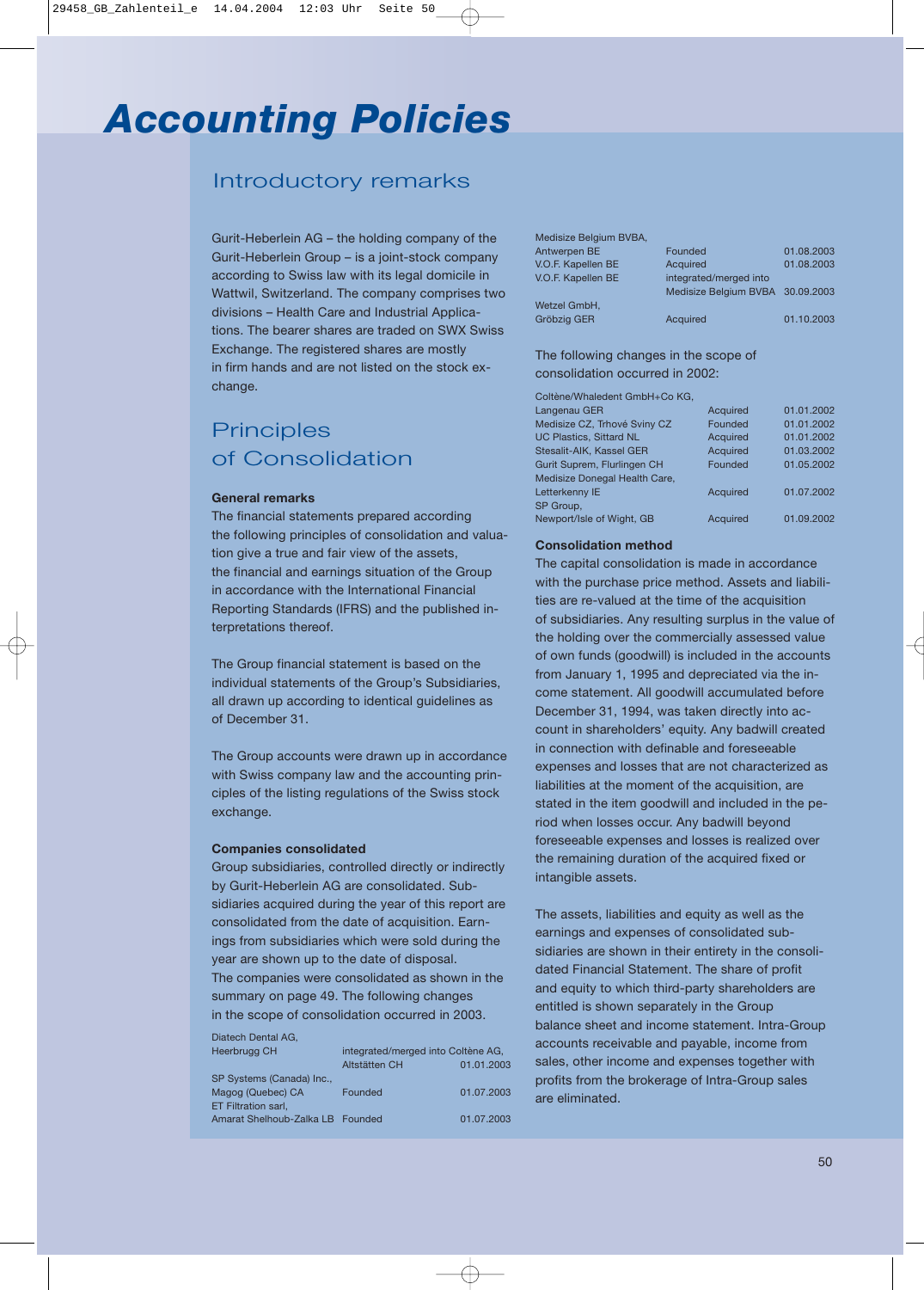### Principles of valuation

#### **General comment**

In the Group Financial Statements, the purchase price method is generally applicable. Exceptions are some items such as derivative financial instruments and assets up for sale. These items are stated at market value.

#### **Liquid assets**

Liquid assets consists of money at bank and at hand as well as other easily marketable receivables with a maximum maturity of three months.

#### **Accounts receivable**

Accounts receivable in respect of deliveries and services and other accounts receivable are shown at their nominal value minus value adjustments. Value adjustments are made when it is objectively foreseeable that less than the full nominal value can be achieved. The value adjustments are made to cover the gap between the future expected flow of funds and the book value.

#### **Inventories**

Inventories are valued at average cost price or manufacturing cost, or at net attainable market price where this is lower. Value adjustments for risks associated with warehousing periods or reduced utility have been carried out.

#### **Plant and equipment**

Plant and equipment is valued at purchase cost minus linear depreciation. The normal useful life of operating plant and equipment is five to ten years. In individual cases this may be extended to up to 15 years.

#### **Leased machines and equipment**

When the company assumes substantial risk liabilities for certain leased goods, the equipment is treated as financial leasing. The equipment is carried as assets and depreciated along with other assets. The corresponding lease obligations are entered as liabilities. Lease installments are distributed to the corresponding leased assets and entered accordingly as either capital repayments or interest expenses.

#### **Real estate**

Real estate is recorded at purchase price; buildings are recorded at purchase price minus straightline depreciation. A normal service life of maximal 40 to 50 years is assumed for buildings.

#### **Financial investments**

Financial assets are categorized as follows: derivative financial instruments, easily marketable financial assets, loans to third parties. Derivative financial instruments are included in the working capital under other receivables and prepaid expenses. The item financial assets consists of marketable securities held on a longer term perspective. New items are entered at purchase price on the day the transaction occurred. Transaction costs are included in the purchase price. After that, derivatives and securities are carried at market value. Market values are based on traded market prices. Realized and unrealized gains and losses are shown in the income statement. Loans are valued at depreciated costs applying the effective interest method.

#### **Intangible assets**

The purchase price of holdings in excess of prorated shareholders' equity is shown in the accounts as goodwill. This is written off in the income statement over a maximum period of 20 years. Other intangible assets are valued at purchase costs. They are subject to linear depreciation over a maximum period of five years.

#### **Value impairment of assets**

The value of fixed, intangible and financial assets is periodically reviewed, especially when a valuation exceeding book value seems likely because of new circumstances or occurrences. If the book value exceeds the actual value associated with the use of the respective item the item is re-valued. The value associated with the use corresponds with the higher amount of either the discounted value of all futures cash flows or the sale price.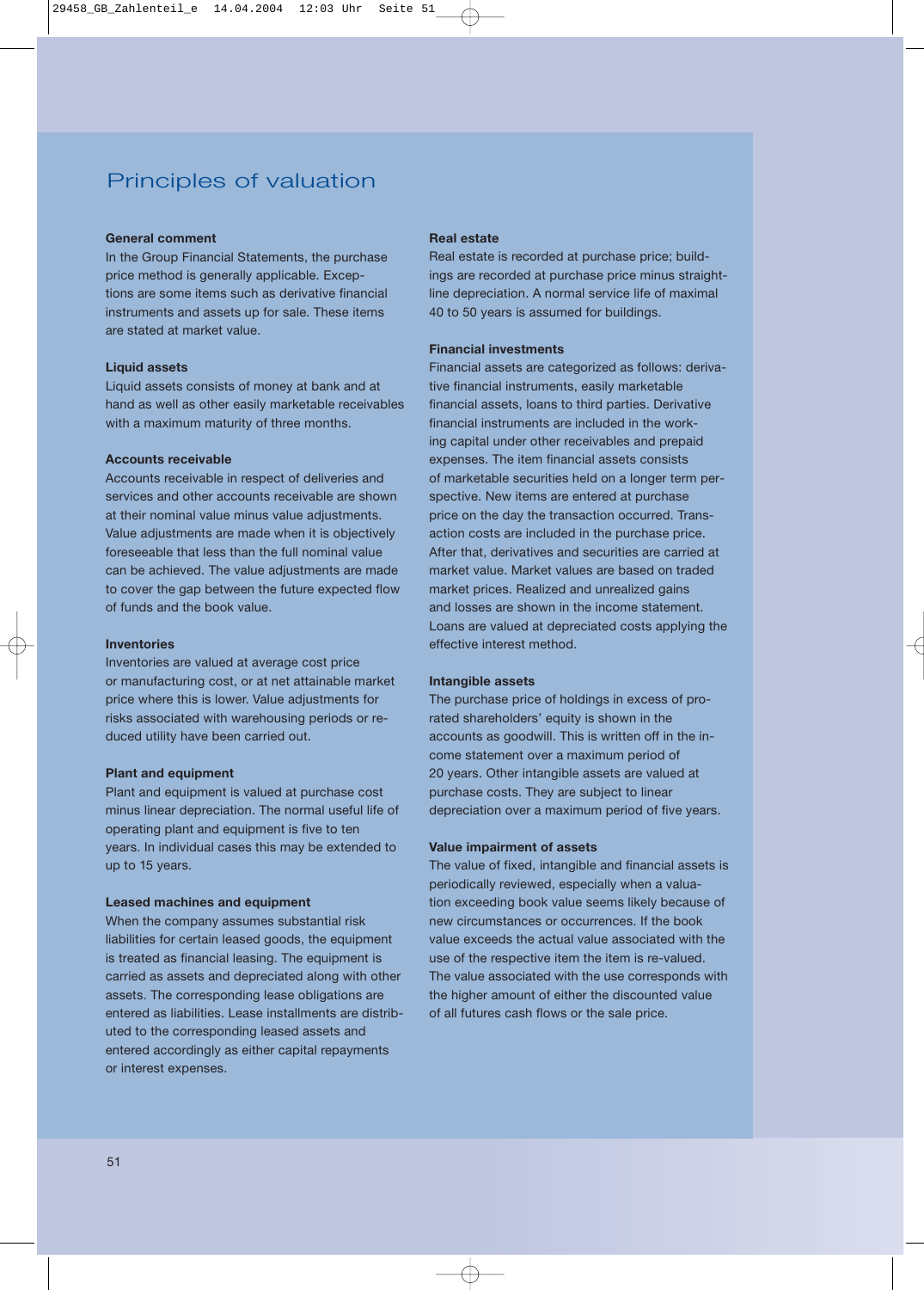#### **Provisions**

Necessary reserves are made in respect of identifiable risks. Reserves are created to cover guarantee obligations and liability claims where these are not insured. Provisions for restructuring measures are made as soon as the corresponding decision is taken and communicated.

#### **Pension contributions**

The Group maintains various pension fund schemes according to state law and other legal requirements according to the respective local regulations. The non-governmental pension plans are mostly organized in form of legally independent pension funds; contributions are paid both by employer and employee. The Swiss and also most of the foreign pension plans are based on contributions individually made. Some foreign plans feature schemes that qualify them as defined benefit plans according to IAS 19. Management has qualified the potential impact of these plans on balance sheet and statement of income as unsubstantial, so that these plans, too, are treated like contribution based pension plans.

Senior management staff of the Group benefit from a supplementary pension plan which, together with the state-run social security and compulsory statutory company pension schemes, provides for a pension amounting to a maximum of 60% of the recipient's insured annual salaries. The maximum insurable annual salary is limited to CHF 300,000 and at least one third of the premium contributions are financed by the senior management staff members themselves.

#### **Management stock participation program**

There is a management stock participation scheme for members of senior management that entitles them to purchase Gurit-Heberlein bearer shares. Participants in the scheme are entitled to buy a maximum of 25 shares annually with a 20% discount on market price on the appointed day, together with 50 options to buy stock at a later date with a 10% premium on the price on the appointed day. The bearer stock may not be resold for a period of four years. (See also chapter on Corporate Governance, Page 24.)

#### **Taxes**

All taxes owing in respect of earnings to balance sheet date and all liabilities in respect of taxes on capital and assets incurred during the period to which the balance relates are taken into account in this Financial Statement. Deferred taxation in respect of all differences between tax statements and Group valuations is taken into account, including tax impacts of losses carried forward. Provisions are always calculated at the actual expected tax rate and adapted in the event of any change in tax rates (the comprehensive liability method). Tax savings relating to losses carried forward are only entered in cases where the benefit from these savings is almost certain. No provisions are formed in respect of non-reclaimable withholding taxes on repayable profits made by subsidiaries (not payments foreseen for the immediate future).

#### **Net sales**

Earnings from deliveries and services to non-Group customers are posted at the date of the service or delivery. Net sales are shown after deduction of sales taxes and reductions in profit.

#### **Repair and maintenance costs**

Repair and maintenance costs are entered in the income statement at the date on which they accrue. Expenses which increase the value of assets are entered under the fixed assets and depreciated accordingly.

#### **Interest payments**

Interest payments are entered in the income statement in the period in which they occur.

#### **Research and development**

As a rule, research and development costs are charged to expenses as they occur. Development costs are only capitalized if they can accurately be determined and if it can be safely assumed that the project in question will be successfully completed resulting in a future benefit. If development costs are capitalized, they are normally depreciated over a maximum of five years.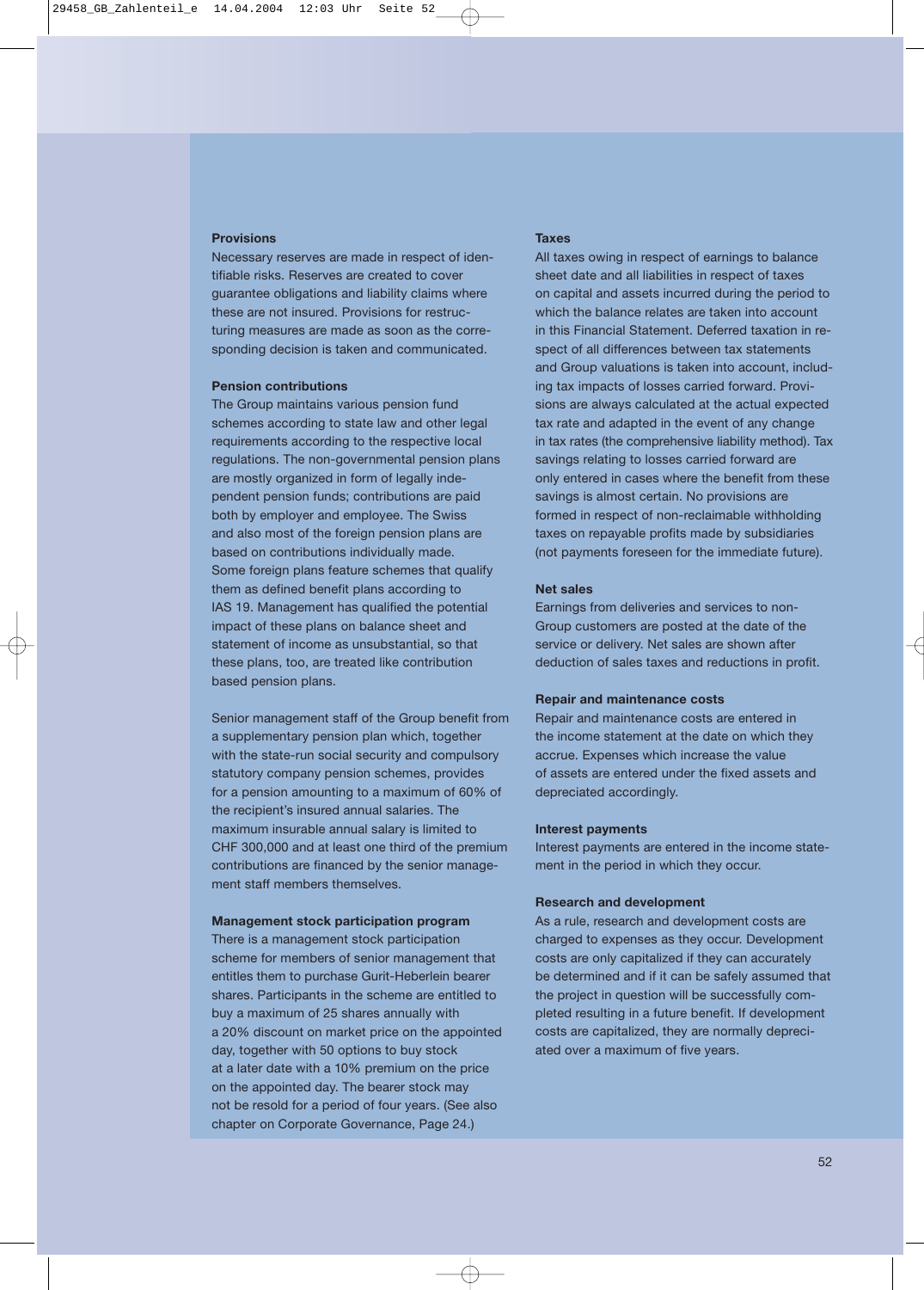#### **Definition of segments**

Business segments define the primary structure. Based on their respective products and customers the segments face certain risks that substantially distinguish them from other segments. Geographical segments are defined by different geographic areas that the respective customers belong to.

#### **Financial risk management**

Financial risk is managed according to principles defined by Group management. These principles define how credit, interest and currency risk is hedged. Additional rules exist for the management of liquid and financial assets. The respective bodies manage their financial risk according to the defined risk policies with the aim of minimizing the above mentioned risk including hedging costs. If appropriate, derivative financial instruments are used to hedge certain risk positions. The Group does not apply hedge accounting. Derivative financial instruments are only agreed upon with first class counter parties.

#### **Credit risk**

There is no substantial credit risk concentration in the Group. Group subsidiaries, however, have relationships with certain large customers. Management regularly assesses the credit potential of all counter parties (especially large customers) on the basis of past experiences and future expectations. If appropriate, management also applies credit insuring instruments.

#### **Interest risk**

Sales and operating cash flow are independent from market rate changes. The Group has no substantial interest bearing activities. There are loans with fixed as well as variable interest rates. Management decides in each individual case what interest rate risk can be taken.

#### **Currency risk**

The Group is internationally active and thus exposed to currency fluctuations in USD, EUR and GDP. The local subsidiaries make use – where needed – of derivative financial instruments, to minimize potential currency risks. Risk associated with the conversion of the foreign currency balance sheets of subsidiaries, however, is not hedged.

#### **Foreign currency conversion**

Transactions conducted in foreign currencies are converted at the exchange rate applicable on the transaction date. Accounts receivable and payable in foreign currencies are shown at the yearend exchange rate. The effect of all exchange rate differences on the net income is shown. The balance sheets and income statements of foreign subsidiaries were converted into Swiss francs at the rate applicable at year-end or at the average exchange rate for the year. Differences resulting from the conversion of shareholders' equity and the income statements are absorbed under shareholders' equity and have no effect on profits. These conversion differences are carried forward only as of January 1, 1994. In the event of the sale of a subsidiary, prorated foreign currency differences are taken into account as part of the capital gain resulting from the sale. Goodwill from acquisition of foreign companies and fair-value adjustments of assets and liabilities in connection with acquisitions are also converted at year-end rates.

The most important exchange rates are listed below:

#### **Exchange rates in CHF**

|       | 31.12.03 |       | 02003 31.12.02 02002 |      |
|-------|----------|-------|----------------------|------|
| 1 USD | 1.250    | 1.345 | 1.40                 | 1.56 |
| 1 EUR | 1.560    | 1.520 | 1.46                 | 1.47 |
| 1 GBP | 2.210    | 2 197 | 2.25                 | 2.33 |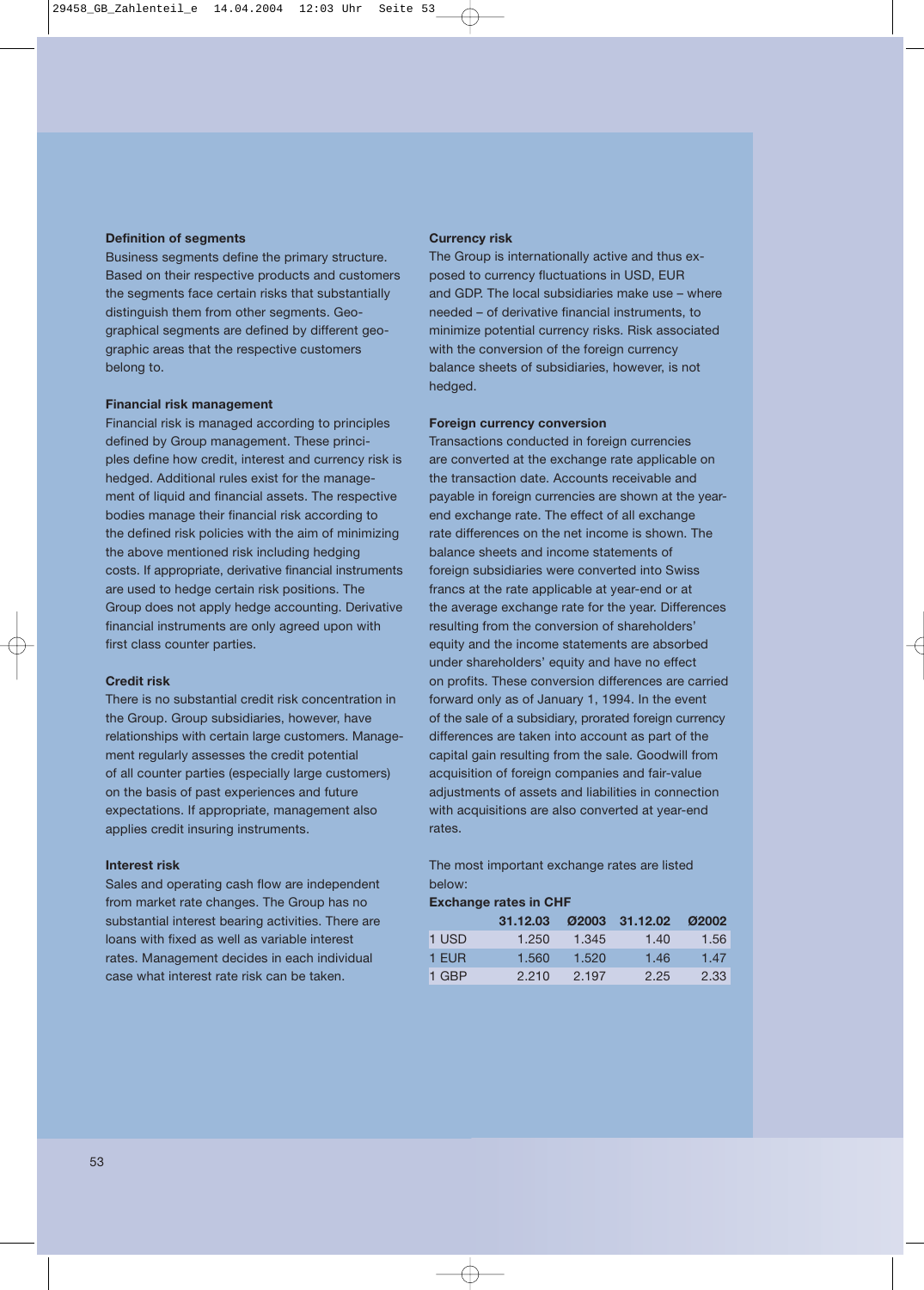## *Notes on Group Financial Statements*

## Group Balance Sheet

#### **Notes to balance sheet items Assets**

#### **Assets**

#### **1 Liquid assets**

The liquid assets consist of cash at bank and in hand. The changes over the previous year are shown in the flow of funds statements.

#### **2 Other receivables and prepaid expenses** These items include:

| in CHF 1000             | 2003    | 2002   |
|-------------------------|---------|--------|
| Other receivables       | 16 043  | 13 765 |
| <b>Currency futures</b> | 2 8 4 2 |        |
| <b>Prepaid expenses</b> | 2666    | 2 106  |
| Total                   | 21 551  | 15 871 |

#### **3 Inventories**

Inventories are as follows:

| in CHF 1000            | 2003    | 2002    |
|------------------------|---------|---------|
| Raw materials          | 33 491  | 32 435  |
| Marketable goods       | 11 343  | 6 3 2 2 |
| Goods in manufacturing | 9 2 1 4 | 8 1 6 1 |
| Finished and           |         |         |
| semi-finished goods    | 46 449  | 43 722  |
| <b>Total</b>           | 100 497 | 90 640  |

#### **4 Fixed assets**

*(see also Summary of Assets, on page 46)*

#### **5 Financial and intangible assets**

*(see also Summary of Assets, on page 47)*

Intangible assets include CHF 238,2 million (previous year CHF 252,1 million) in goodwill purchased along with interests in other companies, which is to be written off over a period of 20 years. The remaining amortization period is roughly 17 years. There are no substantial development costs included in the other intangible assets of CHF 8.9 million (previous year CHF 5.2 million). The item also includes purchased IT software. Treasury stock are offset against shareholders' equity (see also 14).

### **Liabilities**

#### **6 Bank loans**

Short-term bank loans include current account overdrafts and fixed-rate advances. The interest rate is continuously adjusted and reflects standard market interest rates (between 1% and 8%).

#### **7 Other accounts payable and prepaid expenses**

Other accounts payable include CHF 1.7 million (previous year CHF 1.3 million) in short term lease commitments.

#### **8 Reserves**

Short-term reserves include the following items:

| in CHF 1000         |         | <b>Tax Guarantees</b> |          | Other Total 2003 Total 2002 |          |
|---------------------|---------|-----------------------|----------|-----------------------------|----------|
| 31.12.2002          | 3975    | 464                   | 3 0 8 1  | 7520                        | 15 488   |
| <b>Dissolution</b>  | $-1407$ | $-10$                 | $\Omega$ | $-1417$                     | $-9,409$ |
| Appropriation       | 1 1 1 4 | 134                   | 381      | 1629                        | 1 0 3 1  |
| Exchange rate       |         |                       |          |                             |          |
| differences         |         | 9                     |          | 9                           | $\Omega$ |
| Change in the scope |         |                       |          |                             |          |
| of consolidation    |         |                       |          |                             | 410      |
| 31.12.2003          | 3682    | 597                   | 3462     | 7 741                       | 7 5 2 0  |

The short-term tax reserves include earnings taxes that are likely to be due according to the fiscal year and with respect to the pending tax ruling. Reserves for guarantees were made according to estimates based on experience for guarantee claims that can not be insured. Other reserves mainly regard demolition, sanitation and other costs in connection with the real estate of former Heberlein Textiles in Wattwil. A cash outflow is expected to occur during the following year.

#### **9 Mortgages and loans**

Mortgages amount to CHF 16 million (previous year CHF 2 million). Long-term loans from bank and others amount to CHF 35 million (previous year CHF 38 million). A large portion of this sum relates to loans granted to foreign subsidiaries in local currencies. Book values equal fair values. The following tables show when payments are due: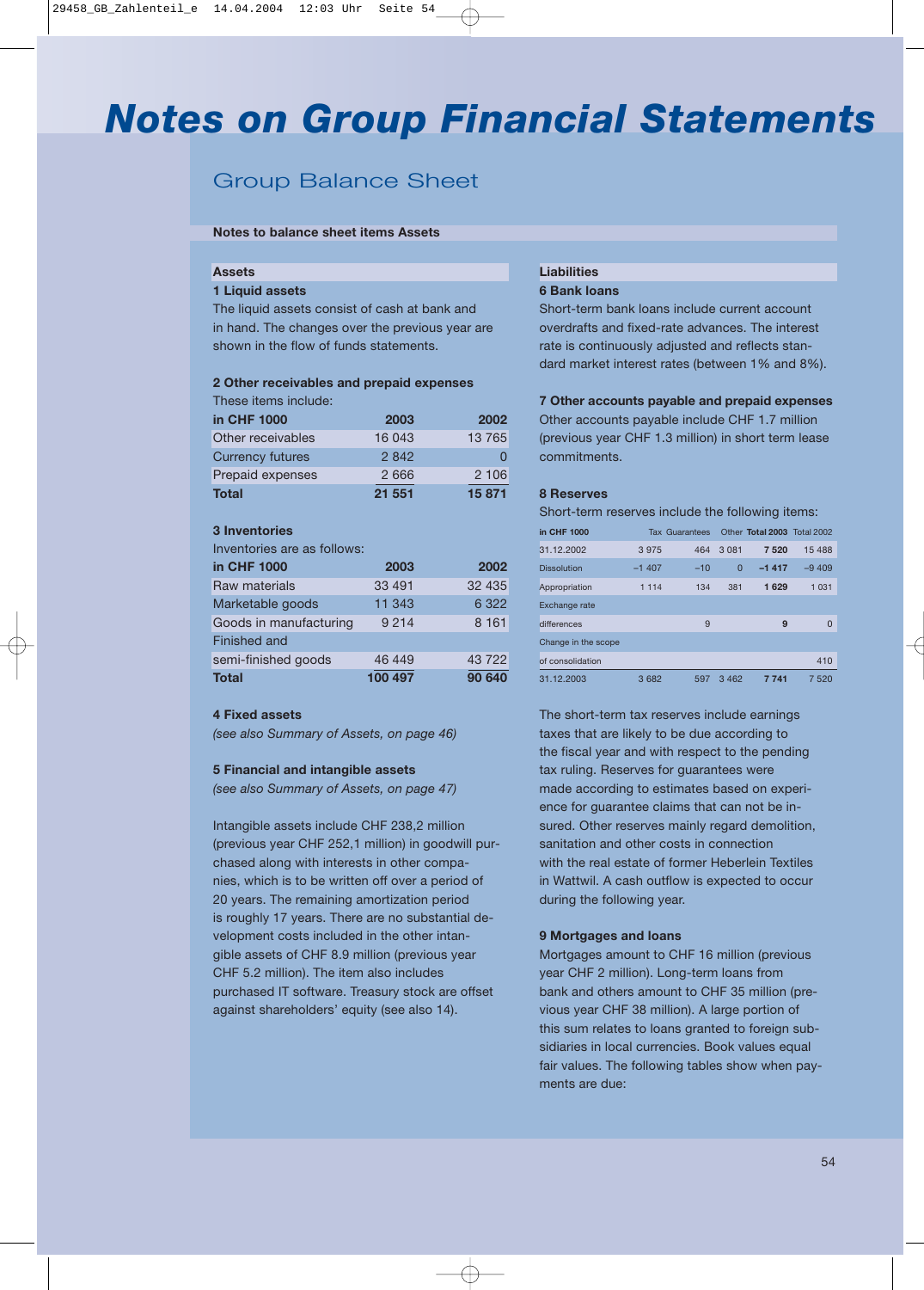| as of 31.12,2003            |                   |         | <b>in CHF 1000</b> |              |
|-----------------------------|-------------------|---------|--------------------|--------------|
| Maturity                    | <b>Bank loans</b> | Loans   | Mortgages          | <b>Total</b> |
| 2005                        | 7978              | 2 3 4 9 | 930                | 11 257       |
| 2006                        | 19 044            | 360     |                    | 6 165 25 569 |
| 2007                        | 1916              | 2 3 1 3 | 465                | 4694         |
| 2008                        | $\Omega$          | 115     | 465                | 580          |
| More                        | 963               | 119     | 7606               | 8688         |
| <b>Total</b>                | 29 901            | 5 2 5 6 | 15 631             | 50 788       |
| Interest rate $\varnothing$ | 3.9%              | 3.0%    | 3,4%               |              |

| as of 31.12.2003            |                   |          |                  | in CHF 1000  |
|-----------------------------|-------------------|----------|------------------|--------------|
| Maturity                    | <b>Bank loans</b> | Loans    | <b>Mortgages</b> | <b>Total</b> |
| 2004                        | 13 265            | 2 4 0 2  | 2 0 6 0          | 17 727       |
| 2005                        | 11 691            | 2 2 1 9  | 0                | 13 910       |
| 2006                        | 2 2 5 0           | 229      | 0                | 2 4 7 9      |
| 2007                        | 563               | $\Omega$ | $\Omega$         | 563          |
| More                        | 3780              | 1929     | 0                | 5 709        |
| <b>Total</b>                | 31 549            | 6779     | 2060             | 40 388       |
| Interest rate $\varnothing$ | 3.3%              | 5.7%     | 3.0%             |              |

#### **10 Other obligations**

This item includes long-term lease commitments of CHF 3.3 million (previous year CHF 3.3 million) as well as interest free purchase price debt from new acquisitions, payable in three to five years' time.

#### **11 Reserves**

| These reserves include the following items: |                   |                   |  |  |
|---------------------------------------------|-------------------|-------------------|--|--|
| in CHF 1000                                 | <b>Total 2003</b> | <b>Total 2002</b> |  |  |
| 31.12.2002                                  | 29 4 60           | 27 099            |  |  |
| Appropriation                               | 2977              | 818               |  |  |
| <b>Dissolution</b>                          | $-14$             | $-760$            |  |  |
| Change in scope                             |                   |                   |  |  |
| of consolidation                            | 1 308             | 2 3 0 3           |  |  |
| 31.12.2003                                  | 33 7 31           | 29 460            |  |  |

Deferred tax receivables and payables stem from valuation differences between Group valuations and tax valuations in the following balance sheet items:

| in CHF 1000                |             | 31.12.2003                                                      |             | 31.12.2002 |
|----------------------------|-------------|-----------------------------------------------------------------|-------------|------------|
|                            | receivables | Deferred tax Deferred tax Deferred tax Deferred tax<br>payables | receivables | payables   |
| <b>Receivables</b>         | 493         | 1 080                                                           | 594         | 332        |
| Inventories                | 1 350       | 1 949                                                           | 1 3 6 5     | 1 733      |
| Fixed and financial assets | 4 5 6 0     | 30 674                                                          | 5 5 3 0     | 27 457     |
| Intangible assets          | 20          | 604                                                             | $\Omega$    | 660        |
| Short-term borrowings      | 326         | 306                                                             | 187         | 177        |
| Long-term borrowings       | 1 1 4 7     | 1 358                                                           | 1 2 1 7     | 1 1 4 9    |
| Deferred taxes from        |             |                                                                 |             |            |
| losses carried forward     | 25 686      |                                                                 | 23 734      |            |
| Adjustments of deferred    |             |                                                                 |             |            |
| losses carried forward     | $-2322$     |                                                                 | $-2227$     |            |
| Settlement of deferred     |             |                                                                 |             |            |
| debt and receivables       | $-2240$     | $-2240$                                                         | $-2048$     | $-2048$    |
| <b>Total</b>               | 8050        | 33 731                                                          | 8 302       | 29 460     |

#### **12 Other reserves**

| in CHF 1000        | Other reserves include the following items:<br>Pension plans and<br>other social security<br>payments | Other<br>reserves | <b>Total</b><br>2003 | Total<br>2002 |
|--------------------|-------------------------------------------------------------------------------------------------------|-------------------|----------------------|---------------|
| 31.12.2002         | 5 0 8 2                                                                                               | 1 252             | 6 3 3 4              | 5 1 3 8       |
| Consumption        | $-258$                                                                                                | $-50$             | $-308$               | $-76$         |
| <b>Dissolution</b> | $-427$                                                                                                | $-181$            | $-608$               | $-287$        |
| Appropriation      | 368                                                                                                   | 106               | 474                  | 1 559         |
| Exchange rate      |                                                                                                       |                   |                      |               |
| differences        | 243                                                                                                   | <sup>0</sup>      | 243                  | O             |
| 31.12.2003         | 5 0 0 8                                                                                               | 127               | 6 135                | 6 3 3 4       |

The reserves for pension plans and other social payments include future pension claims, claims for exit settlements and age-related parttime work agreements, promised pension or capital payments to the extent that these payables are not included or reinsured by a legally separate fund. These items mainly refer to foreign Group subsidiaries.

The other reserves cover guarantee obligations and unforeseeable costs in relation with real estate sales. A capital outflow is expected in the next two to five years.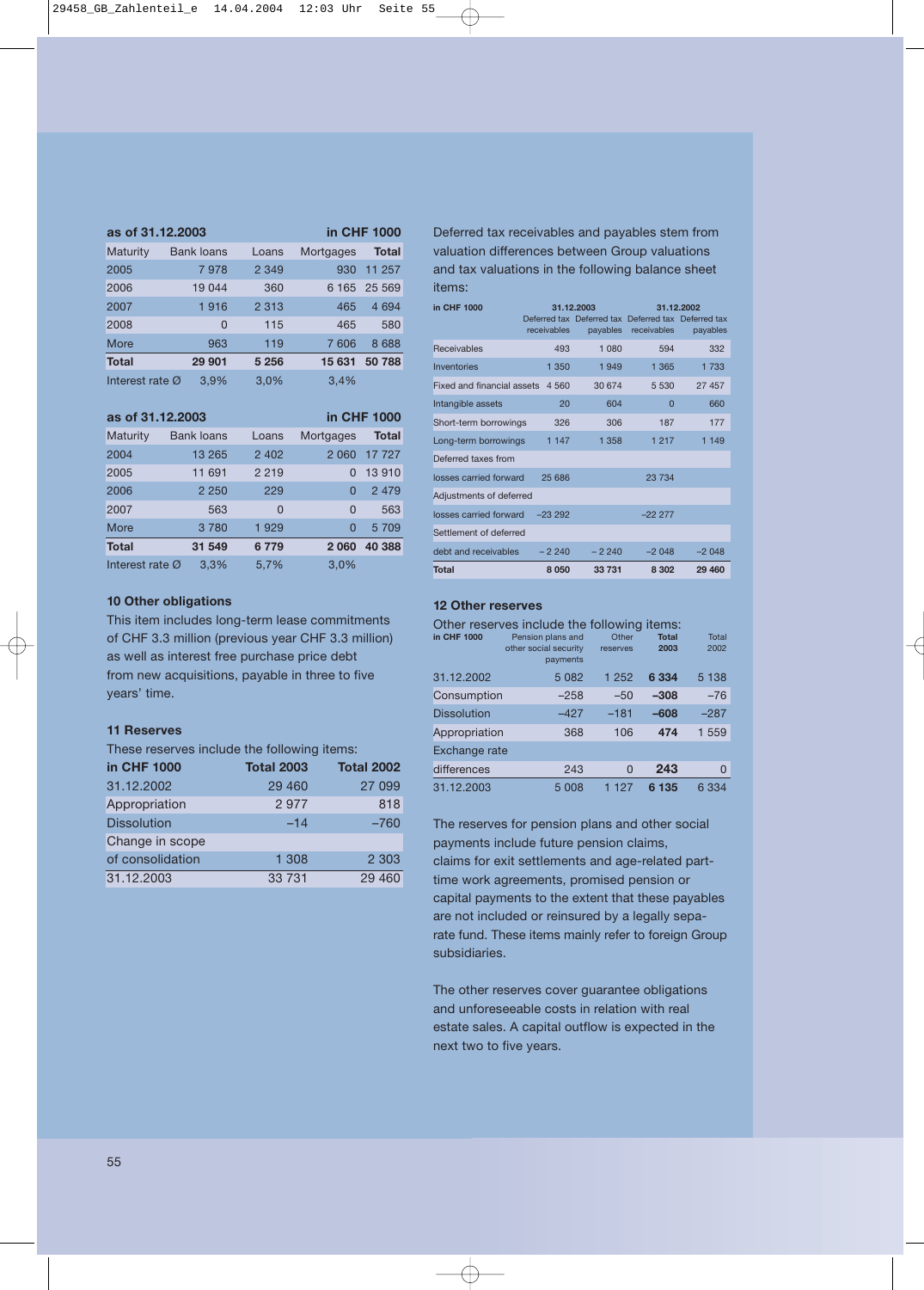## *Notes on Group Financial Statements*

#### **13 Minority interests**

*(see also Summary on Shareholders' equity and Minority holdings on page 45)*

The interests of third parties in capital, reserves and profit amount to CHF 2.4 million (previous year CHF 2.3 million).

#### **14 Equity**

*(see also Summary Shareholders' equity and Minority holdings on page 45.)*

The share capital shows the capital of Gurit-Heberlein AG; adjusted by treasury stock. Treasury stock at December 31, 2003 included 8943 bearer shares (previous year 13 535) and 25 registered shares (previous year 25). (See also Statements on Gurit-Heberlein AG on page 64).

The outstanding capital remained unchanged and is split into 420 000 bearer shares of CHF 100 par value each and 240 000 registered shares of CHF 20 par value each. All shares are issued; there is no additional conditional or approved capital.

(See also Statements on Gurit-Heberlein AG on page 64).

The entitlement to dividend payments is based on the nominal value of the shares while the voting power is defined by the number of shares. The payment of an unchanged dividend of CHF 24 per bearer share or CHF 4.80 per registered share is proposed to the Annual General Meeting of May 27, 2004. (See also Statements on Gurit-Heberlein AG on page 63).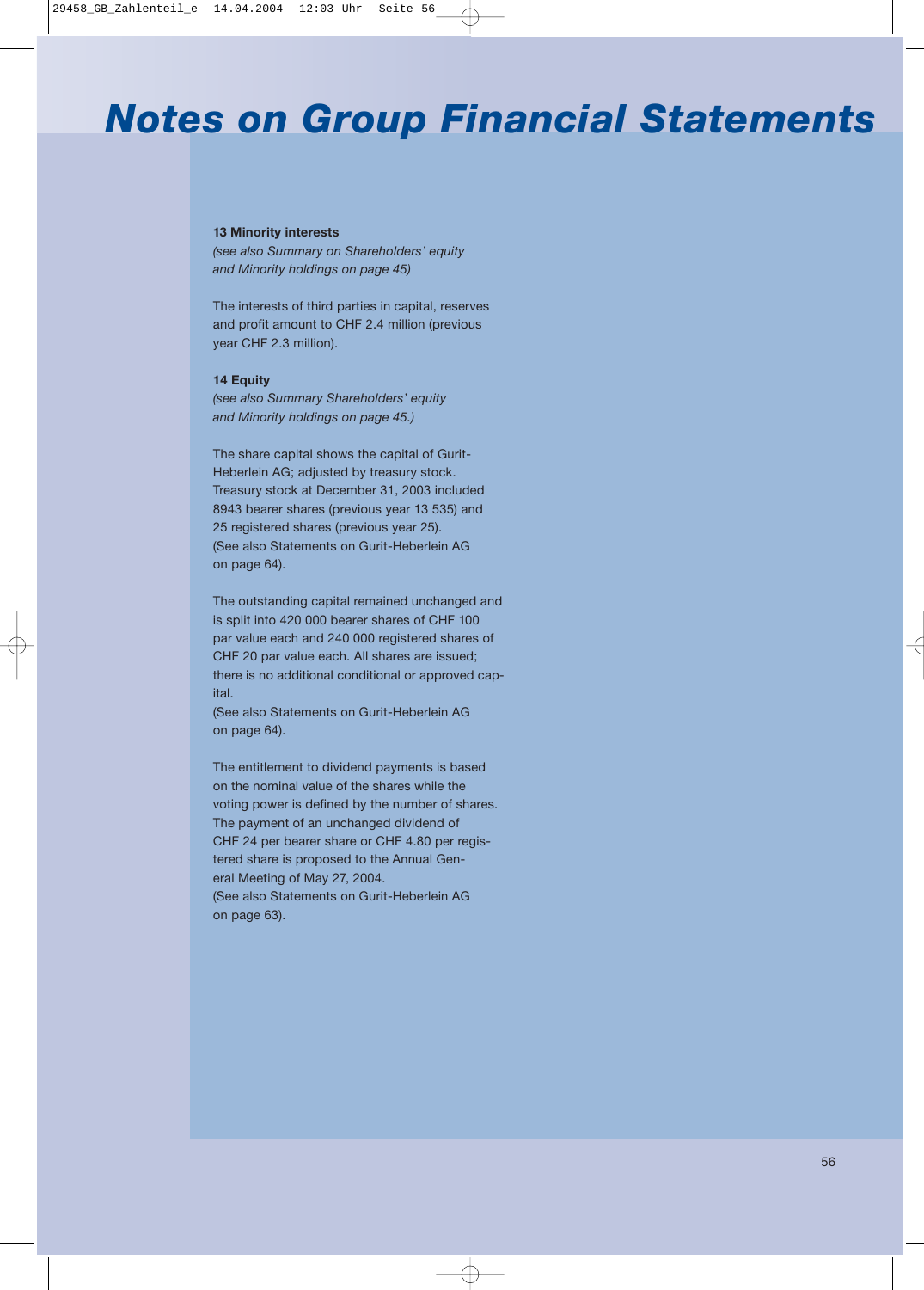## Group Income Statement

#### **Notes to the income statement**

#### **15 Net sales**

*(see also Segment Information on page 48)* Consolidated net sales amount to CHF 508.4 million (previous year CHF 391.7 million). Production in Switzerland accounted for 27% (previous year 38%) of sales, while the remaining 73% (previous year 62%) was covered by foreign production.

#### **16 Cost of goods and materials**

This item amounted to 39.8% of net sales (previous year 36.5%). This item also includes changes in the production value of goods held in stock of CHF 0.5 million.

#### **17 Personnel expenses**

The workforce numbers in average and pro rata 2180 (previous year, pro rata 1775). (See also Information by Segments for numbers broken down by Group Division.) The expenses for postemployment benefits according to IAS 19 (except for Social Security) are CHF 6.1 million (previous year CHF 5.2 million). This amount is recorded as personnel expenses in the consolidated income statement.

#### **18 Other operating, marketing and administrative expenses**

Other operating expenses were CHF 94.6 million (previous year CHF 70.8 million). Operating expenses include repair and maintenance of fixed assets as well as R&D costs.

#### **19 Other operating income**

Other operating income of CHF 7.9 million (previous year CHF 4.9 million) include losses stemming from the sale of fixed assets amounting to CHF 0.047 million (previous year CHF 0.093 million) and earnings from the sale of fixed assets of CHF 7.147 million (previous year CHF 1.619 million).

#### **20 Depreciation**

*(see also List of Assets pages 46/47)*

| in CHF 1000                       | 2003   | 2002    |
|-----------------------------------|--------|---------|
| Depreciation on fixed assets      | 19 019 | 15 101  |
| Depreciation on financial assets  |        | 51      |
| Depreciation on intangible assets | 1 356  | 1 3 2 8 |
|                                   | 20 376 | 16 480  |
| Amortization goodwill             | 13 664 | 8 2 5 6 |
| <b>Total depreciation</b>         |        |         |
| according to list of assets       | 34 040 | 24 736  |

#### **21 Financial expenses/financial earnings**

Financial expenses were CHF 0.9 million net (previous year CHF 4.5 million).

#### **2003**

| in CHF million            | Financial<br>expenses | Financial<br>earnings | <b>Net</b> |
|---------------------------|-----------------------|-----------------------|------------|
| Interest                  | 4.0                   | 0.4                   | $-3.6$     |
| Exchange rate differences | 3.7                   | 8.2                   | $+4.5$     |
| <b>Total</b>              | 7.7                   | 8.6                   | $+0.9$     |
|                           |                       |                       |            |

#### **2002**

| in CHF million            | Financial<br>expenses | Financial<br>earnings | <b>Net</b> |
|---------------------------|-----------------------|-----------------------|------------|
| Interest                  | 6.8                   | 3.3                   | $-3.5$     |
| Exchange rate differences | 2.5                   | 1.5                   | $-1.0$     |
| <b>Total</b>              | 9.3                   | 4.8                   | $-4.5$     |

#### **22 Taxes**

Tax costs amounted to CHF 9.0 million (previous year CHF 6.0 million).

#### **Tax expenditure**

| in CHF million        |                 | 2003 2002 |
|-----------------------|-----------------|-----------|
| <b>Earnings taxes</b> | 57              | -6.7      |
| Deferred taxes        | 33 <sup>3</sup> | $-0.7$    |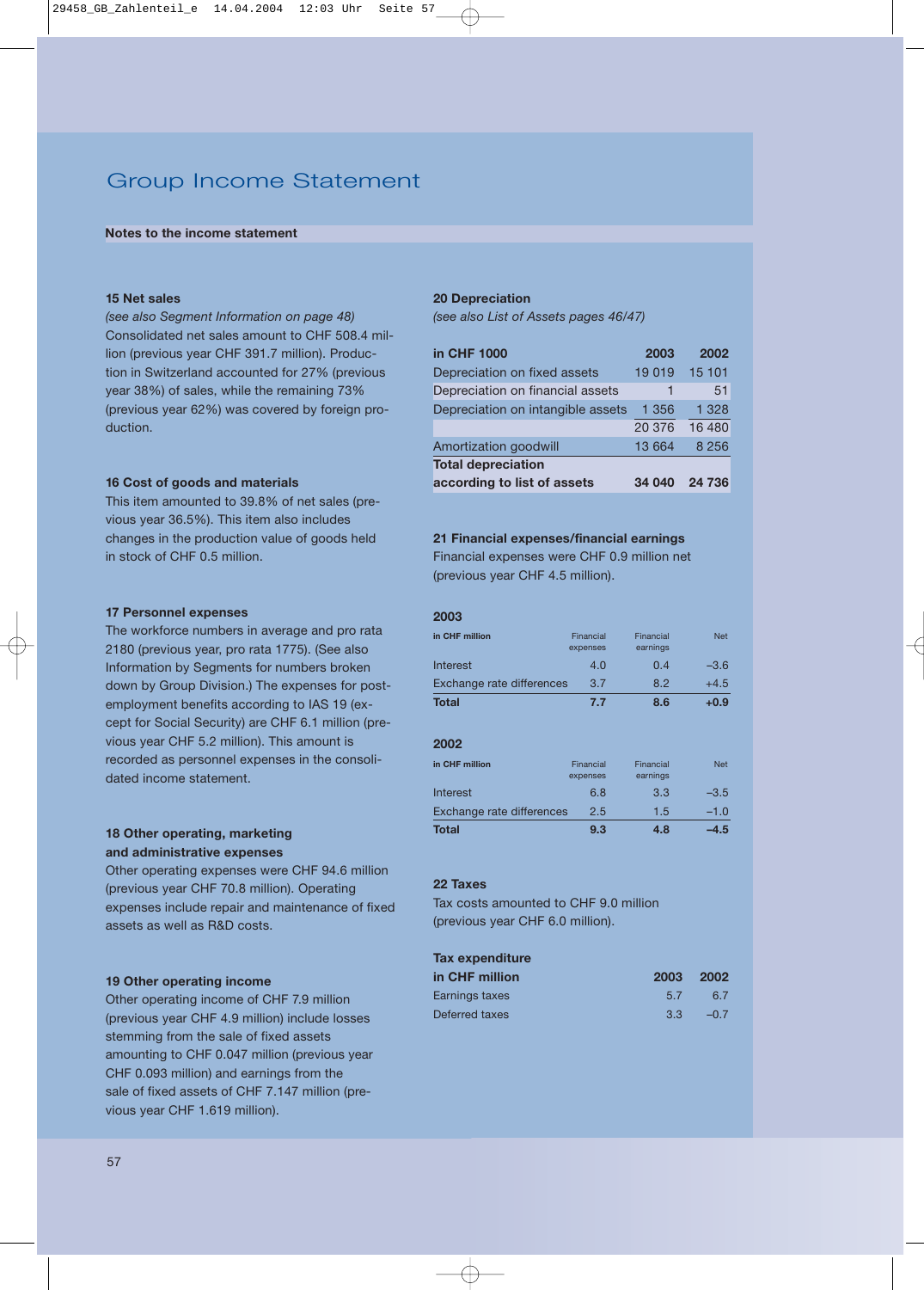## *Notes on Group Financial Statements*

#### Tax expense can be analyzed as follows:

| in CHF million                       | 2003   | 2002   |
|--------------------------------------|--------|--------|
| Group result before income taxes     | 32,1   | 25,8   |
|                                      |        |        |
| Tax expenses at applicable           |        |        |
| tax rate of 25%                      | 8,0    | 6,5    |
| Tax expenses at other rates          | 2,7    | 2,4    |
| Tax savings thanks to losses         |        |        |
| carried forward                      | $-2,1$ | $-2,1$ |
| Loss for the period excl.            |        |        |
| actual tax savings                   | 1,3    | 1,1    |
| Effect of not accepted tax positions | $-0.5$ | $-1,8$ |
| Other irrelevant impact              | $-0,4$ | $-0,1$ |
| Actual tax payments                  | 9,0    | 6,0    |
| Actual tax rate                      | 28,1%  | 22,8%  |

The Group has the following tax relevant losses to be carried forward:

#### **Losses carried forward and duration**

|      | 2002            |
|------|-----------------|
| 33,7 | 6,4             |
| 32,7 | 57,2            |
| 31,7 | 23,3            |
| 97,6 | 86,9            |
|      |                 |
| 25,7 | 23,7            |
|      | $-22.3$         |
|      | 2003<br>$-23,3$ |

#### **23 Group result**

The Group result (excl. minority interests) amounts to CHF 23.1million (previous year CHF 20.1 million).

Earnings per share (EPS) are CHF 50.62 (previous year CHF 44.29). (See also page 68; Investor relations.)

EPS are calculated as follows:

|                             | 2003      | 2002            |
|-----------------------------|-----------|-----------------|
| Weighted amount of shares   |           |                 |
| issued as at 31.12.         |           | 456 823 454 460 |
| Adjustments for MPP options | 263       | 5.              |
| Adjusted amount of shares   |           |                 |
| issued as at 31.12.         |           | 457 086 454 465 |
| Earnings per share (EPS)    | CHF 50.62 | 44.29           |
| Diluted earnings per share  | CHF 50.59 | 44.29           |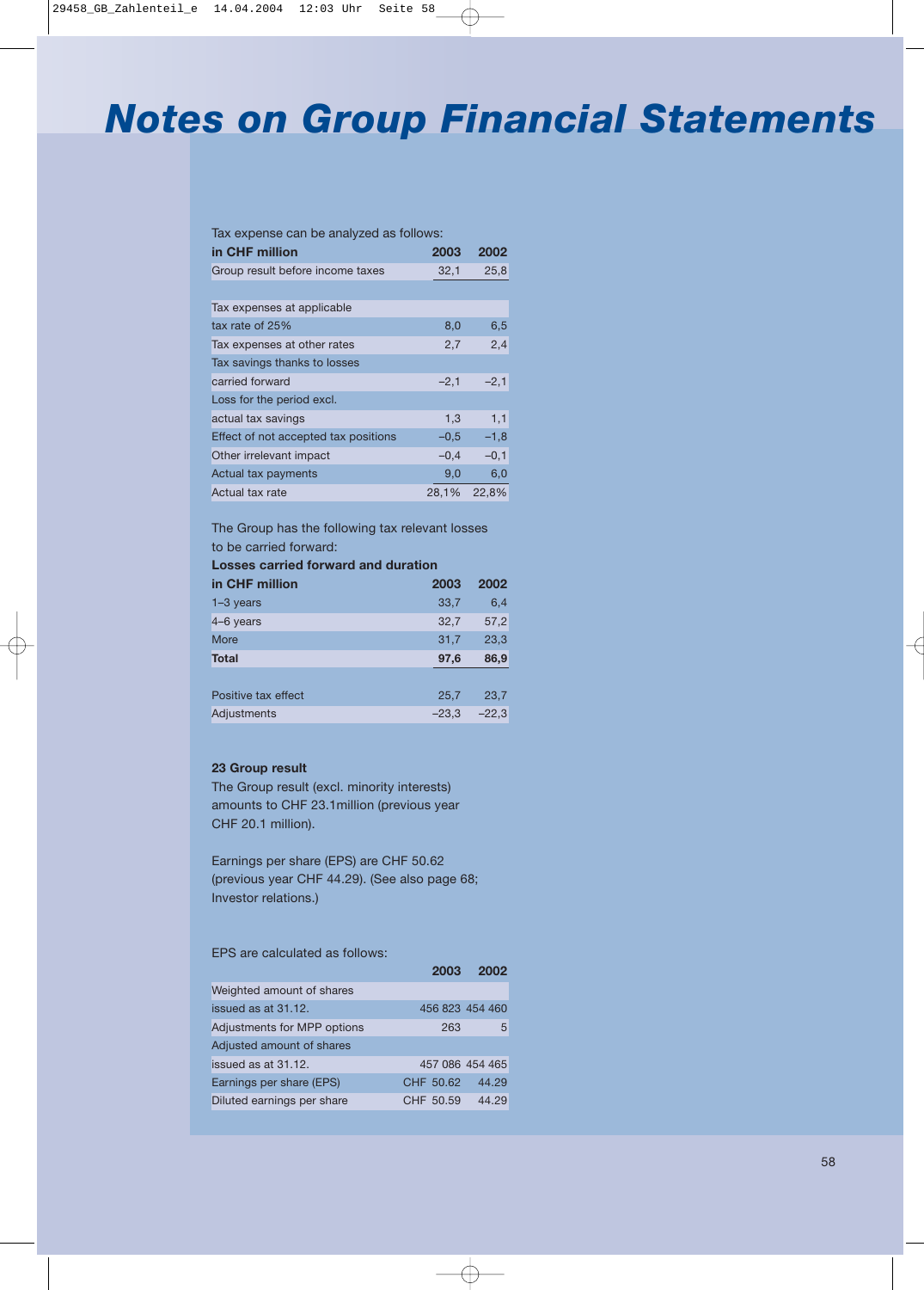## Consolidated flow of funds and other notes

#### **Notes on the statement of the flow of funds**

#### **24 Flow of funds from operating activities**

In 2002 funds generated by operations amounted to CHF 25.0 million (previous year CHF 44.4 million).

#### **25 Flow of funds from investment activities**

Funds required for investment activities amounted to a total of CHF 48.8 million (previous year CHF 162,1 million). This value includes an amount stemming from ordinary Group activities of CHF 35.8 million as well as a cash outflow of CHF 13 million for acquisitions.

Acquisitions made in the year 2003 (2002) are shown in the table on page 50. The following table shows the detailed financial information:

| in CHF 1000               | 2003      | 2002            |
|---------------------------|-----------|-----------------|
| Liquid assets             | 283       | 3 4 0 6         |
| Receivables               | 4 397     | 24 4 31         |
| Inventories               | 2 967     | 22 701          |
| <b>Fixed assets</b>       | 20 767    | 101 322         |
| Short-term payables       | $-10,606$ | $-88286$        |
| Long-term payables        |           | $-3959 - 15158$ |
| <b>Reserves</b>           | –1 308    | $-2303$         |
|                           |           |                 |
| Real Value (Fair value)   | 12 541    | 46 113          |
| Goodwill                  |           | 696 136 434     |
| Paid acquisition price    |           | 13 237 182 547  |
| Liquid assets acquired    | –283      | $-3406$         |
| Capital increase          |           | $-31294$        |
| Payment in treasury stock |           | $-6841$         |
| Remaining purchase price  |           | $-8,388$        |
| Cash outflow              |           | 12 954 132 618  |

#### **26 Free Cash Flow**

The balance of the flow of funds from operating activities and the flow of funds from financing activities shows a free cash flow of CHF –23.8 million (previous year CHF –117.7 million). Before acquisitions, free cash flow would have stood at CHF –10.8 million for the year 2003.

**27/28/29 Dividends and financial activities** The flow of funds from financing activities in 2002 shows the allocation of a dividend of

CHF 10.9 million (previous year CHF 10.4 million) to Gurit-Heberlein shareholders and payments of CHF 0.1 million (previous year CHF 0.3 million) to partners and minority shareholders.

#### **30/31 Cash at bank and in hand**

As a result, liquid assets decreased by CHF 4.8 million to a year-end amount of CHF 47.8 million (previous year CHF 52.6 million).

#### **Other notes**

#### **Subsequent events**

The consolidated financial statements was approved at the end of March 2003 by the Board of Directors. Effective 1.1.2004, 100% of the Shares of Electrotex AG, Niederurnen, CH, were acquired; (Sales approx. CHF 8 million). When the financial statements were signed off, the Board of Directors and Group Management do not know of any important events subsequent to the closing of books.

#### **Contingent liabilities**

Contingent liabilities on bills to the value of CHF 2.0 million (previous year CHF 2.0 million) exist in connection with business operations.

#### **Pledged assets**

#### Pledged assets

(mainly real estate for mortgages) are:

#### **Pledged assets**

| in CHF million      | 2003 | 2002 |
|---------------------|------|------|
| Book value          | 63   | 55   |
| Maximum credit line | 68   | 71   |
| Loans contracted    | 17   | 14   |

#### **Fire insurance values**

Fire insurance values of fixed assets stood at CHF 567 million (previous year CHF 571 million).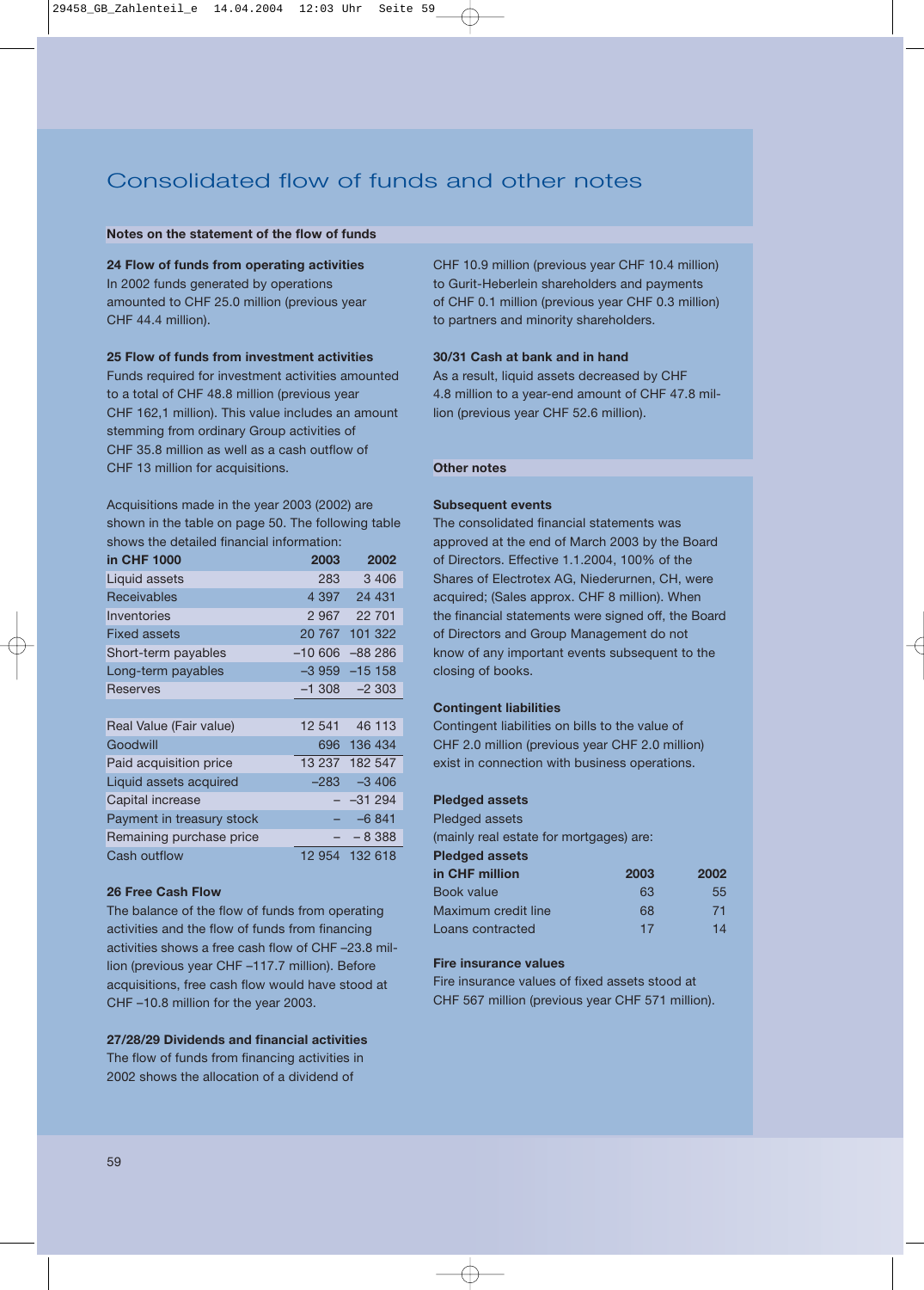## *Notes on Group Financial Statements*

#### **Pension funds**

Money owed to pension funds amounts to CHF 0.6 million (previous year CHF 0.4 million).

#### **Transactions with related parties**

There are no payables or receivables with respect to major shareholders or senior management. No transactions were executed with related parties or companies.

#### **Obligations from investments**

At December 31, 2003 there were again no significant obligations from investments in fixed assets.

#### **R&D:**

In the year 2003, CHF 16.2 million (previous year CHF 11.0 million) were spent on development activities.

#### **Financial instruments**

The positive re-procurement value of the currency futures included in other obligations amounts to CHF 2.8 million (previous year CHF 0). The following open derivative financial instruments existed at December 31, 2003: Currency futures with a contract value of CHF 27.9 million (previous year CHF 11.9 million). Of these contracts, CHF 18.7 million are due in one year, CHF 9.2 million in one to five years.

#### **Financial leasing and other commitments**

Financial leasing commitments and other operating leasing and rental commitments not shown in the balance sheet are as follows:

| <b>in CHF 1000</b> | <b>Financial leasing</b><br>commitments |          |         | <b>Operating leasing</b><br>and long-term<br>commitments |  |  |  |
|--------------------|-----------------------------------------|----------|---------|----------------------------------------------------------|--|--|--|
|                    | 2003                                    | 2002     | 2003    | 2002                                                     |  |  |  |
| 2004 (2003)        | 1 719                                   | 1 336    | 2 1 2 7 | 2 605                                                    |  |  |  |
| 2005 (2004)        | 1 7 7 8                                 | 1 109    | 1 967   | 1 5 9 8                                                  |  |  |  |
| 2006 (2005)        | 1 0 3 7                                 | 912      | 1807    | 1412                                                     |  |  |  |
| 2007 (2006)        | 445                                     | 590      | 1 607   | 1 2 8 2                                                  |  |  |  |
| 2008 (2007)        | $\Omega$                                | 641      | 1 0 7 8 | 1 2 2 9                                                  |  |  |  |
| darüber            | 0                                       | $\Omega$ | 5 5 2 8 | 6 181                                                    |  |  |  |
|                    | 3 260                                   | 3 2 5 2  | 11 987  | 11 702                                                   |  |  |  |
| Total              | 4979                                    | 4588     | 14 114  | 14 307                                                   |  |  |  |

#### **New acquisitions**

In 2003, Gurit-Heberlein Group acquired the following three companies: 100% of SP Systems, Canada (effective July 1, 2003), 100% of V.O.F. Belgium (effective August 1, 2003) and 100% of Wetzel, Germany (effective October 1, 2003). Pro rata, the acquired companies contributed for the year 2003 a sales volume of CHF 11.4 million (previous year 87.1 million) and an operating profit of CHF 2.6 million (previous year CHF 4.3 million). All companies were fully consolidated effective from the acquisition moment.

The assets and liabilities stemming from acquisitions are as follows:

| in CHF million           | 2003 | -2002      |
|--------------------------|------|------------|
| <b>Assets</b>            |      | 28.4 151.9 |
| Liabilities              |      | 15.9 105.8 |
| Fair value of net assets | 12.5 | 46.1       |

The purchase price stood at CHF 13.2 million (previous year CHF 182.5 million; for details, see Notes on Consolidated flow of funds). The resulting net goodwill amounted to CHF 0.7 million (goodwill CHF 3.6 million; badwill CHF 2.9 million). In the previous year resulted a goodwill of CHF 136.4 million.

The badwill from the above mentioned acquisition was accounted for as follows: Of the total badwill amount of CHF 2.9 million, CHF 1 million is attributable to future costs relating to a reduction of overcapacities, while the conditions for the appropriation of reserves are not given. Thereof, in 2003 CHF 0.4 million was already dissolved in the income statement under operating expenses. The remaining expenses are expected to occur in 2004. The remainder of CHF 1.9 million will be depreciated over the remaining 16-year-long amortization period of the acquired fixed and intangible assets. In the year 2003 CHF 0.1 million of this amount was offset in the income statement against the position amortization of goodwill.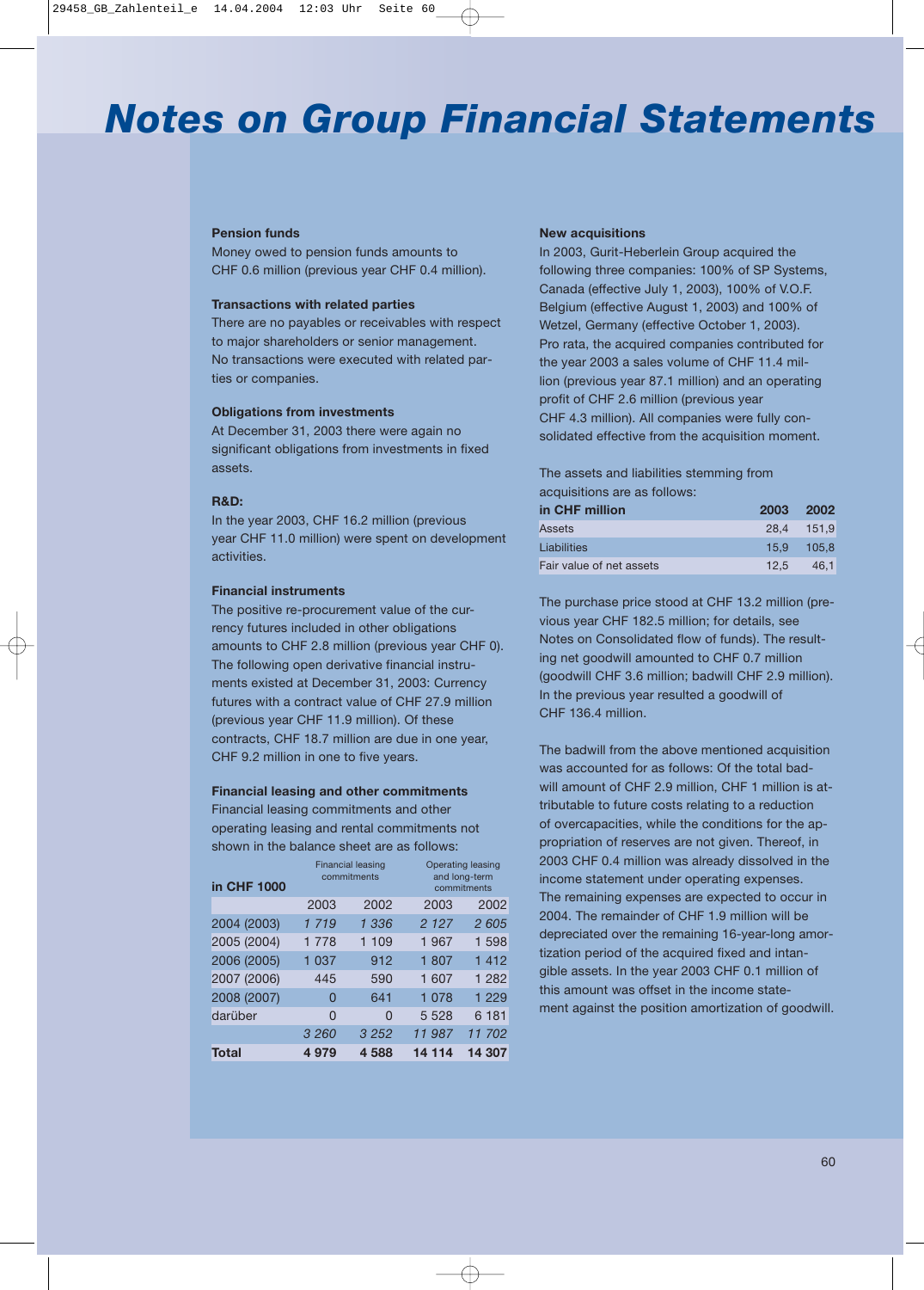# *Audit Report Group*

#### **Report of the group auditors to the General Meeting of Gurit-Heberlein AG, Wattwil**

As auditors of the group, we have audited the consolidated financial statements (balance sheet, income statement, statement of cash flows, statement of changes in equity and notes/pages 40 to 60) of Gurit-Heberlein AG for the year ended December 31, 2003.

These consolidated financial statements are the responsibility of the Board of Directors. Our responsibility is to express an opinion on these consolidated financial statements based on our audit. We confirm that we meet the legal requirements concerning professional qualification and independence.

Our audit was conducted in accordance with auditing standards promulgated by the Swiss profession and with the International Standards on Auditing which require that an audit be planned and performed to obtain reasonable assurance about whether the consolidated financial statements are free from material misstatement. We have examined on a test basis evidence supporting the amounts and disclosures in the consolidated financial statements. We have also assessed the accounting principles used, significant estimates made and the overall consolidated financial statement presentation. We believe that our audit provides a reasonable basis for our opinion.

In our opinion, the consolidated financial statements give a true and fair view of the financial position, the results of operations and the cash flows in accordance with the International Financial Reporting Standards (IFRS) and comply with Swiss law.

We recommend that the consolidated financial statements submitted to you be approved.

PricewaterhouseCoopers AG

Kurt Fischer Werner Frei

St. Gallen, March 25, 2004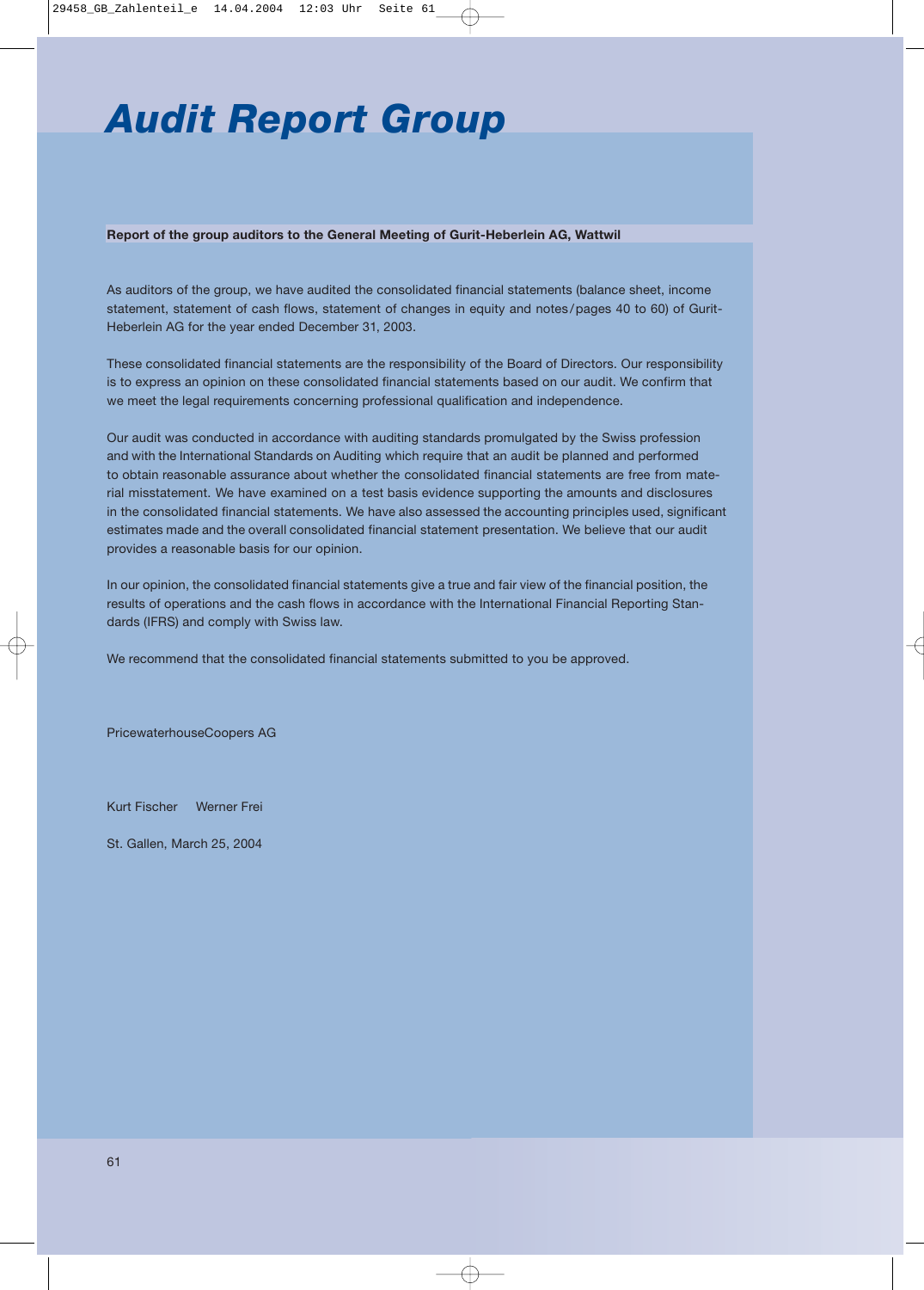# *Financial Statements*

**Total liabilities**

## Balance Sheet as at 31.12.2003

|                                             |             | in CHF      |
|---------------------------------------------|-------------|-------------|
| <b>Assets</b>                               | 31.12.2003  | 31.12.2002  |
|                                             |             |             |
| Liquid assets                               | 9 387 551   | 10 940 572  |
| Sundry receivables from extra-Group sources | 157886      | 1 034 791   |
| Sundry receivables from intra-Group sources | 12 006 885  | 8 545 527   |
| <b>Working capital</b>                      | 21 552 322  | 20 520 890  |
|                                             |             |             |
| Loans to third parties                      | 93 364      | 121 882     |
| Loans to Group companies                    | 145 383 223 | 140 996 213 |
| <b>Holdings</b>                             | 83 633 701  | 86 974 071  |
| <b>Fixes assets</b>                         | 229 110 288 | 228 092 166 |
|                                             |             |             |
| <b>Total assets</b>                         | 250 662 610 | 248 613 056 |
|                                             |             |             |
|                                             |             |             |
|                                             |             |             |
| <b>Equity and liabilities</b>               | 31.12.2003  | 31.12.2002  |
|                                             |             |             |
| <b>Bank debts</b>                           | 16810000    | 6 237 859   |
| Sundry liabilities to extra-Group entities  | 697 463     | 716 375     |
| Sundry liabilities to intra-Group entities  | 202 964     | 379 211     |
| Loan from Group companies                   | 10 139 147  | 23 779 347  |
| Prepaid liabilities and reserves            | 4 499 251   | 3 303 415   |
| <b>Short-term borrowings</b>                | 32 348 825  | 34 416 207  |
|                                             |             |             |
| Reprocurement reserves                      | 9 481 728   | 9 481 728   |
| <b>Long-term borrowings</b>                 | 9 481 728   | 9 481 728   |
|                                             |             |             |
| <b>Total borrowings</b>                     | 41 830 553  | 43 897 935  |
|                                             |             |             |
| Share capital                               | 46 800 000  | 46 800 000  |
| <b>Statutory reserves</b>                   | 23 400 000  | 23 400 000  |
| Reserves for treasury stock                 | 5 391 159   | 8 731 529   |
| Free reserves                               | 47 422 847  | 44 082 477  |
| Net income                                  | 85 818 051  | 81 701 115  |
|                                             |             |             |
| <b>Total equity</b>                         | 208 832 057 | 204 715 121 |

**250 662 610** 248 613 056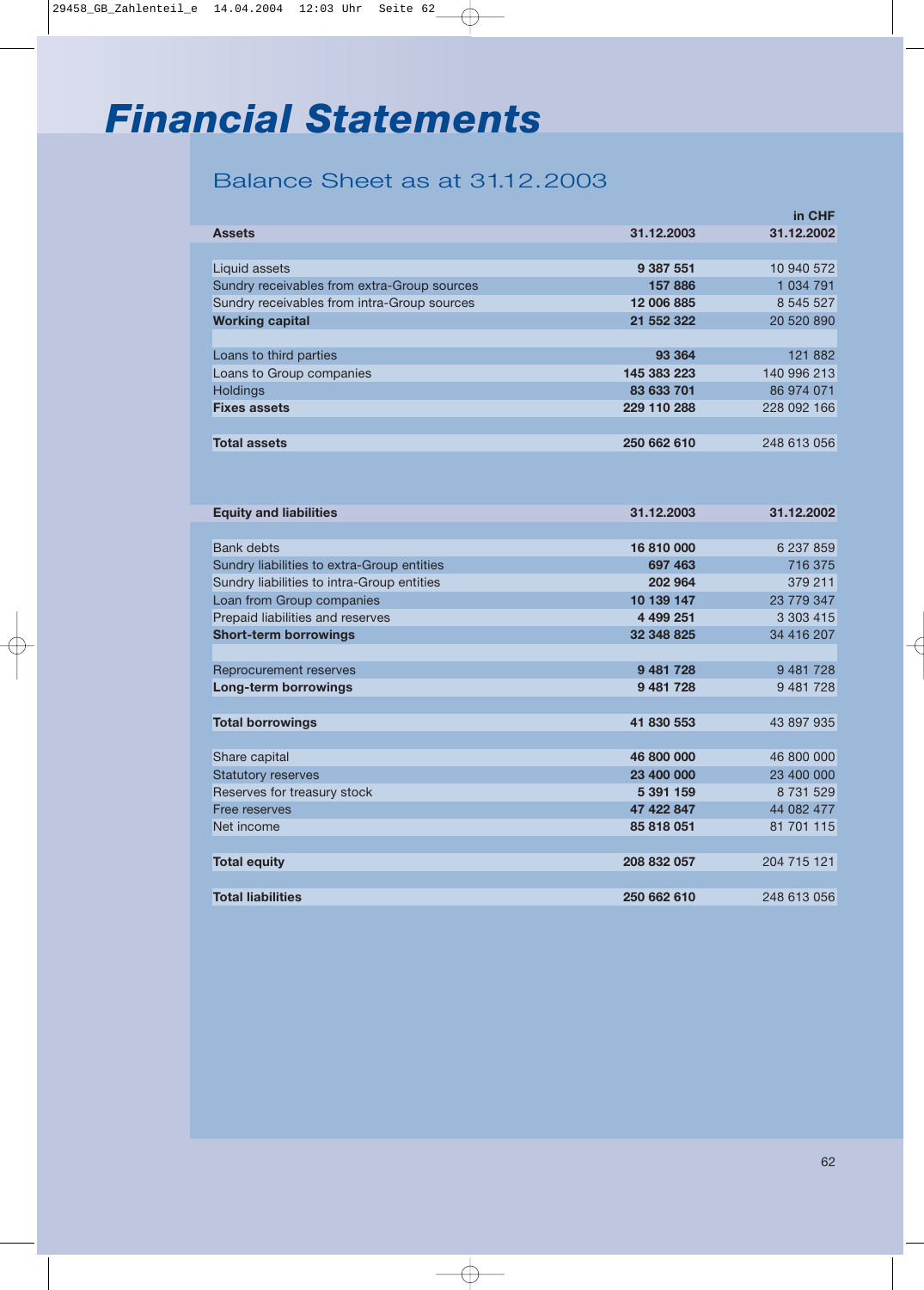## *Gurit-Heberlein AG*

## Income Statement

|                                      |            | in CHF      |
|--------------------------------------|------------|-------------|
|                                      | 2003       | 2002        |
|                                      |            |             |
| Earnings from holdings               | 8 750 567  | 5 492 832   |
| <b>Financial earnings</b>            | 8 391 381  | 9 519 488   |
| <b>Total Earnings</b>                | 17 141 948 | 15 012 320  |
|                                      |            |             |
| <b>Financial costs</b>               | 628 585    | 4 0 61 4 44 |
| Administrative costs                 | 677 197    | 698 406     |
| <b>Taxes</b>                         | 487 230    | 75 817      |
| Depreciation                         | $\bf{0}$   | 162 000     |
| <b>Total Expenses</b>                | 1793012    | 4 997 667   |
|                                      |            |             |
| Revaluation of treasury stock        | $\bf{0}$   | $-4992000$  |
| Dissolution of reprocurement reserve | $\bf{0}$   | 4 992 000   |
|                                      |            |             |
| <b>Profit for fiscal year</b>        | 15 348 936 | 10 014 653  |

## Proposal for the allocation of net income

| The Board of Directors proposes that net income be allocated as follows: | in CHF        |
|--------------------------------------------------------------------------|---------------|
|                                                                          |               |
| Net income carried forward from previous year                            | 70 469 115    |
|                                                                          |               |
| Result 2003                                                              | 15 348 936    |
|                                                                          |               |
| Available net income                                                     | 85 818 051    |
|                                                                          |               |
| Distribution of dividend of 24 percent                                   | $-11$ 232 000 |
|                                                                          |               |
| To be carried forward                                                    | 74 586 051    |

Subject to approval by the Annual General meeting, dividend payments will be made as follows:

| CHF 4.80 | gross per registered share minus withholding tax |
|----------|--------------------------------------------------|
| CHF 24.– | gross per bearer share minus withholding tax,    |
|          | payable on submission of voucher Nr. 22          |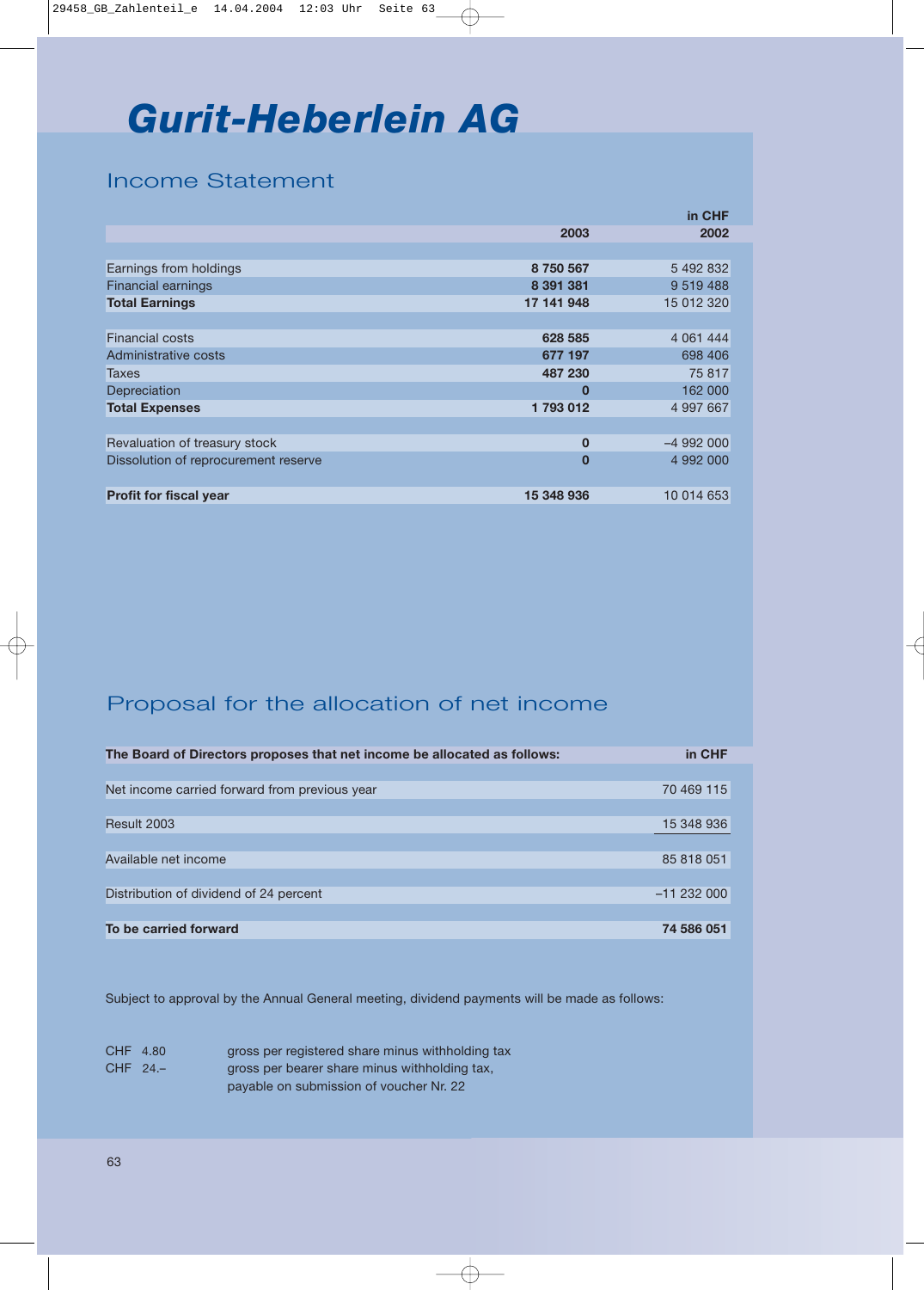# *Notes on Gurit Heberlein AG*

## Annex to Financial Statement

|                                                               |                          |               | in CHF      |
|---------------------------------------------------------------|--------------------------|---------------|-------------|
|                                                               |                          | 31.12.2003    | 31.12.2002  |
|                                                               |                          |               |             |
| 1. Contingent liabilities                                     |                          |               |             |
| <b>Warranty liabilities</b>                                   |                          | 28 003 300    | 49 326 346  |
| Group Credits (General contracts)                             |                          | 73 772 635    | 50 236 960  |
|                                                               |                          |               |             |
| 2. Significant holdings                                       |                          |               |             |
| see list on page 49                                           |                          |               |             |
|                                                               |                          |               |             |
| 3. Treasury stock                                             |                          |               |             |
| Total at 31.12.:                                              |                          |               |             |
| 25 (25) registered shares at CHF 20 .-                        |                          | 1657          | 1657        |
| 8 943 (13 535) bearer shares at CHF 100 .-                    |                          | 5 389 502     | 8729872     |
| Purchase: 344 (16 210)) shares at an average price of         |                          | 732           | 1 106       |
| Sales: 4 936 (11 100) shares at an average price of           |                          | 728           | 1 1 7 7     |
|                                                               |                          |               |             |
| 4. Significant shareholders (unchanged)                       |                          |               |             |
| The company is aware of the following registered shareholders |                          |               |             |
| who own over 5% of the voting rights:                         |                          |               |             |
| Geha Holding AG, Heerbrugg                                    | <b>Registered Shares</b> | 220 000       | 220 000     |
| Harris Associates L.P., Chicago/USA                           | <b>Bearer Shares</b>     | 32 604        | 32 604      |
| Franklin Templeton Companies, LLC,                            | <b>Bearer Shares</b>     | 33 219        |             |
| Fort Lauderdale/USA                                           |                          |               |             |
|                                                               |                          |               |             |
| 5. Share capital                                              |                          |               |             |
| The nominal capital at 31.12. consisted of:                   |                          |               |             |
| 240 000 (240 000) registered shares at CHF 20 .-              |                          | 4800000       | 4 800 000   |
| 420 000 (420 000) bearer shares at CHF 100 .-                 |                          | 42 000 000    | 42 000 000  |
|                                                               |                          | 46 800 000    | 46 800 000  |
|                                                               |                          |               |             |
| 6. Statutory reserves carried forward                         |                          |               |             |
| Statutory reserves at 1.1.                                    |                          | 23 400 000    | 22 074 000  |
| Capital increase                                              |                          | 0             | 1 326 000   |
| Statutory reserves at 31.12.                                  |                          | 23 400 000    | 23 400 000  |
|                                                               |                          |               |             |
| <b>Free reserves carried forward</b>                          |                          |               |             |
| Free reserves at 1.1.                                         |                          | 44 082 477    | 16 646 074  |
| Treasury stock reserves carried forward                       |                          | 3 340 370     | 120 803     |
| Capital increase                                              |                          | 0             | 27 315 600  |
| Free reserves at 31.12.                                       |                          | 47 422 847    | 44 082 477  |
|                                                               |                          |               |             |
| 8. Net income brought forward                                 |                          |               |             |
| Net income at 1.1.                                            |                          | 81 701 115    | 82 281 982  |
| Dividend distribution                                         |                          | $-11$ 232 000 | $-10595520$ |
| Profit for fiscal year                                        |                          | 15 348 936    | 10 014 653  |
| Net income at 31.12.                                          |                          | 85 818 051    | 81 701 115  |
|                                                               |                          |               |             |
| 9. Dissolution of hidden reserves                             |                          |               |             |
| Dissolution of reprocurement reserve to                       |                          | 0             | 4 992 000   |
| cover valuation changes of treasury stock                     |                          |               |             |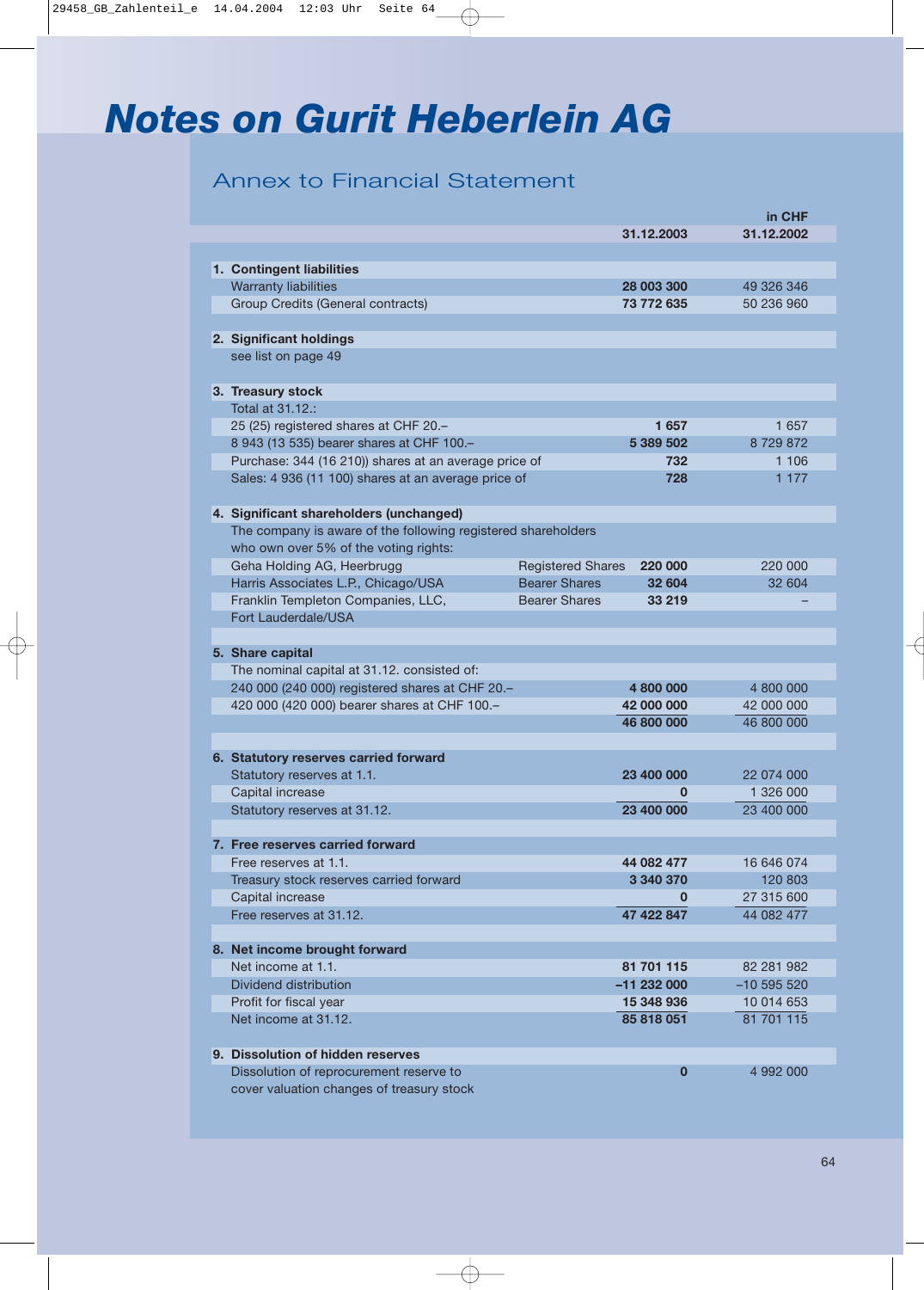## Explanatory remarks on the Balance Sheet and Income Statement

#### **General remarks**

As parent company of the Group, Gurit-Heberlein AG reports a profit for the fiscal year of CHF 15.3 million. It is proposed to the Annual General Meeting to pay again an unchanged dividend of 24%; this will account for a total dividend payment of CHF 11.2 million.

As at December 31, 2003, the share capital of Gurit-Heberlein AG was – as in the previous year – CHF 46 800 000. It is divided into 240,000 registered shares at CHF 20 par value and 420,000 bearer shares at CHF 100 par value.

#### **Balance sheet**

As at December 31, 2003, liquid assets stood at CHF 9.4 million (previous year CHF 10.9 million). Sundry receivables from extra-Group sources (mainly reclaimable withholding tax payments) were considerably reduced. Receivables from intra-Group sources mainly consist of interest receivables from Group companies.

Loans to Group companies and holdings did not change substantially over the previous year.

Liabilities show short-term bank loans of CHF 16.8 million (previous year CHF 6.2 million). The changes in other liabilities reflect normal business fluctuations. The loans from Group companies were reduced by internal restructurings. Prepaid liabilities and reserves stood at CHF 4.5 million (previous year CHF 3.3 million) and the re-procurement reserve amounts unchanged versus the previous year to CHF 9.5 million.

Total equity stood at CHF 208.8 million (previous year 204.7 million). The changes can be explained as follows:

|                                              | in CHF million |
|----------------------------------------------|----------------|
| Equity as at 31.12.2001                      | 174.0          |
| - Previous years' dividend payment           | $-10.6$        |
| + Profit for fiscal year                     | 10.0           |
| + Capital increase of 3.9.2002               | 31.3           |
| (26 520 bearer shares, issue price CHF 1180) |                |
| Equity as at 31.12.2002                      | 240.7          |
|                                              |                |
| - Previous years' dividend payment           | $-11.2$        |
| + Profit for fiscal year                     | 15.3           |
| Equity as at 31.12.2003                      | 208.8          |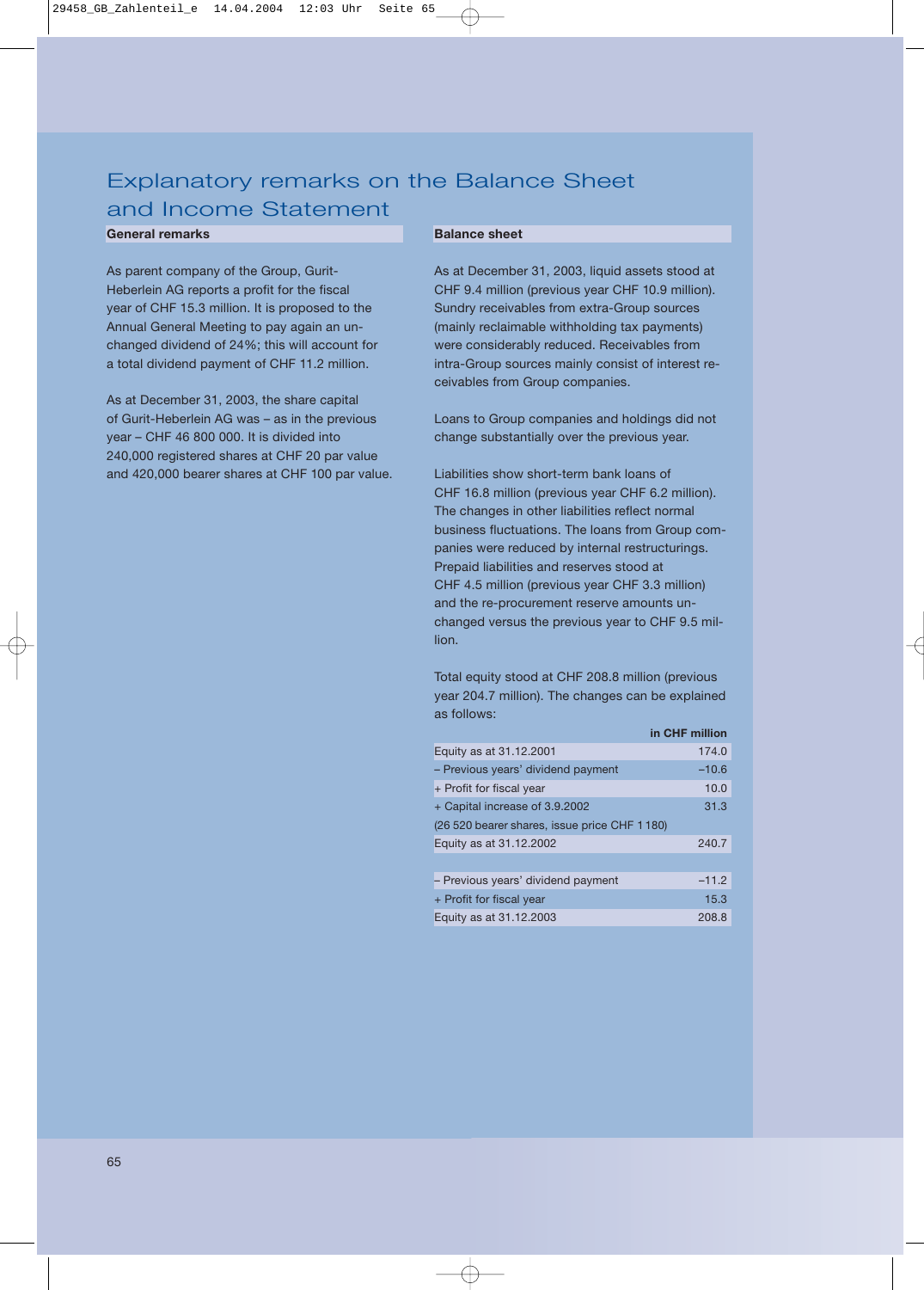#### **Income statement**

Earnings from holdings amounted to CHF 8.7 million (previous year 5.5 million). They mainly consist of dividend payments by subsidiaries.

Financial income was CHF 8.4 million (previous year 9.5 million). Financial expenses was at the same time reduced to CHF 0.6 million (previous year 4.1 million). The previous year's figure included for ten months the interest from the bond loan paid back at the end of October 2002. The net financial result thus improved to CHF 7.8 million (previous year CHF 5.5 million).

Administrative cost remained unchanged compared to the previous year. Taxes paid by the holding company rose to CHF 0.5 million (previous year 0.1 million).

The reported profit for the year amounts to CHF 15.3 million (previous year CHF 10.0 million).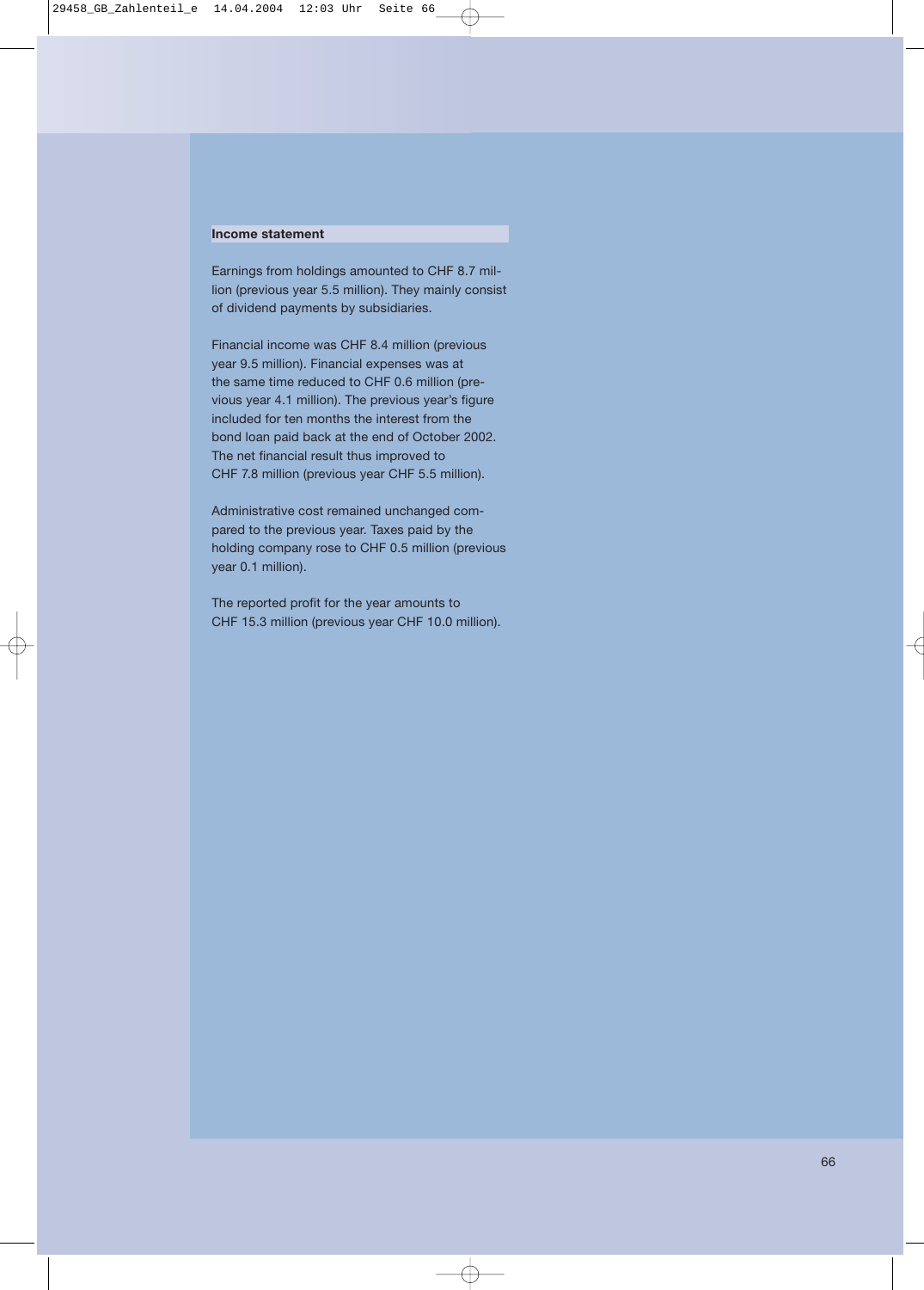# *Audit Report Gurit-Heberlein AG*

#### **Report of the statutory auditors to the General Meeting of Gurit-Heberlein AG Wattwil**

As statutory auditors, we have audited the accounting records and the financial statements (balance sheet, income statement and notes/pages 62 to 64) of Gurit-Heberlein AG for the year ended December 31, 2003.

These financial statements are the responsibility of the board of directors. Our responsibility is to express an opinion on these financial statements based on our audit. We confirm that we meet the legal requirements concerning professional qualification and independence.

Our audit was conducted in accordance with Swiss auditing standards promulgated by the Swiss profession, which require that an audit be planned and performed to obtain reasonable assurance about whether the financial statements are free from material misstatement. We have examined on a test basis evidence supporting the amounts and disclosures in the financial statements. We have also assessed the accounting principles used, significant estimates made and the overall financial statement presentation. We believe that our audit provides a reasonable basis for our opinion.

In our opinion, the accounting records and financial statements and the proposed appropriation of available earnings comply with the Swiss law and the company's articles of incorporation.

We recommend that the financial statements submitted to you be approved.

PricewaterhouseCoopers AG

Kurt Fischer Werner Frei

St. Gallen, March 25, 2004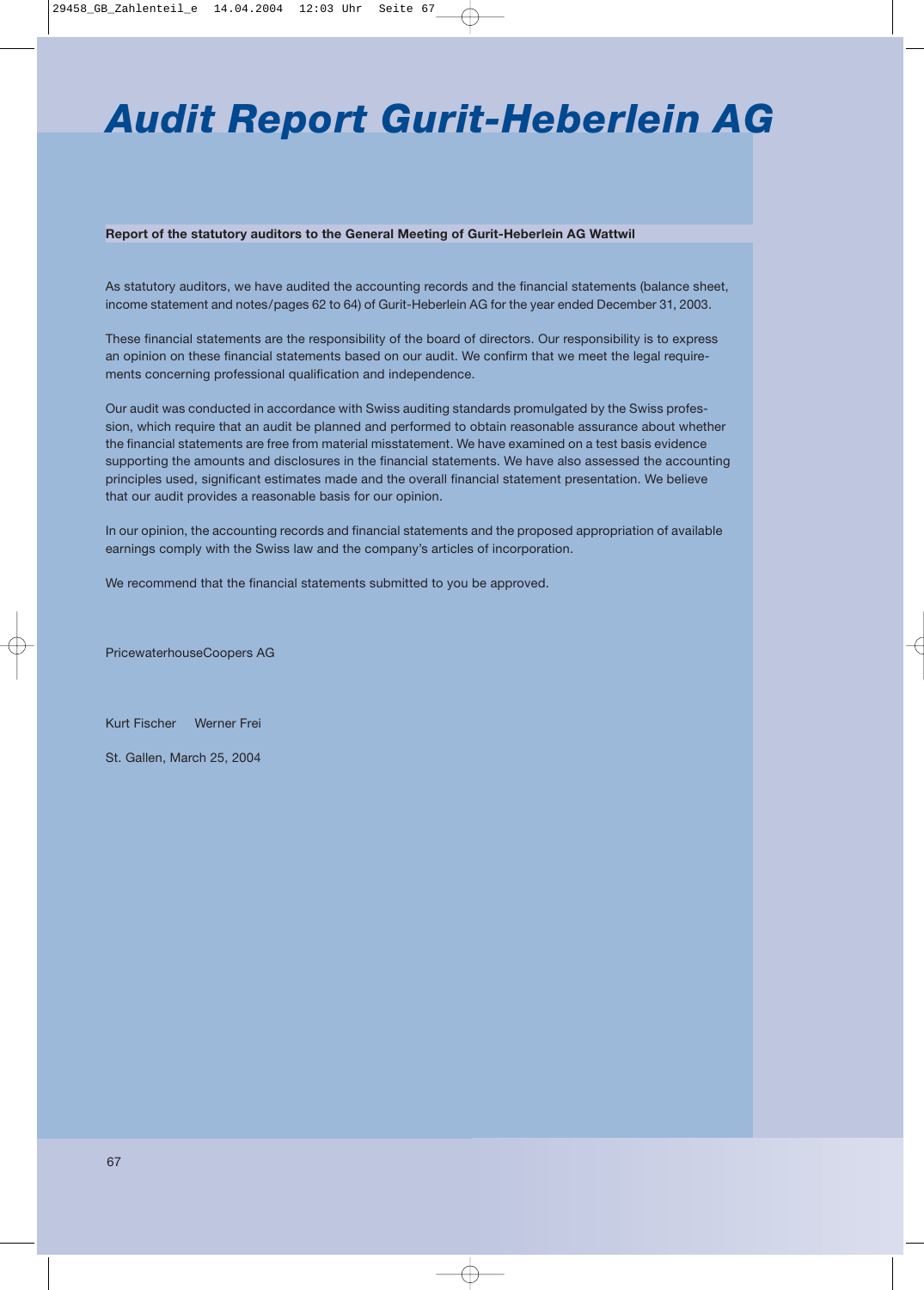# *Investor Relations*

| <b>Company capital:</b>    | After the capital increase of September 3, 2002, the company<br>capital consists of:<br>240 000 registered shares at par CHF 20. - security number 185 039<br>420 000 bearer shares at par CHF 100.-<br>security number 801 223<br>[adjusted to par value of CHF 100, the number of outstanding shares is 468 000] |                                                                                                                                                                               |                                                                                                                                                                                                                                                                      |  |
|----------------------------|--------------------------------------------------------------------------------------------------------------------------------------------------------------------------------------------------------------------------------------------------------------------------------------------------------------------|-------------------------------------------------------------------------------------------------------------------------------------------------------------------------------|----------------------------------------------------------------------------------------------------------------------------------------------------------------------------------------------------------------------------------------------------------------------|--|
| <b>Stock exchange:</b>     | information systems:<br>Bearer Share:                                                                                                                                                                                                                                                                              | Bearer shares are listed on the Swiss stock exchange:<br><b>Reuters</b><br><b>Telekurs</b>                                                                                    | Price information can be found in the Swiss national and financial press.<br>The following ticker symbols indicate how respective data on<br>Gurit-Heberlein bearer shares can be obtained on electronic financial<br><b>GURZ</b><br><b>GUR</b><br>801223            |  |
| <b>Financial calendar:</b> | General Meeting: May 27, 2004<br>General Meeting: May 2005                                                                                                                                                                                                                                                         | Security number<br>General Meeting of the Shareholders: May 27, 2004<br>Half-year-results 2004: End of August 2004<br>Presentation of annual results; financial analysts' and | Half-yearly report, shareholders' letter: End of August 2004<br>Key figures from the annual results for 2004: End of March 2005<br>media conference; publication of Annual Report: End of April 2005<br>Half-yearly report, shareholders' letter: End of August 2005 |  |

#### **Specifications below relate to listed bearer shares**

| (figures adjusted to bearer shares at par CHF 100.-) |             |             |                                       |                    |                       |  |
|------------------------------------------------------|-------------|-------------|---------------------------------------|--------------------|-----------------------|--|
|                                                      | 2003        | 2002        | 2001                                  | 2000               | 1999                  |  |
| Price at year end                                    | CHF 859.-   | CHF $645 -$ | CHF 1 310 - CHF 1 525 - CHF           |                    | $950 -$               |  |
|                                                      |             |             |                                       |                    |                       |  |
| Highest price for year                               | CHF $890 -$ |             | CHF 1 330. - CHF 1 728. - CHF 1700. - |                    | CHF $950 -$           |  |
| Date                                                 | 16.10.2003  | 2.1.2002    | 1.2.2001                              | 30.11.2000         | 30.12.1999            |  |
|                                                      |             |             |                                       |                    |                       |  |
| Lowest price for year                                | CHF 550.-   | CHF $615 -$ | <b>CHF</b><br>$890 -$                 | CHF 835.-          | <b>CHF</b><br>$600 -$ |  |
| Date                                                 | 17.3.2003   | 11.10.2002  | 24.9.2001                             | 10.3.2000          | 27.1.1999             |  |
|                                                      |             |             |                                       |                    |                       |  |
| Group result per share                               | CHF 49.41   | CHF $43-$   | <b>CHF</b>                            | 72.- CHF 106.- CHF | $83 -$                |  |
| (Adjusted to 468 000 shares at CHF 100 .- par value) |             |             |                                       |                    |                       |  |
|                                                      |             |             |                                       |                    |                       |  |
| <b>Equity per share</b>                              | CHF 966.-   | CHF 940.-   | CHF 932.-                             | CHF 1 169.– CHF    | $292 -$               |  |
| (Adjusted to 468 000 shares at CHF 100 .- par value) |             |             |                                       |                    |                       |  |

| <b>Gross dividend</b>                               | CHF 24.- CHF 24.- CHF 24.- CHF 24.- CHF 18.- |  |  |  |  |
|-----------------------------------------------------|----------------------------------------------|--|--|--|--|
| (Adjusted to bearer shares at CHF 100 .- par value) |                                              |  |  |  |  |

| Taxable values of the traded securities        |   |                                |        |                                                       |          |
|------------------------------------------------|---|--------------------------------|--------|-------------------------------------------------------|----------|
|                                                |   | 31.12.2003 31.12.2002 1.1.2002 |        | 1.1.2001                                              | 1.1.2000 |
| Bearer shares at CHF 100 (500) par             |   |                                |        | CHF 859.- CHF 645.- CHF 1 199.- CHF 1 581.- CHF 832.- |          |
|                                                |   |                                |        |                                                       |          |
| 3 <sup>1</sup> / <sub>2</sub> % bond 1997-2002 | - |                                | 99.95% | 99.25%                                                | 99.10%   |
|                                                |   |                                |        |                                                       |          |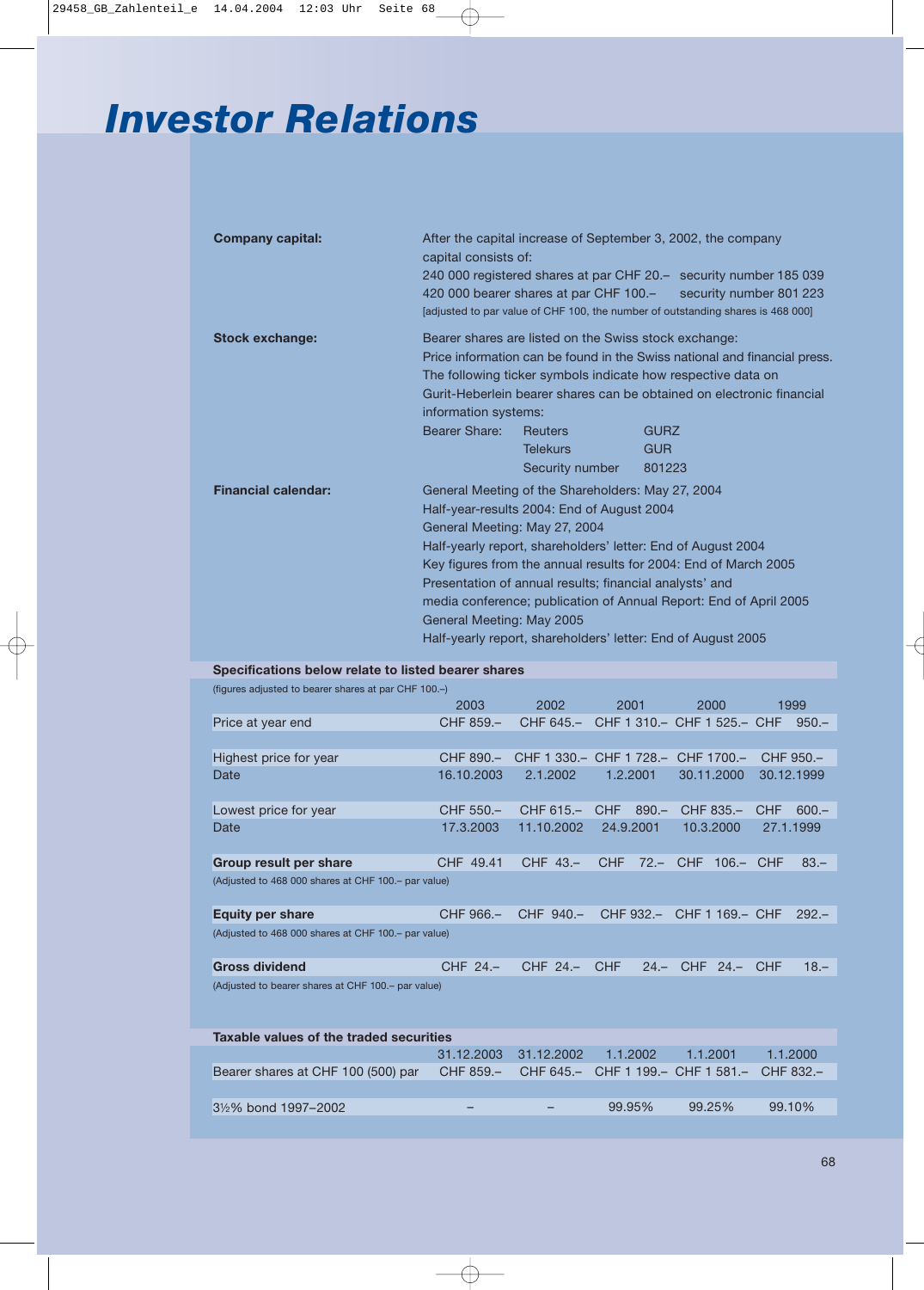

#### **Bearer shares and respective indices**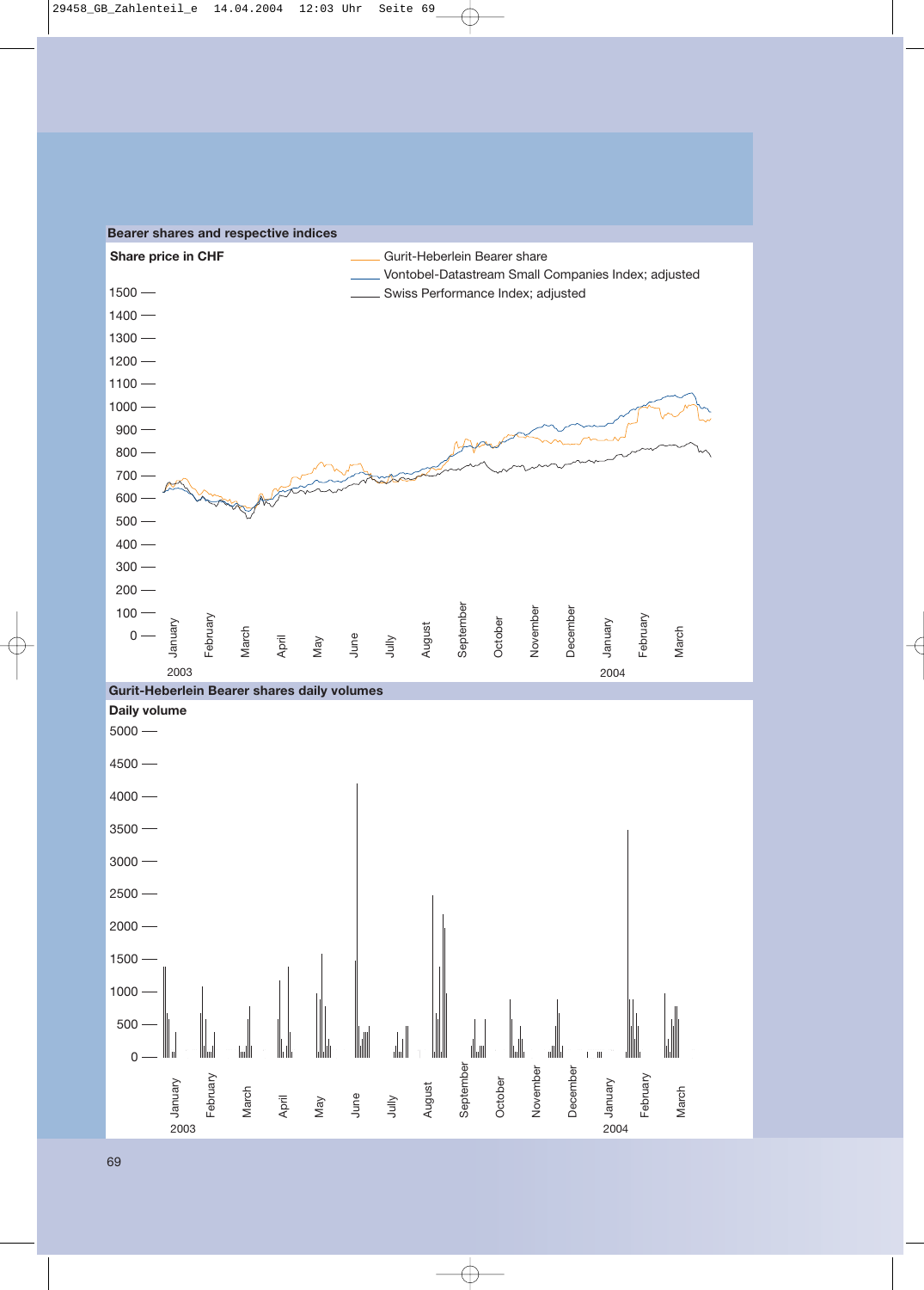## *Most Important Addresses*

## As of April 1, 2004

#### **Group**

#### **Gurit-Heberlein AG**

CH-9630 Wattwil Investor Relations: Secretary's office Mrs. Ruth Clarke Phone ++41 (0)71 987 10 10 Telefax ++41 (0)71 987 10 05 www.gurit.com E-Mail: info@gurit.ch

#### **Industrial Applications**

**Gurit-Worbla AG** CH-3063 Ittigen/Bern Phone ++41 (0)31 925 41 11 Telefax ++41 (0)31 925 41 12

#### **Gurit Suprem**

Gewerbezentrum Arova CH-8247 Flurlingen Phone ++41 (0)52 647 44 11 Telefax ++41 (0)52 647 44 22 www.guritsuprem.com

#### **IMS Kunststoff AG**

Rütimoosstrasse 5 CH-3076 Worb Phone ++41 (0)31 838 02 02 Telefax ++41 (0)31 838 02 03 www.ims-plastics.com E-Mail: info@ims-plastics.com

#### **IMS Kunststoff GmbH**

Trientlgasse 57 A-6010 Innsbruck Phone ++43 (512) 33 430 Telefax ++43 (512) 33 430-39 www.ims-plastics.com E-Mail: info@ims-plastics.com

#### **SP Systems**

St Cross Business Park Newport, Isle of Wight, PO30 5WU Phone ++44 (0) 1983 828 000 Telefax ++44 (0) 1983 828 100 www.spsystems.com E-Mail: info@spsystems.com

#### **SP (North America)**

555 Boulevard Poirier, Magog QC J1X 7L1 Canada Phone +1 819 847 21 82 Telefax +1 819 847 25 72 E-Mail: info@spnorthamerica.com

#### **Stesalit AG**

CH-4234 Zullwil Phone ++41 61 795 06 01 Telefax ++41 61 795 06 04 www.stesalit.com

#### **Stesalit AG**

Geschäftsbereich AIK ELITREX Otto-Hahn-Strasse 5 Industriepark Kassel-Waldau D-34123 Kassel www.stesalit.com E-Mail: elitrex@stesalit.com

#### **Heberlein Fiber Technology Inc.**

CH-9630 Wattwil Phone ++41 (0)71 987 44 44 Telefax ++41 (0)71 987 44 45 www.heberlein.com

#### **Enka tecnica GmbH**

Postfach 9007 D-52523 Heinsberg Phone ++49 245 215 2577 Telefax ++49 245 266 385 www.enkatecnica.com

#### **Arova Schaffhausen AG**

CH-8201 Schaffhausen Phone ++41 (0)52 647 33 11 Telefax ++41 (0)52 647 33 39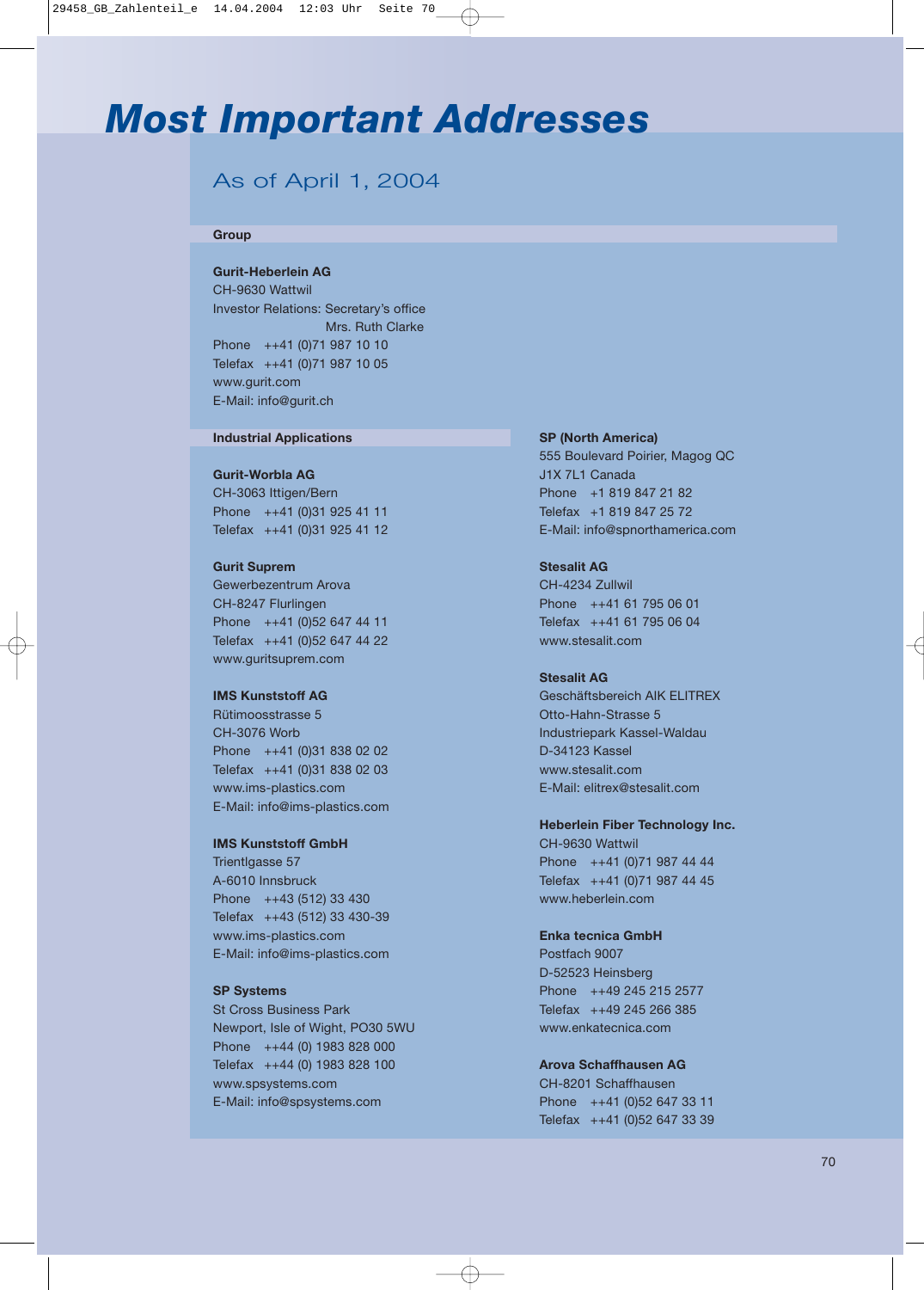#### **Health Care**

#### **Coltène AG**

Feldwiesenstrasse 20 CH-9450 Altstätten Phone ++41 (0)71 757 53 00 Telefax ++41 (0)71 757 53 01 www.coltene.com

#### **Coltène/Whaledent GmbH + Co. KG**

Raiffeisenstrasse 30 P.O. Box 1150 D-89122 Langenau Phone ++49 7345 805 0 Telefax ++49 7345 805 201 www.roeko.de E-Mail: dental@roeko.de

#### **Coltène/Whaledent Inc.**

235 Ascot Parkway Cuyahoga Falls, Ohio 44223-3701/USA Phone ++1 330 916 88 00 Telefax ++1 330 916 70 77 www.coltene.com

#### **Medisize Netherlands bv.**

Edisonstraat 1 NL-2181 Hillegom Phone ++31 (0)252 576 888 Telefax ++31 (0)252 519 825 www.medisize.com E-Mail: info@medisize.nl

#### **Medisize Ireland Ltd.**

**Letterkenny** County Donegal Ireland Phone +353 (74) 220 55 Telefax +353 (74) 229 15 www.medisize.com

#### **B+P Beatmungs-Produkte GmbH**

Talstrasse 16 D-53819 Neunkirchen-Seelscheid Phone ++49 (0)2247 6644 Telefax ++49 (0)2247 6733 www.b-und-p.com

#### **Homedica AG**

Bösch 80b CH-6331 Hünenberg Phone ++41 (0)41 740 08 30 Telefax ++41 (0)41 740 08 35 www.homedica.ch E-Mail: mail@homedica.ch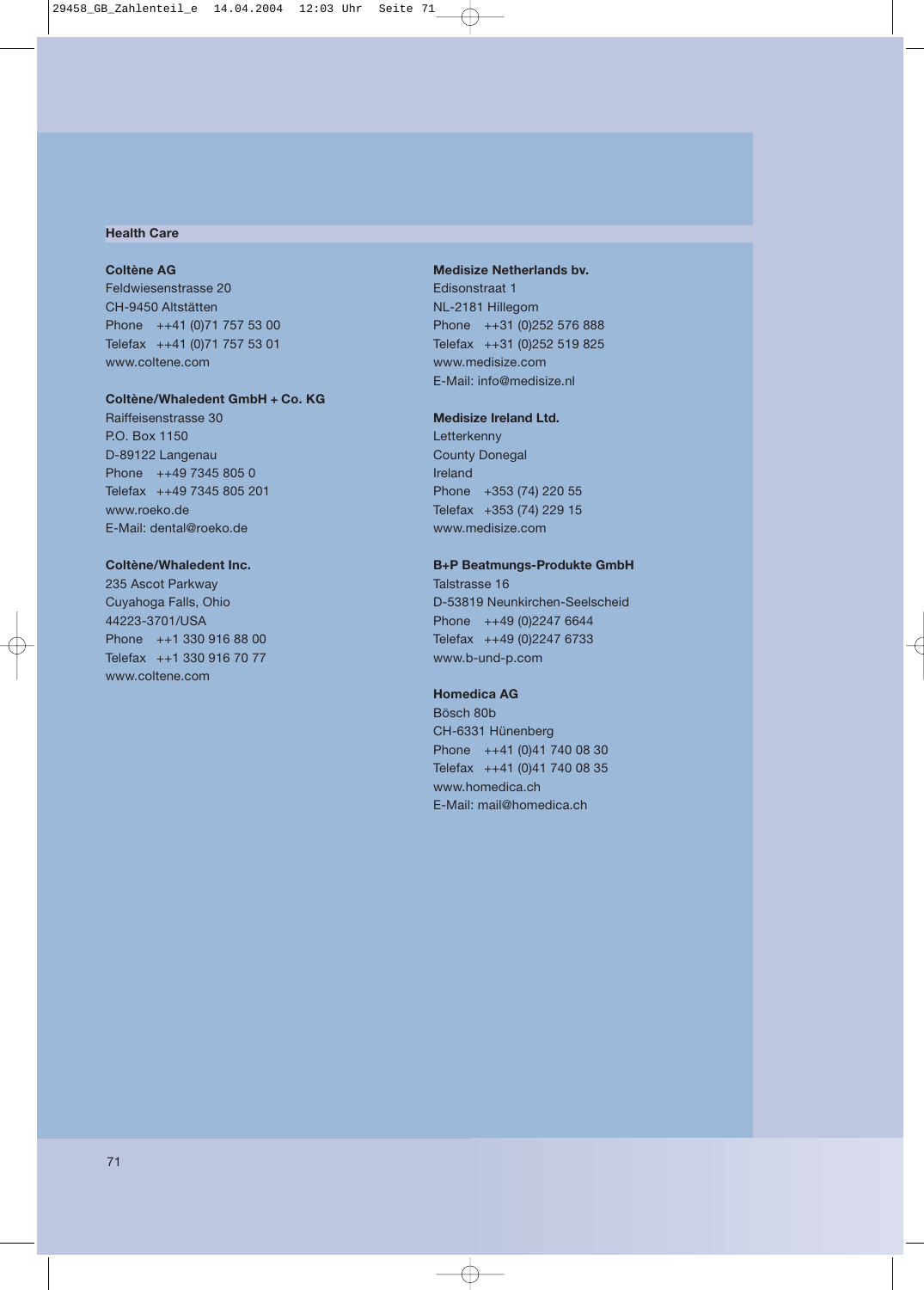## **Imprint**

**Gurit-Heberlein Group, Wattwil** Bernhard Schweizer, Group Communications

## **Photographs**

Christian Höfliger, Jona SG Archives of Gurit-Heberlein Group Companies

Additional photos by courtesy of: Airbus (pages 6, 9) APEX (pages 8, 15) Atomic (page 10) Fairport Yachts (page 11) Gamesa Eolica (page 15) Mari Cha, photographer Billy Black (pages 12/13) MG Rover (page 15) NEG Micon (page 6) Salomon (page 16) Vestas Wind Systems A/S (pages 12, 15)

## **Typesetting and Printing**

Neidhart+Schön AG, Zurich

This Annual Report is also published in German.